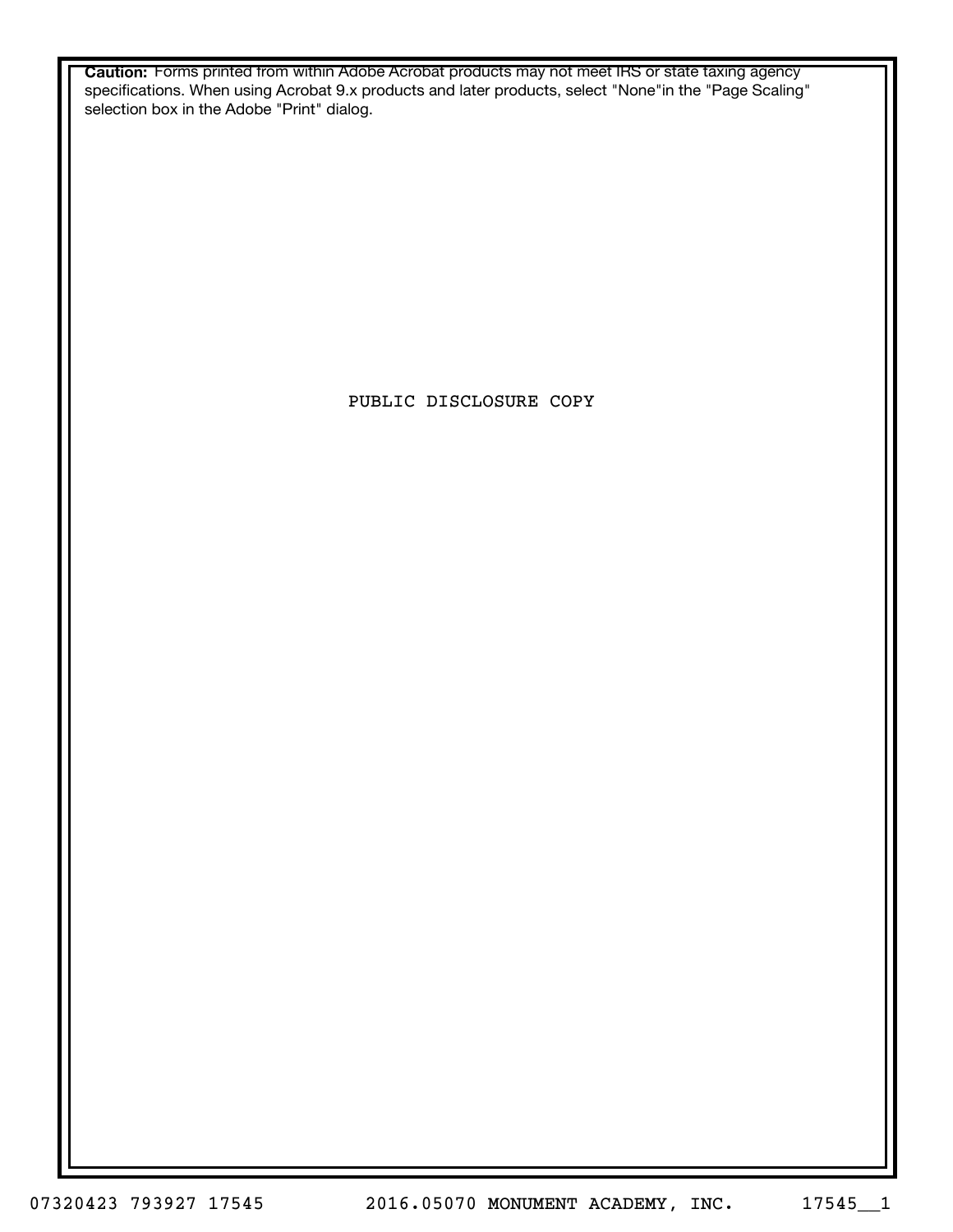|                                                                                                                                                                                                      |                               |                                | ** PUBLIC DISCLOSURE COPY **                                                                                                                                               |                                                           |                                                           |  |  |  |  |
|------------------------------------------------------------------------------------------------------------------------------------------------------------------------------------------------------|-------------------------------|--------------------------------|----------------------------------------------------------------------------------------------------------------------------------------------------------------------------|-----------------------------------------------------------|-----------------------------------------------------------|--|--|--|--|
|                                                                                                                                                                                                      |                               |                                | <b>Return of Organization Exempt From Income Tax</b>                                                                                                                       |                                                           | OMB No. 1545-0047                                         |  |  |  |  |
| Form <b>990</b><br>Under section 501(c), 527, or 4947(a)(1) of the Internal Revenue Code (except private foundations)                                                                                |                               |                                |                                                                                                                                                                            |                                                           |                                                           |  |  |  |  |
| Do not enter social security numbers on this form as it may be made public.<br>Department of the Treasury                                                                                            |                               |                                |                                                                                                                                                                            |                                                           |                                                           |  |  |  |  |
| Internal Revenue Service<br>Information about Form 990 and its instructions is at www.irs.gov/form990.<br>and ending JUN 30, 2017<br>A For the 2016 calendar year, or tax year beginning JUL 1, 2016 |                               |                                |                                                                                                                                                                            |                                                           |                                                           |  |  |  |  |
|                                                                                                                                                                                                      |                               |                                |                                                                                                                                                                            |                                                           |                                                           |  |  |  |  |
|                                                                                                                                                                                                      | <b>B</b> Check if applicable: |                                | <b>C</b> Name of organization                                                                                                                                              | D Employer identification number                          |                                                           |  |  |  |  |
|                                                                                                                                                                                                      | Address<br>change             |                                | MONUMENT ACADEMY, INC.                                                                                                                                                     |                                                           |                                                           |  |  |  |  |
|                                                                                                                                                                                                      | Name<br>change                |                                | Doing business as                                                                                                                                                          |                                                           | 46-3662061                                                |  |  |  |  |
|                                                                                                                                                                                                      | Ilnitial<br>∣return<br> Final |                                | Number and street (or P.O. box if mail is not delivered to street address)<br>Room/suite<br>500 19TH STREET NE                                                             | E Telephone number                                        | $202 - 545 - 3180$                                        |  |  |  |  |
|                                                                                                                                                                                                      | return/<br>termin-<br>ated    |                                | City or town, state or province, country, and ZIP or foreign postal code                                                                                                   | G Gross receipts \$                                       | 6, 132, 335.                                              |  |  |  |  |
|                                                                                                                                                                                                      | Amended<br>Ireturn            |                                | 20002<br>WASHINGTON, DC                                                                                                                                                    | H(a) Is this a group return                               |                                                           |  |  |  |  |
|                                                                                                                                                                                                      | Applica-<br>tion              |                                | F Name and address of principal officer: EMILY BLOOMFIELD                                                                                                                  | for subordinates?                                         | $\sqrt{}$ Yes $\left\lfloor \frac{X}{X} \right\rfloor$ No |  |  |  |  |
|                                                                                                                                                                                                      | pending                       |                                | SAME AS C ABOVE                                                                                                                                                            | $H(b)$ Are all subordinates included? $\Box$ Yes $\Box$   | <b>No</b>                                                 |  |  |  |  |
|                                                                                                                                                                                                      |                               |                                | Tax-exempt status: $X \overline{X}$ 501(c)(3)<br>$\frac{1}{2}$ 501(c) (<br>$4947(a)(1)$ or<br>$\sqrt{\bullet}$ (insert no.)                                                | 527                                                       | If "No," attach a list. (see instructions)                |  |  |  |  |
|                                                                                                                                                                                                      |                               |                                | J Website: WWW.MONUMENTACADEMY.ORG                                                                                                                                         | $H(c)$ Group exemption number $\blacktriangleright$       |                                                           |  |  |  |  |
|                                                                                                                                                                                                      |                               |                                | K Form of organization: $X$ Corporation<br>Other $\blacktriangleright$<br>Trust<br>Association                                                                             | L Year of formation: $2015$ M State of legal domicile: DC |                                                           |  |  |  |  |
|                                                                                                                                                                                                      | Part I                        | <b>Summary</b>                 |                                                                                                                                                                            |                                                           |                                                           |  |  |  |  |
|                                                                                                                                                                                                      | 1                             |                                | Briefly describe the organization's mission or most significant activities: TO PROVIDE STUDENTS,                                                                           |                                                           |                                                           |  |  |  |  |
| Governance                                                                                                                                                                                           |                               |                                | PARTICULARLY THOSE WHO HAVE HAD OR MIGHT HAVE CONTACT WITH THE                                                                                                             |                                                           |                                                           |  |  |  |  |
|                                                                                                                                                                                                      | 2                             |                                | Check this box $\blacktriangleright$ $\Box$ if the organization discontinued its operations or disposed of more than 25% of its net assets.                                |                                                           |                                                           |  |  |  |  |
|                                                                                                                                                                                                      | З                             |                                | Number of voting members of the governing body (Part VI, line 1a)                                                                                                          | 3                                                         | 13                                                        |  |  |  |  |
|                                                                                                                                                                                                      | 4                             |                                |                                                                                                                                                                            | $\overline{\mathbf{4}}$                                   | $\overline{13}$                                           |  |  |  |  |
|                                                                                                                                                                                                      | 5                             |                                | 5                                                                                                                                                                          | $\overline{92}$                                           |                                                           |  |  |  |  |
|                                                                                                                                                                                                      | 6                             |                                | 6                                                                                                                                                                          | $\overline{38}$                                           |                                                           |  |  |  |  |
| <b>Activities &amp;</b>                                                                                                                                                                              |                               |                                |                                                                                                                                                                            | 7a                                                        | $\overline{0}$ .                                          |  |  |  |  |
|                                                                                                                                                                                                      |                               |                                |                                                                                                                                                                            | 7b                                                        | $\overline{0}$ .                                          |  |  |  |  |
|                                                                                                                                                                                                      |                               |                                |                                                                                                                                                                            | <b>Prior Year</b>                                         | <b>Current Year</b>                                       |  |  |  |  |
|                                                                                                                                                                                                      | 8                             |                                |                                                                                                                                                                            | 1,051,509.                                                | 1,699,018.                                                |  |  |  |  |
| Revenue                                                                                                                                                                                              | 9                             |                                | Program service revenue (Part VIII, line 2g)                                                                                                                               | 2, 250, 741.                                              | 4,432,667.                                                |  |  |  |  |
|                                                                                                                                                                                                      | 10                            |                                |                                                                                                                                                                            | 0.                                                        | $0$ .                                                     |  |  |  |  |
|                                                                                                                                                                                                      | 11                            |                                | Other revenue (Part VIII, column (A), lines 5, 6d, 8c, 9c, 10c, and 11e)                                                                                                   | $-1, 255.$                                                | $\overline{0}$ .                                          |  |  |  |  |
|                                                                                                                                                                                                      | 12                            |                                | Total revenue - add lines 8 through 11 (must equal Part VIII, column (A), line 12)                                                                                         | 3,300,995.                                                | 6, 131, 685.                                              |  |  |  |  |
|                                                                                                                                                                                                      | 13                            |                                | Grants and similar amounts paid (Part IX, column (A), lines 1-3)                                                                                                           | о.                                                        | $0$ .                                                     |  |  |  |  |
|                                                                                                                                                                                                      |                               |                                |                                                                                                                                                                            | $\overline{0}$ .                                          | $\overline{0}$ .                                          |  |  |  |  |
|                                                                                                                                                                                                      |                               |                                | Salaries, other compensation, employee benefits (Part IX, column (A), lines 5-10)                                                                                          | 1,665,775.                                                | 3,587,702.                                                |  |  |  |  |
| Expenses                                                                                                                                                                                             |                               |                                |                                                                                                                                                                            | 22,500.                                                   | $\overline{0}$ .                                          |  |  |  |  |
|                                                                                                                                                                                                      |                               |                                | 84,515.<br><b>b</b> Total fundraising expenses (Part IX, column (D), line 25)                                                                                              |                                                           |                                                           |  |  |  |  |
|                                                                                                                                                                                                      |                               |                                |                                                                                                                                                                            | 1,078,417.                                                | 1,854,965.                                                |  |  |  |  |
|                                                                                                                                                                                                      | 18                            |                                | Total expenses. Add lines 13-17 (must equal Part IX, column (A), line 25)                                                                                                  | 2,766,692.                                                | 5,442,667.                                                |  |  |  |  |
|                                                                                                                                                                                                      | 19                            |                                |                                                                                                                                                                            | 534,303.                                                  | 689,018.                                                  |  |  |  |  |
|                                                                                                                                                                                                      |                               |                                |                                                                                                                                                                            | <b>Beginning of Current Year</b>                          | <b>End of Year</b>                                        |  |  |  |  |
| Net Assets or                                                                                                                                                                                        | 20                            | Total assets (Part X, line 16) |                                                                                                                                                                            | 827,767.                                                  | 2,301,531.                                                |  |  |  |  |
|                                                                                                                                                                                                      | 21                            |                                | Total liabilities (Part X, line 26)                                                                                                                                        | 80,794.                                                   | 865,540.                                                  |  |  |  |  |
|                                                                                                                                                                                                      | 22                            |                                |                                                                                                                                                                            | 746,973.                                                  | 1,435,991.                                                |  |  |  |  |
|                                                                                                                                                                                                      | <b>Part II</b>                | <b>Signature Block</b>         |                                                                                                                                                                            |                                                           |                                                           |  |  |  |  |
|                                                                                                                                                                                                      |                               |                                | Under penalties of perjury, I declare that I have examined this return, including accompanying schedules and statements, and to the best of my knowledge and belief, it is |                                                           |                                                           |  |  |  |  |
|                                                                                                                                                                                                      |                               |                                | true, correct, and complete. Declaration of preparer (other than officer) is based on all information of which preparer has any knowledge.                                 |                                                           |                                                           |  |  |  |  |
|                                                                                                                                                                                                      |                               |                                |                                                                                                                                                                            |                                                           |                                                           |  |  |  |  |

| Sign<br>Here                                                                                                | Signature of officer<br>FOUNDER/CEO<br>EMILY BLOOMFIELD,<br>Type or print name and title | Date                 |      |                            |  |  |  |  |  |  |
|-------------------------------------------------------------------------------------------------------------|------------------------------------------------------------------------------------------|----------------------|------|----------------------------|--|--|--|--|--|--|
|                                                                                                             | Print/Type preparer's name                                                               | Preparer's signature | Date | PTIN<br>Check              |  |  |  |  |  |  |
| Paid                                                                                                        | DAVID JONES                                                                              |                      |      | P01361002<br>self-emploved |  |  |  |  |  |  |
| Preparer                                                                                                    | MARESCA,<br>JONES,<br>Firm's name                                                        | & MCQUADE, P.A.      |      | 52-1853933<br>Firm's $EIN$ |  |  |  |  |  |  |
| Use Only                                                                                                    | Firm's address 10500 LITTLE PATUXENT PARKWAY,                                            | STE770               |      |                            |  |  |  |  |  |  |
|                                                                                                             | Phone no. $410 - 884 - 0220$<br>COLUMBIA, MD 21044                                       |                      |      |                            |  |  |  |  |  |  |
| x.<br>Yes<br><b>No</b><br>May the IRS discuss this return with the preparer shown above? (see instructions) |                                                                                          |                      |      |                            |  |  |  |  |  |  |
| 632001 11-11-16                                                                                             | LHA For Paperwork Reduction Act Notice, see the separate instructions.                   |                      |      | Form 990 (2016)            |  |  |  |  |  |  |

SEE SCHEDULE O FOR ORGANIZATION MISSION STATEMENT CONTINUATION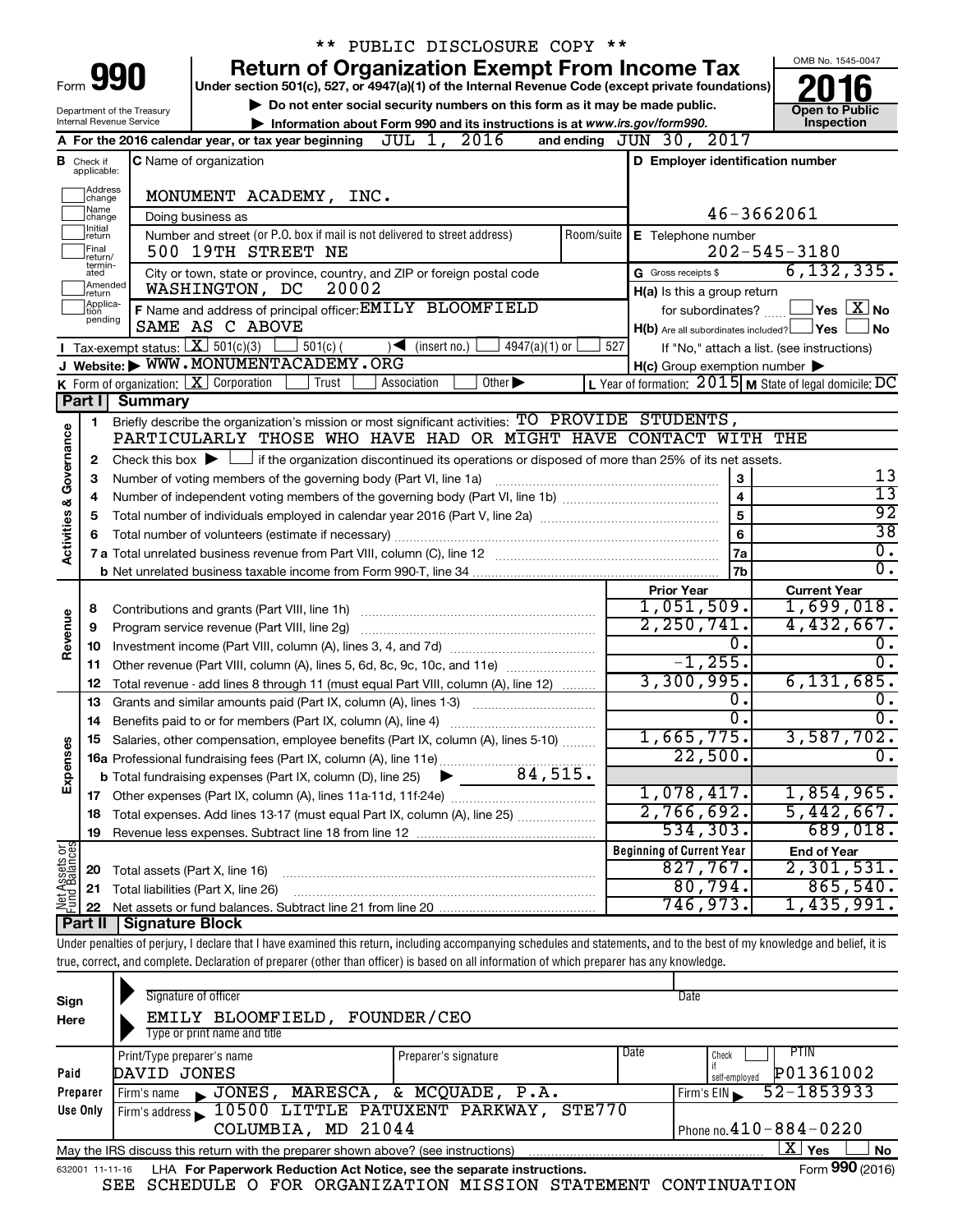|              |                                                                                                                                                                                                                                                                                      |                 | $\boxed{\textbf{X}}$                      |
|--------------|--------------------------------------------------------------------------------------------------------------------------------------------------------------------------------------------------------------------------------------------------------------------------------------|-----------------|-------------------------------------------|
| 1            | Briefly describe the organization's mission:<br>TO PROVIDE STUDENTS, PARTICULARLY THOSE WHO HAVE HAD OR MIGHT HAVE                                                                                                                                                                   |                 |                                           |
|              | CONTACT WITH THE FOSTER CARE SYSTEM, WITH THE REQUISITE ACADEMIC,                                                                                                                                                                                                                    |                 |                                           |
|              | SOCIAL, EMOTIONAL, AND LIFE SKILLS TO BE SUCCESSFUL IN COLLEGE,                                                                                                                                                                                                                      |                 |                                           |
|              | CAREER, AND COMMUNITY, AND TO CREATE AN OUTSTANDING SCHOOL THAT                                                                                                                                                                                                                      |                 |                                           |
| $\mathbf{2}$ | Did the organization undertake any significant program services during the year which were not listed on the<br>prior Form 990 or 990-EZ?                                                                                                                                            |                 | $\overline{\ }$ Yes $\overline{\rm X}$ No |
|              | If "Yes," describe these new services on Schedule O.                                                                                                                                                                                                                                 |                 |                                           |
| 3            | Did the organization cease conducting, or make significant changes in how it conducts, any program services?<br>If "Yes," describe these changes on Schedule O.                                                                                                                      |                 | $\exists$ Yes $\sqrt{\mathrm{X}}$ No      |
| 4            | Describe the organization's program service accomplishments for each of its three largest program services, as measured by expenses.<br>Section 501(c)(3) and 501(c)(4) organizations are required to report the amount of grants and allocations to others, the total expenses, and |                 |                                           |
| 4a           | revenue, if any, for each program service reported.<br>4, 662, 786. including grants of \$<br>) (Expenses \$<br>) (Revenue \$<br>(Code:<br>MONUMENT ACADEMY'S PROGRAMS INCLUDE A DAYTIME SCHOOL PROGRAM, WHICH                                                                       | 4,432,667.      |                                           |
|              | INVOLVES EDUCATING STUDENTS AND ENRICHMENT ACTIVITIES, AND AN EVENING                                                                                                                                                                                                                |                 |                                           |
|              | RESIDENTIAL PROGRAM, WHICH INVOLVES HOUSING STUDENTS FROM SUNDAY                                                                                                                                                                                                                     |                 |                                           |
|              | EVENING THROUGH FRIDAY.                                                                                                                                                                                                                                                              |                 |                                           |
|              |                                                                                                                                                                                                                                                                                      |                 |                                           |
|              |                                                                                                                                                                                                                                                                                      |                 |                                           |
|              |                                                                                                                                                                                                                                                                                      |                 |                                           |
|              |                                                                                                                                                                                                                                                                                      |                 |                                           |
|              |                                                                                                                                                                                                                                                                                      |                 |                                           |
|              |                                                                                                                                                                                                                                                                                      |                 |                                           |
|              |                                                                                                                                                                                                                                                                                      |                 |                                           |
|              |                                                                                                                                                                                                                                                                                      |                 |                                           |
| 4b           | including grants of \$<br>) (Expenses \$<br>) (Revenue \$<br>$\left(\text{Code:}\right)$                                                                                                                                                                                             |                 |                                           |
|              |                                                                                                                                                                                                                                                                                      |                 |                                           |
|              |                                                                                                                                                                                                                                                                                      |                 |                                           |
|              |                                                                                                                                                                                                                                                                                      |                 |                                           |
|              |                                                                                                                                                                                                                                                                                      |                 |                                           |
|              |                                                                                                                                                                                                                                                                                      |                 |                                           |
|              |                                                                                                                                                                                                                                                                                      |                 |                                           |
|              |                                                                                                                                                                                                                                                                                      |                 |                                           |
|              |                                                                                                                                                                                                                                                                                      |                 |                                           |
|              |                                                                                                                                                                                                                                                                                      |                 |                                           |
|              |                                                                                                                                                                                                                                                                                      |                 |                                           |
|              |                                                                                                                                                                                                                                                                                      |                 |                                           |
| 4c           | ) (Revenue \$<br>(Code:<br>) (Expenses \$<br>including grants of \$                                                                                                                                                                                                                  |                 |                                           |
|              |                                                                                                                                                                                                                                                                                      |                 |                                           |
|              |                                                                                                                                                                                                                                                                                      |                 |                                           |
|              |                                                                                                                                                                                                                                                                                      |                 |                                           |
|              |                                                                                                                                                                                                                                                                                      |                 |                                           |
|              |                                                                                                                                                                                                                                                                                      |                 |                                           |
|              |                                                                                                                                                                                                                                                                                      |                 |                                           |
|              |                                                                                                                                                                                                                                                                                      |                 |                                           |
|              |                                                                                                                                                                                                                                                                                      |                 |                                           |
|              |                                                                                                                                                                                                                                                                                      |                 |                                           |
|              |                                                                                                                                                                                                                                                                                      |                 |                                           |
|              |                                                                                                                                                                                                                                                                                      |                 |                                           |
|              |                                                                                                                                                                                                                                                                                      |                 |                                           |
| 4d           | Other program services (Describe in Schedule O.)                                                                                                                                                                                                                                     |                 |                                           |
|              | (Expenses \$<br>including grants of \$<br>(Revenue \$                                                                                                                                                                                                                                |                 |                                           |
|              |                                                                                                                                                                                                                                                                                      |                 |                                           |
|              | 4,662,786.<br>4e Total program service expenses                                                                                                                                                                                                                                      |                 |                                           |
|              |                                                                                                                                                                                                                                                                                      | Form 990 (2016) |                                           |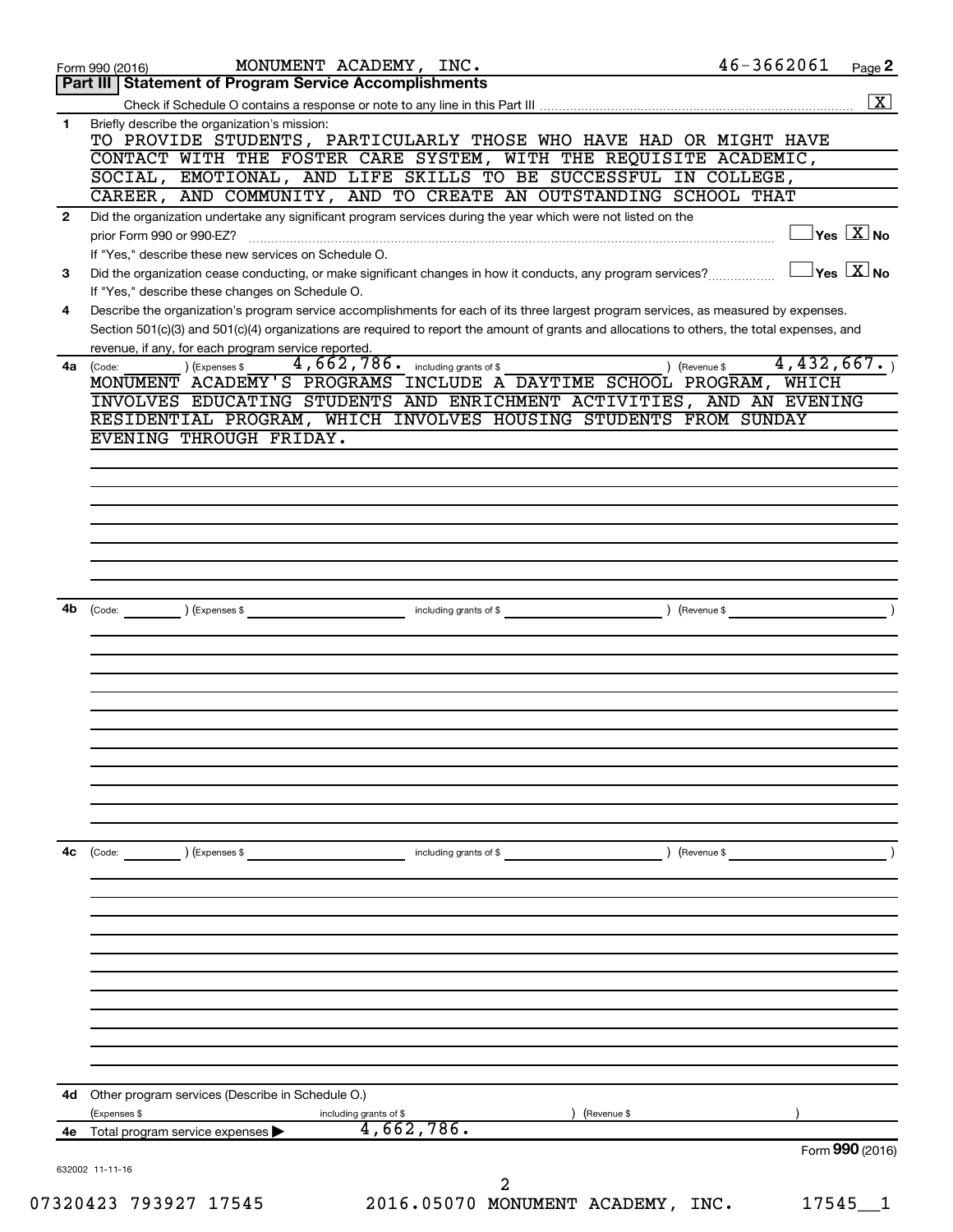Form 990 (2016) Page MONUMENT ACADEMY, INC. 46-3662061 **Part IV Checklist of Required Schedules**

|    |                                                                                                                                                                                                                                                            |                | Yes                          | No                      |
|----|------------------------------------------------------------------------------------------------------------------------------------------------------------------------------------------------------------------------------------------------------------|----------------|------------------------------|-------------------------|
| 1  | Is the organization described in section $501(c)(3)$ or $4947(a)(1)$ (other than a private foundation)?                                                                                                                                                    |                |                              |                         |
|    |                                                                                                                                                                                                                                                            | 1              | х<br>$\overline{\textbf{x}}$ |                         |
| 2  |                                                                                                                                                                                                                                                            | $\mathbf{2}$   |                              |                         |
| 3  | Did the organization engage in direct or indirect political campaign activities on behalf of or in opposition to candidates for                                                                                                                            | З              |                              | x                       |
| 4  | Section 501(c)(3) organizations. Did the organization engage in lobbying activities, or have a section 501(h) election in effect                                                                                                                           |                |                              |                         |
|    |                                                                                                                                                                                                                                                            | 4              |                              | x                       |
| 5  | Is the organization a section 501(c)(4), 501(c)(5), or 501(c)(6) organization that receives membership dues, assessments, or                                                                                                                               |                |                              | x                       |
|    |                                                                                                                                                                                                                                                            | 5              |                              |                         |
| 6  | Did the organization maintain any donor advised funds or any similar funds or accounts for which donors have the right to<br>provide advice on the distribution or investment of amounts in such funds or accounts? If "Yes," complete Schedule D, Part I  | 6              |                              | x                       |
| 7  | Did the organization receive or hold a conservation easement, including easements to preserve open space,                                                                                                                                                  |                |                              |                         |
|    | the environment, historic land areas, or historic structures? If "Yes," complete Schedule D, Part II                                                                                                                                                       | $\overline{7}$ |                              | x                       |
| 8  | Did the organization maintain collections of works of art, historical treasures, or other similar assets? If "Yes," complete                                                                                                                               |                |                              | x                       |
|    |                                                                                                                                                                                                                                                            | 8              |                              |                         |
| 9  | Did the organization report an amount in Part X, line 21, for escrow or custodial account liability, serve as a custodian for<br>amounts not listed in Part X; or provide credit counseling, debt management, credit repair, or debt negotiation services? |                |                              |                         |
|    | If "Yes," complete Schedule D, Part IV                                                                                                                                                                                                                     | 9              |                              | x                       |
| 10 | Did the organization, directly or through a related organization, hold assets in temporarily restricted endowments, permanent                                                                                                                              |                |                              |                         |
|    |                                                                                                                                                                                                                                                            | 10             |                              | x                       |
| 11 | If the organization's answer to any of the following questions is "Yes," then complete Schedule D, Parts VI, VII, VIII, IX, or X                                                                                                                           |                |                              |                         |
|    | as applicable.                                                                                                                                                                                                                                             |                |                              |                         |
|    | a Did the organization report an amount for land, buildings, and equipment in Part X, line 10? If "Yes," complete Schedule D,                                                                                                                              |                |                              |                         |
|    | Part VI                                                                                                                                                                                                                                                    | 11a            | х                            |                         |
|    | <b>b</b> Did the organization report an amount for investments - other securities in Part X, line 12 that is 5% or more of its total                                                                                                                       | 11b            |                              | x                       |
|    | c Did the organization report an amount for investments - program related in Part X, line 13 that is 5% or more of its total                                                                                                                               |                |                              |                         |
|    |                                                                                                                                                                                                                                                            | 11c            |                              | x                       |
|    | d Did the organization report an amount for other assets in Part X, line 15 that is 5% or more of its total assets reported in                                                                                                                             |                |                              |                         |
|    |                                                                                                                                                                                                                                                            | 11d            |                              | x                       |
|    |                                                                                                                                                                                                                                                            | 11e            |                              | $\overline{\textbf{x}}$ |
| f  | Did the organization's separate or consolidated financial statements for the tax year include a footnote that addresses                                                                                                                                    |                | х                            |                         |
|    | the organization's liability for uncertain tax positions under FIN 48 (ASC 740)? If "Yes," complete Schedule D, Part X                                                                                                                                     | 11f            |                              |                         |
|    | 12a Did the organization obtain separate, independent audited financial statements for the tax year? If "Yes," complete<br>Schedule D, Parts XI and XII                                                                                                    | 12a            | х                            |                         |
|    | <b>b</b> Was the organization included in consolidated, independent audited financial statements for the tax year?                                                                                                                                         |                |                              |                         |
|    | If "Yes," and if the organization answered "No" to line 12a, then completing Schedule D, Parts XI and XII is optional                                                                                                                                      | 12b            |                              | A                       |
| 13 |                                                                                                                                                                                                                                                            | 13             | х                            |                         |
|    | 14a Did the organization maintain an office, employees, or agents outside of the United States?                                                                                                                                                            | 14a            |                              | x                       |
|    | <b>b</b> Did the organization have aggregate revenues or expenses of more than \$10,000 from grantmaking, fundraising, business,                                                                                                                           |                |                              |                         |
|    | investment, and program service activities outside the United States, or aggregate foreign investments valued at \$100,000                                                                                                                                 |                |                              |                         |
|    |                                                                                                                                                                                                                                                            | 14b            |                              | x                       |
| 15 | Did the organization report on Part IX, column (A), line 3, more than \$5,000 of grants or other assistance to or for any                                                                                                                                  |                |                              |                         |
|    |                                                                                                                                                                                                                                                            | 15             |                              | x                       |
| 16 | Did the organization report on Part IX, column (A), line 3, more than \$5,000 of aggregate grants or other assistance to                                                                                                                                   | 16             |                              | x                       |
| 17 | Did the organization report a total of more than \$15,000 of expenses for professional fundraising services on Part IX,                                                                                                                                    |                |                              |                         |
|    |                                                                                                                                                                                                                                                            | 17             |                              | X.                      |
| 18 | Did the organization report more than \$15,000 total of fundraising event gross income and contributions on Part VIII, lines                                                                                                                               |                |                              |                         |
|    |                                                                                                                                                                                                                                                            | 18             | х                            |                         |
| 19 | Did the organization report more than \$15,000 of gross income from gaming activities on Part VIII, line 9a? If "Yes,"                                                                                                                                     | 19             |                              | X.                      |
|    |                                                                                                                                                                                                                                                            |                |                              |                         |

Form (2016) **990**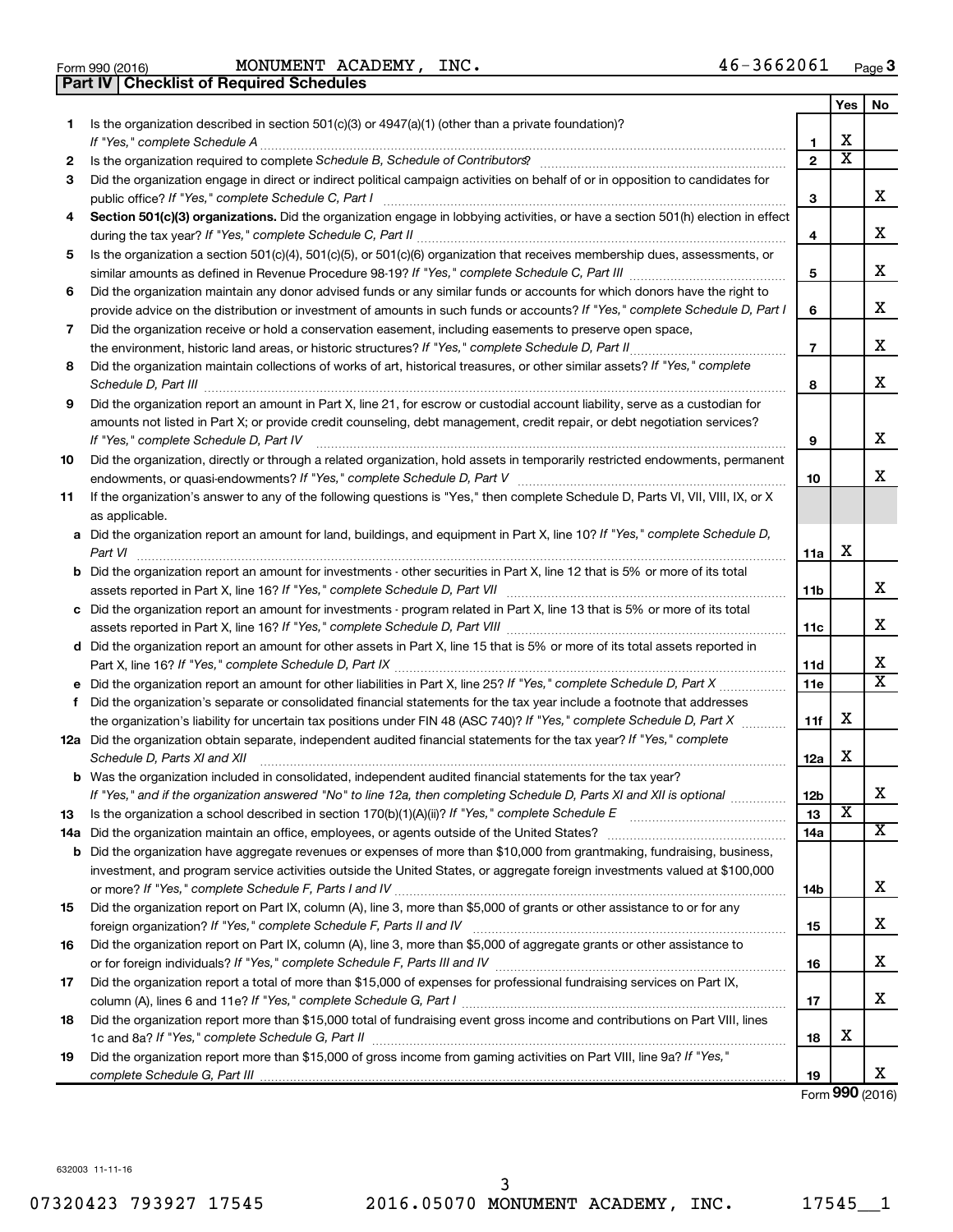|  | Form 990 (2016) |
|--|-----------------|
|  |                 |

Form 990 (2016) Page MONUMENT ACADEMY, INC. 46-3662061

*(continued)* **Part IV Checklist of Required Schedules**

|          |                                                                                                                                                                                                                                                 |                 | Yes | No                      |
|----------|-------------------------------------------------------------------------------------------------------------------------------------------------------------------------------------------------------------------------------------------------|-----------------|-----|-------------------------|
|          | 20a Did the organization operate one or more hospital facilities? If "Yes," complete Schedule H                                                                                                                                                 | 20a             |     | x                       |
|          |                                                                                                                                                                                                                                                 | 20 <sub>b</sub> |     |                         |
| 21       | Did the organization report more than \$5,000 of grants or other assistance to any domestic organization or                                                                                                                                     |                 |     |                         |
|          |                                                                                                                                                                                                                                                 | 21              |     | x                       |
| 22       | Did the organization report more than \$5,000 of grants or other assistance to or for domestic individuals on                                                                                                                                   | 22              |     | X                       |
| 23       | Did the organization answer "Yes" to Part VII, Section A, line 3, 4, or 5 about compensation of the organization's current                                                                                                                      |                 |     |                         |
|          | and former officers, directors, trustees, key employees, and highest compensated employees? If "Yes," complete                                                                                                                                  |                 |     |                         |
|          | Schedule J                                                                                                                                                                                                                                      | 23              |     | x                       |
|          | 24a Did the organization have a tax-exempt bond issue with an outstanding principal amount of more than \$100,000 as of the                                                                                                                     |                 |     |                         |
|          | last day of the year, that was issued after December 31, 2002? If "Yes," answer lines 24b through 24d and complete                                                                                                                              |                 |     |                         |
|          | Schedule K. If "No", go to line 25a                                                                                                                                                                                                             | 24a             |     | x                       |
| b        | Did the organization invest any proceeds of tax-exempt bonds beyond a temporary period exception?                                                                                                                                               | 24 <sub>b</sub> |     |                         |
| с        | Did the organization maintain an escrow account other than a refunding escrow at any time during the year to defease                                                                                                                            |                 |     |                         |
|          |                                                                                                                                                                                                                                                 | 24c             |     |                         |
|          |                                                                                                                                                                                                                                                 | 24d             |     |                         |
|          | 25a Section 501(c)(3), 501(c)(4), and 501(c)(29) organizations. Did the organization engage in an excess benefit                                                                                                                                |                 |     |                         |
|          |                                                                                                                                                                                                                                                 | 25a             |     | x                       |
|          | <b>b</b> Is the organization aware that it engaged in an excess benefit transaction with a disqualified person in a prior year, and                                                                                                             |                 |     |                         |
|          | that the transaction has not been reported on any of the organization's prior Forms 990 or 990-EZ? If "Yes," complete                                                                                                                           |                 |     | X                       |
|          | Schedule L, Part I                                                                                                                                                                                                                              | 25b             |     |                         |
| 26       | Did the organization report any amount on Part X, line 5, 6, or 22 for receivables from or payables to any current or<br>former officers, directors, trustees, key employees, highest compensated employees, or disqualified persons? If "Yes," |                 |     |                         |
|          |                                                                                                                                                                                                                                                 | 26              |     | x                       |
| 27       | Did the organization provide a grant or other assistance to an officer, director, trustee, key employee, substantial                                                                                                                            |                 |     |                         |
|          | contributor or employee thereof, a grant selection committee member, or to a 35% controlled entity or family member                                                                                                                             |                 |     |                         |
|          |                                                                                                                                                                                                                                                 | 27              |     | х                       |
| 28       | Was the organization a party to a business transaction with one of the following parties (see Schedule L, Part IV                                                                                                                               |                 |     |                         |
|          | instructions for applicable filing thresholds, conditions, and exceptions):                                                                                                                                                                     |                 |     |                         |
| а        | A current or former officer, director, trustee, or key employee? If "Yes," complete Schedule L, Part IV                                                                                                                                         | 28a             |     | x                       |
| b        | A family member of a current or former officer, director, trustee, or key employee? If "Yes," complete Schedule L, Part IV                                                                                                                      | 28 <sub>b</sub> |     | $\overline{\mathtt{x}}$ |
|          | c An entity of which a current or former officer, director, trustee, or key employee (or a family member thereof) was an officer,                                                                                                               |                 |     | х                       |
|          | director, trustee, or direct or indirect owner? If "Yes," complete Schedule L, Part IV                                                                                                                                                          | 28c<br>29       |     | $\overline{\mathtt{x}}$ |
| 29<br>30 | Did the organization receive contributions of art, historical treasures, or other similar assets, or qualified conservation                                                                                                                     |                 |     |                         |
|          |                                                                                                                                                                                                                                                 | 30              |     | X                       |
| 31       | Did the organization liquidate, terminate, or dissolve and cease operations?                                                                                                                                                                    |                 |     |                         |
|          |                                                                                                                                                                                                                                                 | 31              |     | х                       |
| 32       | Did the organization sell, exchange, dispose of, or transfer more than 25% of its net assets? If "Yes," complete                                                                                                                                |                 |     |                         |
|          | Schedule N, Part II                                                                                                                                                                                                                             | 32              |     | х                       |
| 33       | Did the organization own 100% of an entity disregarded as separate from the organization under Regulations                                                                                                                                      |                 |     |                         |
|          |                                                                                                                                                                                                                                                 | 33              |     | x                       |
| 34       | Was the organization related to any tax-exempt or taxable entity? If "Yes," complete Schedule R, Part II, III, or IV, and                                                                                                                       |                 |     |                         |
|          | Part V, line 1                                                                                                                                                                                                                                  | 34              | X   | $\overline{\mathbf{x}}$ |
|          |                                                                                                                                                                                                                                                 | 35a             |     |                         |
|          | b If "Yes" to line 35a, did the organization receive any payment from or engage in any transaction with a controlled entity                                                                                                                     | 35b             |     |                         |
| 36       | Section 501(c)(3) organizations. Did the organization make any transfers to an exempt non-charitable related organization?                                                                                                                      |                 |     |                         |
|          |                                                                                                                                                                                                                                                 | 36              |     | x                       |
| 37       | Did the organization conduct more than 5% of its activities through an entity that is not a related organization                                                                                                                                |                 |     |                         |
|          |                                                                                                                                                                                                                                                 | 37              |     | x                       |
| 38       | Did the organization complete Schedule O and provide explanations in Schedule O for Part VI, lines 11b and 19?                                                                                                                                  |                 |     |                         |
|          |                                                                                                                                                                                                                                                 | 38              | х   |                         |

Form (2016) **990**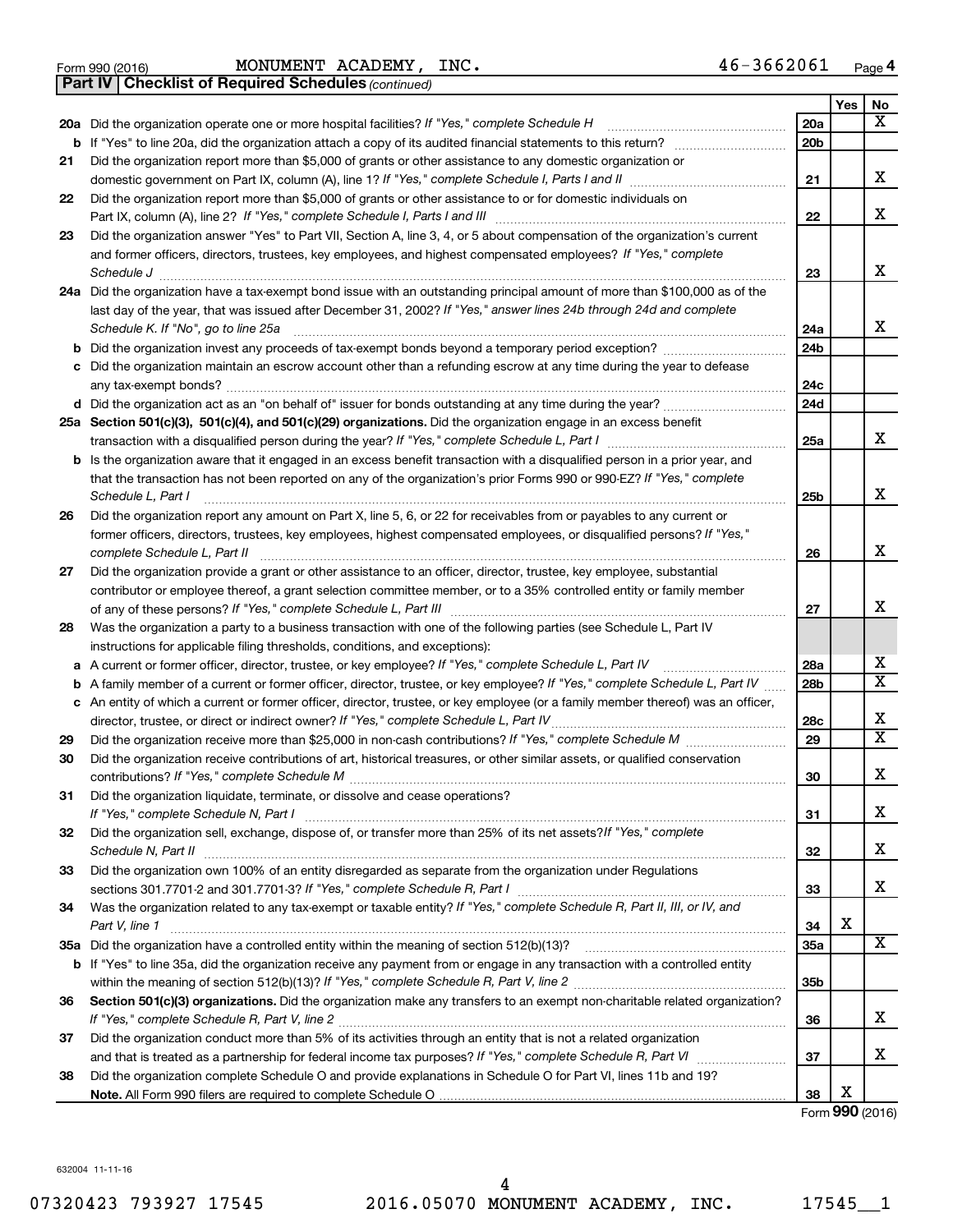| <b>Statements Regarding Other IRS Filings and Tax Compliance</b><br><b>Part V</b><br>Check if Schedule O contains a response or note to any line in this Part V<br>Yes  <br>No<br>30<br>1a<br>$\Omega$<br>1 <sub>b</sub><br>Enter the number of Forms W-2G included in line 1a. Enter -0- if not applicable<br>b<br>c Did the organization comply with backup withholding rules for reportable payments to vendors and reportable gaming<br>х<br>1c<br>2a Enter the number of employees reported on Form W-3, Transmittal of Wage and Tax Statements,<br>92<br>filed for the calendar year ending with or within the year covered by this return<br>2a<br>X<br>2 <sub>b</sub><br>х<br>3a Did the organization have unrelated business gross income of \$1,000 or more during the year?<br>За<br>3 <sub>b</sub><br>4a At any time during the calendar year, did the organization have an interest in, or a signature or other authority over, a<br>x<br>financial account in a foreign country (such as a bank account, securities account, or other financial account)?<br>4a<br><b>b</b> If "Yes," enter the name of the foreign country: $\blacktriangleright$<br>See instructions for filing requirements for FinCEN Form 114, Report of Foreign Bank and Financial Accounts (FBAR).<br>х<br>5a<br>X<br>5 <sub>b</sub><br>5 <sub>c</sub><br>6a Does the organization have annual gross receipts that are normally greater than \$100,000, and did the organization solicit<br>x<br>6a<br><b>b</b> If "Yes," did the organization include with every solicitation an express statement that such contributions or gifts<br>6b<br>Organizations that may receive deductible contributions under section 170(c).<br>7<br>x<br>Did the organization receive a payment in excess of \$75 made partly as a contribution and partly for goods and services provided to the payor?<br>7a<br>a<br>7b<br>c Did the organization sell, exchange, or otherwise dispose of tangible personal property for which it was required<br>х<br>7с<br>7d<br>х<br>e Did the organization receive any funds, directly or indirectly, to pay premiums on a personal benefit contract?<br>7e<br>X<br>7f<br>Did the organization, during the year, pay premiums, directly or indirectly, on a personal benefit contract?<br>f.<br>If the organization received a contribution of qualified intellectual property, did the organization file Form 8899 as required?<br>7g<br>h If the organization received a contribution of cars, boats, airplanes, or other vehicles, did the organization file a Form 1098-C?<br>7h<br>Sponsoring organizations maintaining donor advised funds. Did a donor advised fund maintained by the<br>8<br>8<br>Sponsoring organizations maintaining donor advised funds.<br>Did the sponsoring organization make any taxable distributions under section 4966?<br>9а<br>а<br>9b<br>b<br>Section 501(c)(7) organizations. Enter:<br>10<br>10a<br>a<br>10 <sub>b</sub><br>Gross receipts, included on Form 990, Part VIII, line 12, for public use of club facilities<br>b<br>Section 501(c)(12) organizations. Enter:<br>11<br>11a<br>а<br><b>b</b> Gross income from other sources (Do not net amounts due or paid to other sources against<br>11b<br>12a Section 4947(a)(1) non-exempt charitable trusts. Is the organization filing Form 990 in lieu of Form 1041?<br>12a<br>12b<br><b>b</b> If "Yes," enter the amount of tax-exempt interest received or accrued during the year<br>Section 501(c)(29) qualified nonprofit health insurance issuers.<br>13<br>a Is the organization licensed to issue qualified health plans in more than one state?<br>13a<br>Note. See the instructions for additional information the organization must report on Schedule O.<br><b>b</b> Enter the amount of reserves the organization is required to maintain by the states in which the<br>13b<br>13 <sub>c</sub><br>x<br>14a Did the organization receive any payments for indoor tanning services during the tax year?<br>14a<br>14 <sub>b</sub><br>Form 990 (2016) | 46-3662061<br>MONUMENT ACADEMY, INC.<br>Form 990 (2016) |  | Page 5 |
|-----------------------------------------------------------------------------------------------------------------------------------------------------------------------------------------------------------------------------------------------------------------------------------------------------------------------------------------------------------------------------------------------------------------------------------------------------------------------------------------------------------------------------------------------------------------------------------------------------------------------------------------------------------------------------------------------------------------------------------------------------------------------------------------------------------------------------------------------------------------------------------------------------------------------------------------------------------------------------------------------------------------------------------------------------------------------------------------------------------------------------------------------------------------------------------------------------------------------------------------------------------------------------------------------------------------------------------------------------------------------------------------------------------------------------------------------------------------------------------------------------------------------------------------------------------------------------------------------------------------------------------------------------------------------------------------------------------------------------------------------------------------------------------------------------------------------------------------------------------------------------------------------------------------------------------------------------------------------------------------------------------------------------------------------------------------------------------------------------------------------------------------------------------------------------------------------------------------------------------------------------------------------------------------------------------------------------------------------------------------------------------------------------------------------------------------------------------------------------------------------------------------------------------------------------------------------------------------------------------------------------------------------------------------------------------------------------------------------------------------------------------------------------------------------------------------------------------------------------------------------------------------------------------------------------------------------------------------------------------------------------------------------------------------------------------------------------------------------------------------------------------------------------------------------------------------------------------------------------------------------------------------------------------------------------------------------------------------------------------------------------------------------------------------------------------------------------------------------------------------------------------------------------------------------------------------------------------------------------------------------------------------------------------------------------------------------------------------------------------------------------------------------------------------------------------------------------------------------------------------------------------------------------------------------------------------------------------------------------------------------------------------------------------------------------------------------|---------------------------------------------------------|--|--------|
|                                                                                                                                                                                                                                                                                                                                                                                                                                                                                                                                                                                                                                                                                                                                                                                                                                                                                                                                                                                                                                                                                                                                                                                                                                                                                                                                                                                                                                                                                                                                                                                                                                                                                                                                                                                                                                                                                                                                                                                                                                                                                                                                                                                                                                                                                                                                                                                                                                                                                                                                                                                                                                                                                                                                                                                                                                                                                                                                                                                                                                                                                                                                                                                                                                                                                                                                                                                                                                                                                                                                                                                                                                                                                                                                                                                                                                                                                                                                                                                                                                                                       |                                                         |  |        |
|                                                                                                                                                                                                                                                                                                                                                                                                                                                                                                                                                                                                                                                                                                                                                                                                                                                                                                                                                                                                                                                                                                                                                                                                                                                                                                                                                                                                                                                                                                                                                                                                                                                                                                                                                                                                                                                                                                                                                                                                                                                                                                                                                                                                                                                                                                                                                                                                                                                                                                                                                                                                                                                                                                                                                                                                                                                                                                                                                                                                                                                                                                                                                                                                                                                                                                                                                                                                                                                                                                                                                                                                                                                                                                                                                                                                                                                                                                                                                                                                                                                                       |                                                         |  |        |
|                                                                                                                                                                                                                                                                                                                                                                                                                                                                                                                                                                                                                                                                                                                                                                                                                                                                                                                                                                                                                                                                                                                                                                                                                                                                                                                                                                                                                                                                                                                                                                                                                                                                                                                                                                                                                                                                                                                                                                                                                                                                                                                                                                                                                                                                                                                                                                                                                                                                                                                                                                                                                                                                                                                                                                                                                                                                                                                                                                                                                                                                                                                                                                                                                                                                                                                                                                                                                                                                                                                                                                                                                                                                                                                                                                                                                                                                                                                                                                                                                                                                       |                                                         |  |        |
|                                                                                                                                                                                                                                                                                                                                                                                                                                                                                                                                                                                                                                                                                                                                                                                                                                                                                                                                                                                                                                                                                                                                                                                                                                                                                                                                                                                                                                                                                                                                                                                                                                                                                                                                                                                                                                                                                                                                                                                                                                                                                                                                                                                                                                                                                                                                                                                                                                                                                                                                                                                                                                                                                                                                                                                                                                                                                                                                                                                                                                                                                                                                                                                                                                                                                                                                                                                                                                                                                                                                                                                                                                                                                                                                                                                                                                                                                                                                                                                                                                                                       |                                                         |  |        |
|                                                                                                                                                                                                                                                                                                                                                                                                                                                                                                                                                                                                                                                                                                                                                                                                                                                                                                                                                                                                                                                                                                                                                                                                                                                                                                                                                                                                                                                                                                                                                                                                                                                                                                                                                                                                                                                                                                                                                                                                                                                                                                                                                                                                                                                                                                                                                                                                                                                                                                                                                                                                                                                                                                                                                                                                                                                                                                                                                                                                                                                                                                                                                                                                                                                                                                                                                                                                                                                                                                                                                                                                                                                                                                                                                                                                                                                                                                                                                                                                                                                                       |                                                         |  |        |
|                                                                                                                                                                                                                                                                                                                                                                                                                                                                                                                                                                                                                                                                                                                                                                                                                                                                                                                                                                                                                                                                                                                                                                                                                                                                                                                                                                                                                                                                                                                                                                                                                                                                                                                                                                                                                                                                                                                                                                                                                                                                                                                                                                                                                                                                                                                                                                                                                                                                                                                                                                                                                                                                                                                                                                                                                                                                                                                                                                                                                                                                                                                                                                                                                                                                                                                                                                                                                                                                                                                                                                                                                                                                                                                                                                                                                                                                                                                                                                                                                                                                       |                                                         |  |        |
|                                                                                                                                                                                                                                                                                                                                                                                                                                                                                                                                                                                                                                                                                                                                                                                                                                                                                                                                                                                                                                                                                                                                                                                                                                                                                                                                                                                                                                                                                                                                                                                                                                                                                                                                                                                                                                                                                                                                                                                                                                                                                                                                                                                                                                                                                                                                                                                                                                                                                                                                                                                                                                                                                                                                                                                                                                                                                                                                                                                                                                                                                                                                                                                                                                                                                                                                                                                                                                                                                                                                                                                                                                                                                                                                                                                                                                                                                                                                                                                                                                                                       |                                                         |  |        |
|                                                                                                                                                                                                                                                                                                                                                                                                                                                                                                                                                                                                                                                                                                                                                                                                                                                                                                                                                                                                                                                                                                                                                                                                                                                                                                                                                                                                                                                                                                                                                                                                                                                                                                                                                                                                                                                                                                                                                                                                                                                                                                                                                                                                                                                                                                                                                                                                                                                                                                                                                                                                                                                                                                                                                                                                                                                                                                                                                                                                                                                                                                                                                                                                                                                                                                                                                                                                                                                                                                                                                                                                                                                                                                                                                                                                                                                                                                                                                                                                                                                                       |                                                         |  |        |
|                                                                                                                                                                                                                                                                                                                                                                                                                                                                                                                                                                                                                                                                                                                                                                                                                                                                                                                                                                                                                                                                                                                                                                                                                                                                                                                                                                                                                                                                                                                                                                                                                                                                                                                                                                                                                                                                                                                                                                                                                                                                                                                                                                                                                                                                                                                                                                                                                                                                                                                                                                                                                                                                                                                                                                                                                                                                                                                                                                                                                                                                                                                                                                                                                                                                                                                                                                                                                                                                                                                                                                                                                                                                                                                                                                                                                                                                                                                                                                                                                                                                       |                                                         |  |        |
|                                                                                                                                                                                                                                                                                                                                                                                                                                                                                                                                                                                                                                                                                                                                                                                                                                                                                                                                                                                                                                                                                                                                                                                                                                                                                                                                                                                                                                                                                                                                                                                                                                                                                                                                                                                                                                                                                                                                                                                                                                                                                                                                                                                                                                                                                                                                                                                                                                                                                                                                                                                                                                                                                                                                                                                                                                                                                                                                                                                                                                                                                                                                                                                                                                                                                                                                                                                                                                                                                                                                                                                                                                                                                                                                                                                                                                                                                                                                                                                                                                                                       |                                                         |  |        |
|                                                                                                                                                                                                                                                                                                                                                                                                                                                                                                                                                                                                                                                                                                                                                                                                                                                                                                                                                                                                                                                                                                                                                                                                                                                                                                                                                                                                                                                                                                                                                                                                                                                                                                                                                                                                                                                                                                                                                                                                                                                                                                                                                                                                                                                                                                                                                                                                                                                                                                                                                                                                                                                                                                                                                                                                                                                                                                                                                                                                                                                                                                                                                                                                                                                                                                                                                                                                                                                                                                                                                                                                                                                                                                                                                                                                                                                                                                                                                                                                                                                                       |                                                         |  |        |
|                                                                                                                                                                                                                                                                                                                                                                                                                                                                                                                                                                                                                                                                                                                                                                                                                                                                                                                                                                                                                                                                                                                                                                                                                                                                                                                                                                                                                                                                                                                                                                                                                                                                                                                                                                                                                                                                                                                                                                                                                                                                                                                                                                                                                                                                                                                                                                                                                                                                                                                                                                                                                                                                                                                                                                                                                                                                                                                                                                                                                                                                                                                                                                                                                                                                                                                                                                                                                                                                                                                                                                                                                                                                                                                                                                                                                                                                                                                                                                                                                                                                       |                                                         |  |        |
|                                                                                                                                                                                                                                                                                                                                                                                                                                                                                                                                                                                                                                                                                                                                                                                                                                                                                                                                                                                                                                                                                                                                                                                                                                                                                                                                                                                                                                                                                                                                                                                                                                                                                                                                                                                                                                                                                                                                                                                                                                                                                                                                                                                                                                                                                                                                                                                                                                                                                                                                                                                                                                                                                                                                                                                                                                                                                                                                                                                                                                                                                                                                                                                                                                                                                                                                                                                                                                                                                                                                                                                                                                                                                                                                                                                                                                                                                                                                                                                                                                                                       |                                                         |  |        |
|                                                                                                                                                                                                                                                                                                                                                                                                                                                                                                                                                                                                                                                                                                                                                                                                                                                                                                                                                                                                                                                                                                                                                                                                                                                                                                                                                                                                                                                                                                                                                                                                                                                                                                                                                                                                                                                                                                                                                                                                                                                                                                                                                                                                                                                                                                                                                                                                                                                                                                                                                                                                                                                                                                                                                                                                                                                                                                                                                                                                                                                                                                                                                                                                                                                                                                                                                                                                                                                                                                                                                                                                                                                                                                                                                                                                                                                                                                                                                                                                                                                                       |                                                         |  |        |
|                                                                                                                                                                                                                                                                                                                                                                                                                                                                                                                                                                                                                                                                                                                                                                                                                                                                                                                                                                                                                                                                                                                                                                                                                                                                                                                                                                                                                                                                                                                                                                                                                                                                                                                                                                                                                                                                                                                                                                                                                                                                                                                                                                                                                                                                                                                                                                                                                                                                                                                                                                                                                                                                                                                                                                                                                                                                                                                                                                                                                                                                                                                                                                                                                                                                                                                                                                                                                                                                                                                                                                                                                                                                                                                                                                                                                                                                                                                                                                                                                                                                       |                                                         |  |        |
|                                                                                                                                                                                                                                                                                                                                                                                                                                                                                                                                                                                                                                                                                                                                                                                                                                                                                                                                                                                                                                                                                                                                                                                                                                                                                                                                                                                                                                                                                                                                                                                                                                                                                                                                                                                                                                                                                                                                                                                                                                                                                                                                                                                                                                                                                                                                                                                                                                                                                                                                                                                                                                                                                                                                                                                                                                                                                                                                                                                                                                                                                                                                                                                                                                                                                                                                                                                                                                                                                                                                                                                                                                                                                                                                                                                                                                                                                                                                                                                                                                                                       |                                                         |  |        |
|                                                                                                                                                                                                                                                                                                                                                                                                                                                                                                                                                                                                                                                                                                                                                                                                                                                                                                                                                                                                                                                                                                                                                                                                                                                                                                                                                                                                                                                                                                                                                                                                                                                                                                                                                                                                                                                                                                                                                                                                                                                                                                                                                                                                                                                                                                                                                                                                                                                                                                                                                                                                                                                                                                                                                                                                                                                                                                                                                                                                                                                                                                                                                                                                                                                                                                                                                                                                                                                                                                                                                                                                                                                                                                                                                                                                                                                                                                                                                                                                                                                                       |                                                         |  |        |
|                                                                                                                                                                                                                                                                                                                                                                                                                                                                                                                                                                                                                                                                                                                                                                                                                                                                                                                                                                                                                                                                                                                                                                                                                                                                                                                                                                                                                                                                                                                                                                                                                                                                                                                                                                                                                                                                                                                                                                                                                                                                                                                                                                                                                                                                                                                                                                                                                                                                                                                                                                                                                                                                                                                                                                                                                                                                                                                                                                                                                                                                                                                                                                                                                                                                                                                                                                                                                                                                                                                                                                                                                                                                                                                                                                                                                                                                                                                                                                                                                                                                       |                                                         |  |        |
|                                                                                                                                                                                                                                                                                                                                                                                                                                                                                                                                                                                                                                                                                                                                                                                                                                                                                                                                                                                                                                                                                                                                                                                                                                                                                                                                                                                                                                                                                                                                                                                                                                                                                                                                                                                                                                                                                                                                                                                                                                                                                                                                                                                                                                                                                                                                                                                                                                                                                                                                                                                                                                                                                                                                                                                                                                                                                                                                                                                                                                                                                                                                                                                                                                                                                                                                                                                                                                                                                                                                                                                                                                                                                                                                                                                                                                                                                                                                                                                                                                                                       |                                                         |  |        |
|                                                                                                                                                                                                                                                                                                                                                                                                                                                                                                                                                                                                                                                                                                                                                                                                                                                                                                                                                                                                                                                                                                                                                                                                                                                                                                                                                                                                                                                                                                                                                                                                                                                                                                                                                                                                                                                                                                                                                                                                                                                                                                                                                                                                                                                                                                                                                                                                                                                                                                                                                                                                                                                                                                                                                                                                                                                                                                                                                                                                                                                                                                                                                                                                                                                                                                                                                                                                                                                                                                                                                                                                                                                                                                                                                                                                                                                                                                                                                                                                                                                                       |                                                         |  |        |
|                                                                                                                                                                                                                                                                                                                                                                                                                                                                                                                                                                                                                                                                                                                                                                                                                                                                                                                                                                                                                                                                                                                                                                                                                                                                                                                                                                                                                                                                                                                                                                                                                                                                                                                                                                                                                                                                                                                                                                                                                                                                                                                                                                                                                                                                                                                                                                                                                                                                                                                                                                                                                                                                                                                                                                                                                                                                                                                                                                                                                                                                                                                                                                                                                                                                                                                                                                                                                                                                                                                                                                                                                                                                                                                                                                                                                                                                                                                                                                                                                                                                       |                                                         |  |        |
|                                                                                                                                                                                                                                                                                                                                                                                                                                                                                                                                                                                                                                                                                                                                                                                                                                                                                                                                                                                                                                                                                                                                                                                                                                                                                                                                                                                                                                                                                                                                                                                                                                                                                                                                                                                                                                                                                                                                                                                                                                                                                                                                                                                                                                                                                                                                                                                                                                                                                                                                                                                                                                                                                                                                                                                                                                                                                                                                                                                                                                                                                                                                                                                                                                                                                                                                                                                                                                                                                                                                                                                                                                                                                                                                                                                                                                                                                                                                                                                                                                                                       |                                                         |  |        |
|                                                                                                                                                                                                                                                                                                                                                                                                                                                                                                                                                                                                                                                                                                                                                                                                                                                                                                                                                                                                                                                                                                                                                                                                                                                                                                                                                                                                                                                                                                                                                                                                                                                                                                                                                                                                                                                                                                                                                                                                                                                                                                                                                                                                                                                                                                                                                                                                                                                                                                                                                                                                                                                                                                                                                                                                                                                                                                                                                                                                                                                                                                                                                                                                                                                                                                                                                                                                                                                                                                                                                                                                                                                                                                                                                                                                                                                                                                                                                                                                                                                                       |                                                         |  |        |
|                                                                                                                                                                                                                                                                                                                                                                                                                                                                                                                                                                                                                                                                                                                                                                                                                                                                                                                                                                                                                                                                                                                                                                                                                                                                                                                                                                                                                                                                                                                                                                                                                                                                                                                                                                                                                                                                                                                                                                                                                                                                                                                                                                                                                                                                                                                                                                                                                                                                                                                                                                                                                                                                                                                                                                                                                                                                                                                                                                                                                                                                                                                                                                                                                                                                                                                                                                                                                                                                                                                                                                                                                                                                                                                                                                                                                                                                                                                                                                                                                                                                       |                                                         |  |        |
|                                                                                                                                                                                                                                                                                                                                                                                                                                                                                                                                                                                                                                                                                                                                                                                                                                                                                                                                                                                                                                                                                                                                                                                                                                                                                                                                                                                                                                                                                                                                                                                                                                                                                                                                                                                                                                                                                                                                                                                                                                                                                                                                                                                                                                                                                                                                                                                                                                                                                                                                                                                                                                                                                                                                                                                                                                                                                                                                                                                                                                                                                                                                                                                                                                                                                                                                                                                                                                                                                                                                                                                                                                                                                                                                                                                                                                                                                                                                                                                                                                                                       |                                                         |  |        |
|                                                                                                                                                                                                                                                                                                                                                                                                                                                                                                                                                                                                                                                                                                                                                                                                                                                                                                                                                                                                                                                                                                                                                                                                                                                                                                                                                                                                                                                                                                                                                                                                                                                                                                                                                                                                                                                                                                                                                                                                                                                                                                                                                                                                                                                                                                                                                                                                                                                                                                                                                                                                                                                                                                                                                                                                                                                                                                                                                                                                                                                                                                                                                                                                                                                                                                                                                                                                                                                                                                                                                                                                                                                                                                                                                                                                                                                                                                                                                                                                                                                                       |                                                         |  |        |
|                                                                                                                                                                                                                                                                                                                                                                                                                                                                                                                                                                                                                                                                                                                                                                                                                                                                                                                                                                                                                                                                                                                                                                                                                                                                                                                                                                                                                                                                                                                                                                                                                                                                                                                                                                                                                                                                                                                                                                                                                                                                                                                                                                                                                                                                                                                                                                                                                                                                                                                                                                                                                                                                                                                                                                                                                                                                                                                                                                                                                                                                                                                                                                                                                                                                                                                                                                                                                                                                                                                                                                                                                                                                                                                                                                                                                                                                                                                                                                                                                                                                       |                                                         |  |        |
|                                                                                                                                                                                                                                                                                                                                                                                                                                                                                                                                                                                                                                                                                                                                                                                                                                                                                                                                                                                                                                                                                                                                                                                                                                                                                                                                                                                                                                                                                                                                                                                                                                                                                                                                                                                                                                                                                                                                                                                                                                                                                                                                                                                                                                                                                                                                                                                                                                                                                                                                                                                                                                                                                                                                                                                                                                                                                                                                                                                                                                                                                                                                                                                                                                                                                                                                                                                                                                                                                                                                                                                                                                                                                                                                                                                                                                                                                                                                                                                                                                                                       |                                                         |  |        |
|                                                                                                                                                                                                                                                                                                                                                                                                                                                                                                                                                                                                                                                                                                                                                                                                                                                                                                                                                                                                                                                                                                                                                                                                                                                                                                                                                                                                                                                                                                                                                                                                                                                                                                                                                                                                                                                                                                                                                                                                                                                                                                                                                                                                                                                                                                                                                                                                                                                                                                                                                                                                                                                                                                                                                                                                                                                                                                                                                                                                                                                                                                                                                                                                                                                                                                                                                                                                                                                                                                                                                                                                                                                                                                                                                                                                                                                                                                                                                                                                                                                                       |                                                         |  |        |
|                                                                                                                                                                                                                                                                                                                                                                                                                                                                                                                                                                                                                                                                                                                                                                                                                                                                                                                                                                                                                                                                                                                                                                                                                                                                                                                                                                                                                                                                                                                                                                                                                                                                                                                                                                                                                                                                                                                                                                                                                                                                                                                                                                                                                                                                                                                                                                                                                                                                                                                                                                                                                                                                                                                                                                                                                                                                                                                                                                                                                                                                                                                                                                                                                                                                                                                                                                                                                                                                                                                                                                                                                                                                                                                                                                                                                                                                                                                                                                                                                                                                       |                                                         |  |        |
|                                                                                                                                                                                                                                                                                                                                                                                                                                                                                                                                                                                                                                                                                                                                                                                                                                                                                                                                                                                                                                                                                                                                                                                                                                                                                                                                                                                                                                                                                                                                                                                                                                                                                                                                                                                                                                                                                                                                                                                                                                                                                                                                                                                                                                                                                                                                                                                                                                                                                                                                                                                                                                                                                                                                                                                                                                                                                                                                                                                                                                                                                                                                                                                                                                                                                                                                                                                                                                                                                                                                                                                                                                                                                                                                                                                                                                                                                                                                                                                                                                                                       |                                                         |  |        |
|                                                                                                                                                                                                                                                                                                                                                                                                                                                                                                                                                                                                                                                                                                                                                                                                                                                                                                                                                                                                                                                                                                                                                                                                                                                                                                                                                                                                                                                                                                                                                                                                                                                                                                                                                                                                                                                                                                                                                                                                                                                                                                                                                                                                                                                                                                                                                                                                                                                                                                                                                                                                                                                                                                                                                                                                                                                                                                                                                                                                                                                                                                                                                                                                                                                                                                                                                                                                                                                                                                                                                                                                                                                                                                                                                                                                                                                                                                                                                                                                                                                                       |                                                         |  |        |
|                                                                                                                                                                                                                                                                                                                                                                                                                                                                                                                                                                                                                                                                                                                                                                                                                                                                                                                                                                                                                                                                                                                                                                                                                                                                                                                                                                                                                                                                                                                                                                                                                                                                                                                                                                                                                                                                                                                                                                                                                                                                                                                                                                                                                                                                                                                                                                                                                                                                                                                                                                                                                                                                                                                                                                                                                                                                                                                                                                                                                                                                                                                                                                                                                                                                                                                                                                                                                                                                                                                                                                                                                                                                                                                                                                                                                                                                                                                                                                                                                                                                       |                                                         |  |        |
|                                                                                                                                                                                                                                                                                                                                                                                                                                                                                                                                                                                                                                                                                                                                                                                                                                                                                                                                                                                                                                                                                                                                                                                                                                                                                                                                                                                                                                                                                                                                                                                                                                                                                                                                                                                                                                                                                                                                                                                                                                                                                                                                                                                                                                                                                                                                                                                                                                                                                                                                                                                                                                                                                                                                                                                                                                                                                                                                                                                                                                                                                                                                                                                                                                                                                                                                                                                                                                                                                                                                                                                                                                                                                                                                                                                                                                                                                                                                                                                                                                                                       |                                                         |  |        |
|                                                                                                                                                                                                                                                                                                                                                                                                                                                                                                                                                                                                                                                                                                                                                                                                                                                                                                                                                                                                                                                                                                                                                                                                                                                                                                                                                                                                                                                                                                                                                                                                                                                                                                                                                                                                                                                                                                                                                                                                                                                                                                                                                                                                                                                                                                                                                                                                                                                                                                                                                                                                                                                                                                                                                                                                                                                                                                                                                                                                                                                                                                                                                                                                                                                                                                                                                                                                                                                                                                                                                                                                                                                                                                                                                                                                                                                                                                                                                                                                                                                                       |                                                         |  |        |
|                                                                                                                                                                                                                                                                                                                                                                                                                                                                                                                                                                                                                                                                                                                                                                                                                                                                                                                                                                                                                                                                                                                                                                                                                                                                                                                                                                                                                                                                                                                                                                                                                                                                                                                                                                                                                                                                                                                                                                                                                                                                                                                                                                                                                                                                                                                                                                                                                                                                                                                                                                                                                                                                                                                                                                                                                                                                                                                                                                                                                                                                                                                                                                                                                                                                                                                                                                                                                                                                                                                                                                                                                                                                                                                                                                                                                                                                                                                                                                                                                                                                       |                                                         |  |        |
|                                                                                                                                                                                                                                                                                                                                                                                                                                                                                                                                                                                                                                                                                                                                                                                                                                                                                                                                                                                                                                                                                                                                                                                                                                                                                                                                                                                                                                                                                                                                                                                                                                                                                                                                                                                                                                                                                                                                                                                                                                                                                                                                                                                                                                                                                                                                                                                                                                                                                                                                                                                                                                                                                                                                                                                                                                                                                                                                                                                                                                                                                                                                                                                                                                                                                                                                                                                                                                                                                                                                                                                                                                                                                                                                                                                                                                                                                                                                                                                                                                                                       |                                                         |  |        |
|                                                                                                                                                                                                                                                                                                                                                                                                                                                                                                                                                                                                                                                                                                                                                                                                                                                                                                                                                                                                                                                                                                                                                                                                                                                                                                                                                                                                                                                                                                                                                                                                                                                                                                                                                                                                                                                                                                                                                                                                                                                                                                                                                                                                                                                                                                                                                                                                                                                                                                                                                                                                                                                                                                                                                                                                                                                                                                                                                                                                                                                                                                                                                                                                                                                                                                                                                                                                                                                                                                                                                                                                                                                                                                                                                                                                                                                                                                                                                                                                                                                                       |                                                         |  |        |
|                                                                                                                                                                                                                                                                                                                                                                                                                                                                                                                                                                                                                                                                                                                                                                                                                                                                                                                                                                                                                                                                                                                                                                                                                                                                                                                                                                                                                                                                                                                                                                                                                                                                                                                                                                                                                                                                                                                                                                                                                                                                                                                                                                                                                                                                                                                                                                                                                                                                                                                                                                                                                                                                                                                                                                                                                                                                                                                                                                                                                                                                                                                                                                                                                                                                                                                                                                                                                                                                                                                                                                                                                                                                                                                                                                                                                                                                                                                                                                                                                                                                       |                                                         |  |        |
|                                                                                                                                                                                                                                                                                                                                                                                                                                                                                                                                                                                                                                                                                                                                                                                                                                                                                                                                                                                                                                                                                                                                                                                                                                                                                                                                                                                                                                                                                                                                                                                                                                                                                                                                                                                                                                                                                                                                                                                                                                                                                                                                                                                                                                                                                                                                                                                                                                                                                                                                                                                                                                                                                                                                                                                                                                                                                                                                                                                                                                                                                                                                                                                                                                                                                                                                                                                                                                                                                                                                                                                                                                                                                                                                                                                                                                                                                                                                                                                                                                                                       |                                                         |  |        |
|                                                                                                                                                                                                                                                                                                                                                                                                                                                                                                                                                                                                                                                                                                                                                                                                                                                                                                                                                                                                                                                                                                                                                                                                                                                                                                                                                                                                                                                                                                                                                                                                                                                                                                                                                                                                                                                                                                                                                                                                                                                                                                                                                                                                                                                                                                                                                                                                                                                                                                                                                                                                                                                                                                                                                                                                                                                                                                                                                                                                                                                                                                                                                                                                                                                                                                                                                                                                                                                                                                                                                                                                                                                                                                                                                                                                                                                                                                                                                                                                                                                                       |                                                         |  |        |
|                                                                                                                                                                                                                                                                                                                                                                                                                                                                                                                                                                                                                                                                                                                                                                                                                                                                                                                                                                                                                                                                                                                                                                                                                                                                                                                                                                                                                                                                                                                                                                                                                                                                                                                                                                                                                                                                                                                                                                                                                                                                                                                                                                                                                                                                                                                                                                                                                                                                                                                                                                                                                                                                                                                                                                                                                                                                                                                                                                                                                                                                                                                                                                                                                                                                                                                                                                                                                                                                                                                                                                                                                                                                                                                                                                                                                                                                                                                                                                                                                                                                       |                                                         |  |        |
|                                                                                                                                                                                                                                                                                                                                                                                                                                                                                                                                                                                                                                                                                                                                                                                                                                                                                                                                                                                                                                                                                                                                                                                                                                                                                                                                                                                                                                                                                                                                                                                                                                                                                                                                                                                                                                                                                                                                                                                                                                                                                                                                                                                                                                                                                                                                                                                                                                                                                                                                                                                                                                                                                                                                                                                                                                                                                                                                                                                                                                                                                                                                                                                                                                                                                                                                                                                                                                                                                                                                                                                                                                                                                                                                                                                                                                                                                                                                                                                                                                                                       |                                                         |  |        |
|                                                                                                                                                                                                                                                                                                                                                                                                                                                                                                                                                                                                                                                                                                                                                                                                                                                                                                                                                                                                                                                                                                                                                                                                                                                                                                                                                                                                                                                                                                                                                                                                                                                                                                                                                                                                                                                                                                                                                                                                                                                                                                                                                                                                                                                                                                                                                                                                                                                                                                                                                                                                                                                                                                                                                                                                                                                                                                                                                                                                                                                                                                                                                                                                                                                                                                                                                                                                                                                                                                                                                                                                                                                                                                                                                                                                                                                                                                                                                                                                                                                                       |                                                         |  |        |
|                                                                                                                                                                                                                                                                                                                                                                                                                                                                                                                                                                                                                                                                                                                                                                                                                                                                                                                                                                                                                                                                                                                                                                                                                                                                                                                                                                                                                                                                                                                                                                                                                                                                                                                                                                                                                                                                                                                                                                                                                                                                                                                                                                                                                                                                                                                                                                                                                                                                                                                                                                                                                                                                                                                                                                                                                                                                                                                                                                                                                                                                                                                                                                                                                                                                                                                                                                                                                                                                                                                                                                                                                                                                                                                                                                                                                                                                                                                                                                                                                                                                       |                                                         |  |        |
|                                                                                                                                                                                                                                                                                                                                                                                                                                                                                                                                                                                                                                                                                                                                                                                                                                                                                                                                                                                                                                                                                                                                                                                                                                                                                                                                                                                                                                                                                                                                                                                                                                                                                                                                                                                                                                                                                                                                                                                                                                                                                                                                                                                                                                                                                                                                                                                                                                                                                                                                                                                                                                                                                                                                                                                                                                                                                                                                                                                                                                                                                                                                                                                                                                                                                                                                                                                                                                                                                                                                                                                                                                                                                                                                                                                                                                                                                                                                                                                                                                                                       |                                                         |  |        |
|                                                                                                                                                                                                                                                                                                                                                                                                                                                                                                                                                                                                                                                                                                                                                                                                                                                                                                                                                                                                                                                                                                                                                                                                                                                                                                                                                                                                                                                                                                                                                                                                                                                                                                                                                                                                                                                                                                                                                                                                                                                                                                                                                                                                                                                                                                                                                                                                                                                                                                                                                                                                                                                                                                                                                                                                                                                                                                                                                                                                                                                                                                                                                                                                                                                                                                                                                                                                                                                                                                                                                                                                                                                                                                                                                                                                                                                                                                                                                                                                                                                                       |                                                         |  |        |
|                                                                                                                                                                                                                                                                                                                                                                                                                                                                                                                                                                                                                                                                                                                                                                                                                                                                                                                                                                                                                                                                                                                                                                                                                                                                                                                                                                                                                                                                                                                                                                                                                                                                                                                                                                                                                                                                                                                                                                                                                                                                                                                                                                                                                                                                                                                                                                                                                                                                                                                                                                                                                                                                                                                                                                                                                                                                                                                                                                                                                                                                                                                                                                                                                                                                                                                                                                                                                                                                                                                                                                                                                                                                                                                                                                                                                                                                                                                                                                                                                                                                       |                                                         |  |        |
|                                                                                                                                                                                                                                                                                                                                                                                                                                                                                                                                                                                                                                                                                                                                                                                                                                                                                                                                                                                                                                                                                                                                                                                                                                                                                                                                                                                                                                                                                                                                                                                                                                                                                                                                                                                                                                                                                                                                                                                                                                                                                                                                                                                                                                                                                                                                                                                                                                                                                                                                                                                                                                                                                                                                                                                                                                                                                                                                                                                                                                                                                                                                                                                                                                                                                                                                                                                                                                                                                                                                                                                                                                                                                                                                                                                                                                                                                                                                                                                                                                                                       |                                                         |  |        |
|                                                                                                                                                                                                                                                                                                                                                                                                                                                                                                                                                                                                                                                                                                                                                                                                                                                                                                                                                                                                                                                                                                                                                                                                                                                                                                                                                                                                                                                                                                                                                                                                                                                                                                                                                                                                                                                                                                                                                                                                                                                                                                                                                                                                                                                                                                                                                                                                                                                                                                                                                                                                                                                                                                                                                                                                                                                                                                                                                                                                                                                                                                                                                                                                                                                                                                                                                                                                                                                                                                                                                                                                                                                                                                                                                                                                                                                                                                                                                                                                                                                                       |                                                         |  |        |
|                                                                                                                                                                                                                                                                                                                                                                                                                                                                                                                                                                                                                                                                                                                                                                                                                                                                                                                                                                                                                                                                                                                                                                                                                                                                                                                                                                                                                                                                                                                                                                                                                                                                                                                                                                                                                                                                                                                                                                                                                                                                                                                                                                                                                                                                                                                                                                                                                                                                                                                                                                                                                                                                                                                                                                                                                                                                                                                                                                                                                                                                                                                                                                                                                                                                                                                                                                                                                                                                                                                                                                                                                                                                                                                                                                                                                                                                                                                                                                                                                                                                       |                                                         |  |        |
|                                                                                                                                                                                                                                                                                                                                                                                                                                                                                                                                                                                                                                                                                                                                                                                                                                                                                                                                                                                                                                                                                                                                                                                                                                                                                                                                                                                                                                                                                                                                                                                                                                                                                                                                                                                                                                                                                                                                                                                                                                                                                                                                                                                                                                                                                                                                                                                                                                                                                                                                                                                                                                                                                                                                                                                                                                                                                                                                                                                                                                                                                                                                                                                                                                                                                                                                                                                                                                                                                                                                                                                                                                                                                                                                                                                                                                                                                                                                                                                                                                                                       |                                                         |  |        |
|                                                                                                                                                                                                                                                                                                                                                                                                                                                                                                                                                                                                                                                                                                                                                                                                                                                                                                                                                                                                                                                                                                                                                                                                                                                                                                                                                                                                                                                                                                                                                                                                                                                                                                                                                                                                                                                                                                                                                                                                                                                                                                                                                                                                                                                                                                                                                                                                                                                                                                                                                                                                                                                                                                                                                                                                                                                                                                                                                                                                                                                                                                                                                                                                                                                                                                                                                                                                                                                                                                                                                                                                                                                                                                                                                                                                                                                                                                                                                                                                                                                                       |                                                         |  |        |
|                                                                                                                                                                                                                                                                                                                                                                                                                                                                                                                                                                                                                                                                                                                                                                                                                                                                                                                                                                                                                                                                                                                                                                                                                                                                                                                                                                                                                                                                                                                                                                                                                                                                                                                                                                                                                                                                                                                                                                                                                                                                                                                                                                                                                                                                                                                                                                                                                                                                                                                                                                                                                                                                                                                                                                                                                                                                                                                                                                                                                                                                                                                                                                                                                                                                                                                                                                                                                                                                                                                                                                                                                                                                                                                                                                                                                                                                                                                                                                                                                                                                       |                                                         |  |        |
|                                                                                                                                                                                                                                                                                                                                                                                                                                                                                                                                                                                                                                                                                                                                                                                                                                                                                                                                                                                                                                                                                                                                                                                                                                                                                                                                                                                                                                                                                                                                                                                                                                                                                                                                                                                                                                                                                                                                                                                                                                                                                                                                                                                                                                                                                                                                                                                                                                                                                                                                                                                                                                                                                                                                                                                                                                                                                                                                                                                                                                                                                                                                                                                                                                                                                                                                                                                                                                                                                                                                                                                                                                                                                                                                                                                                                                                                                                                                                                                                                                                                       |                                                         |  |        |
|                                                                                                                                                                                                                                                                                                                                                                                                                                                                                                                                                                                                                                                                                                                                                                                                                                                                                                                                                                                                                                                                                                                                                                                                                                                                                                                                                                                                                                                                                                                                                                                                                                                                                                                                                                                                                                                                                                                                                                                                                                                                                                                                                                                                                                                                                                                                                                                                                                                                                                                                                                                                                                                                                                                                                                                                                                                                                                                                                                                                                                                                                                                                                                                                                                                                                                                                                                                                                                                                                                                                                                                                                                                                                                                                                                                                                                                                                                                                                                                                                                                                       |                                                         |  |        |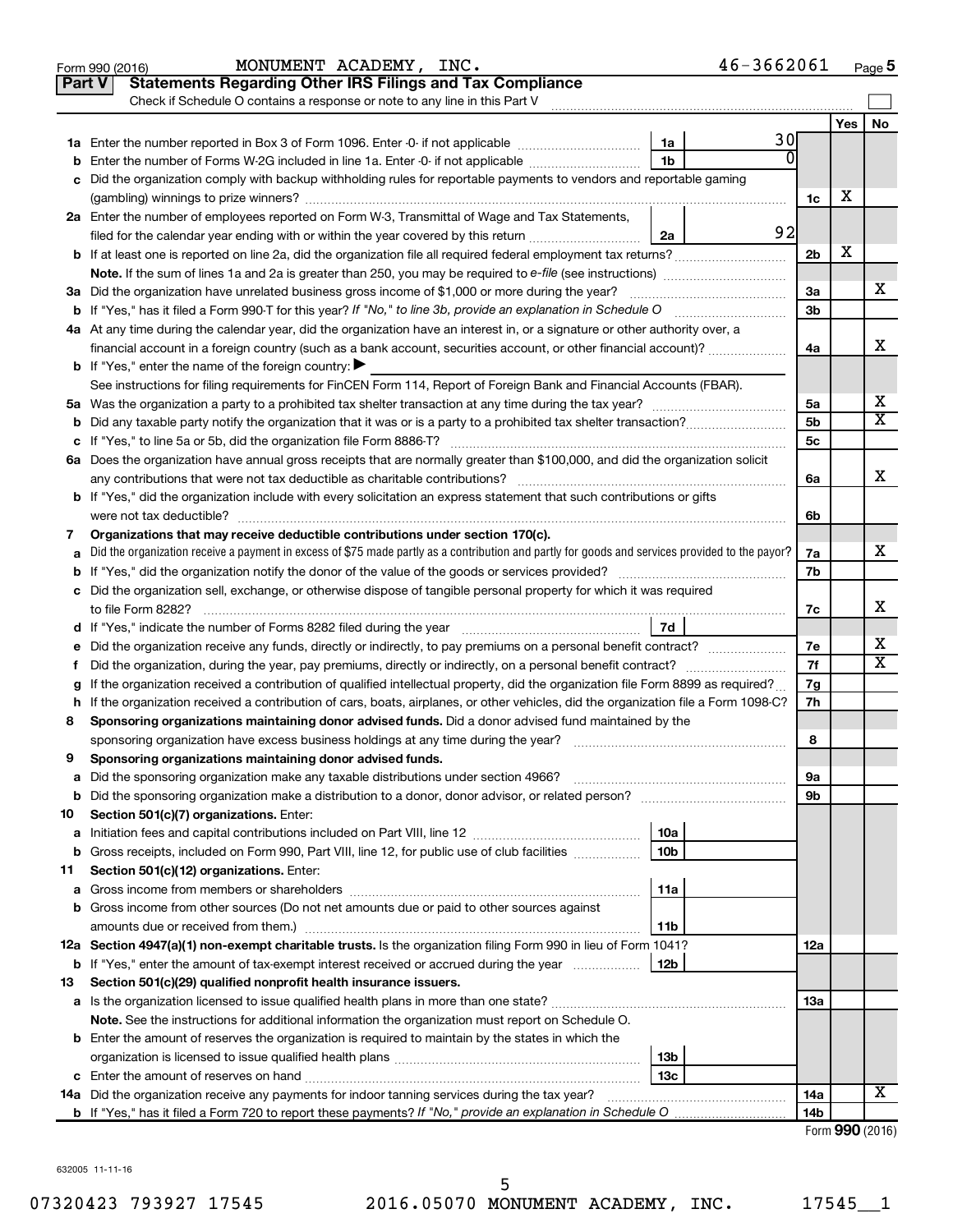| Form 990 (2016) |  |
|-----------------|--|
|-----------------|--|

Form 990 (2016) Page MONUMENT ACADEMY, INC. 46-3662061

**6**

| Part VI   Governance, Management, and Disclosure For each "Yes" response to lines 2 through 7b below, and for a "No" response |  |
|-------------------------------------------------------------------------------------------------------------------------------|--|
| to line 8a, 8b, or 10b below, describe the circumstances, processes, or changes in Schedule O. See instructions.              |  |

|     | Check if Schedule O contains a response or note to any line in this Part VI [11] [12] [12] [12] [12] [12] Check if Schedule O contains a response or note to any line in this Part VI |    |  |                         |                         |    |  |
|-----|---------------------------------------------------------------------------------------------------------------------------------------------------------------------------------------|----|--|-------------------------|-------------------------|----|--|
|     | <b>Section A. Governing Body and Management</b>                                                                                                                                       |    |  |                         | Yes                     | No |  |
|     | 1a Enter the number of voting members of the governing body at the end of the tax year                                                                                                | 1a |  | 13                      |                         |    |  |
|     | If there are material differences in voting rights among members of the governing body, or if the governing                                                                           |    |  |                         |                         |    |  |
|     | body delegated broad authority to an executive committee or similar committee, explain in Schedule O.                                                                                 |    |  |                         |                         |    |  |
|     |                                                                                                                                                                                       | 1b |  | 13                      |                         |    |  |
|     | <b>b</b> Enter the number of voting members included in line 1a, above, who are independent <i>manumum</i>                                                                            |    |  |                         |                         |    |  |
| 2   | Did any officer, director, trustee, or key employee have a family relationship or a business relationship with any other                                                              |    |  |                         |                         |    |  |
|     | officer, director, trustee, or key employee?                                                                                                                                          |    |  | $\mathbf{2}$            |                         |    |  |
| 3   | Did the organization delegate control over management duties customarily performed by or under the direct supervision                                                                 |    |  |                         |                         |    |  |
|     |                                                                                                                                                                                       |    |  | 3                       |                         |    |  |
| 4   | Did the organization make any significant changes to its governing documents since the prior Form 990 was filed?                                                                      |    |  | $\overline{4}$          |                         |    |  |
| 5   |                                                                                                                                                                                       |    |  | $\overline{\mathbf{5}}$ |                         |    |  |
| 6   |                                                                                                                                                                                       |    |  | 6                       | $\overline{\textbf{x}}$ |    |  |
| 7a  | Did the organization have members, stockholders, or other persons who had the power to elect or appoint one or                                                                        |    |  |                         |                         |    |  |
|     |                                                                                                                                                                                       |    |  | 7a                      | X                       |    |  |
|     | <b>b</b> Are any governance decisions of the organization reserved to (or subject to approval by) members, stockholders, or                                                           |    |  |                         |                         |    |  |
|     | persons other than the governing body?                                                                                                                                                |    |  | 7b                      |                         |    |  |
| 8   | Did the organization contemporaneously document the meetings held or written actions undertaken during the year by the following:                                                     |    |  |                         |                         |    |  |
|     |                                                                                                                                                                                       |    |  | 8а                      | х                       |    |  |
|     |                                                                                                                                                                                       |    |  | 8b                      | $\overline{\texttt{x}}$ |    |  |
| 9   | Is there any officer, director, trustee, or key employee listed in Part VII, Section A, who cannot be reached at the                                                                  |    |  |                         |                         |    |  |
|     |                                                                                                                                                                                       |    |  | 9                       |                         |    |  |
|     | Section B. Policies (This Section B requests information about policies not required by the Internal Revenue Code.)                                                                   |    |  |                         |                         |    |  |
|     |                                                                                                                                                                                       |    |  |                         | Yes                     |    |  |
|     |                                                                                                                                                                                       |    |  | 10a                     |                         |    |  |
|     | b If "Yes," did the organization have written policies and procedures governing the activities of such chapters, affiliates,                                                          |    |  |                         |                         |    |  |
|     | and branches to ensure their operations are consistent with the organization's exempt purposes?                                                                                       |    |  | 10b                     |                         |    |  |
|     | 11a Has the organization provided a complete copy of this Form 990 to all members of its governing body before filing the form?                                                       |    |  | 11a                     | $\overline{\mathbf{X}}$ |    |  |
|     | <b>b</b> Describe in Schedule O the process, if any, used by the organization to review this Form 990.                                                                                |    |  |                         |                         |    |  |
| 12a | Did the organization have a written conflict of interest policy? If "No," go to line 13                                                                                               |    |  | 12a                     | х                       |    |  |
|     | Were officers, directors, or trustees, and key employees required to disclose annually interests that could give rise to conflicts? [                                                 |    |  | 12 <sub>b</sub>         | $\overline{\textbf{x}}$ |    |  |
|     | c Did the organization regularly and consistently monitor and enforce compliance with the policy? If "Yes," describe                                                                  |    |  |                         |                         |    |  |
|     | in Schedule O how this was done manufactured and continuum and contact the way to have a set of the state of t                                                                        |    |  | 12c                     | х                       |    |  |
| 13  |                                                                                                                                                                                       |    |  | 13                      | $\overline{\textbf{x}}$ |    |  |
|     | Did the organization have a written document retention and destruction policy? [11] manufaction manufaction in                                                                        |    |  | 14                      | $\overline{\text{x}}$   |    |  |
| 14  |                                                                                                                                                                                       |    |  |                         |                         |    |  |
| 15  | Did the process for determining compensation of the following persons include a review and approval by independent                                                                    |    |  |                         |                         |    |  |
|     | persons, comparability data, and contemporaneous substantiation of the deliberation and decision?                                                                                     |    |  |                         |                         |    |  |
|     |                                                                                                                                                                                       |    |  | 15a                     |                         |    |  |
|     |                                                                                                                                                                                       |    |  | 15b                     |                         |    |  |
|     | If "Yes" to line 15a or 15b, describe the process in Schedule O (see instructions).                                                                                                   |    |  |                         |                         |    |  |
|     | 16a Did the organization invest in, contribute assets to, or participate in a joint venture or similar arrangement with a                                                             |    |  |                         |                         |    |  |
|     | taxable entity during the year?                                                                                                                                                       |    |  | 16a                     |                         |    |  |
|     | <b>b</b> If "Yes," did the organization follow a written policy or procedure requiring the organization to evaluate its participation                                                 |    |  |                         |                         |    |  |
|     | in joint venture arrangements under applicable federal tax law, and take steps to safeguard the organization's                                                                        |    |  |                         |                         |    |  |
|     | exempt status with respect to such arrangements?                                                                                                                                      |    |  | 16b                     |                         |    |  |
|     | <b>Section C. Disclosure</b>                                                                                                                                                          |    |  |                         |                         |    |  |
| 17  |                                                                                                                                                                                       |    |  |                         |                         |    |  |
| 18  | Section 6104 requires an organization to make its Forms 1023 (or 1024 if applicable), 990, and 990-T (Section 501(c)(3)s only) available                                              |    |  |                         |                         |    |  |
|     | for public inspection. Indicate how you made these available. Check all that apply.                                                                                                   |    |  |                         |                         |    |  |
|     | $X$ Upon request<br>Own website<br>Another's website<br>Other (explain in Schedule O)                                                                                                 |    |  |                         |                         |    |  |
| 19  | Describe in Schedule O whether (and if so, how) the organization made its governing documents, conflict of interest policy, and financial                                             |    |  |                         |                         |    |  |
|     | statements available to the public during the tax year.                                                                                                                               |    |  |                         |                         |    |  |
| 20  | State the name, address, and telephone number of the person who possesses the organization's books and records:                                                                       |    |  |                         |                         |    |  |
|     | THE ORGANIZATION - 202-545-3180                                                                                                                                                       |    |  |                         |                         |    |  |
|     | 500 19TH STREET NE, WASHINGTON, DC<br>20002                                                                                                                                           |    |  |                         |                         |    |  |
|     | 632006 11-11-16                                                                                                                                                                       |    |  |                         | Form 990 (2016)         |    |  |
|     | 6                                                                                                                                                                                     |    |  |                         |                         |    |  |
|     |                                                                                                                                                                                       |    |  |                         |                         |    |  |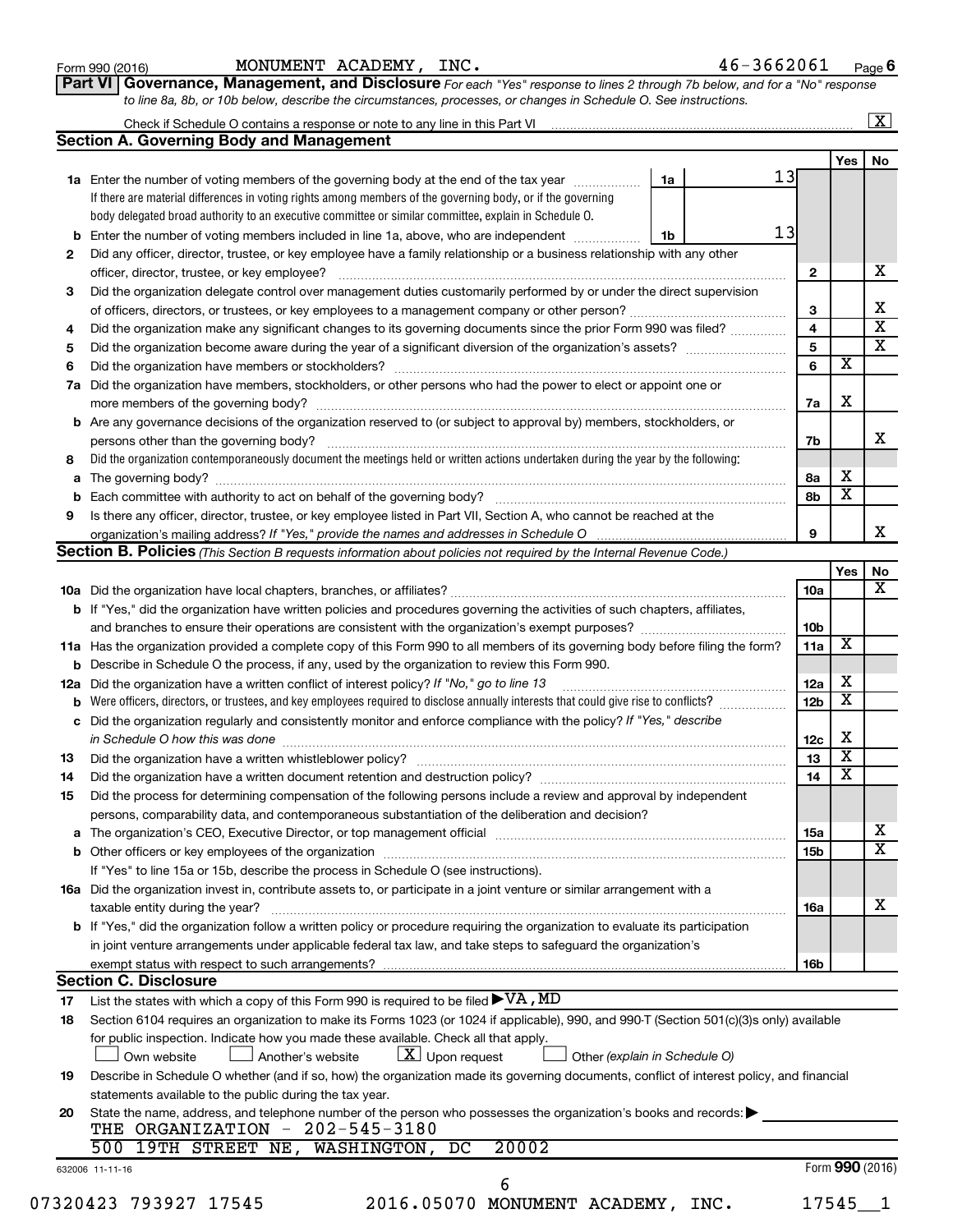$\Box$ 

| Part VII Compensation of Officers, Directors, Trustees, Key Employees, Highest Compensated |
|--------------------------------------------------------------------------------------------|
| <b>Employees, and Independent Contractors</b>                                              |

Check if Schedule O contains a response or note to any line in this Part VII

**Section A. Officers, Directors, Trustees, Key Employees, and Highest Compensated Employees**

**1a**  Complete this table for all persons required to be listed. Report compensation for the calendar year ending with or within the organization's tax year.

**•** List all of the organization's current officers, directors, trustees (whether individuals or organizations), regardless of amount of compensation. Enter -0- in columns  $(D)$ ,  $(E)$ , and  $(F)$  if no compensation was paid.

**•** List all of the organization's **current** key employees, if any. See instructions for definition of "key employee."

**•** List the organization's five current highest compensated employees (other than an officer, director, trustee, or key employee) who received reportable compensation (Box 5 of Form W-2 and/or Box 7 of Form 1099-MISC) of more than \$100,000 from the organization and any related organizations.

**•** List all of the organization's former officers, key employees, and highest compensated employees who received more than \$100,000 of reportable compensation from the organization and any related organizations.

**•** List all of the organization's former directors or trustees that received, in the capacity as a former director or trustee of the organization, more than \$10,000 of reportable compensation from the organization and any related organizations.

List persons in the following order: individual trustees or directors; institutional trustees; officers; key employees; highest compensated employees; and former such persons.

Check this box if neither the organization nor any related organization compensated any current officer, director, or trustee.  $\Box$ 

| (A)                           | (B)                    | (C)                           |                                                                  |                                         |              |                                 |        | (D)                 | (E)                              | (F)                      |
|-------------------------------|------------------------|-------------------------------|------------------------------------------------------------------|-----------------------------------------|--------------|---------------------------------|--------|---------------------|----------------------------------|--------------------------|
| Name and Title                | Average                |                               |                                                                  | Position<br>(do not check more than one |              |                                 |        | Reportable          | Reportable                       | Estimated                |
|                               | hours per              |                               | box, unless person is both an<br>officer and a director/trustee) |                                         |              |                                 |        | compensation        | compensation                     | amount of                |
|                               | week                   |                               |                                                                  |                                         |              |                                 |        | from                | from related                     | other                    |
|                               | (list any<br>hours for |                               |                                                                  |                                         |              |                                 |        | the<br>organization | organizations<br>(W-2/1099-MISC) | compensation<br>from the |
|                               | related                |                               |                                                                  |                                         |              |                                 |        | (W-2/1099-MISC)     |                                  | organization             |
|                               | organizations          |                               |                                                                  |                                         |              |                                 |        |                     |                                  | and related              |
|                               | below                  | ndividual trustee or director | Institutional trustee                                            |                                         | Key employee | Highest compensated<br>employee |        |                     |                                  | organizations            |
|                               | line)                  |                               |                                                                  | Officer                                 |              |                                 | Former |                     |                                  |                          |
| TYCELY WILLIAMS<br>(1)        | 2.00                   |                               |                                                                  |                                         |              |                                 |        |                     |                                  |                          |
| CHAIR                         |                        | $\rm X$                       |                                                                  | $\mathbf X$                             |              |                                 |        | $\mathbf 0$         | $\mathbf 0$ .                    | $\mathbf 0$ .            |
| (2)<br>FAYE LEVIN             | 2.00                   |                               |                                                                  |                                         |              |                                 |        |                     |                                  |                          |
| SECRETARY                     |                        | $\mathbf X$                   |                                                                  | X                                       |              |                                 |        | 0                   | $\mathbf 0$ .                    | 0.                       |
| CHARLES MOORE<br>(3)          | 2.00                   |                               |                                                                  |                                         |              |                                 |        |                     |                                  |                          |
| <b>TREASURER</b>              |                        | X                             |                                                                  | $\rm X$                                 |              |                                 |        | $\mathbf 0$         | $\mathbf 0$ .                    | $\mathbf 0$ .            |
| TODD BENTSEN<br>(4)           | 2.00                   |                               |                                                                  |                                         |              |                                 |        |                     |                                  |                          |
| <b>BOARD MEMBER</b>           |                        | $\mathbf X$                   |                                                                  |                                         |              |                                 |        | 0.                  | $\mathbf 0$ .                    | $\mathbf 0$ .            |
| LISA BERNSTEIN<br>(5)         | 2.00                   |                               |                                                                  |                                         |              |                                 |        |                     |                                  |                          |
| <b>BOARD MEMBER</b>           | 2.00                   | X                             |                                                                  |                                         |              |                                 |        | $\mathbf 0$ .       | $\mathbf 0$ .                    | $\mathbf 0$ .            |
| LISA CULLINS<br>(6)           | 2.00                   |                               |                                                                  |                                         |              |                                 |        |                     |                                  |                          |
| <b>BOARD MEMBER</b>           |                        | $\mathbf X$                   |                                                                  |                                         |              |                                 |        | $\mathbf 0$         | $\mathbf 0$ .                    | $\mathbf 0$ .            |
| KURT HAGLUND<br>(7)           | 2.00                   |                               |                                                                  |                                         |              |                                 |        |                     |                                  |                          |
| <b>BOARD MEMBER</b>           |                        | $\mathbf X$                   |                                                                  |                                         |              |                                 |        | $\mathbf 0$ .       | $\mathbf 0$ .                    | $\mathbf 0$ .            |
| SHAWN HARDNETT<br>(8)         | 2.00                   |                               |                                                                  |                                         |              |                                 |        |                     |                                  |                          |
| <b>BOARD MEMBER</b>           |                        | $\rm X$                       |                                                                  |                                         |              |                                 |        | $\mathbf 0$ .       | $\mathbf 0$ .                    | $\mathbf 0$ .            |
| BRIAN JONES<br>(9)            | 2.00                   |                               |                                                                  |                                         |              |                                 |        |                     |                                  |                          |
| <b>BOARD MEMBER</b>           |                        | $\rm X$                       |                                                                  |                                         |              |                                 |        | 0.                  | $\mathbf 0$ .                    | $\mathbf 0$ .            |
| (10) TARYN TYMUS              | 2.00                   |                               |                                                                  |                                         |              |                                 |        |                     |                                  |                          |
| <b>BOARD MEMBER</b>           |                        | X                             |                                                                  |                                         |              |                                 |        | $\mathbf 0$ .       | $\mathbf 0$ .                    | $\mathbf 0$ .            |
| (11) PATRICE BARKSDALE BROOKS | 2.00                   |                               |                                                                  |                                         |              |                                 |        |                     |                                  |                          |
| <b>BOARD MEMBER</b>           |                        | $\mathbf X$                   |                                                                  |                                         |              |                                 |        | $\mathbf 0$ .       | $\mathbf 0$ .                    | $\mathbf 0$ .            |
| (12) LUCRETIA RISOLEO         | 2.00                   |                               |                                                                  |                                         |              |                                 |        |                     |                                  |                          |
| BOARD MEMBER                  |                        | X                             |                                                                  |                                         |              |                                 |        | 0.                  | $\mathbf 0$ .                    | $\mathbf 0$ .            |
| (13) KIMBERLY LANE            | 2.00                   |                               |                                                                  |                                         |              |                                 |        |                     |                                  |                          |
| BOARD MEMBER                  |                        | $\mathbf X$                   |                                                                  |                                         |              |                                 |        | 0.                  | $\mathbf 0$ .                    | $\mathbf 0$ .            |
| (14) EMILY BLOOMFIELD         | 40.00                  |                               |                                                                  |                                         |              |                                 |        |                     |                                  |                          |
| EXECUTIVE DIRECTOR & CEO      | 0.50                   |                               |                                                                  | $\mathbf X$                             |              |                                 |        | 0.                  | $\mathbf 0$ .                    | 0.                       |
| (15) MARLENE MAGRINO          | 40.00                  |                               |                                                                  |                                         |              |                                 |        |                     |                                  |                          |
| PRINCIPAL                     |                        |                               |                                                                  | $\mathbf X$                             |              |                                 |        | 122,375.            | 0.                               | 8,941.                   |
|                               |                        |                               |                                                                  |                                         |              |                                 |        |                     |                                  |                          |
|                               |                        |                               |                                                                  |                                         |              |                                 |        |                     |                                  |                          |
|                               |                        |                               |                                                                  |                                         |              |                                 |        |                     |                                  |                          |
|                               |                        |                               |                                                                  |                                         |              |                                 |        |                     |                                  |                          |

632007 11-11-16

07320423 793927 17545 2016.05070 MONUMENT ACADEMY, INC. 17545 1

7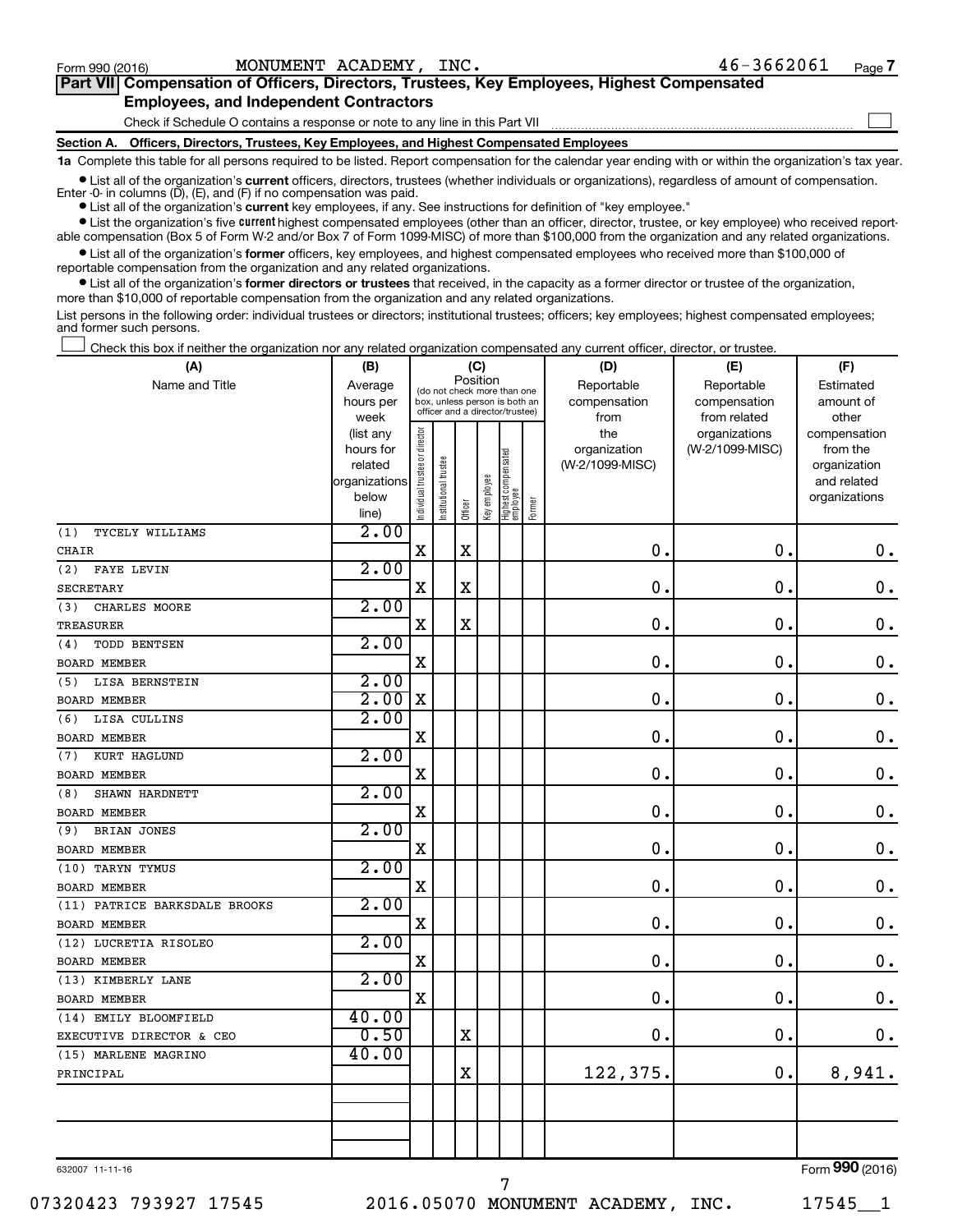|                                                                                                                 | MONUMENT ACADEMY, INC.<br>Form 990 (2016)                                                                                                                                                |                                                                      |                                |                       |                 |              |                                                                                                 |        |                                                 | 46-3662061                                        |        |                  |                                                                          | Page 8 |
|-----------------------------------------------------------------------------------------------------------------|------------------------------------------------------------------------------------------------------------------------------------------------------------------------------------------|----------------------------------------------------------------------|--------------------------------|-----------------------|-----------------|--------------|-------------------------------------------------------------------------------------------------|--------|-------------------------------------------------|---------------------------------------------------|--------|------------------|--------------------------------------------------------------------------|--------|
| Part VII Section A. Officers, Directors, Trustees, Key Employees, and Highest Compensated Employees (continued) |                                                                                                                                                                                          |                                                                      |                                |                       |                 |              |                                                                                                 |        |                                                 |                                                   |        |                  |                                                                          |        |
|                                                                                                                 | (B)<br>(A)<br>Average<br>Name and title<br>hours per<br>week                                                                                                                             |                                                                      |                                |                       | (C)<br>Position |              | (do not check more than one<br>box, unless person is both an<br>officer and a director/trustee) |        | (D)<br>Reportable<br>compensation<br>from       | (E)<br>Reportable<br>compensation<br>from related |        |                  | (F)<br>Estimated<br>amount of<br>other                                   |        |
|                                                                                                                 |                                                                                                                                                                                          | (list any<br>hours for<br>related<br>organizations<br>below<br>line) | Individual trustee or director | Institutional trustee | Officer         | Key employee | Highest compensated<br>employee                                                                 | Former | the<br>organization<br>(W-2/1099-MISC)          | organizations<br>(W-2/1099-MISC)                  |        |                  | compensation<br>from the<br>organization<br>and related<br>organizations |        |
|                                                                                                                 |                                                                                                                                                                                          |                                                                      |                                |                       |                 |              |                                                                                                 |        |                                                 |                                                   |        |                  |                                                                          |        |
|                                                                                                                 |                                                                                                                                                                                          |                                                                      |                                |                       |                 |              |                                                                                                 |        |                                                 |                                                   |        |                  |                                                                          |        |
|                                                                                                                 |                                                                                                                                                                                          |                                                                      |                                |                       |                 |              |                                                                                                 |        |                                                 |                                                   |        |                  |                                                                          |        |
|                                                                                                                 |                                                                                                                                                                                          |                                                                      |                                |                       |                 |              |                                                                                                 |        |                                                 |                                                   |        |                  |                                                                          |        |
|                                                                                                                 |                                                                                                                                                                                          |                                                                      |                                |                       |                 |              |                                                                                                 |        |                                                 |                                                   |        |                  |                                                                          |        |
|                                                                                                                 |                                                                                                                                                                                          |                                                                      |                                |                       |                 |              |                                                                                                 |        |                                                 |                                                   |        |                  |                                                                          |        |
|                                                                                                                 |                                                                                                                                                                                          |                                                                      |                                |                       |                 |              |                                                                                                 |        |                                                 |                                                   |        |                  |                                                                          |        |
|                                                                                                                 |                                                                                                                                                                                          |                                                                      |                                |                       |                 |              |                                                                                                 |        |                                                 |                                                   |        |                  |                                                                          |        |
|                                                                                                                 |                                                                                                                                                                                          |                                                                      |                                |                       |                 |              |                                                                                                 |        |                                                 |                                                   |        |                  |                                                                          |        |
|                                                                                                                 | 1b Sub-total                                                                                                                                                                             |                                                                      |                                |                       |                 |              |                                                                                                 |        | 122, 375.                                       |                                                   | Ο.     |                  | 8,941.                                                                   |        |
|                                                                                                                 | $\overline{0}$ .<br>c Total from continuation sheets to Part VII, Section A manufactured by<br>122, 375.                                                                                 |                                                                      |                                |                       |                 |              |                                                                                                 |        | $\overline{\mathfrak{o}}$ .<br>$\overline{0}$ . |                                                   | 8,941. | $\overline{0}$ . |                                                                          |        |
| $\mathbf{2}$                                                                                                    | Total number of individuals (including but not limited to those listed above) who received more than \$100,000 of reportable<br>compensation from the organization $\blacktriangleright$ |                                                                      |                                |                       |                 |              |                                                                                                 |        |                                                 |                                                   |        |                  |                                                                          |        |
| з                                                                                                               | Did the organization list any former officer, director, or trustee, key employee, or highest compensated employee on                                                                     |                                                                      |                                |                       |                 |              |                                                                                                 |        |                                                 |                                                   |        |                  | Yes                                                                      | No     |
|                                                                                                                 | line 1a? If "Yes," complete Schedule J for such individual                                                                                                                               |                                                                      |                                |                       |                 |              |                                                                                                 |        |                                                 |                                                   |        | 3                |                                                                          | х      |
| 4                                                                                                               | For any individual listed on line 1a, is the sum of reportable compensation and other compensation from the organization                                                                 |                                                                      |                                |                       |                 |              |                                                                                                 |        |                                                 |                                                   |        | 4                |                                                                          | х      |
| 5                                                                                                               | Did any person listed on line 1a receive or accrue compensation from any unrelated organization or individual for services                                                               |                                                                      |                                |                       |                 |              |                                                                                                 |        |                                                 |                                                   |        | 5                |                                                                          | х      |
| 1                                                                                                               | <b>Section B. Independent Contractors</b><br>Complete this table for your five highest compensated independent contractors that received more than \$100,000 of compensation from        |                                                                      |                                |                       |                 |              |                                                                                                 |        |                                                 |                                                   |        |                  |                                                                          |        |
|                                                                                                                 | the organization. Report compensation for the calendar year ending with or within the organization's tax year.                                                                           |                                                                      |                                |                       |                 |              |                                                                                                 |        |                                                 |                                                   |        |                  |                                                                          |        |
| (A)<br>(B)<br>Name and business address<br>Description of services                                              |                                                                                                                                                                                          |                                                                      |                                |                       |                 |              |                                                                                                 |        | (C)                                             | Compensation                                      |        |                  |                                                                          |        |
| ALIGNSTAFFING, 7474 GREENWAY CENTER DRIVE,<br>GREENBELT, MD 20770<br>EDUCATIONAL STAFFING                       |                                                                                                                                                                                          |                                                                      |                                |                       |                 |              |                                                                                                 |        |                                                 | 139,685.                                          |        |                  |                                                                          |        |
|                                                                                                                 |                                                                                                                                                                                          |                                                                      |                                |                       |                 |              |                                                                                                 |        |                                                 |                                                   |        |                  |                                                                          |        |
|                                                                                                                 |                                                                                                                                                                                          |                                                                      |                                |                       |                 |              |                                                                                                 |        |                                                 |                                                   |        |                  |                                                                          |        |
|                                                                                                                 |                                                                                                                                                                                          |                                                                      |                                |                       |                 |              |                                                                                                 |        |                                                 |                                                   |        |                  |                                                                          |        |
|                                                                                                                 |                                                                                                                                                                                          |                                                                      |                                |                       |                 |              |                                                                                                 |        |                                                 |                                                   |        |                  |                                                                          |        |
| $\mathbf{2}$                                                                                                    | Total number of independent contractors (including but not limited to those listed above) who received more than<br>\$100,000 of compensation from the organization                      |                                                                      |                                |                       |                 |              | 1                                                                                               |        |                                                 |                                                   |        |                  |                                                                          |        |
|                                                                                                                 |                                                                                                                                                                                          |                                                                      |                                |                       |                 |              |                                                                                                 |        |                                                 |                                                   |        |                  | Form 990 (2016)                                                          |        |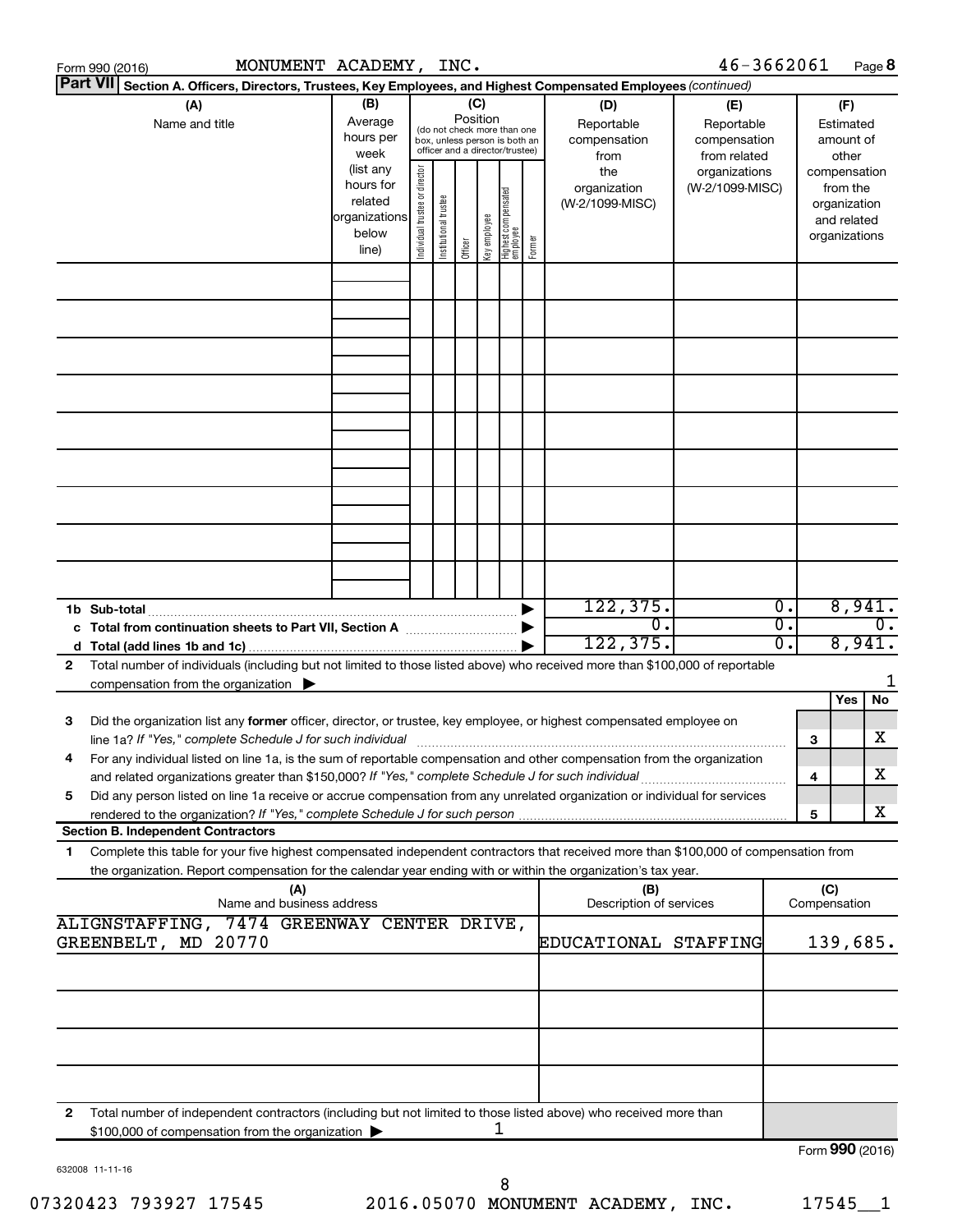| Form 990 (2016)              |      |   |                                                                                          |                | MONUMENT ACADEMY, INC. |                                       |                                                 | 46-3662061                              | Page 9                                                             |
|------------------------------|------|---|------------------------------------------------------------------------------------------|----------------|------------------------|---------------------------------------|-------------------------------------------------|-----------------------------------------|--------------------------------------------------------------------|
| <b>Part VIII</b>             |      |   | <b>Statement of Revenue</b>                                                              |                |                        |                                       |                                                 |                                         |                                                                    |
|                              |      |   |                                                                                          |                |                        |                                       |                                                 |                                         |                                                                    |
|                              |      |   |                                                                                          |                |                        | (A)<br>Total revenue                  | (B)<br>Related or<br>exempt function<br>revenue | (C)<br>Unrelated<br>business<br>revenue | (D)<br>Revenuè excluded<br>from tax under<br>sections<br>512 - 514 |
|                              |      |   | 1 a Federated campaigns                                                                  | 1a             |                        |                                       |                                                 |                                         |                                                                    |
| Contributions, Gifts, Grants |      |   | <b>b</b> Membership dues                                                                 | 1b             |                        |                                       |                                                 |                                         |                                                                    |
|                              |      |   | c Fundraising events                                                                     | 1 <sub>c</sub> | 20,850.                |                                       |                                                 |                                         |                                                                    |
|                              |      |   | d Related organizations                                                                  | 1d             |                        |                                       |                                                 |                                         |                                                                    |
|                              |      |   | e Government grants (contributions)                                                      | 1e             | 943,437.               |                                       |                                                 |                                         |                                                                    |
|                              |      |   | f All other contributions, gifts, grants, and                                            |                |                        |                                       |                                                 |                                         |                                                                    |
|                              |      |   | similar amounts not included above                                                       | 1f             | 734,731.               |                                       |                                                 |                                         |                                                                    |
|                              |      |   | g Noncash contributions included in lines 1a-1f: \$                                      |                | 3,125.                 |                                       |                                                 |                                         |                                                                    |
|                              |      |   |                                                                                          |                |                        | $\blacktriangleright$ 1,699,018.      |                                                 |                                         |                                                                    |
|                              |      |   |                                                                                          |                | <b>Business Code</b>   |                                       |                                                 |                                         |                                                                    |
|                              | 2 a  |   | PER PUPIL APPROPRIATIO                                                                   |                |                        | $900099$ 3, 789, 356. 3, 789, 356.    |                                                 |                                         |                                                                    |
|                              |      |   | PER PUPIL FACILITY ALL                                                                   |                | 900099                 |                                       | $638,020.$ 638,020.                             |                                         |                                                                    |
|                              |      |   | PROGRAM SERVICE FEE                                                                      |                | 900099                 | 5,291.                                | 5,291.                                          |                                         |                                                                    |
| Program Service<br>Revenue   |      | d |                                                                                          |                |                        |                                       |                                                 |                                         |                                                                    |
|                              |      | е |                                                                                          |                |                        |                                       |                                                 |                                         |                                                                    |
|                              |      |   | f All other program service revenue                                                      |                |                        |                                       |                                                 |                                         |                                                                    |
|                              |      |   |                                                                                          |                |                        | $\blacktriangleright$ 4,432,667.      |                                                 |                                         |                                                                    |
|                              | 3    |   | Investment income (including dividends, interest, and                                    |                |                        |                                       |                                                 |                                         |                                                                    |
|                              |      |   |                                                                                          |                | ▶                      |                                       |                                                 |                                         |                                                                    |
|                              | 4    |   | Income from investment of tax-exempt bond proceeds                                       |                | ▶                      |                                       |                                                 |                                         |                                                                    |
|                              | 5    |   |                                                                                          |                |                        |                                       |                                                 |                                         |                                                                    |
|                              |      |   |                                                                                          | (i) Real       | (ii) Personal          |                                       |                                                 |                                         |                                                                    |
|                              |      |   | 6 a Gross rents                                                                          |                |                        |                                       |                                                 |                                         |                                                                    |
|                              |      |   | <b>b</b> Less: rental expenses                                                           |                |                        |                                       |                                                 |                                         |                                                                    |
|                              |      |   | c Rental income or (loss)                                                                |                |                        |                                       |                                                 |                                         |                                                                    |
|                              |      |   |                                                                                          |                |                        |                                       |                                                 |                                         |                                                                    |
|                              |      |   | 7 a Gross amount from sales of                                                           | (i) Securities | (ii) Other             |                                       |                                                 |                                         |                                                                    |
|                              |      |   | assets other than inventory                                                              |                |                        |                                       |                                                 |                                         |                                                                    |
|                              |      |   | <b>b</b> Less: cost or other basis                                                       |                |                        |                                       |                                                 |                                         |                                                                    |
|                              |      |   | and sales expenses                                                                       |                |                        |                                       |                                                 |                                         |                                                                    |
|                              |      |   | c Gain or (loss)                                                                         |                |                        |                                       |                                                 |                                         |                                                                    |
|                              |      |   |                                                                                          |                |                        |                                       |                                                 |                                         |                                                                    |
| Other Revenue                |      |   | 8 a Gross income from fundraising events (not<br>$20$ , $850$ $\cdot$ of<br>including \$ |                |                        |                                       |                                                 |                                         |                                                                    |
|                              |      |   | contributions reported on line 1c). See                                                  |                |                        |                                       |                                                 |                                         |                                                                    |
|                              |      |   |                                                                                          |                | 650.                   |                                       |                                                 |                                         |                                                                    |
|                              |      |   |                                                                                          | b              | 650.                   |                                       |                                                 |                                         |                                                                    |
|                              |      |   | c Net income or (loss) from fundraising events                                           |                | ▶                      | 0.                                    |                                                 |                                         |                                                                    |
|                              |      |   | 9 a Gross income from gaming activities. See                                             |                |                        |                                       |                                                 |                                         |                                                                    |
|                              |      |   |                                                                                          |                |                        |                                       |                                                 |                                         |                                                                    |
|                              |      |   |                                                                                          |                |                        |                                       |                                                 |                                         |                                                                    |
|                              |      |   |                                                                                          |                |                        |                                       |                                                 |                                         |                                                                    |
|                              |      |   | <b>10 a</b> Gross sales of inventory, less returns                                       |                |                        |                                       |                                                 |                                         |                                                                    |
|                              |      |   |                                                                                          |                |                        |                                       |                                                 |                                         |                                                                    |
|                              |      |   |                                                                                          | $\mathbf b$    |                        |                                       |                                                 |                                         |                                                                    |
|                              |      |   | c Net income or (loss) from sales of inventory                                           |                |                        |                                       |                                                 |                                         |                                                                    |
|                              |      |   | Miscellaneous Revenue                                                                    |                | <b>Business Code</b>   |                                       |                                                 |                                         |                                                                    |
|                              | 11 a |   | the control of the control of the control of the control of the control of               |                |                        |                                       |                                                 |                                         |                                                                    |
|                              |      | b |                                                                                          |                |                        |                                       |                                                 |                                         |                                                                    |
|                              |      | с |                                                                                          |                |                        |                                       |                                                 |                                         |                                                                    |
|                              |      |   |                                                                                          |                | $\blacktriangleright$  |                                       |                                                 |                                         |                                                                    |
|                              | 12   |   |                                                                                          |                |                        | $\triangleright$ 6,131,685.4,432,667. |                                                 | $\overline{0}$ .                        | 0.                                                                 |
| 632009 11-11-16              |      |   |                                                                                          |                |                        |                                       |                                                 |                                         | Form 990 (2016)                                                    |

9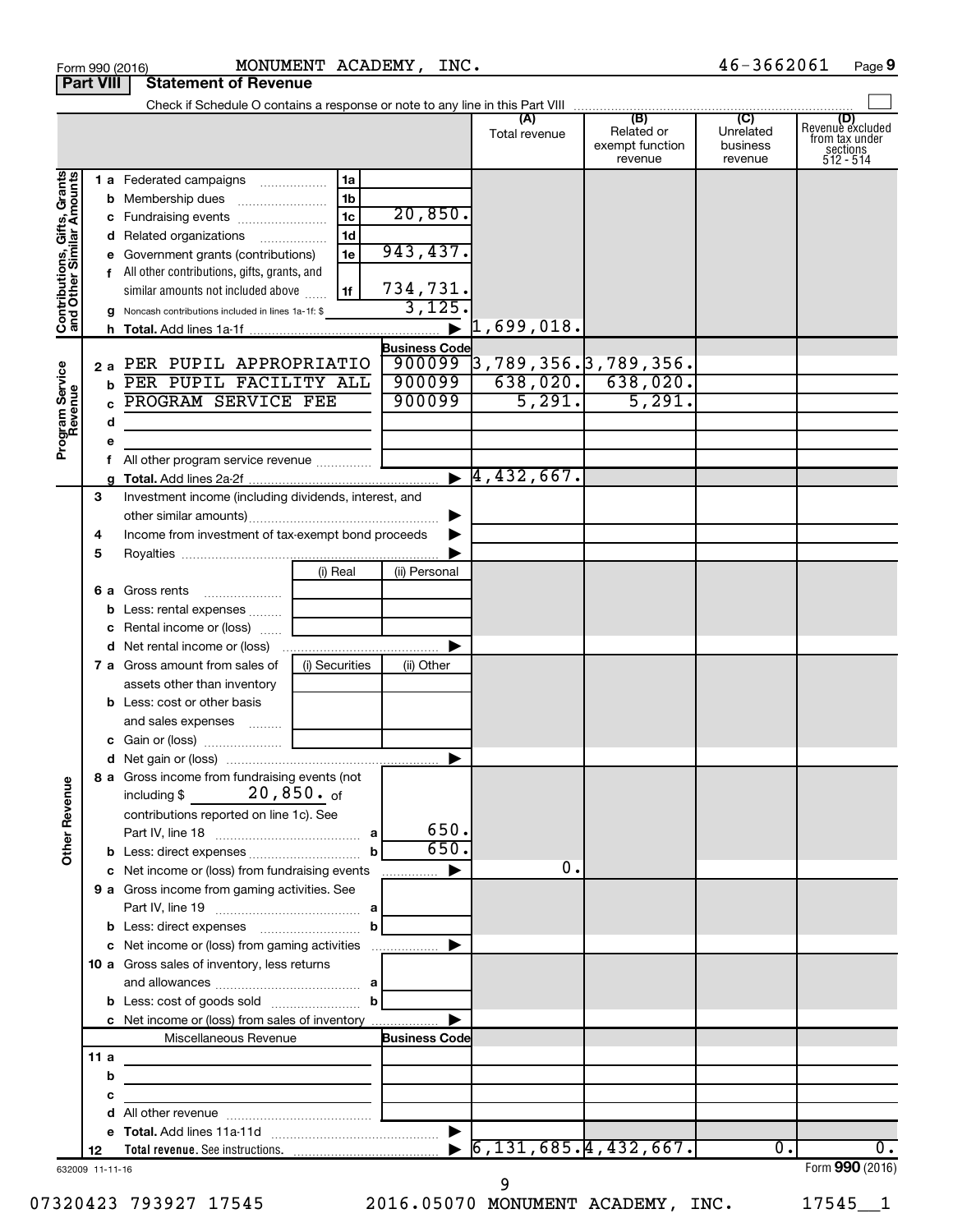| Form 990 (2016) |  |
|-----------------|--|
|-----------------|--|

Form 990 (2016) MONUMENT ACADEMY , INC .  $46-3662061$  Page

**Part IX | Statement of Functional Expenses** 

|    | Section 501(c)(3) and 501(c)(4) organizations must complete all columns. All other organizations must complete column (A).                                                                                  |                          |                                    |                                           |                                |  |  |  |  |  |
|----|-------------------------------------------------------------------------------------------------------------------------------------------------------------------------------------------------------------|--------------------------|------------------------------------|-------------------------------------------|--------------------------------|--|--|--|--|--|
|    | Check if Schedule O contains a response or note to any line in this Part IX                                                                                                                                 |                          |                                    |                                           |                                |  |  |  |  |  |
|    | Do not include amounts reported on lines 6b,<br>7b, 8b, 9b, and 10b of Part VIII.                                                                                                                           | (A)<br>Total expenses    | (B)<br>Program service<br>expenses | (C)<br>Management and<br>general expenses | (D)<br>Fundraising<br>expenses |  |  |  |  |  |
| 1. | Grants and other assistance to domestic organizations                                                                                                                                                       |                          |                                    |                                           |                                |  |  |  |  |  |
|    | and domestic governments. See Part IV, line 21                                                                                                                                                              |                          |                                    |                                           |                                |  |  |  |  |  |
| 2  | Grants and other assistance to domestic                                                                                                                                                                     |                          |                                    |                                           |                                |  |  |  |  |  |
|    | individuals. See Part IV, line 22                                                                                                                                                                           |                          |                                    |                                           |                                |  |  |  |  |  |
| 3  | Grants and other assistance to foreign                                                                                                                                                                      |                          |                                    |                                           |                                |  |  |  |  |  |
|    | organizations, foreign governments, and foreign                                                                                                                                                             |                          |                                    |                                           |                                |  |  |  |  |  |
|    | individuals. See Part IV, lines 15 and 16                                                                                                                                                                   |                          |                                    |                                           |                                |  |  |  |  |  |
| 4  | Benefits paid to or for members                                                                                                                                                                             |                          |                                    |                                           |                                |  |  |  |  |  |
| 5  | Compensation of current officers, directors,                                                                                                                                                                |                          |                                    |                                           |                                |  |  |  |  |  |
|    | trustees, and key employees                                                                                                                                                                                 | 139,569.                 | 122,910.                           | 14,693.                                   | 1,966.                         |  |  |  |  |  |
| 6  | Compensation not included above, to disqualified                                                                                                                                                            |                          |                                    |                                           |                                |  |  |  |  |  |
|    | persons (as defined under section 4958(f)(1)) and                                                                                                                                                           |                          |                                    |                                           |                                |  |  |  |  |  |
|    | persons described in section 4958(c)(3)(B)                                                                                                                                                                  |                          |                                    |                                           |                                |  |  |  |  |  |
| 7  | Other salaries and wages                                                                                                                                                                                    | 2,781,574.               | 2,457,551.                         | 286, 806.                                 | 37,217.                        |  |  |  |  |  |
| 8  | Pension plan accruals and contributions (include                                                                                                                                                            |                          |                                    |                                           |                                |  |  |  |  |  |
|    | section 401(k) and 403(b) employer contributions)                                                                                                                                                           | $\frac{53,446}{365,186}$ | 44,980.                            | $\frac{7,198}{38,616}$                    | $\frac{1,268}{6,801}$ .        |  |  |  |  |  |
| 9  | Other employee benefits                                                                                                                                                                                     |                          | 319,769.                           |                                           |                                |  |  |  |  |  |
| 10 |                                                                                                                                                                                                             | 247,927.                 | 208, 655.                          | 33,391.                                   | 5,881.                         |  |  |  |  |  |
| 11 | Fees for services (non-employees):                                                                                                                                                                          |                          |                                    |                                           |                                |  |  |  |  |  |
| a  |                                                                                                                                                                                                             | 15, 150.                 | 5,150.                             | 10,000.                                   |                                |  |  |  |  |  |
| b  |                                                                                                                                                                                                             | 78, 745.                 |                                    | 78, 745.                                  |                                |  |  |  |  |  |
|    |                                                                                                                                                                                                             |                          |                                    |                                           |                                |  |  |  |  |  |
| d  |                                                                                                                                                                                                             |                          |                                    |                                           |                                |  |  |  |  |  |
|    | Professional fundraising services. See Part IV, line 17                                                                                                                                                     |                          |                                    |                                           |                                |  |  |  |  |  |
| f  | Investment management fees<br>Other. (If line 11g amount exceeds 10% of line 25,                                                                                                                            |                          |                                    |                                           |                                |  |  |  |  |  |
| g  | column (A) amount, list line 11g expenses on Sch O.)                                                                                                                                                        | 76,217.                  | 14,357.                            | 40,757.                                   | 21,103.                        |  |  |  |  |  |
| 12 |                                                                                                                                                                                                             |                          |                                    |                                           |                                |  |  |  |  |  |
| 13 |                                                                                                                                                                                                             | 103,092.                 | 64,593.                            | 36,855.                                   | 1,644.                         |  |  |  |  |  |
| 14 |                                                                                                                                                                                                             |                          |                                    |                                           |                                |  |  |  |  |  |
| 15 |                                                                                                                                                                                                             | 645, 314.                | 570, 142.                          | 66,537.                                   | 8,635.                         |  |  |  |  |  |
| 16 |                                                                                                                                                                                                             |                          |                                    |                                           |                                |  |  |  |  |  |
| 17 | Payments of travel or entertainment expenses                                                                                                                                                                |                          |                                    |                                           |                                |  |  |  |  |  |
| 18 |                                                                                                                                                                                                             |                          |                                    |                                           |                                |  |  |  |  |  |
| 19 | for any federal, state, or local public officials<br>Conferences, conventions, and meetings                                                                                                                 |                          |                                    |                                           |                                |  |  |  |  |  |
| 20 | Interest                                                                                                                                                                                                    |                          |                                    |                                           |                                |  |  |  |  |  |
| 21 |                                                                                                                                                                                                             |                          |                                    |                                           |                                |  |  |  |  |  |
| 22 | Depreciation, depletion, and amortization                                                                                                                                                                   | 36, 285.                 | 32,058.                            | 4,227.                                    |                                |  |  |  |  |  |
| 23 | Insurance                                                                                                                                                                                                   | 24,002.                  |                                    | 24,002.                                   |                                |  |  |  |  |  |
| 24 | Other expenses. Itemize expenses not covered<br>above. (List miscellaneous expenses in line 24e. If line<br>24e amount exceeds 10% of line 25, column (A)<br>amount, list line 24e expenses on Schedule O.) |                          |                                    |                                           |                                |  |  |  |  |  |
| a  | DIRECT STUDENT EXPENSES                                                                                                                                                                                     | 595,793.                 | 595,793.                           |                                           |                                |  |  |  |  |  |
| b  | FOOD SERVICE                                                                                                                                                                                                | 226,828.                 | 226,828                            |                                           |                                |  |  |  |  |  |
|    | <b>AUTHORIZER FEE</b>                                                                                                                                                                                       | 53,539.                  |                                    | 53,539.                                   |                                |  |  |  |  |  |
| d  |                                                                                                                                                                                                             |                          |                                    |                                           |                                |  |  |  |  |  |
|    | e All other expenses                                                                                                                                                                                        |                          |                                    |                                           |                                |  |  |  |  |  |
| 25 | Total functional expenses. Add lines 1 through 24e                                                                                                                                                          | 5,442,667.               | 4,662,786.                         | 695, 366.                                 | 84,515.                        |  |  |  |  |  |
| 26 | Joint costs. Complete this line only if the organization                                                                                                                                                    |                          |                                    |                                           |                                |  |  |  |  |  |
|    | reported in column (B) joint costs from a combined                                                                                                                                                          |                          |                                    |                                           |                                |  |  |  |  |  |
|    | educational campaign and fundraising solicitation.                                                                                                                                                          |                          |                                    |                                           |                                |  |  |  |  |  |
|    | Check here $\blacktriangleright$<br>if following SOP 98-2 (ASC 958-720)                                                                                                                                     |                          |                                    |                                           |                                |  |  |  |  |  |

632010 11-11-16

07320423 793927 17545 2016.05070 MONUMENT ACADEMY, INC. 17545\_1 10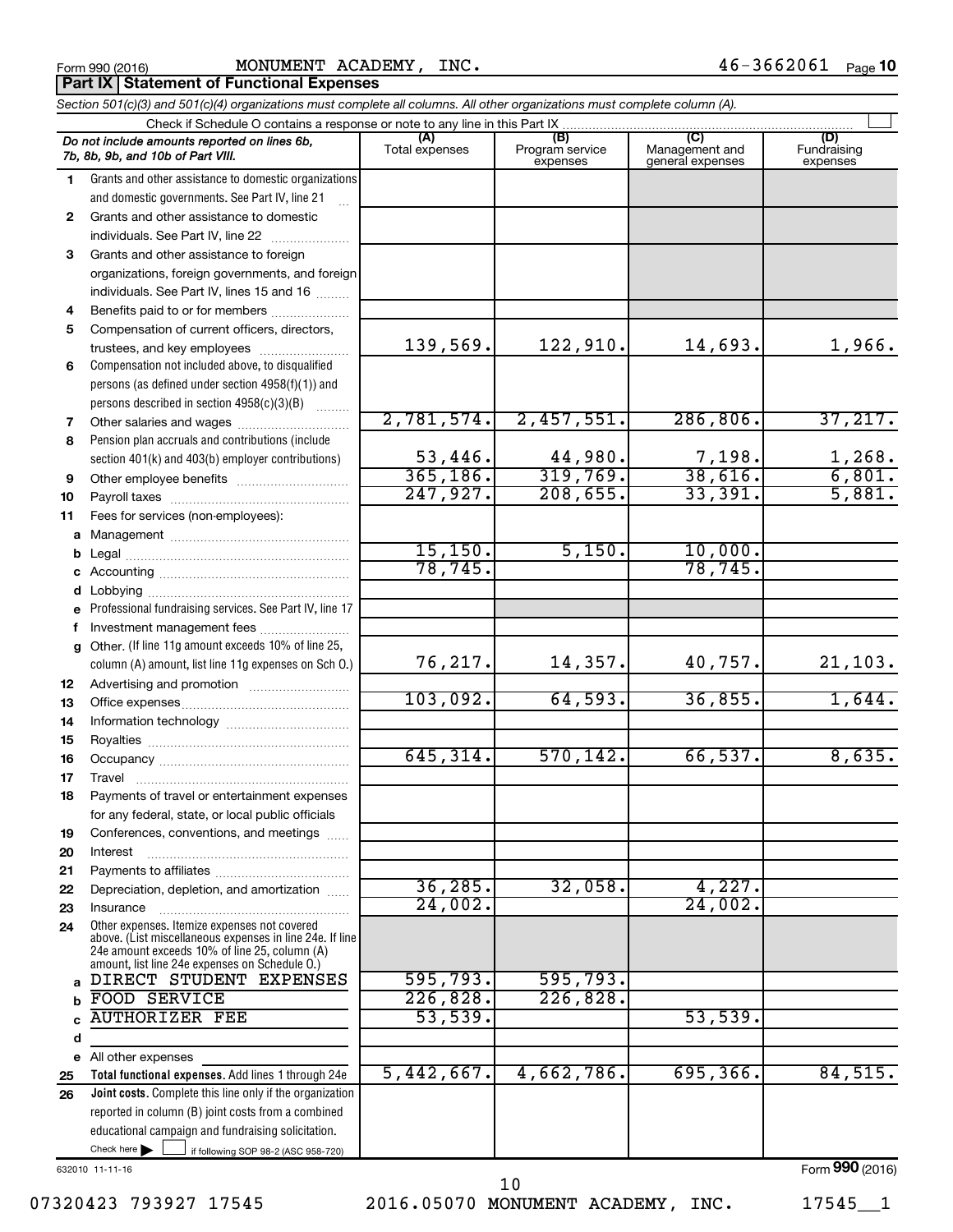Form 990 (2016) MONUMENT ACADEMY, INC.  $46-3662061$  Page

|                      | Part X       | <b>Balance Sheet</b>                                                                                                                                                 |         |                          |                 |                        |
|----------------------|--------------|----------------------------------------------------------------------------------------------------------------------------------------------------------------------|---------|--------------------------|-----------------|------------------------|
|                      |              |                                                                                                                                                                      |         |                          |                 |                        |
|                      |              |                                                                                                                                                                      |         | (A)<br>Beginning of year |                 | (B)<br>End of year     |
|                      | 1            |                                                                                                                                                                      |         | 551,468.                 | 1               | 603,481.               |
|                      | $\mathbf{2}$ |                                                                                                                                                                      |         |                          | $\mathbf{2}$    |                        |
|                      | з            |                                                                                                                                                                      |         | 50,634.                  | 3               | 86,997.                |
|                      | 4            |                                                                                                                                                                      |         | 91,846.                  | 4               | 72,935.                |
|                      | 5            | Loans and other receivables from current and former officers, directors,                                                                                             |         |                          |                 |                        |
|                      |              | trustees, key employees, and highest compensated employees. Complete                                                                                                 |         |                          |                 |                        |
|                      |              | Part II of Schedule L                                                                                                                                                |         |                          | 5               |                        |
|                      | 6            | Loans and other receivables from other disqualified persons (as defined under                                                                                        |         |                          |                 |                        |
|                      |              | section $4958(f)(1)$ , persons described in section $4958(c)(3)(B)$ , and contributing                                                                               |         |                          |                 |                        |
|                      |              | employers and sponsoring organizations of section 501(c)(9) voluntary                                                                                                |         |                          |                 |                        |
|                      |              | employees' beneficiary organizations (see instr). Complete Part II of Sch L                                                                                          |         |                          | 6               |                        |
| Assets               | 7            |                                                                                                                                                                      |         |                          | 7               |                        |
|                      | 8            |                                                                                                                                                                      |         |                          | 8               |                        |
|                      | 9            | Prepaid expenses and deferred charges [11] [11] [11] [12] [12] [12] [12] [13] [13] [13] [13] [13] [13] [13] [1                                                       |         | 19,743.                  | 9               | 46,100.                |
|                      |              | 10a Land, buildings, and equipment: cost or other                                                                                                                    |         |                          |                 |                        |
|                      |              | basis. Complete Part VI of Schedule D $\begin{array}{ c c c c c }\n\hline\n1,538,593. \\ \hline\n\text{Less: accumulated depreciation} & 10b & 51,575.\n\end{array}$ |         |                          |                 |                        |
|                      |              |                                                                                                                                                                      |         | 107,681.                 | 10 <sub>c</sub> | 1,487,018.             |
|                      | 11           |                                                                                                                                                                      |         |                          | 11              |                        |
|                      | 12           |                                                                                                                                                                      |         |                          | 12              |                        |
|                      | 13           |                                                                                                                                                                      |         |                          | 13              |                        |
|                      | 14           |                                                                                                                                                                      |         | 14                       |                 |                        |
|                      | 15           |                                                                                                                                                                      |         | 6, 395.                  | 15              | 5,000.                 |
|                      | 16           |                                                                                                                                                                      |         | 827,767.                 | 16              | 2,301,531.             |
|                      | 17           |                                                                                                                                                                      | 80,794. | 17                       | 124,758.        |                        |
|                      | 18           |                                                                                                                                                                      |         |                          | 18              |                        |
|                      | 19           |                                                                                                                                                                      |         | $\overline{0}$ .         | 19              | 41,633.                |
|                      | 20           |                                                                                                                                                                      |         |                          | 20              |                        |
|                      | 21           | Escrow or custodial account liability. Complete Part IV of Schedule D                                                                                                |         |                          | 21              |                        |
|                      | 22           | Loans and other payables to current and former officers, directors, trustees,                                                                                        |         |                          |                 |                        |
|                      |              | key employees, highest compensated employees, and disqualified persons.                                                                                              |         |                          |                 |                        |
| Liabilities          |              |                                                                                                                                                                      |         |                          | 22              |                        |
|                      | 23           | Secured mortgages and notes payable to unrelated third parties                                                                                                       |         |                          | 23              |                        |
|                      | 24           | Unsecured notes and loans payable to unrelated third parties                                                                                                         |         | 0.                       | 24              | 699, 149.              |
|                      | 25           | Other liabilities (including federal income tax, payables to related third                                                                                           |         |                          |                 |                        |
|                      |              | parties, and other liabilities not included on lines 17-24). Complete Part X of                                                                                      |         |                          |                 |                        |
|                      |              | Schedule D                                                                                                                                                           |         |                          | 25              |                        |
|                      | 26           | Total liabilities. Add lines 17 through 25                                                                                                                           |         | 80,794.                  | 26              | 865,540.               |
|                      |              | Organizations that follow SFAS 117 (ASC 958), check here $\blacktriangleright \begin{array}{c} \boxed{X} \\ \end{array}$ and                                         |         |                          |                 |                        |
|                      |              | complete lines 27 through 29, and lines 33 and 34.                                                                                                                   |         |                          |                 |                        |
|                      | 27           |                                                                                                                                                                      |         | 746,973.                 | 27              | 1,066,937.             |
| <b>Fund Balances</b> | 28           |                                                                                                                                                                      |         | $\overline{0}$ .         | 28              | 369,054.               |
|                      | 29           | Permanently restricted net assets                                                                                                                                    |         |                          | 29              |                        |
|                      |              | Organizations that do not follow SFAS 117 (ASC 958), check here >                                                                                                    |         |                          |                 |                        |
|                      |              | and complete lines 30 through 34.                                                                                                                                    |         |                          |                 |                        |
|                      | 30           |                                                                                                                                                                      |         |                          | 30              |                        |
|                      | 31           | Paid-in or capital surplus, or land, building, or equipment fund                                                                                                     |         |                          | 31              |                        |
| Net Assets or        | 32           | Retained earnings, endowment, accumulated income, or other funds                                                                                                     |         |                          | 32              |                        |
|                      | 33           |                                                                                                                                                                      |         | 746,973.                 | 33              | 1,435,991.             |
|                      | 34           |                                                                                                                                                                      |         | 827,767.                 | 34              | 2,301,531.<br>000(001) |

Form (2016) **990**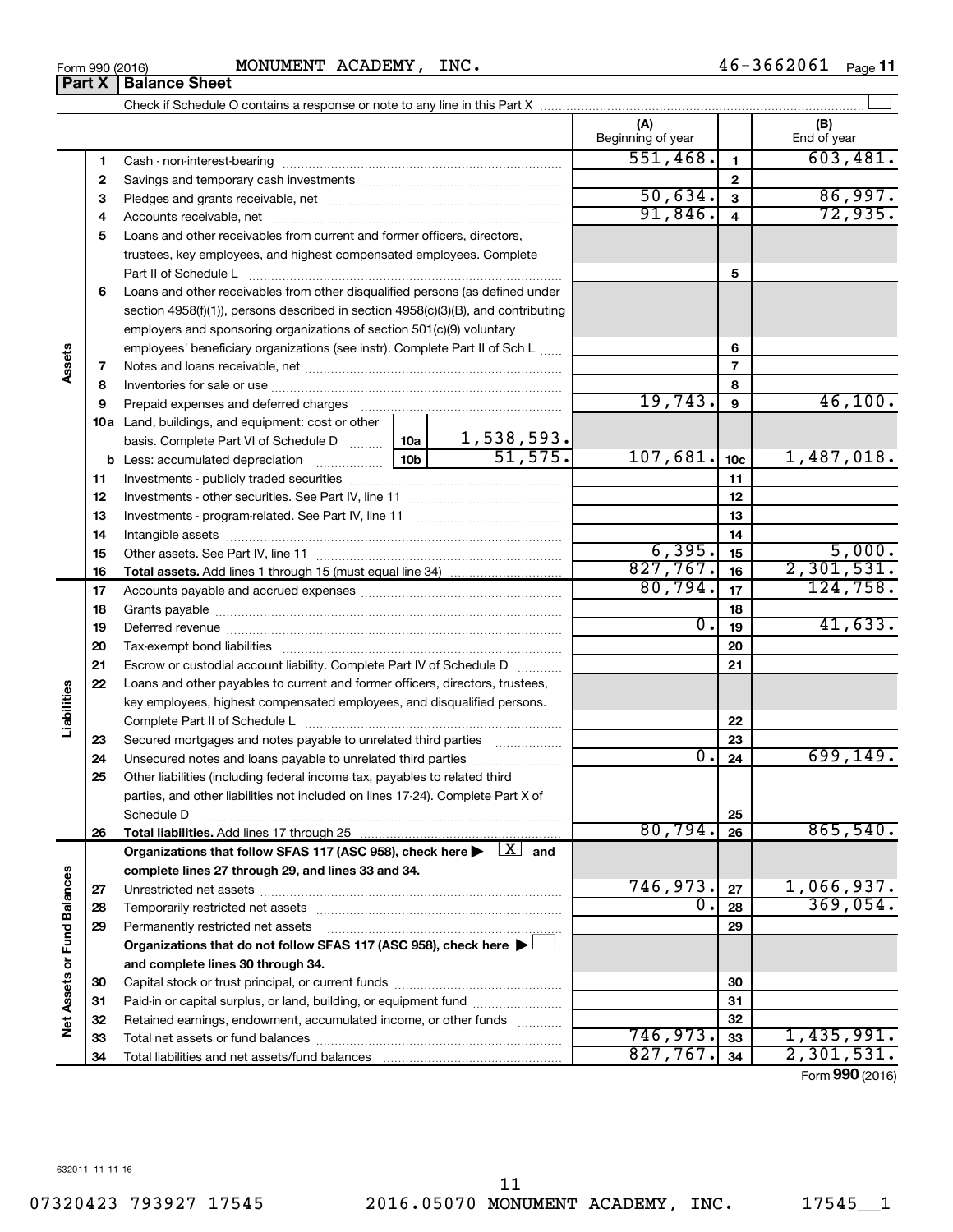|    | MONUMENT ACADEMY, INC.<br>Form 990 (2016)                                                                                                                                                                                      |                         | $46 - 3662061$ | Page 12                 |
|----|--------------------------------------------------------------------------------------------------------------------------------------------------------------------------------------------------------------------------------|-------------------------|----------------|-------------------------|
|    | Part XI   Reconciliation of Net Assets                                                                                                                                                                                         |                         |                |                         |
|    | Check if Schedule O contains a response or note to any line in this Part XI                                                                                                                                                    |                         |                |                         |
|    |                                                                                                                                                                                                                                |                         |                |                         |
| 1  |                                                                                                                                                                                                                                | 1                       |                | 6, 131, 685.            |
| 2  |                                                                                                                                                                                                                                | $\mathbf{2}$            |                | 5,442,667.              |
| З  | Revenue less expenses. Subtract line 2 from line 1                                                                                                                                                                             | 3                       |                | 689,018.                |
| 4  |                                                                                                                                                                                                                                | $\overline{\mathbf{4}}$ |                | 746,973.                |
| 5  | Net unrealized gains (losses) on investments [11] matter than the control of the control of the control of the control of the control of the control of the control of the control of the control of the control of the contro | 5                       |                |                         |
| 6  | Donated services and use of facilities                                                                                                                                                                                         | 6                       |                |                         |
| 7  | Investment expenses                                                                                                                                                                                                            | $\overline{7}$          |                |                         |
| 8  | Prior period adjustments                                                                                                                                                                                                       | 8                       |                |                         |
| 9  |                                                                                                                                                                                                                                | 9                       |                | $\overline{0}$ .        |
| 10 | Net assets or fund balances at end of year. Combine lines 3 through 9 (must equal Part X, line 33,                                                                                                                             |                         |                |                         |
|    | column (B))                                                                                                                                                                                                                    | 10                      |                | 1,435,991.              |
|    | <b>Part XII</b> Financial Statements and Reporting                                                                                                                                                                             |                         |                |                         |
|    |                                                                                                                                                                                                                                |                         |                | $\overline{\mathbf{X}}$ |
|    |                                                                                                                                                                                                                                |                         |                | <b>No</b><br>Yes        |
| 1  | $\mathbf{X}$ Accrual<br>Accounting method used to prepare the Form 990: [130] Cash<br>$\Box$ Other                                                                                                                             |                         |                |                         |
|    | If the organization changed its method of accounting from a prior year or checked "Other," explain in Schedule O.                                                                                                              |                         |                |                         |
|    | 2a Were the organization's financial statements compiled or reviewed by an independent accountant?                                                                                                                             |                         | 2a             | x                       |
|    | If "Yes," check a box below to indicate whether the financial statements for the year were compiled or reviewed on a                                                                                                           |                         |                |                         |
|    | separate basis, consolidated basis, or both:                                                                                                                                                                                   |                         |                |                         |
|    | Both consolidated and separate basis<br>Separate basis<br>Consolidated basis                                                                                                                                                   |                         |                |                         |
|    |                                                                                                                                                                                                                                |                         | 2 <sub>b</sub> | X                       |
|    | If "Yes," check a box below to indicate whether the financial statements for the year were audited on a separate basis,                                                                                                        |                         |                |                         |
|    | consolidated basis, or both:                                                                                                                                                                                                   |                         |                |                         |
|    | $ \mathbf{X} $ Separate basis<br>Consolidated basis<br>Both consolidated and separate basis                                                                                                                                    |                         |                |                         |
|    | c If "Yes" to line 2a or 2b, does the organization have a committee that assumes responsibility for oversight of the audit,                                                                                                    |                         |                |                         |
|    |                                                                                                                                                                                                                                |                         | 2c             | х                       |
|    | If the organization changed either its oversight process or selection process during the tax year, explain in Schedule O.                                                                                                      |                         |                |                         |
|    | 3a As a result of a federal award, was the organization required to undergo an audit or audits as set forth in the Single Audit                                                                                                |                         |                |                         |
|    |                                                                                                                                                                                                                                |                         | За             | X                       |
| b  | If "Yes," did the organization undergo the required audit or audits? If the organization did not undergo the required audit                                                                                                    |                         |                |                         |
|    |                                                                                                                                                                                                                                |                         | 3b             |                         |

Form (2016) **990**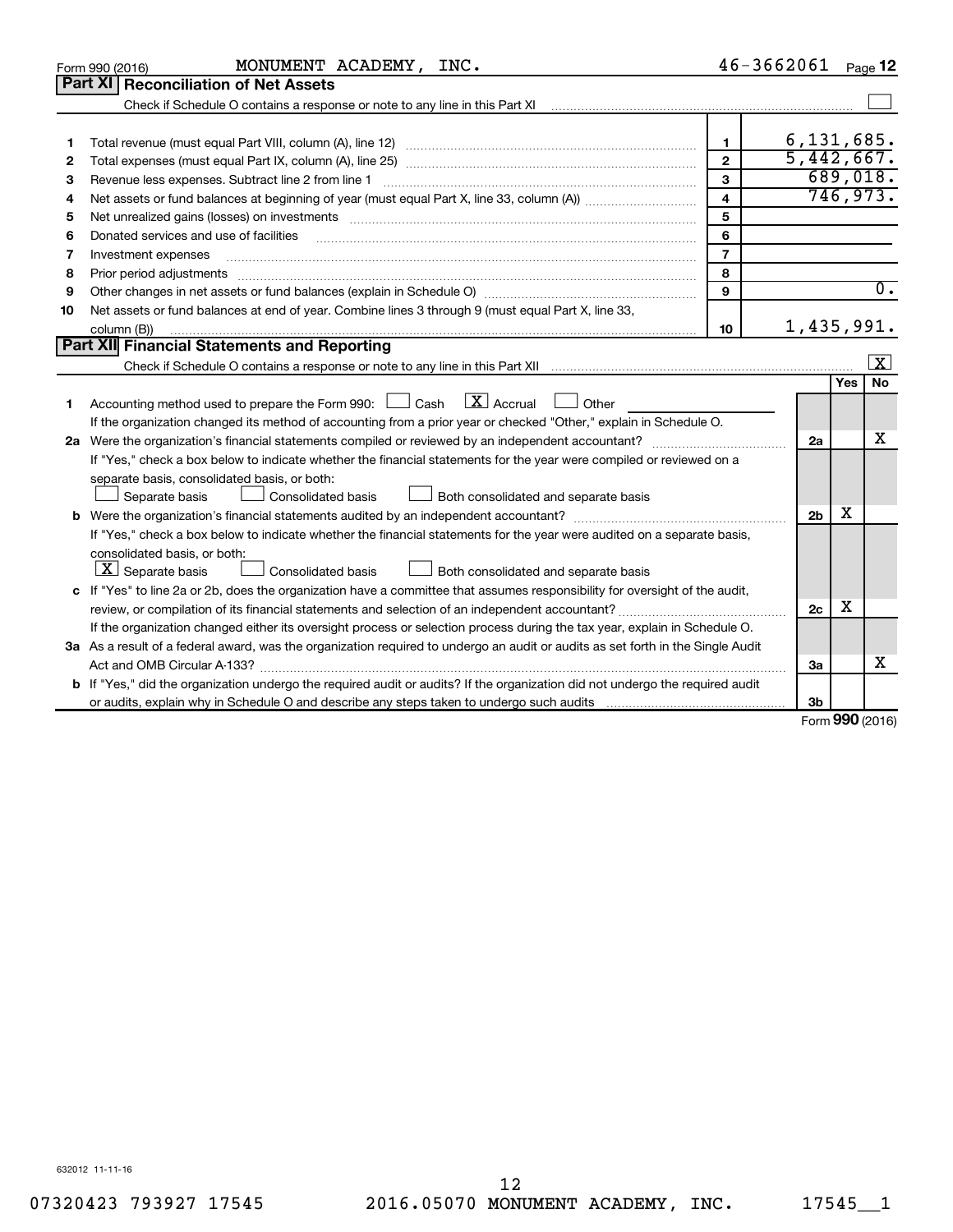| <b>SCHEDULE A</b> |  |
|-------------------|--|
|-------------------|--|

| (Form 990 or 990-EZ |  |  |  |  |
|---------------------|--|--|--|--|
|---------------------|--|--|--|--|

# Form 990 or 990-EZ) **Public Charity Status and Public Support**<br>
Complete if the organization is a section 501(c)(3) organization or a section<br> **2016**

**4947(a)(1) nonexempt charitable trust. | Attach to Form 990 or Form 990-EZ.** 

| LU IU                 |
|-----------------------|
| <b>Open to Public</b> |
| <b>Inspection</b>     |

OMB No. 1545-0047

Department of the Treasury Internal Revenue Service

| Name of the organization<br>Employer identification number<br>46-3662061<br>MONUMENT ACADEMY,<br>INC.<br><b>Part I</b><br>Reason for Public Charity Status (All organizations must complete this part.) See instructions. | Internal Revenue Service | <b>Inspection</b> |  |
|---------------------------------------------------------------------------------------------------------------------------------------------------------------------------------------------------------------------------|--------------------------|-------------------|--|
|                                                                                                                                                                                                                           |                          |                   |  |
|                                                                                                                                                                                                                           |                          |                   |  |
|                                                                                                                                                                                                                           |                          |                   |  |

|    | The organization is not a private foundation because it is: (For lines 1 through 12, check only one box.) |                                                                                                                                               |          |                                                        |                                 |    |                                                      |                            |  |  |
|----|-----------------------------------------------------------------------------------------------------------|-----------------------------------------------------------------------------------------------------------------------------------------------|----------|--------------------------------------------------------|---------------------------------|----|------------------------------------------------------|----------------------------|--|--|
| 1  |                                                                                                           | A church, convention of churches, or association of churches described in section 170(b)(1)(A)(i).                                            |          |                                                        |                                 |    |                                                      |                            |  |  |
| 2  | <u>X</u>                                                                                                  | A school described in section 170(b)(1)(A)(ii). (Attach Schedule E (Form 990 or 990-EZ).)                                                     |          |                                                        |                                 |    |                                                      |                            |  |  |
| 3  |                                                                                                           | A hospital or a cooperative hospital service organization described in section 170(b)(1)(A)(iii).                                             |          |                                                        |                                 |    |                                                      |                            |  |  |
| 4  |                                                                                                           | A medical research organization operated in conjunction with a hospital described in section 170(b)(1)(A)(iii). Enter the hospital's name,    |          |                                                        |                                 |    |                                                      |                            |  |  |
|    |                                                                                                           | city, and state:                                                                                                                              |          |                                                        |                                 |    |                                                      |                            |  |  |
| 5  |                                                                                                           | An organization operated for the benefit of a college or university owned or operated by a governmental unit described in                     |          |                                                        |                                 |    |                                                      |                            |  |  |
|    |                                                                                                           | section 170(b)(1)(A)(iv). (Complete Part II.)                                                                                                 |          |                                                        |                                 |    |                                                      |                            |  |  |
| 6  |                                                                                                           | A federal, state, or local government or governmental unit described in section 170(b)(1)(A)(v).                                              |          |                                                        |                                 |    |                                                      |                            |  |  |
| 7  |                                                                                                           | An organization that normally receives a substantial part of its support from a governmental unit or from the general public described in     |          |                                                        |                                 |    |                                                      |                            |  |  |
|    |                                                                                                           | section 170(b)(1)(A)(vi). (Complete Part II.)                                                                                                 |          |                                                        |                                 |    |                                                      |                            |  |  |
| 8  |                                                                                                           | A community trust described in section 170(b)(1)(A)(vi). (Complete Part II.)                                                                  |          |                                                        |                                 |    |                                                      |                            |  |  |
| 9  |                                                                                                           | An agricultural research organization described in section 170(b)(1)(A)(ix) operated in conjunction with a land-grant college                 |          |                                                        |                                 |    |                                                      |                            |  |  |
|    |                                                                                                           | or university or a non-land-grant college of agriculture (see instructions). Enter the name, city, and state of the college or                |          |                                                        |                                 |    |                                                      |                            |  |  |
|    |                                                                                                           | university:                                                                                                                                   |          |                                                        |                                 |    |                                                      |                            |  |  |
| 10 |                                                                                                           | An organization that normally receives: (1) more than 33 1/3% of its support from contributions, membership fees, and gross receipts from     |          |                                                        |                                 |    |                                                      |                            |  |  |
|    |                                                                                                           | activities related to its exempt functions - subject to certain exceptions, and (2) no more than 33 1/3% of its support from gross investment |          |                                                        |                                 |    |                                                      |                            |  |  |
|    |                                                                                                           | income and unrelated business taxable income (less section 511 tax) from businesses acquired by the organization after June 30, 1975.         |          |                                                        |                                 |    |                                                      |                            |  |  |
|    |                                                                                                           | See section 509(a)(2). (Complete Part III.)                                                                                                   |          |                                                        |                                 |    |                                                      |                            |  |  |
| 11 |                                                                                                           | An organization organized and operated exclusively to test for public safety. See section 509(a)(4).                                          |          |                                                        |                                 |    |                                                      |                            |  |  |
| 12 |                                                                                                           | An organization organized and operated exclusively for the benefit of, to perform the functions of, or to carry out the purposes of one or    |          |                                                        |                                 |    |                                                      |                            |  |  |
|    |                                                                                                           | more publicly supported organizations described in section 509(a)(1) or section 509(a)(2). See section 509(a)(3). Check the box in            |          |                                                        |                                 |    |                                                      |                            |  |  |
|    |                                                                                                           | lines 12a through 12d that describes the type of supporting organization and complete lines 12e, 12f, and 12g.                                |          |                                                        |                                 |    |                                                      |                            |  |  |
|    |                                                                                                           | Type I. A supporting organization operated, supervised, or controlled by its supported organization(s), typically by giving                   |          |                                                        |                                 |    |                                                      |                            |  |  |
| а  |                                                                                                           |                                                                                                                                               |          |                                                        |                                 |    |                                                      |                            |  |  |
|    |                                                                                                           | the supported organization(s) the power to regularly appoint or elect a majority of the directors or trustees of the supporting               |          |                                                        |                                 |    |                                                      |                            |  |  |
|    |                                                                                                           | organization. You must complete Part IV, Sections A and B.                                                                                    |          |                                                        |                                 |    |                                                      |                            |  |  |
| b  |                                                                                                           | Type II. A supporting organization supervised or controlled in connection with its supported organization(s), by having                       |          |                                                        |                                 |    |                                                      |                            |  |  |
|    |                                                                                                           | control or management of the supporting organization vested in the same persons that control or manage the supported                          |          |                                                        |                                 |    |                                                      |                            |  |  |
|    |                                                                                                           | organization(s). You must complete Part IV, Sections A and C.                                                                                 |          |                                                        |                                 |    |                                                      |                            |  |  |
| с  |                                                                                                           | Type III functionally integrated. A supporting organization operated in connection with, and functionally integrated with,                    |          |                                                        |                                 |    |                                                      |                            |  |  |
|    |                                                                                                           | its supported organization(s) (see instructions). You must complete Part IV, Sections A, D, and E.                                            |          |                                                        |                                 |    |                                                      |                            |  |  |
| d  |                                                                                                           | Type III non-functionally integrated. A supporting organization operated in connection with its supported organization(s)                     |          |                                                        |                                 |    |                                                      |                            |  |  |
|    |                                                                                                           | that is not functionally integrated. The organization generally must satisfy a distribution requirement and an attentiveness                  |          |                                                        |                                 |    |                                                      |                            |  |  |
|    |                                                                                                           | requirement (see instructions). You must complete Part IV, Sections A and D, and Part V.                                                      |          |                                                        |                                 |    |                                                      |                            |  |  |
| е  |                                                                                                           | Check this box if the organization received a written determination from the IRS that it is a Type I, Type II, Type III                       |          |                                                        |                                 |    |                                                      |                            |  |  |
|    |                                                                                                           | functionally integrated, or Type III non-functionally integrated supporting organization.                                                     |          |                                                        |                                 |    |                                                      |                            |  |  |
| f. |                                                                                                           |                                                                                                                                               |          |                                                        |                                 |    |                                                      |                            |  |  |
|    |                                                                                                           | Provide the following information about the supported organization(s).                                                                        |          |                                                        | (iv) Is the organization listed |    |                                                      |                            |  |  |
|    |                                                                                                           | (i) Name of supported                                                                                                                         | (ii) EIN | (iii) Type of organization<br>(described on lines 1-10 | in your governing document?     |    | (v) Amount of monetary<br>support (see instructions) | (vi) Amount of other       |  |  |
|    |                                                                                                           | organization                                                                                                                                  |          | above (see instructions))                              | Yes                             | No |                                                      | support (see instructions) |  |  |
|    |                                                                                                           |                                                                                                                                               |          |                                                        |                                 |    |                                                      |                            |  |  |
|    |                                                                                                           |                                                                                                                                               |          |                                                        |                                 |    |                                                      |                            |  |  |
|    |                                                                                                           |                                                                                                                                               |          |                                                        |                                 |    |                                                      |                            |  |  |
|    |                                                                                                           |                                                                                                                                               |          |                                                        |                                 |    |                                                      |                            |  |  |
|    |                                                                                                           |                                                                                                                                               |          |                                                        |                                 |    |                                                      |                            |  |  |
|    |                                                                                                           |                                                                                                                                               |          |                                                        |                                 |    |                                                      |                            |  |  |
|    |                                                                                                           |                                                                                                                                               |          |                                                        |                                 |    |                                                      |                            |  |  |
|    |                                                                                                           |                                                                                                                                               |          |                                                        |                                 |    |                                                      |                            |  |  |
|    |                                                                                                           |                                                                                                                                               |          |                                                        |                                 |    |                                                      |                            |  |  |
|    |                                                                                                           |                                                                                                                                               |          |                                                        |                                 |    |                                                      |                            |  |  |

LHA For Paperwork Reduction Act Notice, see the Instructions for Form 990 or 990-EZ. 632021 09-21-16 Schedule A (Form 990 or 990-EZ) 2016 13

07320423 793927 17545 2016.05070 MONUMENT ACADEMY, INC. 17545 1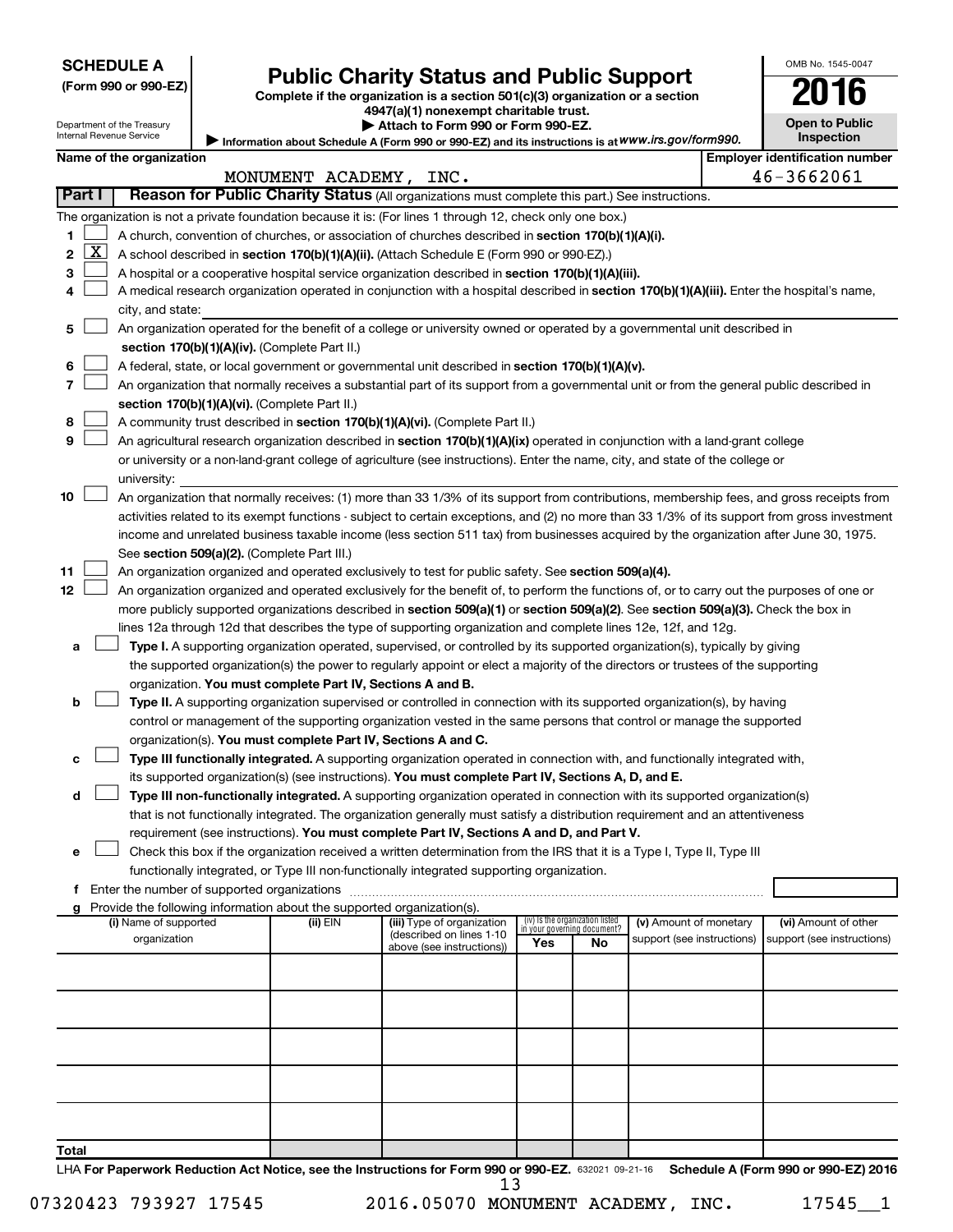#### Schedule A (Form 990 or 990-EZ) 2016 Page MONUMENT ACADEMY, INC. 46-3662061

 $46 - 3662061$  Page 2

(Complete only if you checked the box on line 5, 7, or 8 of Part I or if the organization failed to qualify under Part III. If the organization fails to qualify under the tests listed below, please complete Part III.) **Part II Support Schedule for Organizations Described in Sections 170(b)(1)(A)(iv) and 170(b)(1)(A)(vi)**

|    | <b>Section A. Public Support</b>                                                                                                           |          |            |            |            |                                      |           |  |  |
|----|--------------------------------------------------------------------------------------------------------------------------------------------|----------|------------|------------|------------|--------------------------------------|-----------|--|--|
|    | Calendar year (or fiscal year beginning in) $\blacktriangleright$                                                                          | (a) 2012 | $(b)$ 2013 | $(c)$ 2014 | (d) 2015   | (e) 2016                             | (f) Total |  |  |
|    | 1 Gifts, grants, contributions, and                                                                                                        |          |            |            |            |                                      |           |  |  |
|    | membership fees received. (Do not                                                                                                          |          |            |            |            |                                      |           |  |  |
|    | include any "unusual grants.")                                                                                                             |          |            |            |            |                                      |           |  |  |
|    | 2 Tax revenues levied for the organ-                                                                                                       |          |            |            |            |                                      |           |  |  |
|    | ization's benefit and either paid to                                                                                                       |          |            |            |            |                                      |           |  |  |
|    | or expended on its behalf                                                                                                                  |          |            |            |            |                                      |           |  |  |
|    | 3 The value of services or facilities                                                                                                      |          |            |            |            |                                      |           |  |  |
|    | furnished by a governmental unit to                                                                                                        |          |            |            |            |                                      |           |  |  |
|    | the organization without charge                                                                                                            |          |            |            |            |                                      |           |  |  |
|    | Total. Add lines 1 through 3                                                                                                               |          |            |            |            |                                      |           |  |  |
| 5  | The portion of total contributions                                                                                                         |          |            |            |            |                                      |           |  |  |
|    | by each person (other than a                                                                                                               |          |            |            |            |                                      |           |  |  |
|    | governmental unit or publicly                                                                                                              |          |            |            |            |                                      |           |  |  |
|    | supported organization) included                                                                                                           |          |            |            |            |                                      |           |  |  |
|    | on line 1 that exceeds 2% of the                                                                                                           |          |            |            |            |                                      |           |  |  |
|    | amount shown on line 11,                                                                                                                   |          |            |            |            |                                      |           |  |  |
|    | column (f)                                                                                                                                 |          |            |            |            |                                      |           |  |  |
|    | 6 Public support. Subtract line 5 from line 4.                                                                                             |          |            |            |            |                                      |           |  |  |
|    | <b>Section B. Total Support</b>                                                                                                            |          |            |            |            |                                      |           |  |  |
|    | Calendar year (or fiscal year beginning in) $\blacktriangleright$                                                                          | (a) 2012 | $(b)$ 2013 | $(c)$ 2014 | $(d)$ 2015 | (e) 2016                             | (f) Total |  |  |
|    | 7 Amounts from line 4                                                                                                                      |          |            |            |            |                                      |           |  |  |
| 8  | Gross income from interest,                                                                                                                |          |            |            |            |                                      |           |  |  |
|    | dividends, payments received on                                                                                                            |          |            |            |            |                                      |           |  |  |
|    | securities loans, rents, royalties                                                                                                         |          |            |            |            |                                      |           |  |  |
|    | and income from similar sources                                                                                                            |          |            |            |            |                                      |           |  |  |
| 9  | Net income from unrelated business                                                                                                         |          |            |            |            |                                      |           |  |  |
|    | activities, whether or not the                                                                                                             |          |            |            |            |                                      |           |  |  |
|    | business is regularly carried on                                                                                                           |          |            |            |            |                                      |           |  |  |
| 10 | Other income. Do not include gain                                                                                                          |          |            |            |            |                                      |           |  |  |
|    | or loss from the sale of capital                                                                                                           |          |            |            |            |                                      |           |  |  |
|    | assets (Explain in Part VI.)                                                                                                               |          |            |            |            |                                      |           |  |  |
|    | 11 Total support. Add lines 7 through 10                                                                                                   |          |            |            |            |                                      |           |  |  |
|    | <b>12</b> Gross receipts from related activities, etc. (see instructions)                                                                  |          |            |            |            | 12                                   |           |  |  |
|    | 13 First five years. If the Form 990 is for the organization's first, second, third, fourth, or fifth tax year as a section 501(c)(3)      |          |            |            |            |                                      |           |  |  |
|    | organization, check this box and stop here                                                                                                 |          |            |            |            |                                      |           |  |  |
|    | Section C. Computation of Public Support Percentage                                                                                        |          |            |            |            |                                      |           |  |  |
|    |                                                                                                                                            |          |            |            |            | 14                                   | %         |  |  |
|    |                                                                                                                                            |          |            |            |            | 15                                   | %         |  |  |
|    | 16a 33 1/3% support test - 2016. If the organization did not check the box on line 13, and line 14 is 33 1/3% or more, check this box and  |          |            |            |            |                                      |           |  |  |
|    |                                                                                                                                            |          |            |            |            |                                      |           |  |  |
|    | b 33 1/3% support test - 2015. If the organization did not check a box on line 13 or 16a, and line 15 is 33 1/3% or more, check this box   |          |            |            |            |                                      |           |  |  |
|    |                                                                                                                                            |          |            |            |            |                                      |           |  |  |
|    | 17a 10% -facts-and-circumstances test - 2016. If the organization did not check a box on line 13, 16a, or 16b, and line 14 is 10% or more, |          |            |            |            |                                      |           |  |  |
|    | and if the organization meets the "facts-and-circumstances" test, check this box and stop here. Explain in Part VI how the organization    |          |            |            |            |                                      |           |  |  |
|    | meets the "facts-and-circumstances" test. The organization qualifies as a publicly supported organization <i>manumumumum</i>               |          |            |            |            |                                      |           |  |  |
|    | b 10% -facts-and-circumstances test - 2015. If the organization did not check a box on line 13, 16a, 16b, or 17a, and line 15 is 10% or    |          |            |            |            |                                      |           |  |  |
|    | more, and if the organization meets the "facts-and-circumstances" test, check this box and stop here. Explain in Part VI how the           |          |            |            |            |                                      |           |  |  |
|    | organization meets the "facts-and-circumstances" test. The organization qualifies as a publicly supported organization                     |          |            |            |            |                                      |           |  |  |
|    | 18 Private foundation. If the organization did not check a box on line 13, 16a, 16b, 17a, or 17b, check this box and see instructions      |          |            |            |            | Schodule A (Form 000 or 000 EZ) 2016 |           |  |  |

**Schedule A (Form 990 or 990-EZ) 2016**

632022 09-21-16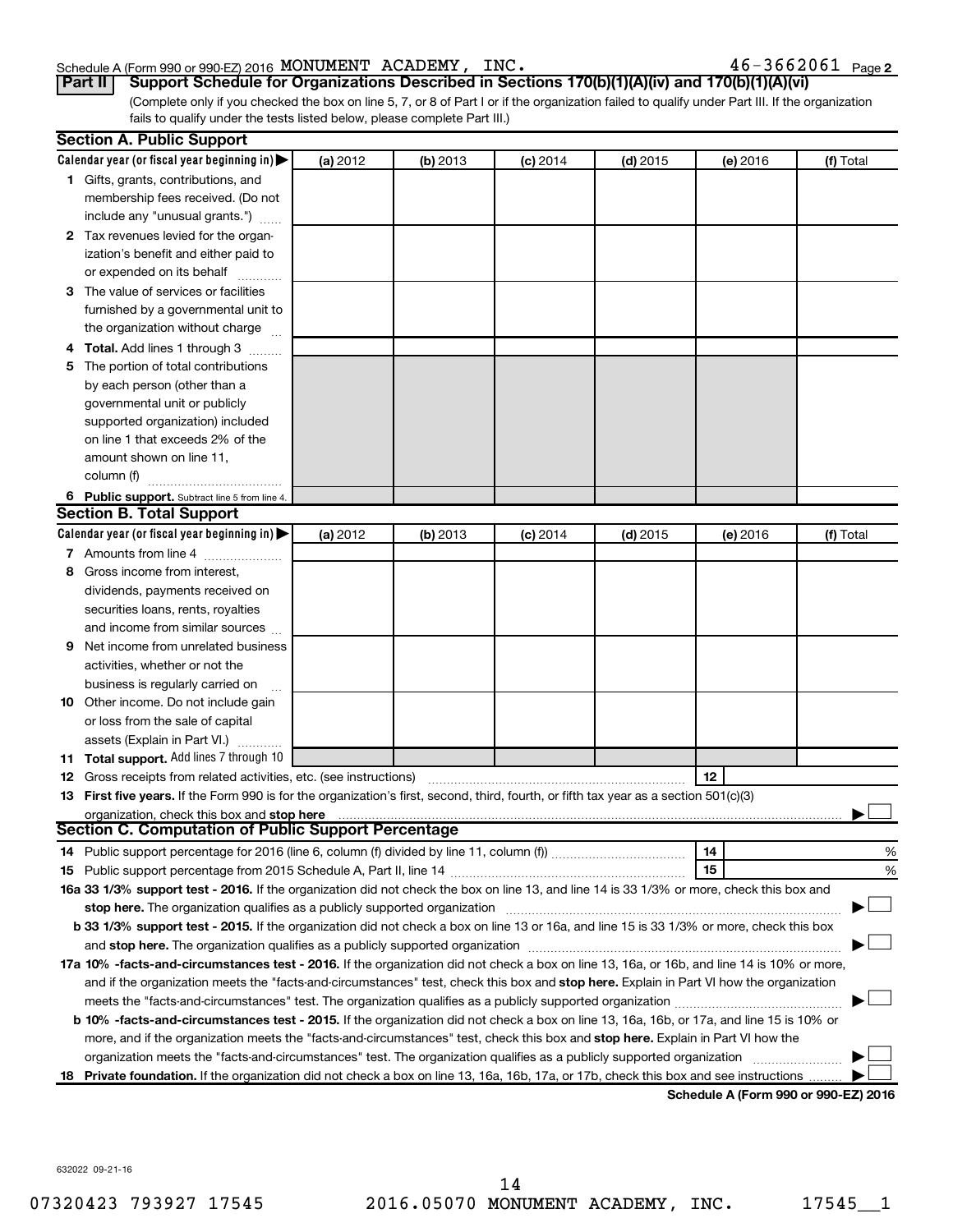### Schedule A (Form 990 or 990-EZ) 2016 Page MONUMENT ACADEMY, INC. 46-3662061

### **Part III Support Schedule for Organizations Described in Section 509(a)(2)**

 $46 - 3662061$  Page 3

(Complete only if you checked the box on line 10 of Part I or if the organization failed to qualify under Part II. If the organization fails to qualify under the tests listed below, please complete Part II.)

|              | Calendar year (or fiscal year beginning in)                                                                                                                                            | (a) 2012 | (b) 2013 | $(c)$ 2014 | $(d)$ 2015                        | (e) 2016 | (f) Total                            |   |
|--------------|----------------------------------------------------------------------------------------------------------------------------------------------------------------------------------------|----------|----------|------------|-----------------------------------|----------|--------------------------------------|---|
|              | 1 Gifts, grants, contributions, and                                                                                                                                                    |          |          |            |                                   |          |                                      |   |
|              | membership fees received. (Do not                                                                                                                                                      |          |          |            |                                   |          |                                      |   |
|              | include any "unusual grants.")                                                                                                                                                         |          |          |            |                                   |          |                                      |   |
| $\mathbf{2}$ | Gross receipts from admissions,<br>merchandise sold or services per-<br>formed, or facilities furnished in<br>any activity that is related to the<br>organization's tax-exempt purpose |          |          |            |                                   |          |                                      |   |
| 3            | Gross receipts from activities that                                                                                                                                                    |          |          |            |                                   |          |                                      |   |
|              | are not an unrelated trade or bus-                                                                                                                                                     |          |          |            |                                   |          |                                      |   |
|              | iness under section 513                                                                                                                                                                |          |          |            |                                   |          |                                      |   |
| 4            | Tax revenues levied for the organ-                                                                                                                                                     |          |          |            |                                   |          |                                      |   |
|              | ization's benefit and either paid to<br>or expended on its behalf<br>.                                                                                                                 |          |          |            |                                   |          |                                      |   |
| 5            | The value of services or facilities                                                                                                                                                    |          |          |            |                                   |          |                                      |   |
|              | furnished by a governmental unit to<br>the organization without charge                                                                                                                 |          |          |            |                                   |          |                                      |   |
| 6            | Total. Add lines 1 through 5                                                                                                                                                           |          |          |            |                                   |          |                                      |   |
|              | 7a Amounts included on lines 1, 2, and                                                                                                                                                 |          |          |            |                                   |          |                                      |   |
|              | 3 received from disqualified persons                                                                                                                                                   |          |          |            |                                   |          |                                      |   |
|              | <b>b</b> Amounts included on lines 2 and 3 received                                                                                                                                    |          |          |            |                                   |          |                                      |   |
|              | from other than disqualified persons that<br>exceed the greater of \$5,000 or 1% of the<br>amount on line 13 for the year                                                              |          |          |            |                                   |          |                                      |   |
|              | c Add lines 7a and 7b                                                                                                                                                                  |          |          |            |                                   |          |                                      |   |
|              | 8 Public support. (Subtract line 7c from line 6.)                                                                                                                                      |          |          |            |                                   |          |                                      |   |
|              | <b>Section B. Total Support</b>                                                                                                                                                        |          |          |            |                                   |          |                                      |   |
|              | Calendar year (or fiscal year beginning in)                                                                                                                                            | (a) 2012 | (b) 2013 | $(c)$ 2014 | $(d)$ 2015                        | (e) 2016 | (f) Total                            |   |
|              | 9 Amounts from line 6                                                                                                                                                                  |          |          |            |                                   |          |                                      |   |
|              | <b>10a</b> Gross income from interest,<br>dividends, payments received on<br>securities loans, rents, royalties<br>and income from similar sources                                     |          |          |            |                                   |          |                                      |   |
|              | <b>b</b> Unrelated business taxable income                                                                                                                                             |          |          |            |                                   |          |                                      |   |
|              | (less section 511 taxes) from businesses<br>acquired after June 30, 1975                                                                                                               |          |          |            |                                   |          |                                      |   |
|              | c Add lines 10a and 10b                                                                                                                                                                |          |          |            |                                   |          |                                      |   |
| 11           | Net income from unrelated business<br>activities not included in line 10b.<br>whether or not the business is<br>regularly carried on                                                   |          |          |            |                                   |          |                                      |   |
|              | <b>12</b> Other income. Do not include gain<br>or loss from the sale of capital<br>assets (Explain in Part VI.)                                                                        |          |          |            |                                   |          |                                      |   |
|              | <b>13</b> Total support. (Add lines 9, 10c, 11, and 12.)                                                                                                                               |          |          |            |                                   |          |                                      |   |
|              | 14 First five years. If the Form 990 is for the organization's first, second, third, fourth, or fifth tax year as a section 501(c)(3) organization,                                    |          |          |            |                                   |          |                                      |   |
|              |                                                                                                                                                                                        |          |          |            |                                   |          |                                      |   |
|              | Section C. Computation of Public Support Percentage                                                                                                                                    |          |          |            |                                   |          |                                      |   |
|              |                                                                                                                                                                                        |          |          |            |                                   | 15       |                                      | % |
|              |                                                                                                                                                                                        |          |          |            |                                   | 16       |                                      | % |
|              | Section D. Computation of Investment Income Percentage                                                                                                                                 |          |          |            |                                   |          |                                      |   |
|              |                                                                                                                                                                                        |          |          |            |                                   | 17       |                                      | % |
|              |                                                                                                                                                                                        |          |          |            |                                   | 18       |                                      | % |
|              | 19a 33 1/3% support tests - 2016. If the organization did not check the box on line 14, and line 15 is more than 33 1/3%, and line 17 is not                                           |          |          |            |                                   |          |                                      |   |
|              | more than 33 1/3%, check this box and stop here. The organization qualifies as a publicly supported organization                                                                       |          |          |            |                                   |          |                                      |   |
|              | b 33 1/3% support tests - 2015. If the organization did not check a box on line 14 or line 19a, and line 16 is more than 33 1/3%, and                                                  |          |          |            |                                   |          |                                      |   |
|              | line 18 is not more than 33 1/3%, check this box and stop here. The organization qualifies as a publicly supported organization                                                        |          |          |            |                                   |          |                                      |   |
|              |                                                                                                                                                                                        |          |          |            |                                   |          |                                      |   |
|              | 632023 09-21-16                                                                                                                                                                        |          |          |            |                                   |          | Schedule A (Form 990 or 990-EZ) 2016 |   |
|              |                                                                                                                                                                                        |          |          | 15         | 2016.05070 MONUMENT ACADEMY, INC. |          |                                      |   |
|              | 07320423 793927 17545                                                                                                                                                                  |          |          |            |                                   |          | 17545                                |   |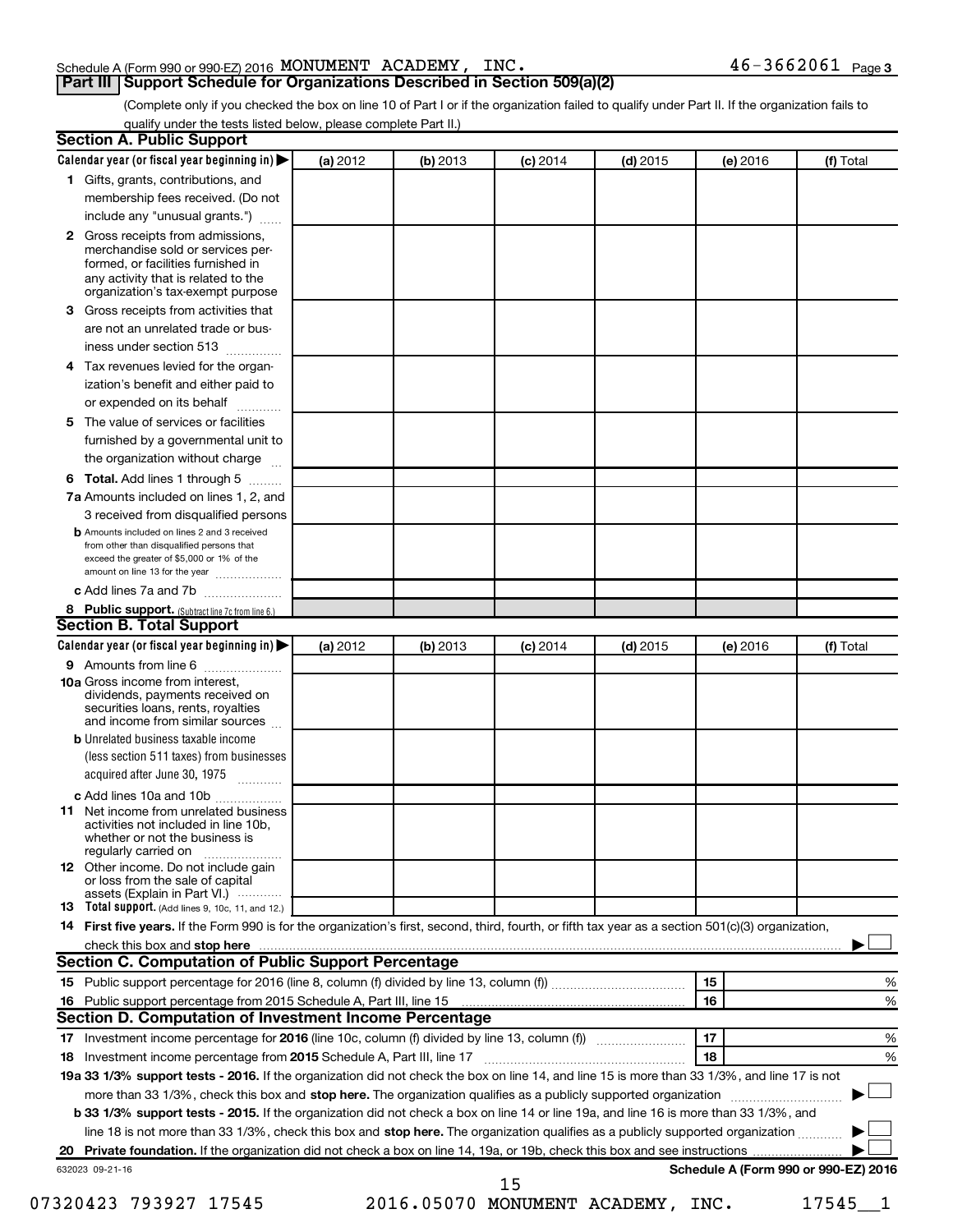**1**

**Yes No**

### **Part IV Supporting Organizations**

(Complete only if you checked a box in line 12 on Part I. If you checked 12a of Part I, complete Sections A and B. If you checked 12b of Part I, complete Sections A and C. If you checked 12c of Part I, complete Sections A, D, and E. If you checked 12d of Part I, complete Sections A and D, and complete Part V.)

### **Section A. All Supporting Organizations**

- **1** Are all of the organization's supported organizations listed by name in the organization's governing documents? If "No," describe in Part VI how the supported organizations are designated. If designated by *class or purpose, describe the designation. If historic and continuing relationship, explain.*
- **2** Did the organization have any supported organization that does not have an IRS determination of status under section 509(a)(1) or (2)? If "Yes," explain in Part VI how the organization determined that the supported *organization was described in section 509(a)(1) or (2).*
- **3a** Did the organization have a supported organization described in section 501(c)(4), (5), or (6)? If "Yes," answer *(b) and (c) below.*
- **b** Did the organization confirm that each supported organization qualified under section 501(c)(4), (5), or (6) and satisfied the public support tests under section 509(a)(2)? If "Yes," describe in Part VI when and how the *organization made the determination.*
- **c** Did the organization ensure that all support to such organizations was used exclusively for section 170(c)(2)(B) purposes? If "Yes," explain in Part VI what controls the organization put in place to ensure such use.
- **4 a** *If* Was any supported organization not organized in the United States ("foreign supported organization")? *"Yes," and if you checked 12a or 12b in Part I, answer (b) and (c) below.*
- **b** Did the organization have ultimate control and discretion in deciding whether to make grants to the foreign supported organization? If "Yes," describe in Part VI how the organization had such control and discretion *despite being controlled or supervised by or in connection with its supported organizations.*
- **c** Did the organization support any foreign supported organization that does not have an IRS determination under sections 501(c)(3) and 509(a)(1) or (2)? If "Yes," explain in Part VI what controls the organization used *to ensure that all support to the foreign supported organization was used exclusively for section 170(c)(2)(B) purposes.*
- **5a** Did the organization add, substitute, or remove any supported organizations during the tax year? If "Yes," answer (b) and (c) below (if applicable). Also, provide detail in Part VI, including (i) the names and EIN *numbers of the supported organizations added, substituted, or removed; (ii) the reasons for each such action; (iii) the authority under the organization's organizing document authorizing such action; and (iv) how the action was accomplished (such as by amendment to the organizing document).*
- **b Type I or Type II only.** Was any added or substituted supported organization part of a class already designated in the organization's organizing document?
- **c Substitutions only.**  Was the substitution the result of an event beyond the organization's control?
- **6** Did the organization provide support (whether in the form of grants or the provision of services or facilities) to support or benefit one or more of the filing organization's supported organizations? If "Yes," provide detail in anyone other than (i) its supported organizations, (ii) individuals that are part of the charitable class benefited by one or more of its supported organizations, or (iii) other supporting organizations that also *Part VI.*
- **7** Did the organization provide a grant, loan, compensation, or other similar payment to a substantial contributor regard to a substantial contributor? If "Yes," complete Part I of Schedule L (Form 990 or 990-EZ). (defined in section 4958(c)(3)(C)), a family member of a substantial contributor, or a 35% controlled entity with
- **8** Did the organization make a loan to a disqualified person (as defined in section 4958) not described in line 7? *If "Yes," complete Part I of Schedule L (Form 990 or 990-EZ).*
- **9 a** Was the organization controlled directly or indirectly at any time during the tax year by one or more in section 509(a)(1) or (2))? If "Yes," provide detail in Part VI. disqualified persons as defined in section 4946 (other than foundation managers and organizations described
- **b** Did one or more disqualified persons (as defined in line 9a) hold a controlling interest in any entity in which the supporting organization had an interest? If "Yes," provide detail in Part VI.
- **c** Did a disqualified person (as defined in line 9a) have an ownership interest in, or derive any personal benefit from, assets in which the supporting organization also had an interest? If "Yes," provide detail in Part VI.
- **10 a** Was the organization subject to the excess business holdings rules of section 4943 because of section supporting organizations)? If "Yes," answer 10b below. 4943(f) (regarding certain Type II supporting organizations, and all Type III non-functionally integrated
	- **b** Did the organization have any excess business holdings in the tax year? (Use Schedule C, Form 4720, to *determine whether the organization had excess business holdings.)*

632024 09-21-16

**2 3a 3b 3c 4a 4b 4c 5a 5b 5c 6 7 8 9a 9b 9c 10a**

**Schedule A (Form 990 or 990-EZ) 2016**

**10b**

07320423 793927 17545 2016.05070 MONUMENT ACADEMY, INC. 17545 1

16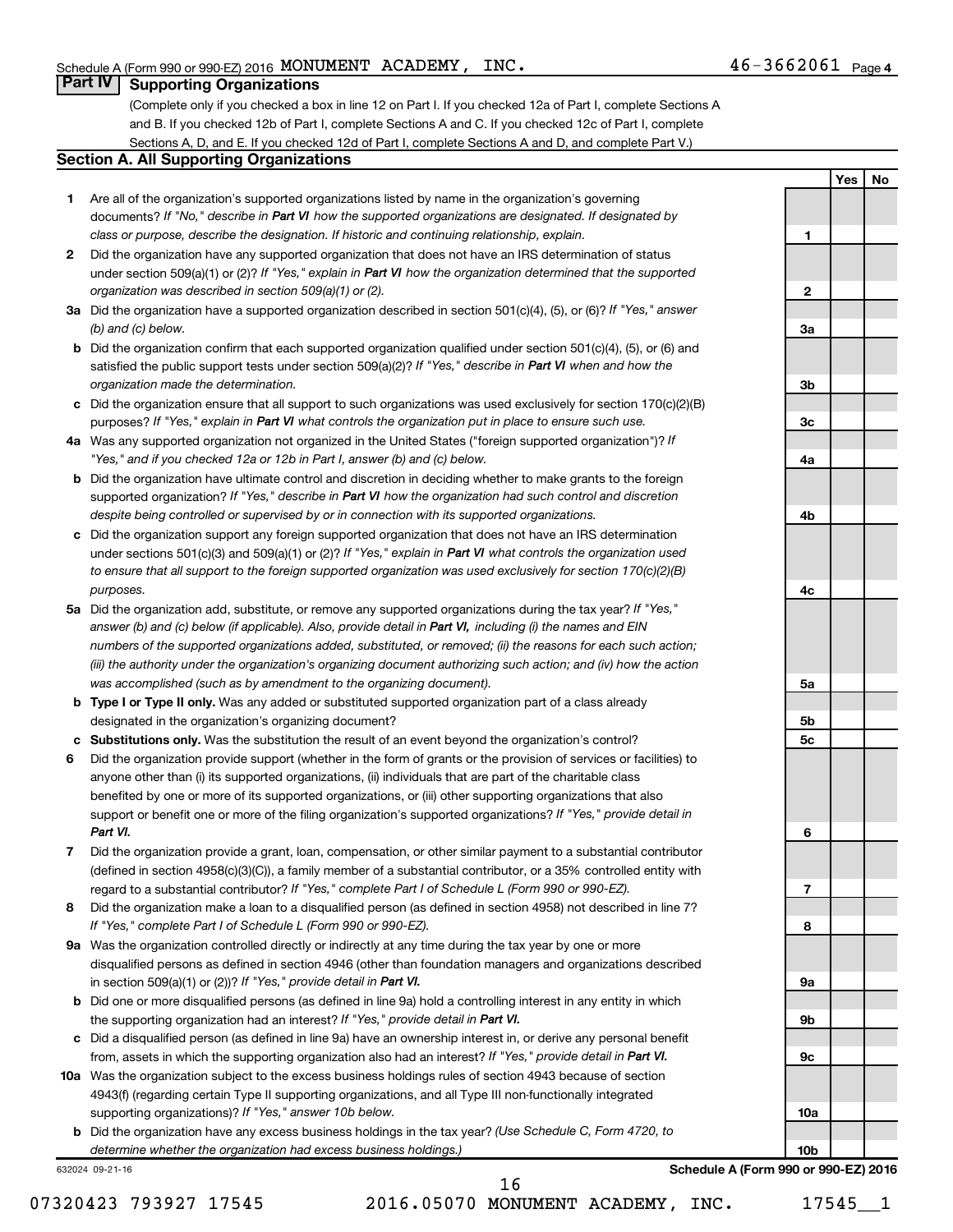|    | <b>Part IV</b>  | <b>Supporting Organizations (continued)</b>                                                                                     |                 |     |    |
|----|-----------------|---------------------------------------------------------------------------------------------------------------------------------|-----------------|-----|----|
|    |                 |                                                                                                                                 |                 | Yes | No |
| 11 |                 | Has the organization accepted a gift or contribution from any of the following persons?                                         |                 |     |    |
| а  |                 | A person who directly or indirectly controls, either alone or together with persons described in (b) and (c)                    |                 |     |    |
|    |                 | below, the governing body of a supported organization?                                                                          | 11a             |     |    |
|    |                 | <b>b</b> A family member of a person described in (a) above?                                                                    | 11 <sub>b</sub> |     |    |
|    |                 | c A 35% controlled entity of a person described in (a) or (b) above? If "Yes" to a, b, or c, provide detail in Part VI.         | 11c             |     |    |
|    |                 | <b>Section B. Type I Supporting Organizations</b>                                                                               |                 |     |    |
|    |                 |                                                                                                                                 |                 | Yes | No |
| 1. |                 | Did the directors, trustees, or membership of one or more supported organizations have the power to                             |                 |     |    |
|    |                 | regularly appoint or elect at least a majority of the organization's directors or trustees at all times during the              |                 |     |    |
|    |                 | tax year? If "No," describe in Part VI how the supported organization(s) effectively operated, supervised, or                   |                 |     |    |
|    |                 | controlled the organization's activities. If the organization had more than one supported organization,                         |                 |     |    |
|    |                 | describe how the powers to appoint and/or remove directors or trustees were allocated among the supported                       |                 |     |    |
|    |                 | organizations and what conditions or restrictions, if any, applied to such powers during the tax year.                          | 1               |     |    |
| 2  |                 | Did the organization operate for the benefit of any supported organization other than the supported                             |                 |     |    |
|    |                 | organization(s) that operated, supervised, or controlled the supporting organization? If "Yes," explain in                      |                 |     |    |
|    |                 | Part VI how providing such benefit carried out the purposes of the supported organization(s) that operated,                     |                 |     |    |
|    |                 | supervised, or controlled the supporting organization.                                                                          | 2               |     |    |
|    |                 | <b>Section C. Type II Supporting Organizations</b>                                                                              |                 |     |    |
|    |                 |                                                                                                                                 |                 |     |    |
|    |                 |                                                                                                                                 |                 | Yes | No |
| 1. |                 | Were a majority of the organization's directors or trustees during the tax year also a majority of the directors                |                 |     |    |
|    |                 | or trustees of each of the organization's supported organization(s)? If "No," describe in Part VI how control                   |                 |     |    |
|    |                 | or management of the supporting organization was vested in the same persons that controlled or managed                          |                 |     |    |
|    |                 | the supported organization(s).                                                                                                  | 1               |     |    |
|    |                 | <b>Section D. All Type III Supporting Organizations</b>                                                                         |                 |     |    |
|    |                 |                                                                                                                                 |                 | Yes | No |
| 1  |                 | Did the organization provide to each of its supported organizations, by the last day of the fifth month of the                  |                 |     |    |
|    |                 | organization's tax year, (i) a written notice describing the type and amount of support provided during the prior tax           |                 |     |    |
|    |                 | year, (ii) a copy of the Form 990 that was most recently filed as of the date of notification, and (iii) copies of the          |                 |     |    |
|    |                 | organization's governing documents in effect on the date of notification, to the extent not previously provided?                | 1               |     |    |
| 2  |                 | Were any of the organization's officers, directors, or trustees either (i) appointed or elected by the supported                |                 |     |    |
|    |                 | organization(s) or (ii) serving on the governing body of a supported organization? If "No," explain in Part VI how              |                 |     |    |
|    |                 | the organization maintained a close and continuous working relationship with the supported organization(s).                     | 2               |     |    |
| 3  |                 | By reason of the relationship described in (2), did the organization's supported organizations have a                           |                 |     |    |
|    |                 | significant voice in the organization's investment policies and in directing the use of the organization's                      |                 |     |    |
|    |                 | income or assets at all times during the tax year? If "Yes," describe in Part VI the role the organization's                    |                 |     |    |
|    |                 | supported organizations played in this regard.                                                                                  | з               |     |    |
|    |                 | Section E. Type III Functionally Integrated Supporting Organizations                                                            |                 |     |    |
| 1  |                 | Check the box next to the method that the organization used to satisfy the Integral Part Test during the yeafsee instructions). |                 |     |    |
| a  |                 | The organization satisfied the Activities Test. Complete line 2 below.                                                          |                 |     |    |
| b  |                 | The organization is the parent of each of its supported organizations. Complete line 3 below.                                   |                 |     |    |
| c  |                 | The organization supported a governmental entity. Describe in Part VI how you supported a government entity (see instructions). |                 |     |    |
| 2  |                 | Activities Test. Answer (a) and (b) below.                                                                                      |                 | Yes | No |
| а  |                 | Did substantially all of the organization's activities during the tax year directly further the exempt purposes of              |                 |     |    |
|    |                 | the supported organization(s) to which the organization was responsive? If "Yes," then in Part VI identify                      |                 |     |    |
|    |                 | those supported organizations and explain<br>how these activities directly furthered their exempt purposes,                     |                 |     |    |
|    |                 | how the organization was responsive to those supported organizations, and how the organization determined                       |                 |     |    |
|    |                 | that these activities constituted substantially all of its activities.                                                          | 2a              |     |    |
| b  |                 | Did the activities described in (a) constitute activities that, but for the organization's involvement, one or more             |                 |     |    |
|    |                 | of the organization's supported organization(s) would have been engaged in? If "Yes," explain in Part VI the                    |                 |     |    |
|    |                 | reasons for the organization's position that its supported organization(s) would have engaged in these                          |                 |     |    |
|    |                 | activities but for the organization's involvement.                                                                              | 2b              |     |    |
| з  |                 | Parent of Supported Organizations. Answer (a) and (b) below.                                                                    |                 |     |    |
| а  |                 | Did the organization have the power to regularly appoint or elect a majority of the officers, directors, or                     |                 |     |    |
|    |                 | trustees of each of the supported organizations? Provide details in Part VI.                                                    | За              |     |    |
| b  |                 | Did the organization exercise a substantial degree of direction over the policies, programs, and activities of each             | 3b              |     |    |
|    |                 | of its supported organizations? If "Yes," describe in Part VI the role played by the organization in this regard.               |                 |     |    |
|    | 632025 09-21-16 | Schedule A (Form 990 or 990-EZ) 2016                                                                                            |                 |     |    |

07320423 793927 17545 2016.05070 MONUMENT ACADEMY, INC. 17545 1

17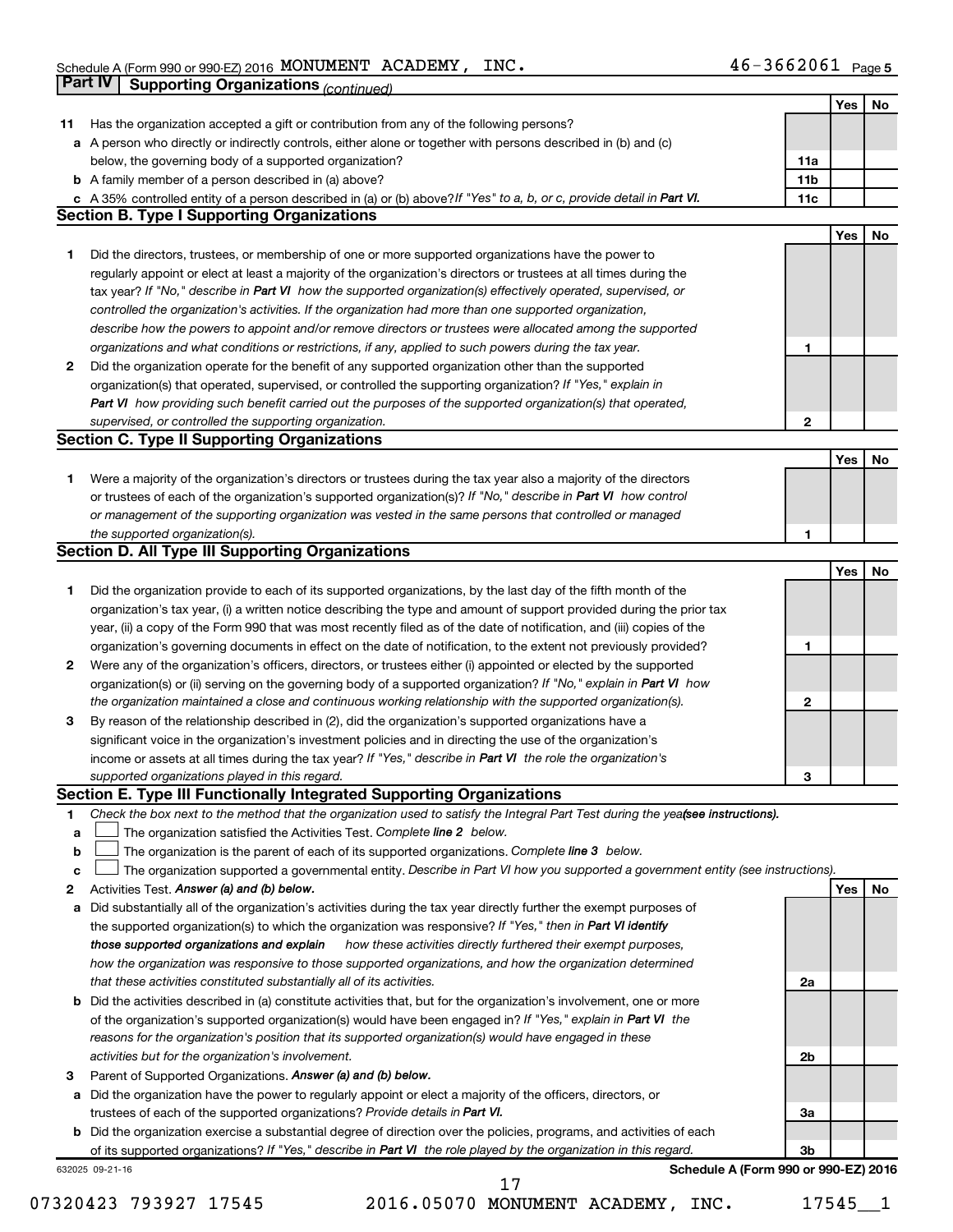### Schedule A (Form 990 or 990-EZ) 2016 Page MONUMENT ACADEMY, INC. 46-3662061 **Part V Type III Non-Functionally Integrated 509(a)(3) Supporting Organizations**

1 **Letter See instructions.** All Check here if the organization satisfied the Integral Part Test as a qualifying trust on Nov. 20, 1970 (explain in Part VI.) See instructions. All other Type III non-functionally integrated supporting organizations must complete Sections A through E.

|   | Section A - Adjusted Net Income                                              | (A) Prior Year | (B) Current Year<br>(optional) |                                |
|---|------------------------------------------------------------------------------|----------------|--------------------------------|--------------------------------|
| 1 | Net short-term capital gain                                                  | $\mathbf{1}$   |                                |                                |
| 2 | Recoveries of prior-year distributions                                       | $\mathbf{2}$   |                                |                                |
| 3 | Other gross income (see instructions)                                        | 3              |                                |                                |
| 4 | Add lines 1 through 3                                                        | 4              |                                |                                |
| 5 | Depreciation and depletion                                                   | 5              |                                |                                |
| 6 | Portion of operating expenses paid or incurred for production or             |                |                                |                                |
|   | collection of gross income or for management, conservation, or               |                |                                |                                |
|   | maintenance of property held for production of income (see instructions)     | 6              |                                |                                |
| 7 | Other expenses (see instructions)                                            | $\overline{7}$ |                                |                                |
| 8 | Adjusted Net Income (subtract lines 5, 6, and 7 from line 4)                 | 8              |                                |                                |
|   | <b>Section B - Minimum Asset Amount</b>                                      |                | (A) Prior Year                 | (B) Current Year<br>(optional) |
| 1 | Aggregate fair market value of all non-exempt-use assets (see                |                |                                |                                |
|   | instructions for short tax year or assets held for part of year):            |                |                                |                                |
|   | a Average monthly value of securities                                        | 1a             |                                |                                |
|   | <b>b</b> Average monthly cash balances                                       | 1 <sub>b</sub> |                                |                                |
|   | c Fair market value of other non-exempt-use assets                           | 1c             |                                |                                |
|   | d Total (add lines 1a, 1b, and 1c)                                           | 1d             |                                |                                |
|   | <b>e</b> Discount claimed for blockage or other                              |                |                                |                                |
|   | factors (explain in detail in <b>Part VI</b> ):                              |                |                                |                                |
| 2 | Acquisition indebtedness applicable to non-exempt-use assets                 | $\mathbf{2}$   |                                |                                |
| 3 | Subtract line 2 from line 1d                                                 | 3              |                                |                                |
| 4 | Cash deemed held for exempt use. Enter 1-1/2% of line 3 (for greater amount, |                |                                |                                |
|   | see instructions)                                                            | 4              |                                |                                |
| 5 | Net value of non-exempt-use assets (subtract line 4 from line 3)             | 5              |                                |                                |
| 6 | Multiply line 5 by .035                                                      | 6              |                                |                                |
| 7 | Recoveries of prior-year distributions                                       | $\overline{7}$ |                                |                                |
| 8 | <b>Minimum Asset Amount</b> (add line 7 to line 6)                           | 8              |                                |                                |
|   | <b>Section C - Distributable Amount</b>                                      |                |                                | <b>Current Year</b>            |
| 1 | Adjusted net income for prior year (from Section A, line 8, Column A)        | 1              |                                |                                |
| 2 | Enter 85% of line 1                                                          | $\mathbf{2}$   |                                |                                |
| 3 | Minimum asset amount for prior year (from Section B, line 8, Column A)       | 3              |                                |                                |
| 4 | Enter greater of line 2 or line 3                                            | 4              |                                |                                |
| 5 | Income tax imposed in prior year                                             | 5              |                                |                                |
| 6 | <b>Distributable Amount.</b> Subtract line 5 from line 4, unless subject to  |                |                                |                                |
|   | emergency temporary reduction (see instructions)                             | 6              |                                |                                |
|   |                                                                              |                |                                |                                |

**7** Check here if the current year is the organization's first as a non-functionally integrated Type III supporting organization (see † instructions).

**Schedule A (Form 990 or 990-EZ) 2016**

632026 09-21-16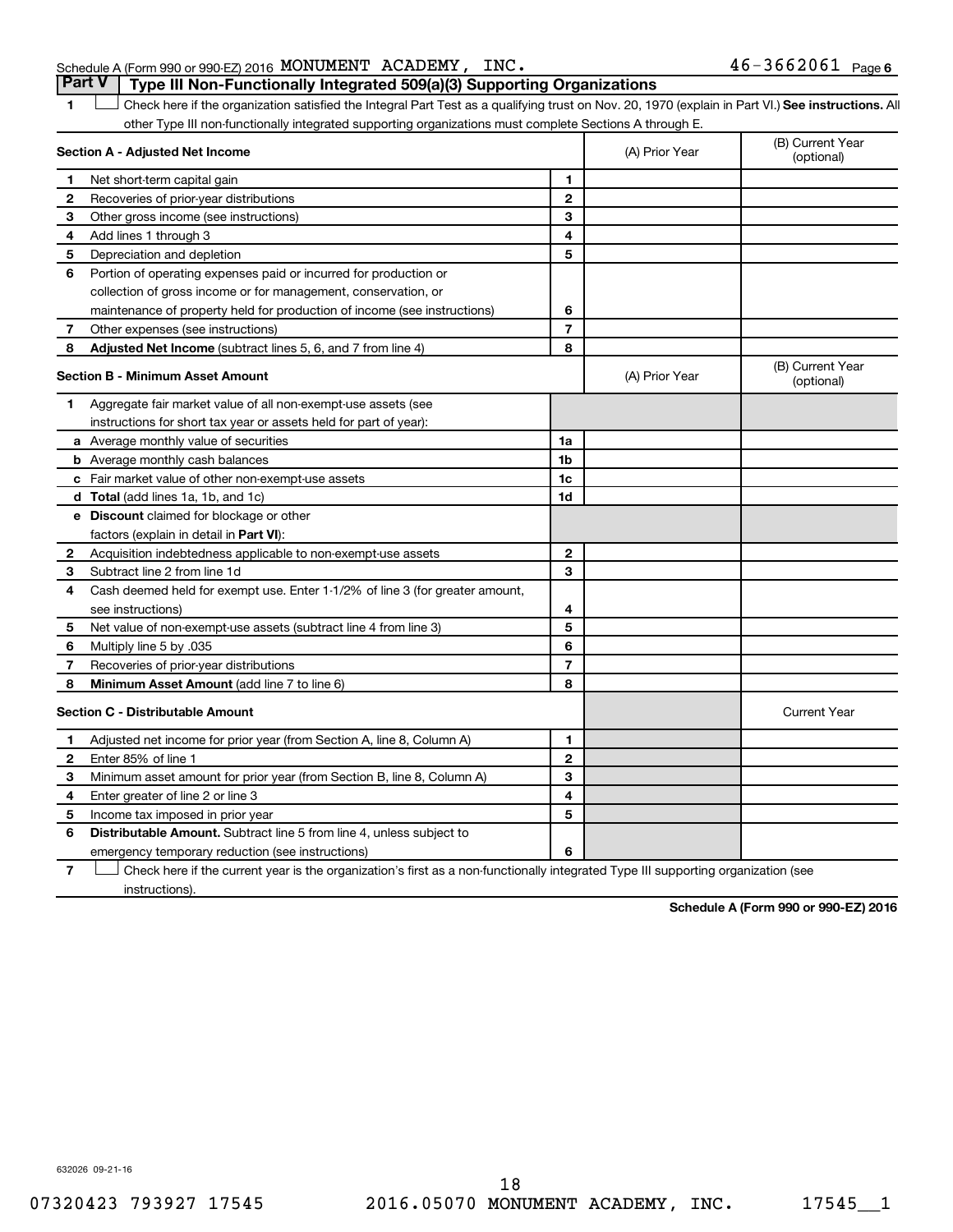| <b>Part V</b> | Type III Non-Functionally Integrated 509(a)(3) Supporting Organizations (continued)        |                             |                                       |                                         |
|---------------|--------------------------------------------------------------------------------------------|-----------------------------|---------------------------------------|-----------------------------------------|
|               | <b>Section D - Distributions</b>                                                           |                             |                                       | <b>Current Year</b>                     |
| 1             | Amounts paid to supported organizations to accomplish exempt purposes                      |                             |                                       |                                         |
| 2             | Amounts paid to perform activity that directly furthers exempt purposes of supported       |                             |                                       |                                         |
|               | organizations, in excess of income from activity                                           |                             |                                       |                                         |
| 3             | Administrative expenses paid to accomplish exempt purposes of supported organizations      |                             |                                       |                                         |
| 4             | Amounts paid to acquire exempt-use assets                                                  |                             |                                       |                                         |
| 5             | Qualified set-aside amounts (prior IRS approval required)                                  |                             |                                       |                                         |
| 6             | Other distributions (describe in Part VI). See instructions                                |                             |                                       |                                         |
| 7             | Total annual distributions. Add lines 1 through 6                                          |                             |                                       |                                         |
| 8             | Distributions to attentive supported organizations to which the organization is responsive |                             |                                       |                                         |
|               | (provide details in Part VI). See instructions                                             |                             |                                       |                                         |
| 9             | Distributable amount for 2016 from Section C, line 6                                       |                             |                                       |                                         |
| 10            | Line 8 amount divided by Line 9 amount                                                     |                             |                                       |                                         |
|               |                                                                                            | (i)                         | (ii)                                  | (iii)                                   |
|               | Section E - Distribution Allocations (see instructions)                                    | <b>Excess Distributions</b> | <b>Underdistributions</b><br>Pre-2016 | <b>Distributable</b><br>Amount for 2016 |
|               |                                                                                            |                             |                                       |                                         |
| 1             | Distributable amount for 2016 from Section C, line 6                                       |                             |                                       |                                         |
| 2             | Underdistributions, if any, for years prior to 2016 (reason-                               |                             |                                       |                                         |
|               | able cause required- explain in Part VI). See instructions                                 |                             |                                       |                                         |
| 3             | Excess distributions carryover, if any, to 2016:                                           |                             |                                       |                                         |
| a             |                                                                                            |                             |                                       |                                         |
| b             |                                                                                            |                             |                                       |                                         |
|               | c From 2013                                                                                |                             |                                       |                                         |
|               | d From 2014                                                                                |                             |                                       |                                         |
|               | e From 2015                                                                                |                             |                                       |                                         |
| f             | <b>Total</b> of lines 3a through e                                                         |                             |                                       |                                         |
|               | <b>g</b> Applied to underdistributions of prior years                                      |                             |                                       |                                         |
|               | <b>h</b> Applied to 2016 distributable amount                                              |                             |                                       |                                         |
|               | Carryover from 2011 not applied (see instructions)                                         |                             |                                       |                                         |
|               | Remainder. Subtract lines 3g, 3h, and 3i from 3f.                                          |                             |                                       |                                         |
| 4             | Distributions for 2016 from Section D,                                                     |                             |                                       |                                         |
|               | line $7:$                                                                                  |                             |                                       |                                         |
|               | a Applied to underdistributions of prior years                                             |                             |                                       |                                         |
|               | <b>b</b> Applied to 2016 distributable amount                                              |                             |                                       |                                         |
| с             | Remainder. Subtract lines 4a and 4b from 4                                                 |                             |                                       |                                         |
| 5             | Remaining underdistributions for years prior to 2016, if                                   |                             |                                       |                                         |
|               | any. Subtract lines 3g and 4a from line 2. For result greater                              |                             |                                       |                                         |
|               | than zero, explain in Part VI. See instructions                                            |                             |                                       |                                         |
| 6             | Remaining underdistributions for 2016. Subtract lines 3h                                   |                             |                                       |                                         |
|               | and 4b from line 1. For result greater than zero, explain in                               |                             |                                       |                                         |
|               | Part VI. See instructions                                                                  |                             |                                       |                                         |
| $\mathbf{7}$  | Excess distributions carryover to 2017. Add lines 3j                                       |                             |                                       |                                         |
|               | and 4c                                                                                     |                             |                                       |                                         |
| 8             | Breakdown of line 7:                                                                       |                             |                                       |                                         |
| a             | <b>b</b> Excess from 2013                                                                  |                             |                                       |                                         |
|               | c Excess from 2014                                                                         |                             |                                       |                                         |
|               | d Excess from 2015                                                                         |                             |                                       |                                         |
|               | e Excess from 2016                                                                         |                             |                                       |                                         |
|               |                                                                                            |                             |                                       |                                         |

**Schedule A (Form 990 or 990-EZ) 2016**

632027 09-21-16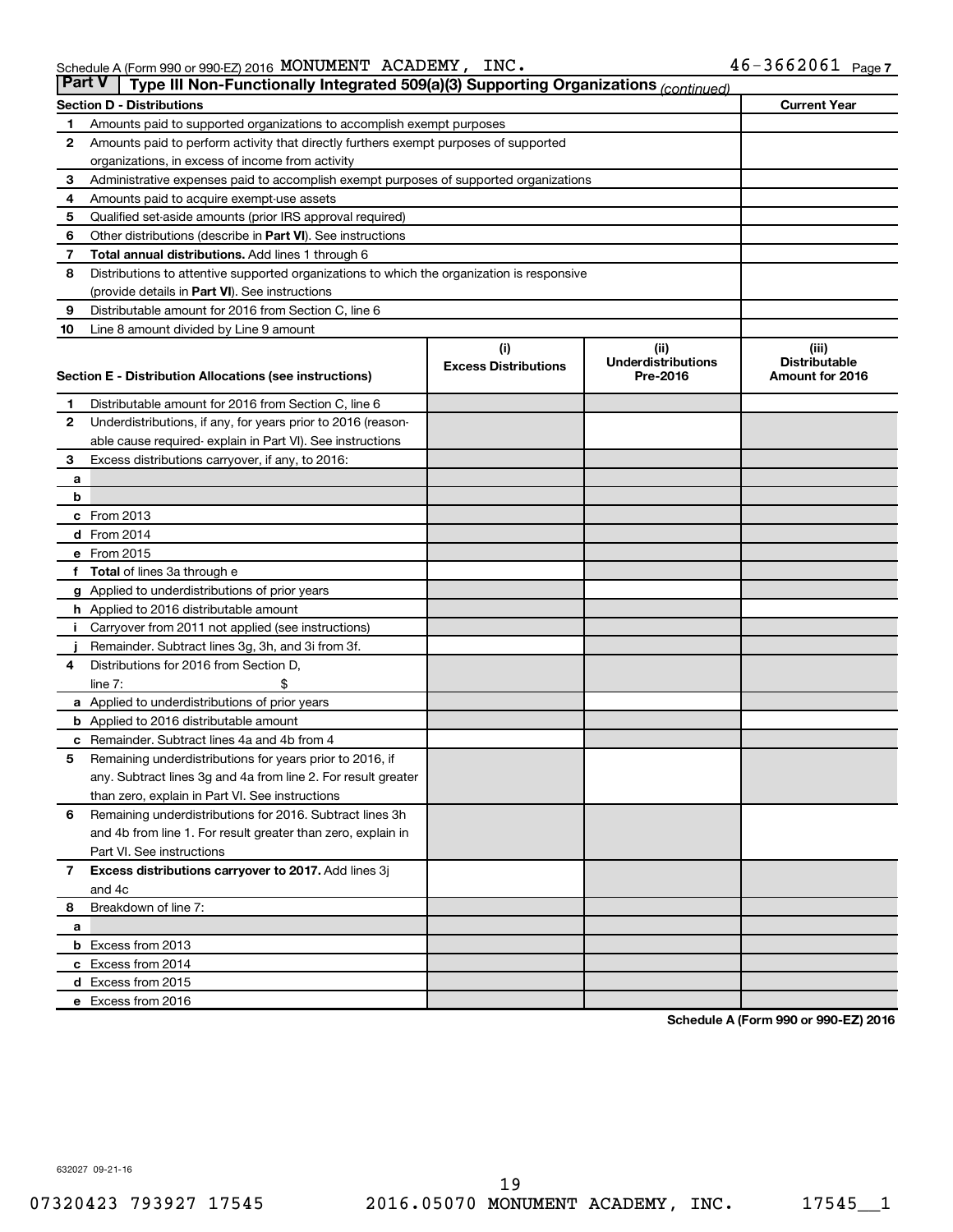|                 |                       | Schedule A (Form 990 or 990-EZ) 2016 MONUMENT ACADEMY, INC. |    |                                                                                                                                                                                                                                                                  | $46 - 3662061$ Page 8                                                                                                                                                                                                         |
|-----------------|-----------------------|-------------------------------------------------------------|----|------------------------------------------------------------------------------------------------------------------------------------------------------------------------------------------------------------------------------------------------------------------|-------------------------------------------------------------------------------------------------------------------------------------------------------------------------------------------------------------------------------|
| Part VI         | (See instructions.)   |                                                             |    | Supplemental Information. Provide the explanations required by Part II, line 10; Part II, line 17a or 17b; Part III, line 12;<br>Section D, lines 5, 6, and 8; and Part V, Section E, lines 2, 5, and 6. Also complete this part for any additional information. | Part IV, Section A, lines 1, 2, 3b, 3c, 4b, 4c, 5a, 6, 9a, 9b, 9c, 11a, 11b, and 11c; Part IV, Section B, lines 1 and 2; Part IV, Section C, line 1; Part IV, Section D, lines 2 and 3; Part IV, Section E, lines 1c, 2a, 2b, |
|                 |                       |                                                             |    |                                                                                                                                                                                                                                                                  |                                                                                                                                                                                                                               |
|                 |                       |                                                             |    |                                                                                                                                                                                                                                                                  |                                                                                                                                                                                                                               |
|                 |                       |                                                             |    |                                                                                                                                                                                                                                                                  |                                                                                                                                                                                                                               |
|                 |                       |                                                             |    |                                                                                                                                                                                                                                                                  |                                                                                                                                                                                                                               |
|                 |                       |                                                             |    |                                                                                                                                                                                                                                                                  |                                                                                                                                                                                                                               |
|                 |                       |                                                             |    |                                                                                                                                                                                                                                                                  |                                                                                                                                                                                                                               |
|                 |                       |                                                             |    |                                                                                                                                                                                                                                                                  |                                                                                                                                                                                                                               |
|                 |                       |                                                             |    |                                                                                                                                                                                                                                                                  |                                                                                                                                                                                                                               |
|                 |                       |                                                             |    |                                                                                                                                                                                                                                                                  |                                                                                                                                                                                                                               |
|                 |                       |                                                             |    |                                                                                                                                                                                                                                                                  |                                                                                                                                                                                                                               |
|                 |                       |                                                             |    |                                                                                                                                                                                                                                                                  |                                                                                                                                                                                                                               |
|                 |                       |                                                             |    |                                                                                                                                                                                                                                                                  |                                                                                                                                                                                                                               |
|                 |                       |                                                             |    |                                                                                                                                                                                                                                                                  |                                                                                                                                                                                                                               |
|                 |                       |                                                             |    |                                                                                                                                                                                                                                                                  |                                                                                                                                                                                                                               |
|                 |                       |                                                             |    |                                                                                                                                                                                                                                                                  |                                                                                                                                                                                                                               |
|                 |                       |                                                             |    |                                                                                                                                                                                                                                                                  |                                                                                                                                                                                                                               |
|                 |                       |                                                             |    |                                                                                                                                                                                                                                                                  |                                                                                                                                                                                                                               |
|                 |                       |                                                             |    |                                                                                                                                                                                                                                                                  |                                                                                                                                                                                                                               |
|                 |                       |                                                             |    |                                                                                                                                                                                                                                                                  |                                                                                                                                                                                                                               |
|                 |                       |                                                             |    |                                                                                                                                                                                                                                                                  |                                                                                                                                                                                                                               |
|                 |                       |                                                             |    |                                                                                                                                                                                                                                                                  |                                                                                                                                                                                                                               |
|                 |                       |                                                             |    |                                                                                                                                                                                                                                                                  |                                                                                                                                                                                                                               |
|                 |                       |                                                             |    |                                                                                                                                                                                                                                                                  |                                                                                                                                                                                                                               |
|                 |                       |                                                             |    |                                                                                                                                                                                                                                                                  |                                                                                                                                                                                                                               |
|                 |                       |                                                             |    |                                                                                                                                                                                                                                                                  |                                                                                                                                                                                                                               |
|                 |                       |                                                             |    |                                                                                                                                                                                                                                                                  |                                                                                                                                                                                                                               |
|                 |                       |                                                             |    |                                                                                                                                                                                                                                                                  |                                                                                                                                                                                                                               |
|                 |                       |                                                             |    |                                                                                                                                                                                                                                                                  |                                                                                                                                                                                                                               |
|                 |                       |                                                             |    |                                                                                                                                                                                                                                                                  |                                                                                                                                                                                                                               |
|                 |                       |                                                             |    |                                                                                                                                                                                                                                                                  |                                                                                                                                                                                                                               |
| 632028 09-21-16 |                       |                                                             | 20 |                                                                                                                                                                                                                                                                  | Schedule A (Form 990 or 990-EZ) 2016                                                                                                                                                                                          |
|                 | 07320423 793927 17545 |                                                             |    | 2016.05070 MONUMENT ACADEMY, INC.                                                                                                                                                                                                                                | $17545 - 1$                                                                                                                                                                                                                   |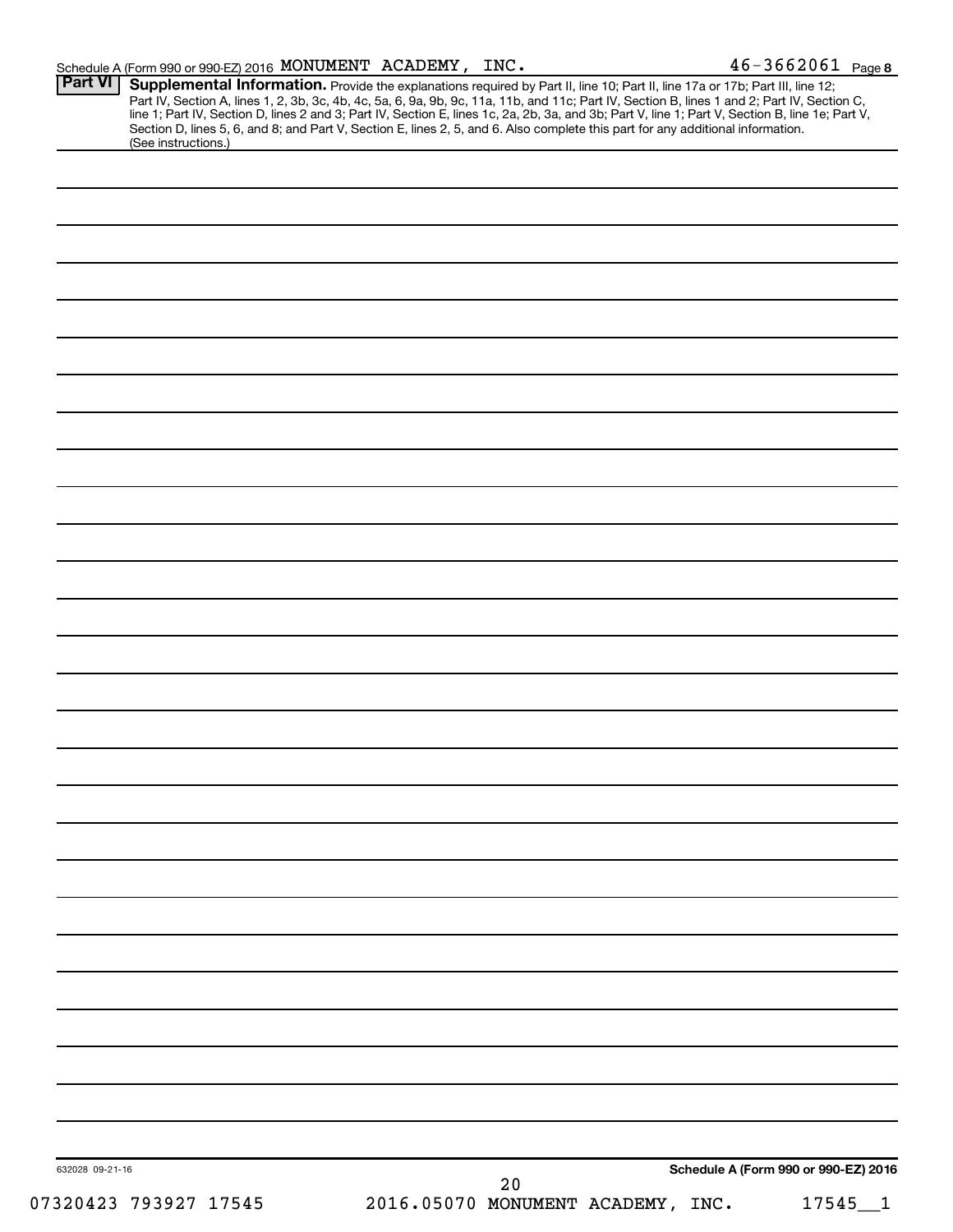\*\* PUBLIC DISCLOSURE COPY \*\*

# **Schedule of Contributors**

**or 990-PF) | Attach to Form 990, Form 990-EZ, or Form 990-PF. | Information about Schedule B (Form 990, 990-EZ, or 990-PF) and** its instructions is at www.irs.gov/form990.

OMB No. 1545-0047

**2016**

**Name of the organization Employer identification number**

**Organization type** (check one):

### MONUMENT ACADEMY, INC.  $46-3662061$

| Filers of:         | <b>Section:</b>                                                                    |
|--------------------|------------------------------------------------------------------------------------|
| Form 990 or 990-FZ | $\lfloor \underline{X} \rfloor$ 501(c)( 3) (enter number) organization             |
|                    | $4947(a)(1)$ nonexempt charitable trust <b>not</b> treated as a private foundation |
|                    | 527 political organization                                                         |
| Form 990-PF        | 501(c)(3) exempt private foundation                                                |
|                    | 4947(a)(1) nonexempt charitable trust treated as a private foundation              |
|                    | 501(c)(3) taxable private foundation                                               |

Check if your organization is covered by the General Rule or a Special Rule.

**Note:**  Only a section 501(c)(7), (8), or (10) organization can check boxes for both the General Rule and a Special Rule. See instructions.

### **General Rule**

**K** For an organization filing Form 990, 990-EZ, or 990-PF that received, during the year, contributions totaling \$5,000 or more (in money or property) from any one contributor. Complete Parts I and II. See instructions for determining a contributor's total contributions.

#### **Special Rules**

 $\Box$ 

any one contributor, during the year, total contributions of the greater of **(1)** \$5,000 or **(2)** 2% of the amount on (i) Form 990, Part VIII, line 1h, For an organization described in section 501(c)(3) filing Form 990 or 990-EZ that met the 33 1/3% support test of the regulations under sections 509(a)(1) and 170(b)(1)(A)(vi), that checked Schedule A (Form 990 or 990-EZ), Part II, line 13, 16a, or 16b, and that received from or (ii) Form 990-EZ, line 1. Complete Parts I and II.  $\Box$ 

year, total contributions of more than \$1,000 *exclusively* for religious, charitable, scientific, literary, or educational purposes, or for For an organization described in section 501(c)(7), (8), or (10) filing Form 990 or 990-EZ that received from any one contributor, during the the prevention of cruelty to children or animals. Complete Parts I, II, and III.  $\Box$ 

purpose. Don't complete any of the parts unless the General Rule applies to this organization because it received nonexclusively year, contributions exclusively for religious, charitable, etc., purposes, but no such contributions totaled more than \$1,000. If this box is checked, enter here the total contributions that were received during the year for an exclusively religious, charitable, etc., For an organization described in section 501(c)(7), (8), or (10) filing Form 990 or 990-EZ that received from any one contributor, during the religious, charitable, etc., contributions totaling \$5,000 or more during the year  $\ldots$  $\ldots$  $\ldots$  $\ldots$  $\ldots$  $\ldots$ 

**Caution:**  An organization that isn't covered by the General Rule and/or the Special Rules doesn't file Schedule B (Form 990, 990-EZ, or 990-PF),  **must** but it answer "No" on Part IV, line 2, of its Form 990; or check the box on line H of its Form 990-EZ or on its Form 990-PF, Part I, line 2, to certify that it doesn't meet the filing requirements of Schedule B (Form 990, 990-EZ, or 990-PF).

LHA For Paperwork Reduction Act Notice, see the Instructions for Form 990, 990-EZ, or 990-PF. Schedule B (Form 990, 990-EZ, or 990-PF) (2016)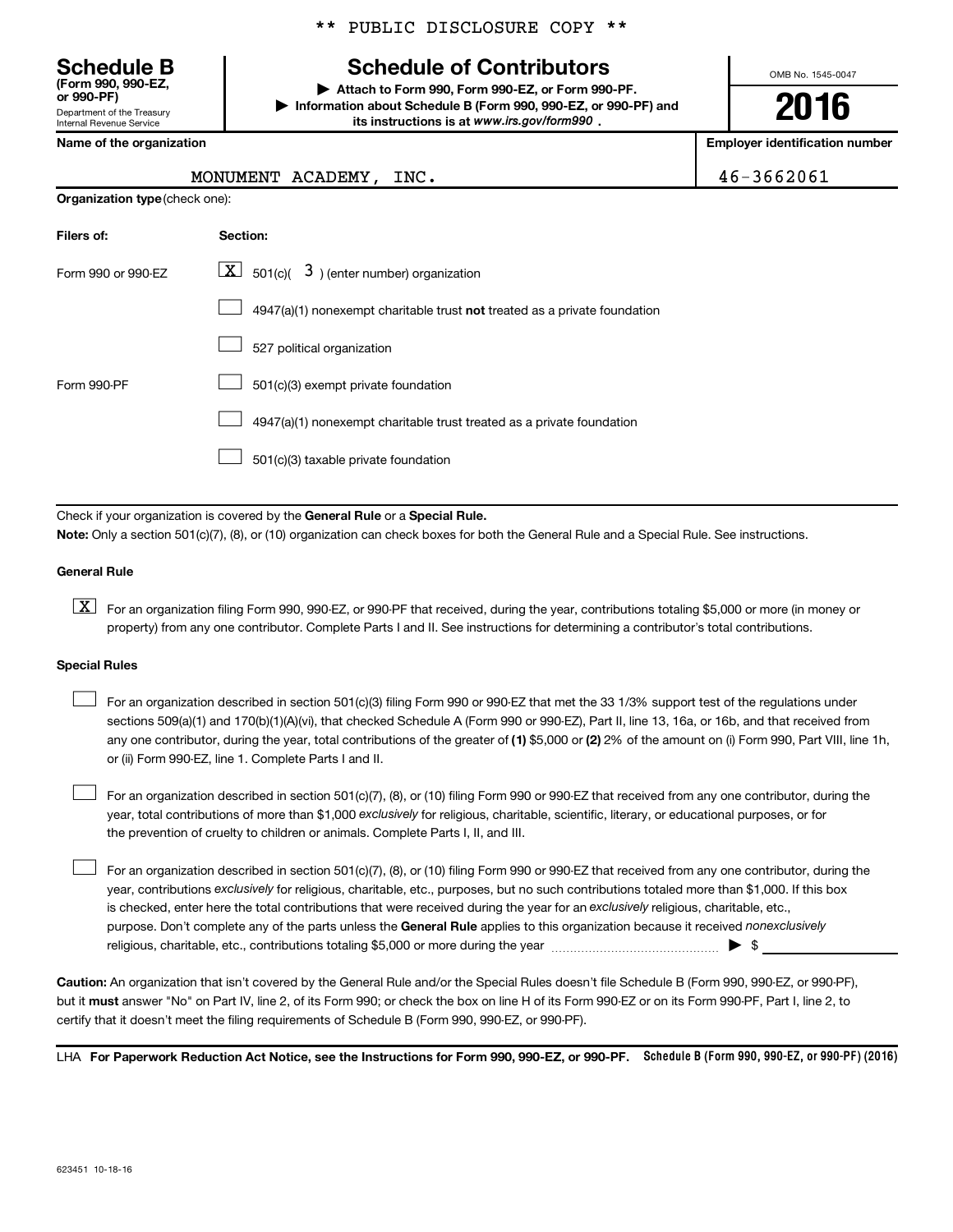## MONUMENT ACADEMY, INC. 46-3662061

| (a)        | (b)                               | (c)                               | (d)                                                                                                         |
|------------|-----------------------------------|-----------------------------------|-------------------------------------------------------------------------------------------------------------|
| No.        | Name, address, and ZIP + 4        | <b>Total contributions</b>        | Type of contribution                                                                                        |
| 1          |                                   | 7,000.<br>\$                      | x<br>Person<br>Payroll<br>Noncash<br>(Complete Part II for<br>noncash contributions.)                       |
| (a)<br>No. | (b)<br>Name, address, and ZIP + 4 | (c)<br><b>Total contributions</b> | (d)<br>Type of contribution                                                                                 |
| 2          |                                   | 50,000.<br>\$                     | x<br>Person<br>Payroll<br>Noncash<br>(Complete Part II for<br>noncash contributions.)                       |
| (a)<br>No. | (b)<br>Name, address, and ZIP + 4 | (c)<br><b>Total contributions</b> | (d)<br>Type of contribution                                                                                 |
| 3          |                                   | 5,000.<br>\$                      | x<br>Person<br>Payroll<br>Noncash<br>(Complete Part II for<br>noncash contributions.)                       |
| (a)<br>No. | (b)<br>Name, address, and ZIP + 4 | (c)<br><b>Total contributions</b> | (d)<br>Type of contribution                                                                                 |
| 4          |                                   | 10,000.<br>\$                     | х<br>Person<br>Payroll<br>Noncash<br>(Complete Part II for<br>noncash contributions.)                       |
| (a)<br>No. | (b)<br>Name, address, and ZIP + 4 | (c)<br><b>Total contributions</b> | (d)<br>Type of contribution                                                                                 |
| 5          |                                   | 15,000.<br>\$                     | $\overline{\textbf{x}}$<br>Person<br>Payroll<br>Noncash<br>(Complete Part II for<br>noncash contributions.) |
| (a)<br>No. | (b)<br>Name, address, and ZIP + 4 | (c)<br><b>Total contributions</b> | (d)<br>Type of contribution                                                                                 |
| 6          |                                   | 5,000.<br>\$                      | х<br>Person<br>Payroll<br>Noncash<br>(Complete Part II for<br>noncash contributions.)                       |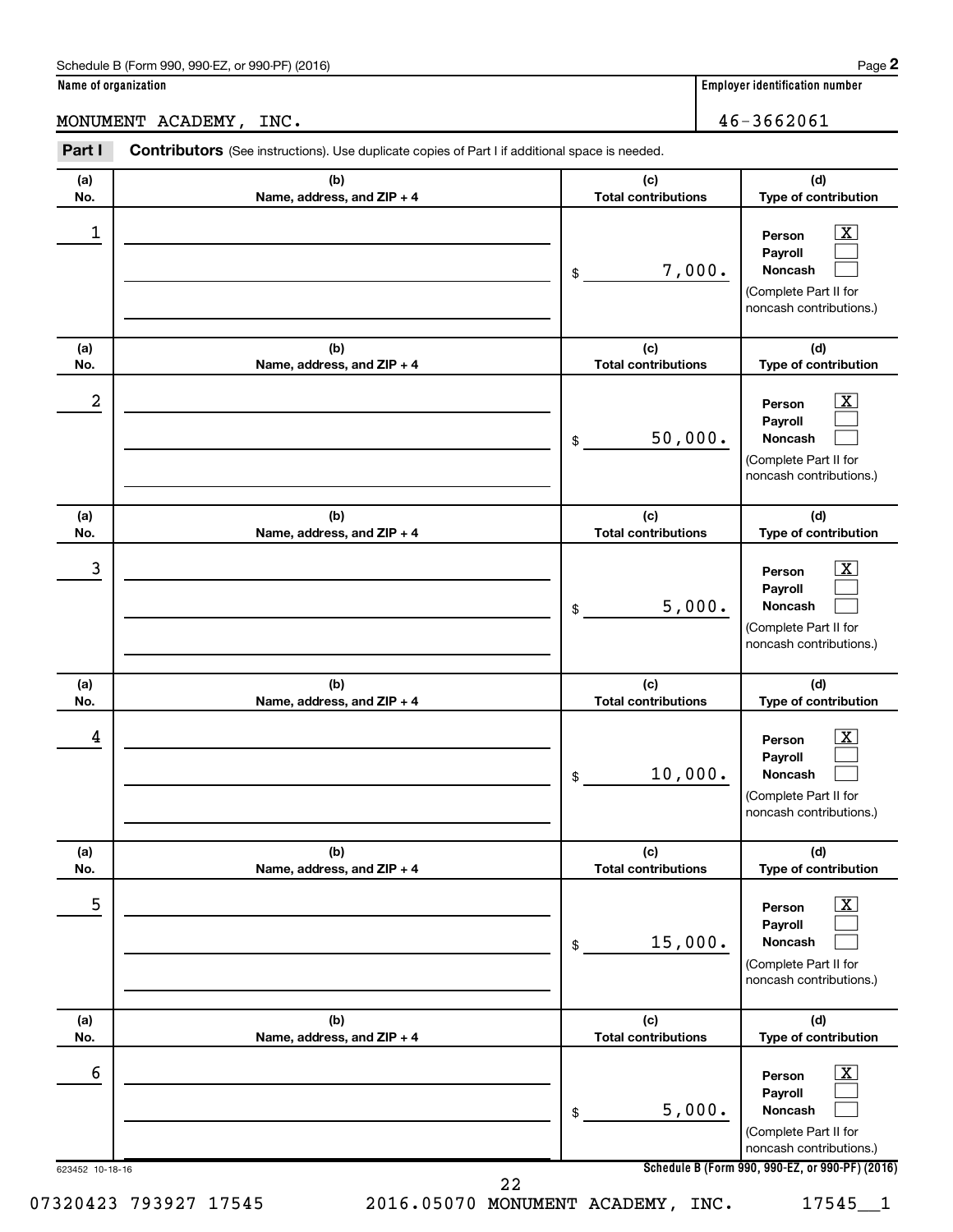MONUMENT ACADEMY, INC. 46-3662061

| (a) | (b)                        | (c)                        | (d)                                                                                                           |
|-----|----------------------------|----------------------------|---------------------------------------------------------------------------------------------------------------|
| No. | Name, address, and ZIP + 4 | <b>Total contributions</b> | Type of contribution                                                                                          |
| 7   |                            | 5,000.<br>\$               | $\overline{\mathbf{X}}$<br>Person<br>Payroll<br>Noncash<br>(Complete Part II for<br>noncash contributions.)   |
| (a) | (b)                        | (c)                        | (d)                                                                                                           |
| No. | Name, address, and ZIP + 4 | <b>Total contributions</b> | Type of contribution                                                                                          |
| 8   |                            | 25,000.<br>\$              | $\overline{\text{X}}$<br>Person<br>Payroll<br>Noncash<br>(Complete Part II for<br>noncash contributions.)     |
| (a) | (b)                        | (c)                        | (d)                                                                                                           |
| No. | Name, address, and ZIP + 4 | <b>Total contributions</b> | Type of contribution                                                                                          |
| 9   |                            | 10,000.<br>\$              | $\overline{\text{X}}$<br>Person<br>Payroll<br>Noncash<br>(Complete Part II for<br>noncash contributions.)     |
| (a) | (b)                        | (c)                        | (d)                                                                                                           |
| No. | Name, address, and ZIP + 4 | <b>Total contributions</b> | Type of contribution                                                                                          |
| 10  |                            | 5,000.<br>\$               | $\overline{\mathbf{X}}$<br>Person<br>Payroll<br>Noncash<br>(Complete Part II for<br>noncash contributions.)   |
| (a) | (b)                        | (c)                        | (d)                                                                                                           |
| No. | Name, address, and ZIP + 4 | <b>Total contributions</b> | Type of contribution                                                                                          |
| 11  |                            | 5,000.<br>\$               | $\boxed{\text{X}}$<br>Person<br>Payroll<br><b>Noncash</b><br>(Complete Part II for<br>noncash contributions.) |
| (a) | (b)                        | (c)                        | (d)                                                                                                           |
| No. | Name, address, and ZIP + 4 | <b>Total contributions</b> | Type of contribution                                                                                          |
| 12  |                            | 5,000.<br>\$               | $\mathbf{X}$<br>Person<br>Payroll<br>Noncash<br>(Complete Part II for<br>noncash contributions.)              |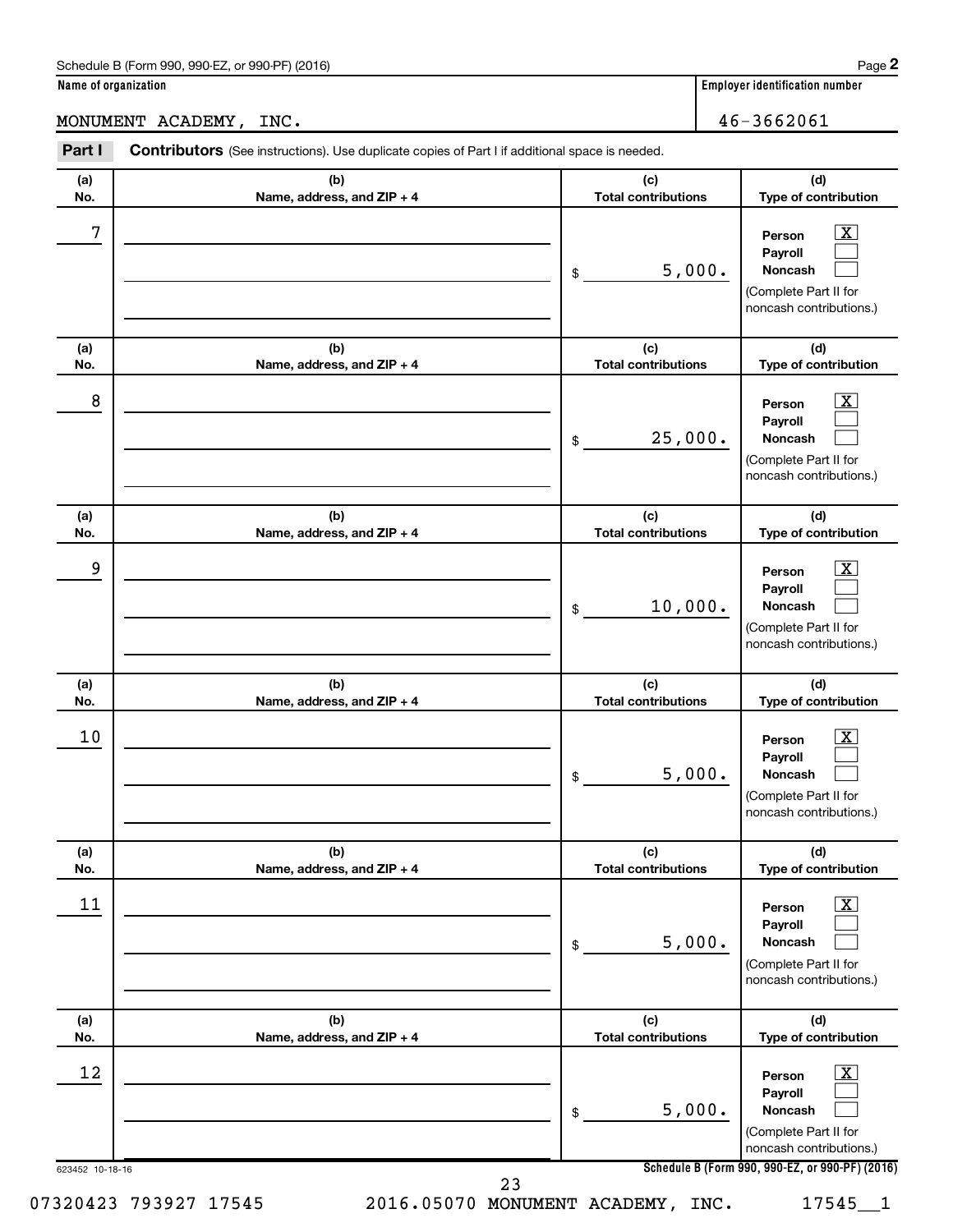**Part I** Contributors (See instructions). Use duplicate copies of Part I if additional space is needed.

### MONUMENT ACADEMY, INC. 46-3662061

| (a)<br>No.            | (b)<br>Name, address, and ZIP + 4 | (c)<br><b>Total contributions</b> | (d)<br>Type of contribution                                                                                                                                 |
|-----------------------|-----------------------------------|-----------------------------------|-------------------------------------------------------------------------------------------------------------------------------------------------------------|
| 13                    |                                   | 10,000.<br>\$                     | $\boxed{\textbf{X}}$<br>Person<br>Payroll<br>Noncash<br>(Complete Part II for<br>noncash contributions.)                                                    |
| (a)<br>No.            | (b)<br>Name, address, and ZIP + 4 | (c)<br><b>Total contributions</b> | (d)<br>Type of contribution                                                                                                                                 |
| 14                    |                                   | 105,851.<br>\$                    | $\boxed{\textbf{X}}$<br>Person<br>Payroll<br>Noncash<br>(Complete Part II for<br>noncash contributions.)                                                    |
| (a)<br>No.            | (b)<br>Name, address, and ZIP + 4 | (c)<br><b>Total contributions</b> | (d)<br>Type of contribution                                                                                                                                 |
| 15                    |                                   | 15,000.<br>\$                     | $\overline{\mathbf{X}}$<br>Person<br>Payroll<br>Noncash<br>(Complete Part II for<br>noncash contributions.)                                                 |
| (a)<br>No.            | (b)<br>Name, address, and ZIP + 4 | (c)<br><b>Total contributions</b> | (d)<br>Type of contribution                                                                                                                                 |
| 16                    |                                   | 40,000.<br>\$                     | $\overline{\text{X}}$<br>Person<br>Payroll<br>Noncash<br>(Complete Part II for<br>noncash contributions.)                                                   |
| (a)<br>No.            | (b)<br>Name, address, and ZIP + 4 | (c)<br><b>Total contributions</b> | (d)<br>Type of contribution                                                                                                                                 |
| 17                    |                                   | 50,000.<br>\$                     | $\boxed{\textbf{X}}$<br>Person<br>Payroll<br>Noncash<br>(Complete Part II for<br>noncash contributions.)                                                    |
| (a)<br>No.            | (b)<br>Name, address, and ZIP + 4 | (c)<br><b>Total contributions</b> | (d)<br>Type of contribution                                                                                                                                 |
| 18<br>623452 10-18-16 |                                   | 20,000.<br>\$                     | $\boxed{\textbf{X}}$<br>Person<br>Payroll<br>Noncash<br>(Complete Part II for<br>noncash contributions.)<br>Schedule B (Form 990, 990-EZ, or 990-PF) (2016) |
| 07320423 793927 17545 | 24                                | 2016.05070 MONUMENT ACADEMY, INC. | 17545_1                                                                                                                                                     |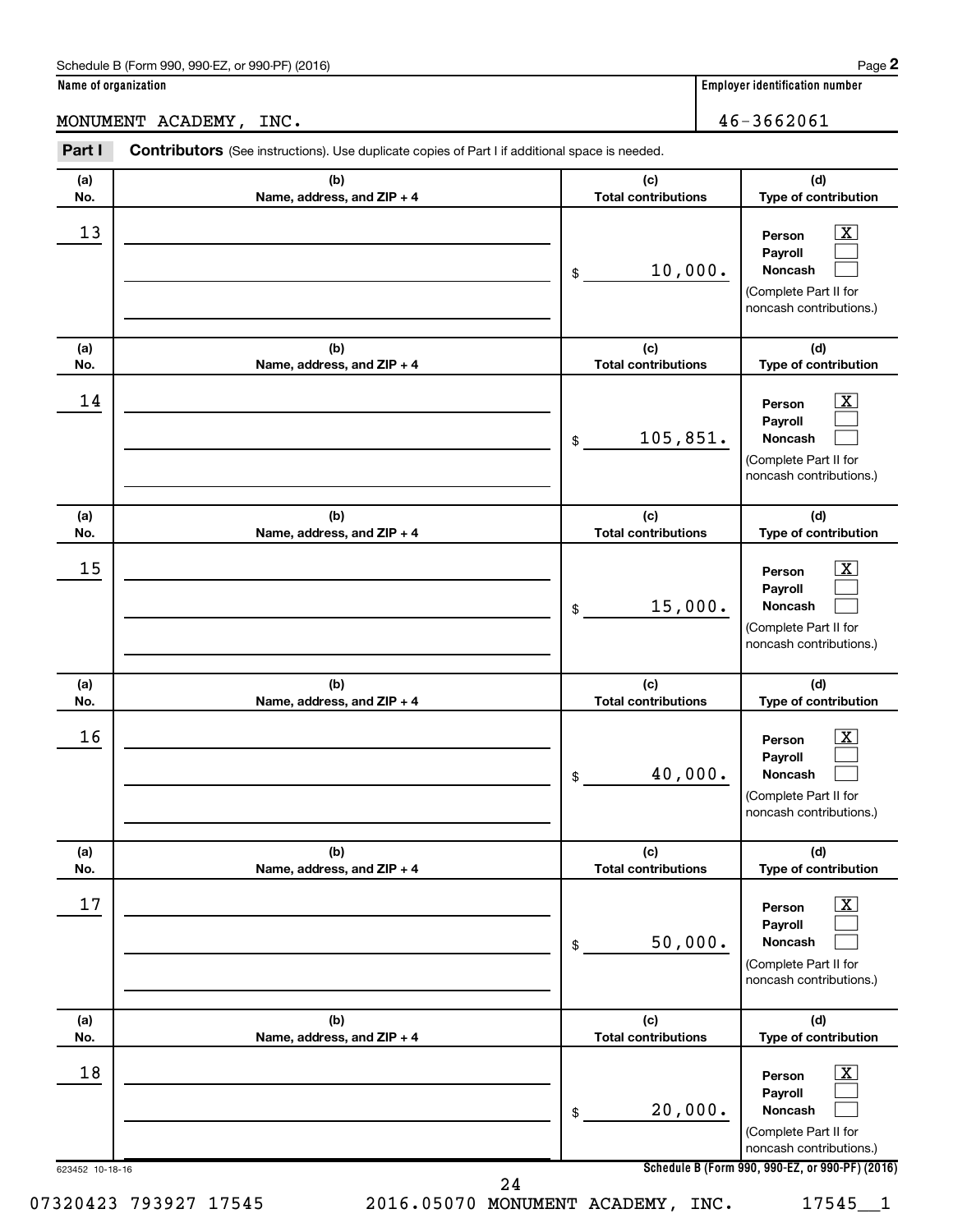MONUMENT ACADEMY, INC. 46-3662061

| (a) | (b)                        | (c)                        | (d)                                                                                                      |
|-----|----------------------------|----------------------------|----------------------------------------------------------------------------------------------------------|
| No. | Name, address, and ZIP + 4 | <b>Total contributions</b> | Type of contribution                                                                                     |
| 19  |                            | 25,000.<br>\$              | $\boxed{\text{X}}$<br>Person<br>Payroll<br>Noncash<br>(Complete Part II for<br>noncash contributions.)   |
| (a) | (b)                        | (c)                        | (d)                                                                                                      |
| No. | Name, address, and ZIP + 4 | <b>Total contributions</b> | Type of contribution                                                                                     |
| 20  |                            | 250,000.<br>\$             | $\boxed{\textbf{X}}$<br>Person<br>Payroll<br>Noncash<br>(Complete Part II for<br>noncash contributions.) |
| (a) | (b)                        | (c)                        | (d)                                                                                                      |
| No. | Name, address, and ZIP + 4 | <b>Total contributions</b> | Type of contribution                                                                                     |
|     |                            | \$                         | Person<br>Payroll<br>Noncash<br>(Complete Part II for<br>noncash contributions.)                         |
| (a) | (b)                        | (c)                        | (d)                                                                                                      |
| No. | Name, address, and ZIP + 4 | <b>Total contributions</b> | Type of contribution                                                                                     |
|     |                            | \$                         | Person<br>Payroll<br>Noncash<br>(Complete Part II for<br>noncash contributions.)                         |
| (a) | (b)                        | (c)                        | (d)                                                                                                      |
| No. | Name, address, and ZIP + 4 | <b>Total contributions</b> | Type of contribution                                                                                     |
|     |                            | \$                         | Person<br>Payroll<br>Noncash<br>(Complete Part II for<br>noncash contributions.)                         |
| (a) | (b)                        | (c)                        | (d)                                                                                                      |
| No. | Name, address, and ZIP + 4 | <b>Total contributions</b> | Type of contribution                                                                                     |
|     |                            | \$                         | Person<br>Payroll<br>Noncash<br>(Complete Part II for<br>noncash contributions.)                         |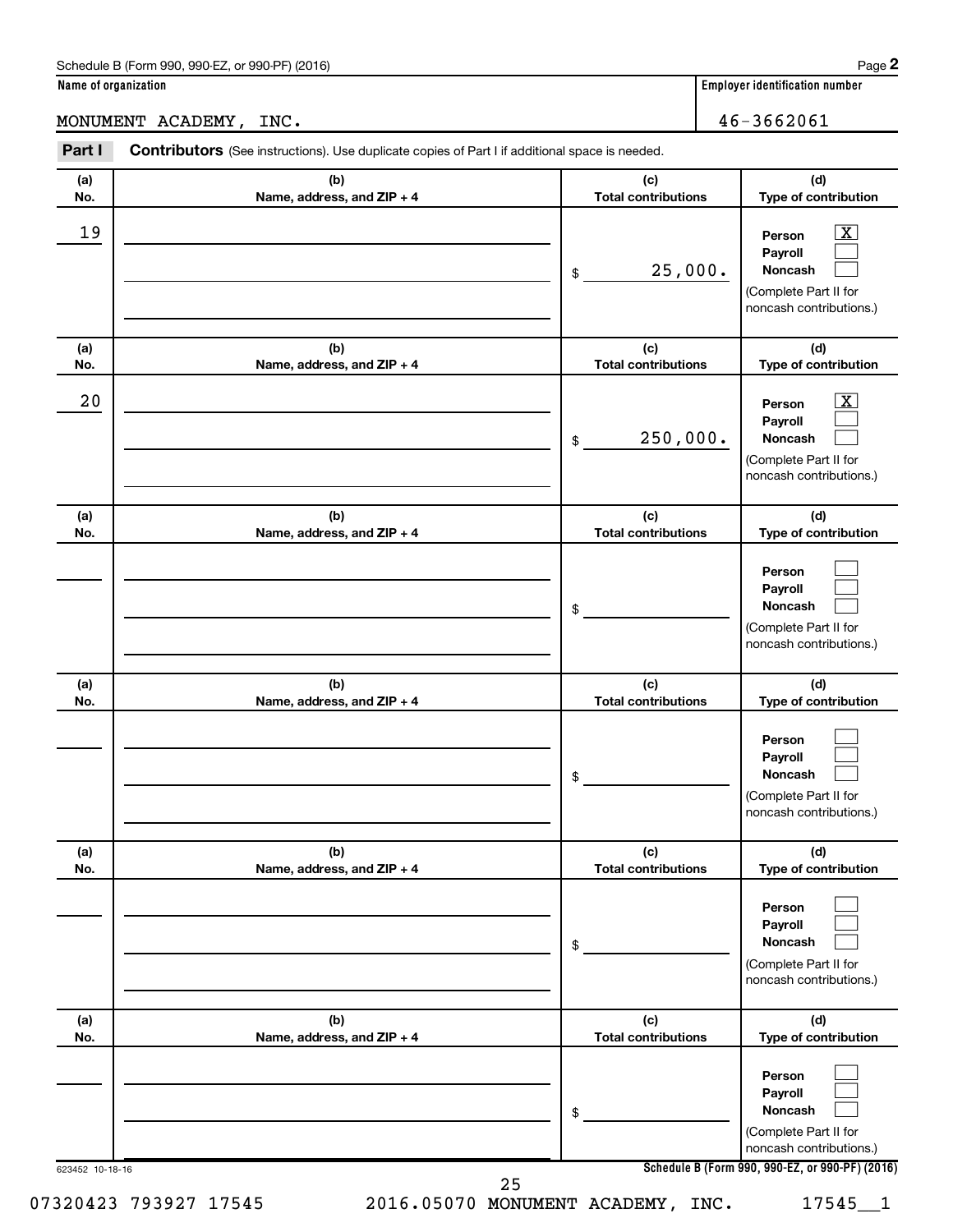### MONUMENT ACADEMY, INC. 46-3662061

Part II Noncash Property (See instructions). Use duplicate copies of Part II if additional space is needed.

| No.<br>from<br>Part I        | (b)<br>Description of noncash property given | FMV (or estimate)<br>(See instructions)        | (d)<br>Date received                            |
|------------------------------|----------------------------------------------|------------------------------------------------|-------------------------------------------------|
|                              |                                              | \$                                             |                                                 |
| (a)<br>No.<br>from<br>Part I | (b)<br>Description of noncash property given | (c)<br>FMV (or estimate)<br>(See instructions) | (d)<br>Date received                            |
|                              |                                              | \$                                             |                                                 |
| (a)<br>No.<br>from<br>Part I | (b)<br>Description of noncash property given | (c)<br>FMV (or estimate)<br>(See instructions) | (d)<br>Date received                            |
|                              |                                              | \$                                             |                                                 |
| (a)<br>No.<br>from<br>Part I | (b)<br>Description of noncash property given | (c)<br>FMV (or estimate)<br>(See instructions) | (d)<br>Date received                            |
|                              |                                              | \$                                             |                                                 |
| (a)<br>No.<br>from<br>Part I | (b)<br>Description of noncash property given | (c)<br>FMV (or estimate)<br>(See instructions) | (d)<br>Date received                            |
|                              |                                              | \$                                             |                                                 |
| (a)<br>No.<br>from<br>Part I | (b)<br>Description of noncash property given | (c)<br>FMV (or estimate)<br>(See instructions) | (d)<br>Date received                            |
|                              |                                              | \$                                             | Schedule B (Form 990, 990-EZ, or 990-PF) (2016) |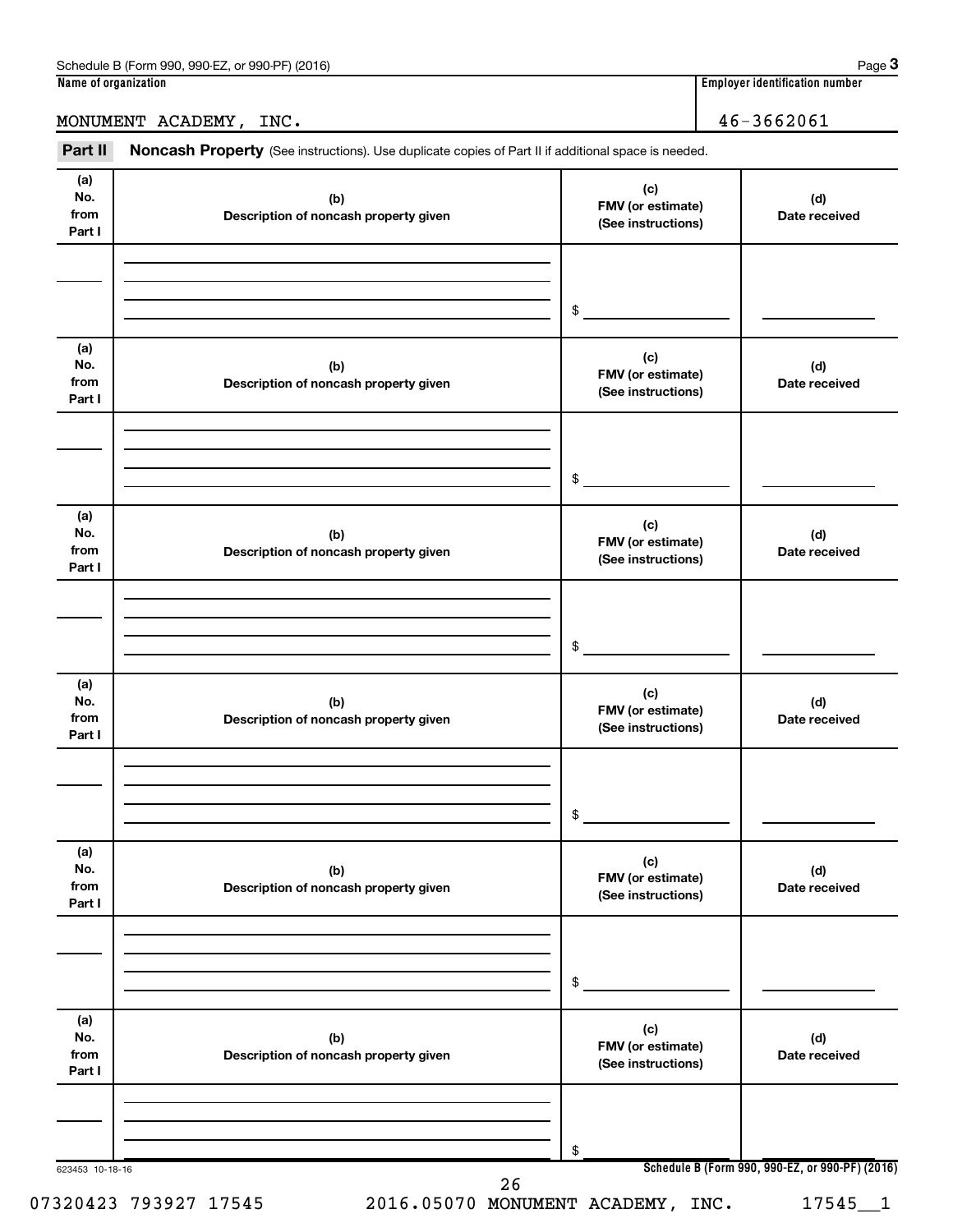|                           | MONUMENT ACADEMY, INC.                                                                                                                                                                                                      |                      | 46-3662061                                                                                                                                            |
|---------------------------|-----------------------------------------------------------------------------------------------------------------------------------------------------------------------------------------------------------------------------|----------------------|-------------------------------------------------------------------------------------------------------------------------------------------------------|
| Part III                  | the year from any one contributor. Complete columns (a) through (e) and the following line entry. For organizations                                                                                                         |                      | Exclusively religious, charitable, etc., contributions to organizations described in section 501(c)(7), (8), or (10) that total more than \$1,000 for |
|                           | completing Part III, enter the total of exclusively religious, charitable, etc., contributions of \$1,000 or less for the year. (Enter this info. once.)<br>Use duplicate copies of Part III if additional space is needed. |                      |                                                                                                                                                       |
| (a) No.<br>from<br>Part I | (b) Purpose of gift                                                                                                                                                                                                         | (c) Use of gift      | (d) Description of how gift is held                                                                                                                   |
|                           |                                                                                                                                                                                                                             | (e) Transfer of gift |                                                                                                                                                       |
|                           | Transferee's name, address, and ZIP + 4                                                                                                                                                                                     |                      | Relationship of transferor to transferee                                                                                                              |
| (a) No.<br>from<br>Part I | (b) Purpose of gift                                                                                                                                                                                                         | (c) Use of gift      | (d) Description of how gift is held                                                                                                                   |
|                           |                                                                                                                                                                                                                             | (e) Transfer of gift |                                                                                                                                                       |
|                           | Transferee's name, address, and ZIP + 4                                                                                                                                                                                     |                      | Relationship of transferor to transferee                                                                                                              |
| (a) No.<br>from<br>Part I | (b) Purpose of gift                                                                                                                                                                                                         | (c) Use of gift      | (d) Description of how gift is held                                                                                                                   |
|                           | Transferee's name, address, and ZIP + 4                                                                                                                                                                                     | (e) Transfer of gift | Relationship of transferor to transferee                                                                                                              |
| (a) No.<br>from<br>Part I | (b) Purpose of gift                                                                                                                                                                                                         | (c) Use of gift      | (d) Description of how gift is held                                                                                                                   |
|                           | Transferee's name, address, and ZIP + 4                                                                                                                                                                                     | (e) Transfer of gift | Relationship of transferor to transferee                                                                                                              |
|                           |                                                                                                                                                                                                                             |                      |                                                                                                                                                       |

07320423 793927 17545 2016.05070 MONUMENT ACADEMY, INC. 17545 1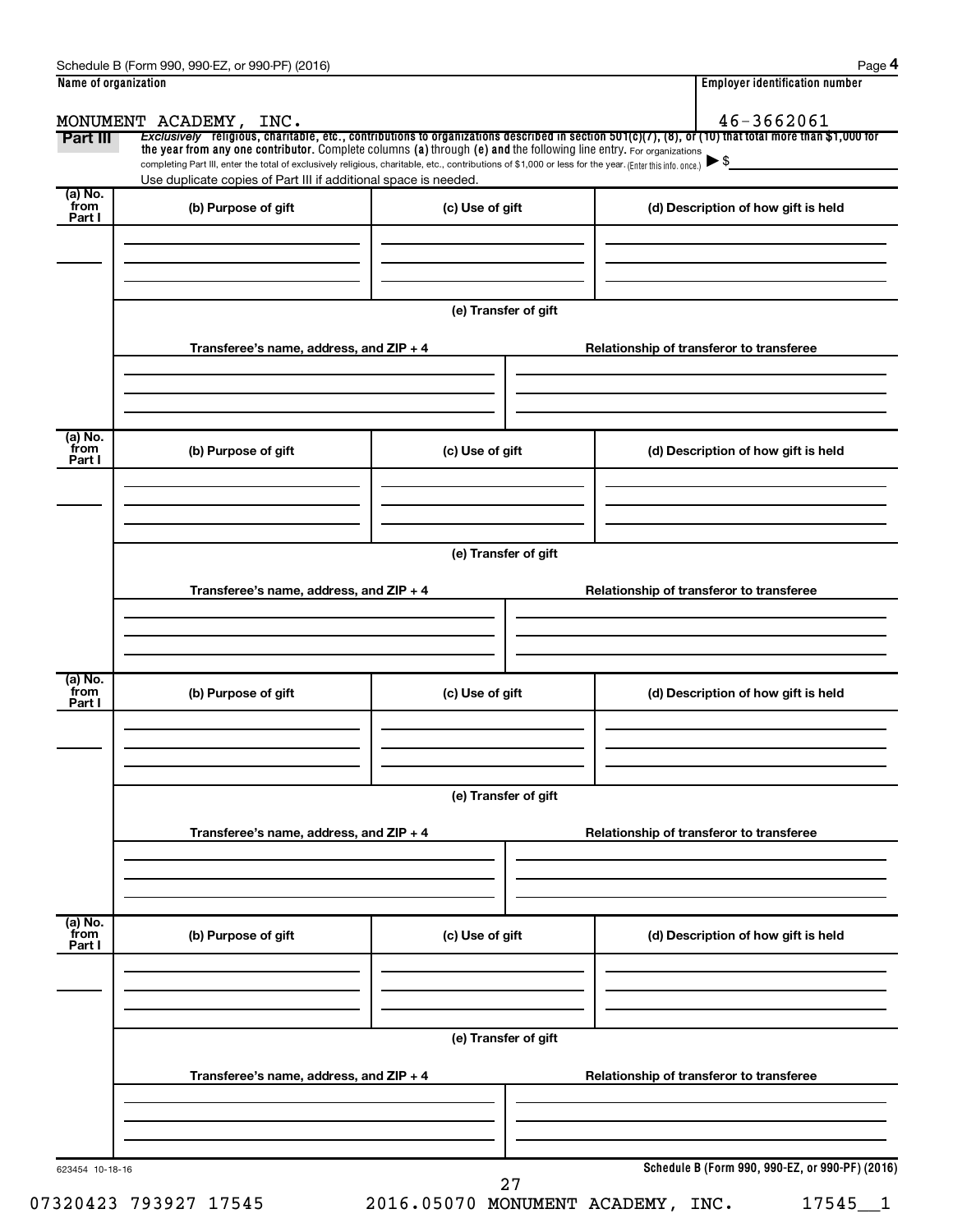| <b>SCHEDULE D</b><br>(Form 990) |                                                        |                                                                                                                                                                                                                                                                                                            | <b>Supplemental Financial Statements</b><br>Complete if the organization answered "Yes" on Form 990,<br>Part IV, line 6, 7, 8, 9, 10, 11a, 11b, 11c, 11d, 11e, 11f, 12a, or 12b. |                                       | OMB No. 1545-0047<br>Open to Public |           |
|---------------------------------|--------------------------------------------------------|------------------------------------------------------------------------------------------------------------------------------------------------------------------------------------------------------------------------------------------------------------------------------------------------------------|----------------------------------------------------------------------------------------------------------------------------------------------------------------------------------|---------------------------------------|-------------------------------------|-----------|
|                                 | Department of the Treasury<br>Internal Revenue Service |                                                                                                                                                                                                                                                                                                            | Attach to Form 990.<br>Information about Schedule D (Form 990) and its instructions is at www.irs.gov/form990.                                                                   |                                       | Inspection                          |           |
|                                 | Name of the organization                               | MONUMENT ACADEMY, INC.                                                                                                                                                                                                                                                                                     |                                                                                                                                                                                  | <b>Employer identification number</b> | 46-3662061                          |           |
| Part I                          |                                                        | Organizations Maintaining Donor Advised Funds or Other Similar Funds or Accounts. Complete if the                                                                                                                                                                                                          |                                                                                                                                                                                  |                                       |                                     |           |
|                                 |                                                        | organization answered "Yes" on Form 990, Part IV, line 6.                                                                                                                                                                                                                                                  |                                                                                                                                                                                  |                                       |                                     |           |
|                                 |                                                        |                                                                                                                                                                                                                                                                                                            | (a) Donor advised funds                                                                                                                                                          | (b) Funds and other accounts          |                                     |           |
| 1                               |                                                        |                                                                                                                                                                                                                                                                                                            |                                                                                                                                                                                  |                                       |                                     |           |
| 2<br>3                          |                                                        | Aggregate value of contributions to (during year)<br>Aggregate value of grants from (during year)                                                                                                                                                                                                          |                                                                                                                                                                                  |                                       |                                     |           |
| 4                               |                                                        |                                                                                                                                                                                                                                                                                                            |                                                                                                                                                                                  |                                       |                                     |           |
| 5                               |                                                        | Did the organization inform all donors and donor advisors in writing that the assets held in donor advised funds                                                                                                                                                                                           |                                                                                                                                                                                  |                                       |                                     |           |
|                                 |                                                        |                                                                                                                                                                                                                                                                                                            |                                                                                                                                                                                  |                                       | Yes                                 | <b>No</b> |
| 6                               |                                                        | Did the organization inform all grantees, donors, and donor advisors in writing that grant funds can be used only                                                                                                                                                                                          |                                                                                                                                                                                  |                                       |                                     |           |
|                                 |                                                        | for charitable purposes and not for the benefit of the donor or donor advisor, or for any other purpose conferring                                                                                                                                                                                         |                                                                                                                                                                                  |                                       |                                     |           |
|                                 | impermissible private benefit?                         |                                                                                                                                                                                                                                                                                                            |                                                                                                                                                                                  |                                       | Yes                                 | No        |
| Part II                         |                                                        | Conservation Easements. Complete if the organization answered "Yes" on Form 990, Part IV, line 7.                                                                                                                                                                                                          |                                                                                                                                                                                  |                                       |                                     |           |
| 1.                              |                                                        | Purpose(s) of conservation easements held by the organization (check all that apply).                                                                                                                                                                                                                      |                                                                                                                                                                                  |                                       |                                     |           |
|                                 |                                                        | Preservation of land for public use (e.g., recreation or education)                                                                                                                                                                                                                                        | Preservation of a historically important land area                                                                                                                               |                                       |                                     |           |
|                                 |                                                        | Protection of natural habitat<br>Preservation of open space                                                                                                                                                                                                                                                | Preservation of a certified historic structure                                                                                                                                   |                                       |                                     |           |
| 2                               |                                                        | Complete lines 2a through 2d if the organization held a qualified conservation contribution in the form of a conservation easement on the last                                                                                                                                                             |                                                                                                                                                                                  |                                       |                                     |           |
|                                 | day of the tax year.                                   |                                                                                                                                                                                                                                                                                                            |                                                                                                                                                                                  |                                       | Held at the End of the Tax Year     |           |
| а                               |                                                        |                                                                                                                                                                                                                                                                                                            |                                                                                                                                                                                  | 2a                                    |                                     |           |
| b                               |                                                        |                                                                                                                                                                                                                                                                                                            |                                                                                                                                                                                  | 2 <sub>b</sub>                        |                                     |           |
| с                               |                                                        |                                                                                                                                                                                                                                                                                                            |                                                                                                                                                                                  | 2c                                    |                                     |           |
|                                 |                                                        | d Number of conservation easements included in (c) acquired after 8/17/06, and not on a historic structure                                                                                                                                                                                                 |                                                                                                                                                                                  |                                       |                                     |           |
|                                 |                                                        | listed in the National Register [111] [12] states and the National Property of the National Register [11] [12]                                                                                                                                                                                             |                                                                                                                                                                                  | 2d                                    |                                     |           |
| 3                               |                                                        | Number of conservation easements modified, transferred, released, extinguished, or terminated by the organization during the tax                                                                                                                                                                           |                                                                                                                                                                                  |                                       |                                     |           |
|                                 | $\vee$ ear $\blacktriangleright$                       |                                                                                                                                                                                                                                                                                                            |                                                                                                                                                                                  |                                       |                                     |           |
| 4                               |                                                        | Number of states where property subject to conservation easement is located >                                                                                                                                                                                                                              |                                                                                                                                                                                  |                                       |                                     |           |
| 5                               |                                                        | Does the organization have a written policy regarding the periodic monitoring, inspection, handling of<br>violations, and enforcement of the conservation easements it holds?                                                                                                                              |                                                                                                                                                                                  |                                       | Yes                                 | No        |
| 6                               |                                                        | Staff and volunteer hours devoted to monitoring, inspecting, handling of violations, and enforcing conservation easements during the year                                                                                                                                                                  |                                                                                                                                                                                  |                                       |                                     |           |
|                                 |                                                        |                                                                                                                                                                                                                                                                                                            |                                                                                                                                                                                  |                                       |                                     |           |
| 7                               |                                                        | Amount of expenses incurred in monitoring, inspecting, handling of violations, and enforcing conservation easements during the year                                                                                                                                                                        |                                                                                                                                                                                  |                                       |                                     |           |
|                                 | $\blacktriangleright$ \$                               |                                                                                                                                                                                                                                                                                                            |                                                                                                                                                                                  |                                       |                                     |           |
| 8                               |                                                        | Does each conservation easement reported on line 2(d) above satisfy the requirements of section 170(h)(4)(B)(i)                                                                                                                                                                                            |                                                                                                                                                                                  |                                       |                                     |           |
|                                 |                                                        |                                                                                                                                                                                                                                                                                                            |                                                                                                                                                                                  |                                       | Yes                                 | No        |
| 9                               |                                                        | In Part XIII, describe how the organization reports conservation easements in its revenue and expense statement, and balance sheet, and                                                                                                                                                                    |                                                                                                                                                                                  |                                       |                                     |           |
|                                 |                                                        | include, if applicable, the text of the footnote to the organization's financial statements that describes the organization's accounting for                                                                                                                                                               |                                                                                                                                                                                  |                                       |                                     |           |
|                                 | conservation easements.                                |                                                                                                                                                                                                                                                                                                            |                                                                                                                                                                                  |                                       |                                     |           |
|                                 | Part III                                               | Organizations Maintaining Collections of Art, Historical Treasures, or Other Similar Assets.                                                                                                                                                                                                               |                                                                                                                                                                                  |                                       |                                     |           |
|                                 |                                                        | Complete if the organization answered "Yes" on Form 990, Part IV, line 8.                                                                                                                                                                                                                                  |                                                                                                                                                                                  |                                       |                                     |           |
|                                 |                                                        | 1a If the organization elected, as permitted under SFAS 116 (ASC 958), not to report in its revenue statement and balance sheet works of art,<br>historical treasures, or other similar assets held for public exhibition, education, or research in furtherance of public service, provide, in Part XIII, |                                                                                                                                                                                  |                                       |                                     |           |
|                                 |                                                        | the text of the footnote to its financial statements that describes these items.                                                                                                                                                                                                                           |                                                                                                                                                                                  |                                       |                                     |           |
|                                 |                                                        | <b>b</b> If the organization elected, as permitted under SFAS 116 (ASC 958), to report in its revenue statement and balance sheet works of art, historical                                                                                                                                                 |                                                                                                                                                                                  |                                       |                                     |           |
|                                 |                                                        | treasures, or other similar assets held for public exhibition, education, or research in furtherance of public service, provide the following amounts                                                                                                                                                      |                                                                                                                                                                                  |                                       |                                     |           |
|                                 | relating to these items:                               |                                                                                                                                                                                                                                                                                                            |                                                                                                                                                                                  |                                       |                                     |           |
|                                 |                                                        |                                                                                                                                                                                                                                                                                                            |                                                                                                                                                                                  | $\triangleright$ \$                   |                                     |           |
|                                 |                                                        | (ii) Assets included in Form 990, Part X                                                                                                                                                                                                                                                                   |                                                                                                                                                                                  | $\triangleright$ \$                   |                                     |           |
| 2                               |                                                        | If the organization received or held works of art, historical treasures, or other similar assets for financial gain, provide                                                                                                                                                                               |                                                                                                                                                                                  |                                       |                                     |           |
|                                 |                                                        | the following amounts required to be reported under SFAS 116 (ASC 958) relating to these items:                                                                                                                                                                                                            |                                                                                                                                                                                  |                                       |                                     |           |
|                                 |                                                        |                                                                                                                                                                                                                                                                                                            |                                                                                                                                                                                  | $\blacktriangleright$ \$              |                                     |           |
|                                 |                                                        |                                                                                                                                                                                                                                                                                                            |                                                                                                                                                                                  | $\blacktriangleright$ \$              |                                     |           |
|                                 |                                                        | LHA For Paperwork Reduction Act Notice, see the Instructions for Form 990.                                                                                                                                                                                                                                 |                                                                                                                                                                                  |                                       | Schedule D (Form 990) 2016          |           |
|                                 | 632051 08-29-16                                        |                                                                                                                                                                                                                                                                                                            | 28                                                                                                                                                                               |                                       |                                     |           |

07320423 793927 17545 2016.05070 MONUMENT ACADEMY, INC. 17545 1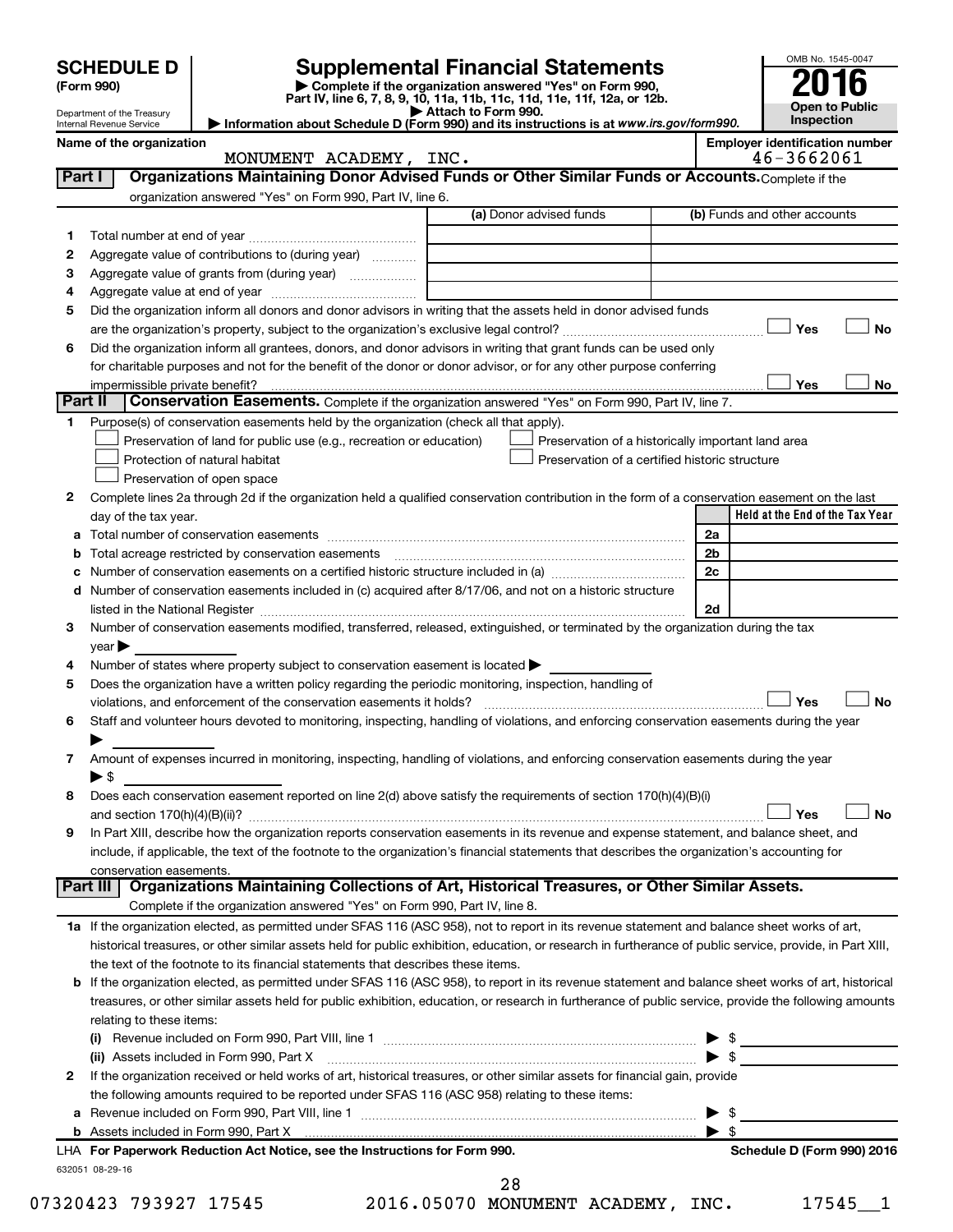|               | Schedule D (Form 990) 2016                                                                                                                                                                                                     | MONUMENT ACADEMY, INC.                  |   |                                    |                                                                             |                                 |                | $46 - 3662061$ Page 2 |
|---------------|--------------------------------------------------------------------------------------------------------------------------------------------------------------------------------------------------------------------------------|-----------------------------------------|---|------------------------------------|-----------------------------------------------------------------------------|---------------------------------|----------------|-----------------------|
|               | Organizations Maintaining Collections of Art, Historical Treasures, or Other Similar Assets (continued)<br>Part III                                                                                                            |                                         |   |                                    |                                                                             |                                 |                |                       |
| 3             | Using the organization's acquisition, accession, and other records, check any of the following that are a significant use of its collection items<br>(check all that apply):                                                   |                                         |   |                                    |                                                                             |                                 |                |                       |
|               | Public exhibition                                                                                                                                                                                                              |                                         |   |                                    | Loan or exchange programs                                                   |                                 |                |                       |
| a             |                                                                                                                                                                                                                                |                                         |   | Other                              |                                                                             |                                 |                |                       |
| b             | Scholarly research                                                                                                                                                                                                             |                                         |   |                                    |                                                                             |                                 |                |                       |
| c             | Preservation for future generations                                                                                                                                                                                            |                                         |   |                                    |                                                                             |                                 |                |                       |
| 4             | Provide a description of the organization's collections and explain how they further the organization's exempt purpose in Part XIII.                                                                                           |                                         |   |                                    |                                                                             |                                 |                |                       |
| 5             | During the year, did the organization solicit or receive donations of art, historical treasures, or other similar assets                                                                                                       |                                         |   |                                    |                                                                             |                                 |                |                       |
|               | Part IV<br><b>Escrow and Custodial Arrangements.</b> Complete if the organization answered "Yes" on Form 990, Part IV, line 9, or                                                                                              |                                         |   |                                    |                                                                             |                                 | Yes            | No                    |
|               | reported an amount on Form 990, Part X, line 21.                                                                                                                                                                               |                                         |   |                                    |                                                                             |                                 |                |                       |
|               | 1a Is the organization an agent, trustee, custodian or other intermediary for contributions or other assets not included                                                                                                       |                                         |   |                                    |                                                                             |                                 |                |                       |
|               |                                                                                                                                                                                                                                |                                         |   |                                    |                                                                             |                                 | Yes            | No                    |
|               | b If "Yes," explain the arrangement in Part XIII and complete the following table:                                                                                                                                             |                                         |   |                                    |                                                                             |                                 |                |                       |
|               |                                                                                                                                                                                                                                |                                         |   |                                    |                                                                             |                                 | Amount         |                       |
|               | c Beginning balance measurements and the contract of the contract of the contract of the contract of the contract of the contract of the contract of the contract of the contract of the contract of the contract of the contr |                                         |   |                                    |                                                                             | 1c                              |                |                       |
|               |                                                                                                                                                                                                                                |                                         |   |                                    |                                                                             | 1d                              |                |                       |
| е             | Distributions during the year manufactured and an account of the year manufactured and the year manufactured and the year manufactured and the year manufactured and the year manufactured and the year manufactured and the y |                                         |   |                                    |                                                                             | 1e                              |                |                       |
| f.            |                                                                                                                                                                                                                                |                                         |   |                                    |                                                                             | 1f                              |                |                       |
|               | 2a Did the organization include an amount on Form 990, Part X, line 21, for escrow or custodial account liability?                                                                                                             |                                         |   |                                    |                                                                             |                                 | Yes            | No                    |
|               | b If "Yes," explain the arrangement in Part XIII. Check here if the explanation has been provided on Part XIII                                                                                                                 |                                         |   |                                    |                                                                             |                                 |                |                       |
| <b>Part V</b> | Endowment Funds. Complete if the organization answered "Yes" on Form 990, Part IV, line 10.                                                                                                                                    |                                         |   |                                    |                                                                             |                                 |                |                       |
|               |                                                                                                                                                                                                                                | (a) Current year                        |   | (b) Prior year                     | (c) Two years back $\vert$ (d) Three years back $\vert$ (e) Four years back |                                 |                |                       |
|               | <b>1a</b> Beginning of year balance                                                                                                                                                                                            |                                         |   |                                    |                                                                             |                                 |                |                       |
| b             |                                                                                                                                                                                                                                |                                         |   |                                    |                                                                             |                                 |                |                       |
| c             | Net investment earnings, gains, and losses                                                                                                                                                                                     |                                         |   |                                    |                                                                             |                                 |                |                       |
| d             | Grants or scholarships                                                                                                                                                                                                         |                                         |   |                                    |                                                                             |                                 |                |                       |
|               | e Other expenditures for facilities                                                                                                                                                                                            |                                         |   |                                    |                                                                             |                                 |                |                       |
|               | and programs                                                                                                                                                                                                                   |                                         |   |                                    |                                                                             |                                 |                |                       |
| t.            | Administrative expenses                                                                                                                                                                                                        |                                         |   |                                    |                                                                             |                                 |                |                       |
| g             |                                                                                                                                                                                                                                |                                         |   |                                    |                                                                             |                                 |                |                       |
| 2             | Provide the estimated percentage of the current year end balance (line 1g, column (a)) held as:                                                                                                                                |                                         |   |                                    |                                                                             |                                 |                |                       |
| а             | Board designated or quasi-endowment                                                                                                                                                                                            |                                         | % |                                    |                                                                             |                                 |                |                       |
| b             | Permanent endowment                                                                                                                                                                                                            | %                                       |   |                                    |                                                                             |                                 |                |                       |
|               | c Temporarily restricted endowment $\blacktriangleright$                                                                                                                                                                       | %                                       |   |                                    |                                                                             |                                 |                |                       |
|               | The percentages on lines 2a, 2b, and 2c should equal 100%.<br>3a Are there endowment funds not in the possession of the organization that are held and administered for the organization                                       |                                         |   |                                    |                                                                             |                                 |                |                       |
|               |                                                                                                                                                                                                                                |                                         |   |                                    |                                                                             |                                 |                | Yes<br>No.            |
|               | by:<br>(i)                                                                                                                                                                                                                     |                                         |   |                                    |                                                                             |                                 | 3a(i)          |                       |
|               |                                                                                                                                                                                                                                |                                         |   |                                    |                                                                             |                                 | 3a(ii)         |                       |
|               |                                                                                                                                                                                                                                |                                         |   |                                    |                                                                             |                                 | 3b             |                       |
| 4             | Describe in Part XIII the intended uses of the organization's endowment funds.                                                                                                                                                 |                                         |   |                                    |                                                                             |                                 |                |                       |
|               | <b>Part VI</b><br>  Land, Buildings, and Equipment.                                                                                                                                                                            |                                         |   |                                    |                                                                             |                                 |                |                       |
|               | Complete if the organization answered "Yes" on Form 990, Part IV, line 11a. See Form 990, Part X, line 10.                                                                                                                     |                                         |   |                                    |                                                                             |                                 |                |                       |
|               | Description of property                                                                                                                                                                                                        | (a) Cost or other<br>basis (investment) |   | (b) Cost or other<br>basis (other) |                                                                             | (c) Accumulated<br>depreciation | (d) Book value |                       |
|               |                                                                                                                                                                                                                                |                                         |   |                                    |                                                                             |                                 |                |                       |
| b             |                                                                                                                                                                                                                                |                                         |   |                                    |                                                                             |                                 |                |                       |
| c             | Leasehold improvements                                                                                                                                                                                                         |                                         |   |                                    |                                                                             |                                 |                |                       |
| d             |                                                                                                                                                                                                                                |                                         |   |                                    | 86, 322.                                                                    | 25,503.                         |                | 60, 819.              |
|               |                                                                                                                                                                                                                                |                                         |   |                                    | 1,452,271.                                                                  | 26,072.                         |                | 1,426,199.            |
|               | Total. Add lines 1a through 1e. (Column (d) must equal Form 990, Part X, column (B), line 10c.)                                                                                                                                |                                         |   |                                    |                                                                             |                                 |                | 1,487,018.            |

**Schedule D (Form 990) 2016**

632052 08-29-16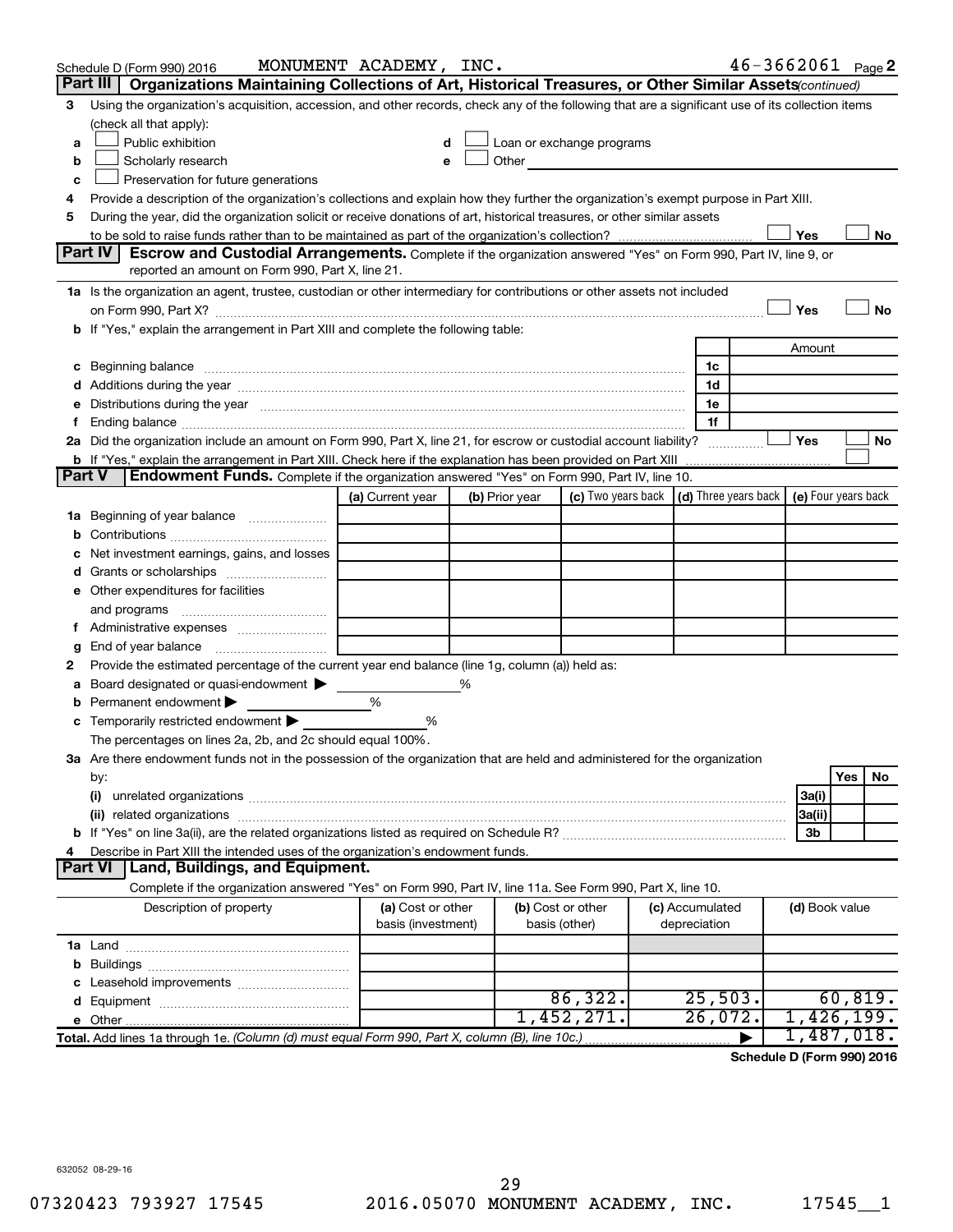| (a) Description of security or category (including name of security)                                              | (b) Book value  | (c) Method of valuation: Cost or end-of-year market value |                |
|-------------------------------------------------------------------------------------------------------------------|-----------------|-----------------------------------------------------------|----------------|
| (1) Financial derivatives                                                                                         |                 |                                                           |                |
|                                                                                                                   |                 |                                                           |                |
| $(3)$ Other                                                                                                       |                 |                                                           |                |
| (A)                                                                                                               |                 |                                                           |                |
| (B)                                                                                                               |                 |                                                           |                |
|                                                                                                                   |                 |                                                           |                |
| (C)                                                                                                               |                 |                                                           |                |
| (D)                                                                                                               |                 |                                                           |                |
| (E)                                                                                                               |                 |                                                           |                |
| (F)                                                                                                               |                 |                                                           |                |
| (G)                                                                                                               |                 |                                                           |                |
| (H)                                                                                                               |                 |                                                           |                |
| <b>Total.</b> (Col. (b) must equal Form 990, Part X, col. (B) line 12.) $\blacktriangleright$                     |                 |                                                           |                |
| Part VIII Investments - Program Related.                                                                          |                 |                                                           |                |
| Complete if the organization answered "Yes" on Form 990, Part IV, line 11c. See Form 990, Part X, line 13.        |                 |                                                           |                |
| (a) Description of investment                                                                                     | (b) Book value  | (c) Method of valuation: Cost or end-of-year market value |                |
| (1)                                                                                                               |                 |                                                           |                |
| (2)                                                                                                               |                 |                                                           |                |
| (3)                                                                                                               |                 |                                                           |                |
| (4)                                                                                                               |                 |                                                           |                |
|                                                                                                                   |                 |                                                           |                |
| (5)                                                                                                               |                 |                                                           |                |
| (6)                                                                                                               |                 |                                                           |                |
| (7)                                                                                                               |                 |                                                           |                |
| (8)                                                                                                               |                 |                                                           |                |
| (9)<br>Total. (Col. (b) must equal Form 990, Part X, col. (B) line $13.$ )                                        |                 |                                                           |                |
| Complete if the organization answered "Yes" on Form 990, Part IV, line 11d. See Form 990, Part X, line 15.        | (a) Description |                                                           | (b) Book value |
| (1)                                                                                                               |                 |                                                           |                |
|                                                                                                                   |                 |                                                           |                |
| (2)                                                                                                               |                 |                                                           |                |
| (3)                                                                                                               |                 |                                                           |                |
| (4)                                                                                                               |                 |                                                           |                |
| (5)                                                                                                               |                 |                                                           |                |
| (6)                                                                                                               |                 |                                                           |                |
|                                                                                                                   |                 |                                                           |                |
|                                                                                                                   |                 |                                                           |                |
|                                                                                                                   |                 |                                                           |                |
|                                                                                                                   |                 |                                                           |                |
|                                                                                                                   |                 |                                                           |                |
| <b>Other Liabilities.</b>                                                                                         |                 |                                                           |                |
| Complete if the organization answered "Yes" on Form 990, Part IV, line 11e or 11f. See Form 990, Part X, line 25. |                 |                                                           |                |
| (a) Description of liability                                                                                      |                 | (b) Book value                                            |                |
| Federal income taxes<br>(1)                                                                                       |                 |                                                           |                |
|                                                                                                                   |                 |                                                           |                |
| (3)                                                                                                               |                 |                                                           |                |
| (4)                                                                                                               |                 |                                                           |                |
| (2)<br>(5)                                                                                                        |                 |                                                           |                |
|                                                                                                                   |                 |                                                           |                |
| (6)                                                                                                               |                 |                                                           |                |
| (7)<br>(8)<br>(9)<br>Total. (Column (b) must equal Form 990, Part X, col. (B) line 15.)<br>Part X<br>(7)          |                 |                                                           |                |
| (8)                                                                                                               |                 |                                                           |                |
| (9)<br>Total. (Column (b) must equal Form 990, Part X, col. (B) line 25.)                                         |                 |                                                           |                |

632053 08-29-16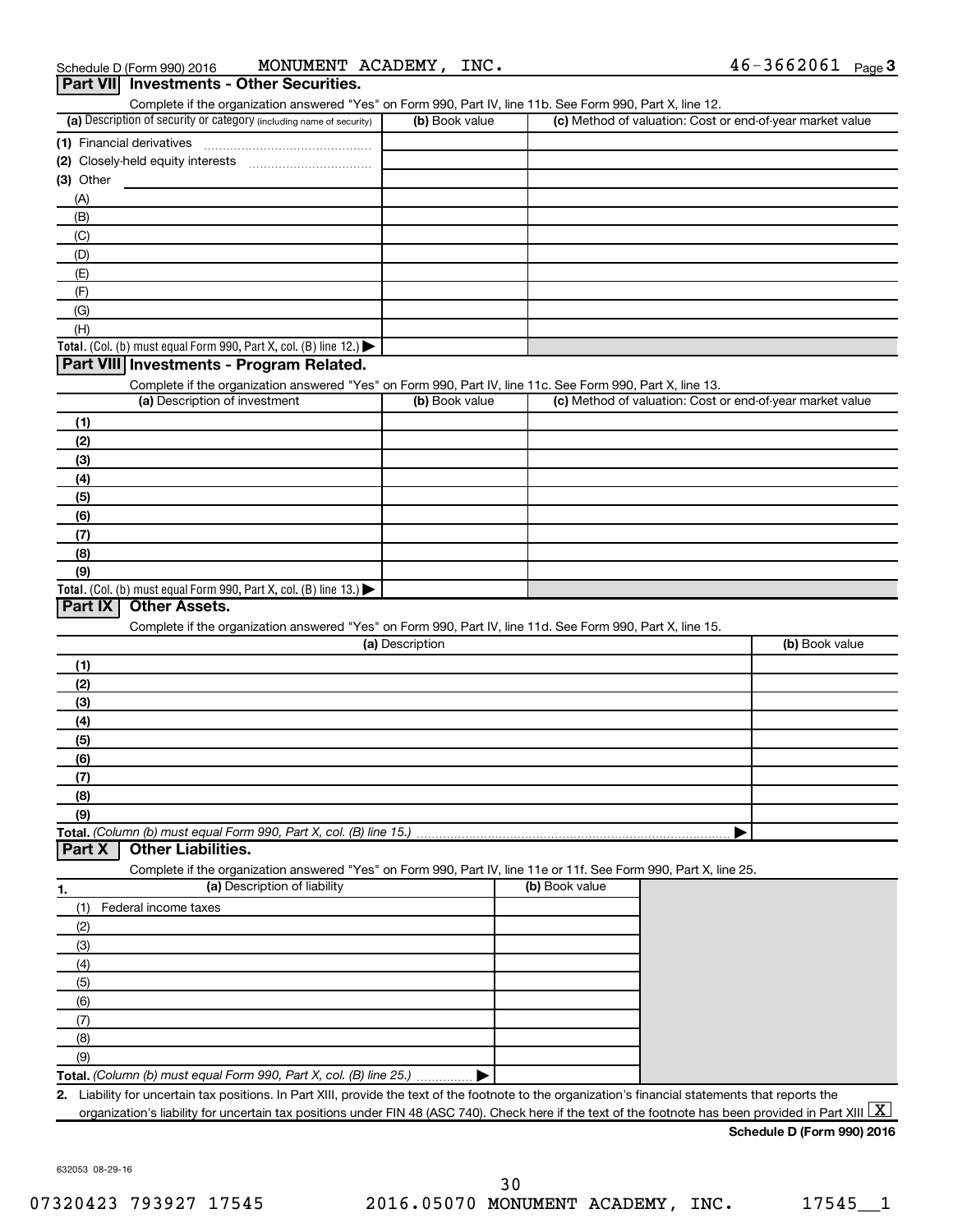|    | MONUMENT ACADEMY, INC.<br>Schedule D (Form 990) 2016                                                                          |                |           |                | $46 - 3662061$ Page 4 |
|----|-------------------------------------------------------------------------------------------------------------------------------|----------------|-----------|----------------|-----------------------|
|    | Reconciliation of Revenue per Audited Financial Statements With Revenue per Return.<br>Part XI                                |                |           |                |                       |
|    | Complete if the organization answered "Yes" on Form 990, Part IV, line 12a.                                                   |                |           |                |                       |
| 1  | Total revenue, gains, and other support per audited financial statements [[[[[[[[[[[[[[[[[[[[[[[[[]]]]]]]]]]]                 |                |           | $\blacksquare$ | 6, 296, 658.          |
| 2  | Amounts included on line 1 but not on Form 990, Part VIII, line 12:                                                           |                |           |                |                       |
| a  |                                                                                                                               | 2a             |           |                |                       |
| b  |                                                                                                                               | 2 <sub>b</sub> | 164, 323. |                |                       |
| c  |                                                                                                                               | 2 <sub>c</sub> |           |                |                       |
| d  |                                                                                                                               | 2d             | 650.      |                |                       |
| е  | Add lines 2a through 2d                                                                                                       |                |           | 2e             | 164,973.              |
| 3  |                                                                                                                               |                |           | 3              | 6, 131, 685.          |
|    | Amounts included on Form 990, Part VIII, line 12, but not on line 1:                                                          |                |           |                |                       |
|    |                                                                                                                               | 4a             |           |                |                       |
|    |                                                                                                                               | 4 <sub>h</sub> |           |                |                       |
|    | c Add lines 4a and 4b                                                                                                         |                |           | 4с             |                       |
|    |                                                                                                                               |                |           | 5              | 6, 131, 685.          |
|    | Part XII   Reconciliation of Expenses per Audited Financial Statements With Expenses per Return.                              |                |           |                |                       |
|    | Complete if the organization answered "Yes" on Form 990, Part IV, line 12a.                                                   |                |           |                |                       |
| 1. |                                                                                                                               |                |           |                | 5,607,640.            |
| 2  | Amounts included on line 1 but not on Form 990, Part IX, line 25:                                                             |                |           |                |                       |
| a  |                                                                                                                               | 2a             | 164,323.  |                |                       |
| b  |                                                                                                                               | 2 <sub>b</sub> |           |                |                       |
|    | Other losses                                                                                                                  | 2c             |           |                |                       |
|    |                                                                                                                               | 2d             | 650.      |                |                       |
|    | e Add lines 2a through 2d <b>[10]</b> [20] <b>All and Provide Add lines</b> 2a through 2d <b>[10] html</b>                    |                |           | 2e             | 164,973.              |
| з  | Subtract line 2e from line 1 <b>Manual Community of the Community of the Community Community</b> Subtract line 2e from line 1 |                |           | $\mathbf{a}$   | 5,442,667.            |
|    | Amounts included on Form 990, Part IX, line 25, but not on line 1:                                                            |                |           |                |                       |
| a  |                                                                                                                               | 4a             |           |                |                       |
|    |                                                                                                                               | 4 <sub>b</sub> |           |                |                       |
|    | Add lines 4a and 4b                                                                                                           |                |           | 4c             | О.                    |
|    |                                                                                                                               |                |           |                |                       |
| 5  |                                                                                                                               |                |           | 5              | 5,442,667.            |
|    | Part XIII Supplemental Information.<br><u>is put of top unit a trip unit at top unit above oping</u>                          |                |           |                |                       |

Provide the descriptions required for Part II, lines 3, 5, and 9; Part III, lines 1a and 4; Part IV, lines 1b and 2b; Part V, line 4; Part X, line 2; Part XI, lines 2d and 4b; and Part XII, lines 2d and 4b. Also complete this part to provide any additional information.

### PART X, LINE 2:

| MONUMENT ACADEMY BELIEVES THAT IT HAS APPROPRIATE SUPPORT FOR ANY TAX      |  |  |  |  |  |  |  |  |
|----------------------------------------------------------------------------|--|--|--|--|--|--|--|--|
| POSITIONS TAKEN, AND AS SUCH, DOES NOT HAVE ANY UNCERTAIN TAX POSITIONS    |  |  |  |  |  |  |  |  |
| THAT ARE MATERIAL TO THE FINANCIAL STATEMENTS OR THAT WOULD HAVE AN EFFECT |  |  |  |  |  |  |  |  |
| ON ITS TAX-EXEMPT STATUS. THERE ARE NO UNRECOGNIZED TAX BENEFITS OR        |  |  |  |  |  |  |  |  |
| LIABILITIES THAT NEED TO BE RECORDED.                                      |  |  |  |  |  |  |  |  |
|                                                                            |  |  |  |  |  |  |  |  |
| PART XI, LINE 2D - OTHER ADJUSTMENTS:                                      |  |  |  |  |  |  |  |  |

FUNDRAISING EXPENSES 650.

### PART XII, LINE 2D - OTHER ADJUSTMENTS:

### FUNDRAISING EXPENSES 650.

632054 08-29-16

**Schedule D (Form 990) 2016**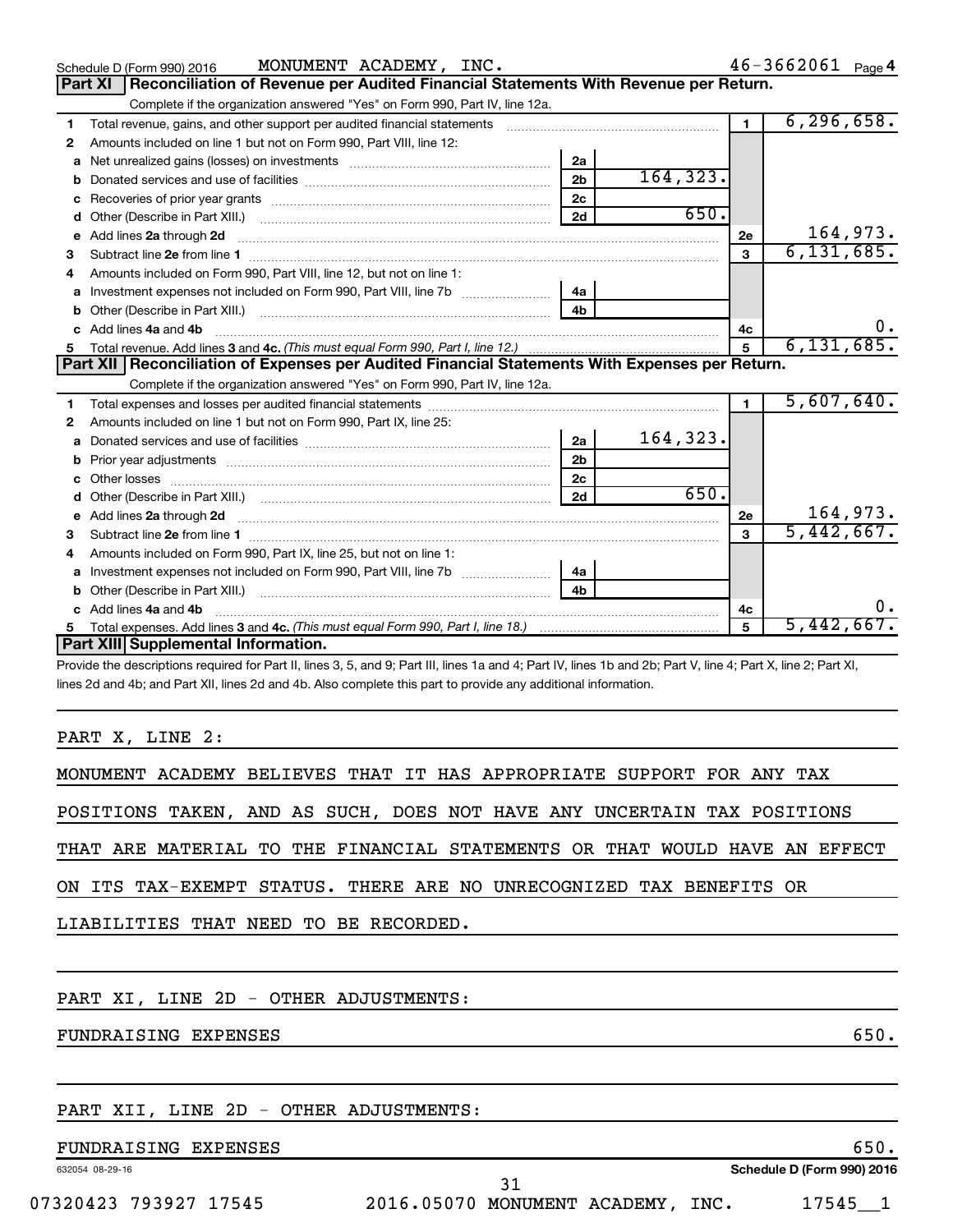|                 | <b>Part XIII Supplemental Information (continued)</b> |    |                            |
|-----------------|-------------------------------------------------------|----|----------------------------|
|                 |                                                       |    |                            |
|                 |                                                       |    |                            |
|                 |                                                       |    |                            |
|                 |                                                       |    |                            |
|                 |                                                       |    |                            |
|                 |                                                       |    |                            |
|                 |                                                       |    |                            |
|                 |                                                       |    |                            |
|                 |                                                       |    |                            |
|                 |                                                       |    |                            |
|                 |                                                       |    |                            |
|                 |                                                       |    |                            |
|                 |                                                       |    |                            |
|                 |                                                       |    |                            |
|                 |                                                       |    |                            |
|                 |                                                       |    |                            |
|                 |                                                       |    |                            |
|                 |                                                       |    |                            |
|                 |                                                       |    |                            |
|                 |                                                       |    |                            |
|                 |                                                       |    |                            |
|                 |                                                       |    |                            |
|                 |                                                       |    |                            |
|                 |                                                       |    |                            |
|                 |                                                       |    |                            |
|                 |                                                       |    |                            |
|                 |                                                       |    |                            |
|                 |                                                       |    |                            |
| 632055 08-29-16 |                                                       |    | Schedule D (Form 990) 2016 |
|                 |                                                       | 32 |                            |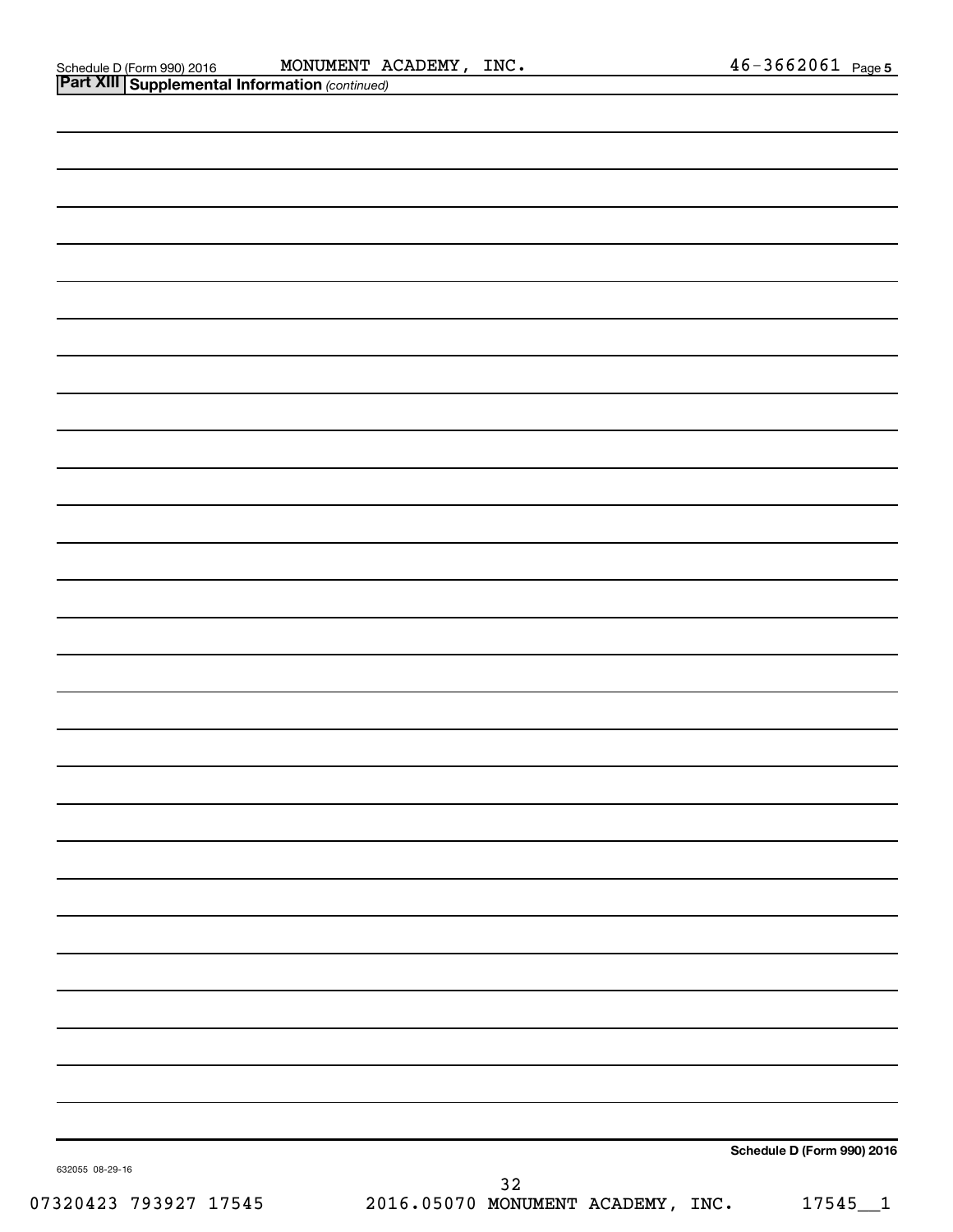|        | <b>SCHEDULE E</b><br><b>Schools</b>                                                                                                                                    | OMB No. 1545-0047 |                         |                                                    |  |  |  |
|--------|------------------------------------------------------------------------------------------------------------------------------------------------------------------------|-------------------|-------------------------|----------------------------------------------------|--|--|--|
|        | Complete if the organization answered "Yes" on Form 990,<br>(Form 990 or 990-EZ)                                                                                       | 2016              |                         |                                                    |  |  |  |
|        | Part IV, line 13, or Form 990-EZ, Part VI, line 48.                                                                                                                    |                   |                         |                                                    |  |  |  |
|        | Attach to Form 990 or Form 990-EZ.<br><b>Open to Public</b><br>Department of the Treasury<br>Internal Revenue Service                                                  |                   |                         |                                                    |  |  |  |
|        | Information about Schedule E (Form 990 or 990-EZ) and its instructions is at WWW.irs.gov/form990.<br>Name of the organization<br><b>Employer identification number</b> | Inspection        |                         |                                                    |  |  |  |
|        | MONUMENT ACADEMY, INC.                                                                                                                                                 | 46-3662061        |                         |                                                    |  |  |  |
| Part I |                                                                                                                                                                        |                   |                         |                                                    |  |  |  |
|        |                                                                                                                                                                        |                   | YES NO                  |                                                    |  |  |  |
| 1.     | Does the organization have a racially nondiscriminatory policy toward students by statement in its charter, bylaws,                                                    |                   |                         |                                                    |  |  |  |
|        |                                                                                                                                                                        | $\mathbf{1}$      | х                       |                                                    |  |  |  |
| 2      | Does the organization include a statement of its racially nondiscriminatory policy toward students in all its brochures,                                               |                   |                         |                                                    |  |  |  |
|        | catalogues, and other written communications with the public dealing with student admissions, programs, and scholarships?                                              | $\overline{2}$    |                         | x                                                  |  |  |  |
| 3      | Has the organization publicized its racially nondiscriminatory policy through newspaper or broadcast media during the                                                  |                   |                         |                                                    |  |  |  |
|        | period of solicitation for students, or during the registration period if it has no solicitation program, in a way that makes                                          |                   |                         |                                                    |  |  |  |
|        | the policy known to all parts of the general community it serves? If "Yes," please describe. If "No," please explain.                                                  |                   |                         |                                                    |  |  |  |
|        | If you need more space, use Part II                                                                                                                                    | 3                 |                         | x                                                  |  |  |  |
|        | THE SCHOOL IS A PUBLIC CHARTER SCHOOL AND IS OPERATING UNDER                                                                                                           |                   |                         |                                                    |  |  |  |
|        | A CONTRACT WITH THE DC GOVERNMENT. THEREFORE, REVENUE<br>PROCEDURE 75-50 DOES NOT APPLY TO PUBLIC CHARTER SCHOOLS.                                                     |                   |                         |                                                    |  |  |  |
|        |                                                                                                                                                                        |                   |                         |                                                    |  |  |  |
|        |                                                                                                                                                                        |                   |                         |                                                    |  |  |  |
|        | Does the organization maintain the following?                                                                                                                          |                   |                         |                                                    |  |  |  |
| 4<br>a |                                                                                                                                                                        | 4a                | х                       |                                                    |  |  |  |
|        | b Records documenting that scholarships and other financial assistance are awarded on a racially nondiscriminatory basis?                                              | 4b                | $\overline{\texttt{x}}$ |                                                    |  |  |  |
|        | c Copies of all catalogues, brochures, announcements, and other written communications to the public dealing with student                                              |                   |                         |                                                    |  |  |  |
|        |                                                                                                                                                                        | 4с                | X                       |                                                    |  |  |  |
|        |                                                                                                                                                                        | 4d                | X                       |                                                    |  |  |  |
|        | If you answered "No" to any of the above, please explain. If you need more space, use Part II.                                                                         |                   |                         |                                                    |  |  |  |
|        | REVENUE PROCEDURE 75 - 50 DOES NOT APPLY TO PUBLIC CHARTER                                                                                                             |                   |                         |                                                    |  |  |  |
|        | SCHOOLS.                                                                                                                                                               |                   |                         |                                                    |  |  |  |
|        |                                                                                                                                                                        |                   |                         |                                                    |  |  |  |
|        |                                                                                                                                                                        |                   |                         |                                                    |  |  |  |
| 5.     | Does the organization discriminate by race in any way with respect to:                                                                                                 |                   |                         |                                                    |  |  |  |
|        |                                                                                                                                                                        | 5a                |                         | х                                                  |  |  |  |
|        |                                                                                                                                                                        | 5b                |                         | $\overline{\textbf{x}}$<br>$\overline{\texttt{x}}$ |  |  |  |
|        |                                                                                                                                                                        | 5c                |                         | $\overline{\textbf{x}}$                            |  |  |  |
|        |                                                                                                                                                                        | 5d<br>5е          |                         | х                                                  |  |  |  |
|        |                                                                                                                                                                        | 5f                |                         | х                                                  |  |  |  |
|        |                                                                                                                                                                        | 5g                |                         | х                                                  |  |  |  |
|        |                                                                                                                                                                        | 5h                |                         | х                                                  |  |  |  |
|        | If you answered "Yes" to any of the above, please explain. If you need more space, use Part II.                                                                        |                   |                         |                                                    |  |  |  |
|        |                                                                                                                                                                        |                   |                         |                                                    |  |  |  |
|        |                                                                                                                                                                        |                   |                         |                                                    |  |  |  |
|        |                                                                                                                                                                        |                   |                         |                                                    |  |  |  |
|        |                                                                                                                                                                        |                   |                         |                                                    |  |  |  |
|        |                                                                                                                                                                        | 6a                | х                       |                                                    |  |  |  |
|        |                                                                                                                                                                        | 6b                |                         | X                                                  |  |  |  |
|        | If you answered "Yes" on either line 6a or line 6b, explain on Part II.                                                                                                |                   |                         |                                                    |  |  |  |
| 7      | Does the organization certify that it has complied with the applicable requirements of sections 4.01 through 4.05 of                                                   |                   |                         |                                                    |  |  |  |
|        |                                                                                                                                                                        | $\overline{7}$    |                         | x                                                  |  |  |  |

**For Paperwork Reduction Act Notice, see the Instructions for Form 990 or Form 990-EZ.** LHA

**Schedule E (Form 990 or 990-EZ) 2016**

632061 10-10-16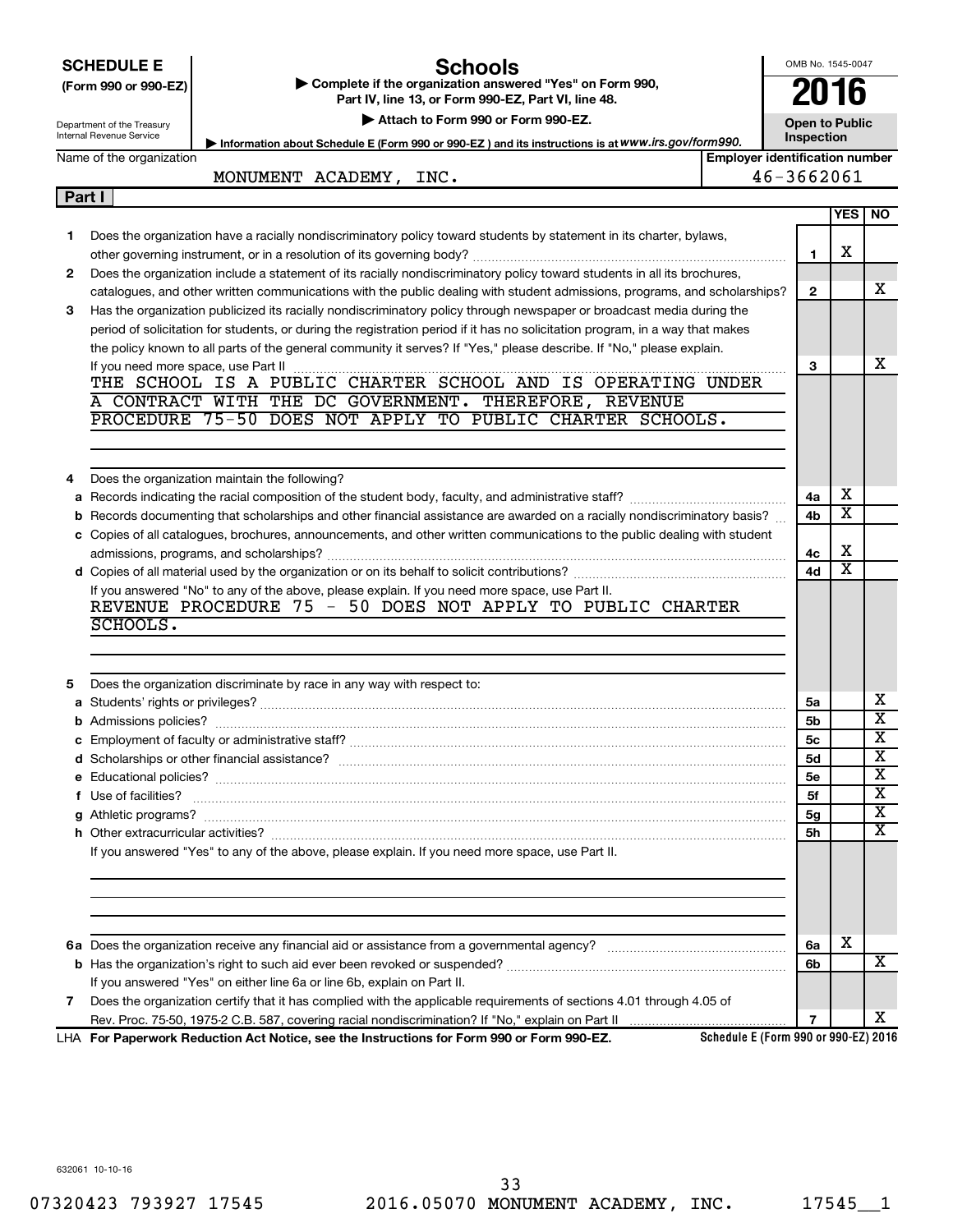Part II | Supplemental Information. Provide the explanations required by Part I, lines 3, 4d, 5h, 6b, and 7, as applicable. Also provide any other additional information.

LINE 6 - EXPLANATION OF GOVERNMENT FINANCIAL AID:

THE SCHOOL RECEIVES GOVERNMENT FINANCIAL ASSISTANCE FROM THE DISTRICT OF

COLUMBIA, FEDERAL DEPARTMENT OF AGRICULTURE SCHOOL LUNCH PROGRAM, AND

FEDERAL CONGRESSIONAL APPROPRIATIONS.

LINE 7 - EXPLANATION OF RACIAL NONDISCRIMINATION COMPLIANCE:

THE SCHOOL IS A PUBLIC CHARTER SCHOOL AND IS OPERATING UNDER A CONTRACT

WITH THE DC GOVERNMENT. THEREFORE, REVENUE PROCEDURE 75-50 DOES NOT APPLY

TO PUBLIC CHARTER SCHOOLS.

**Schedule E (Form 990 or 990-EZ) 2016**

632062 10-10-16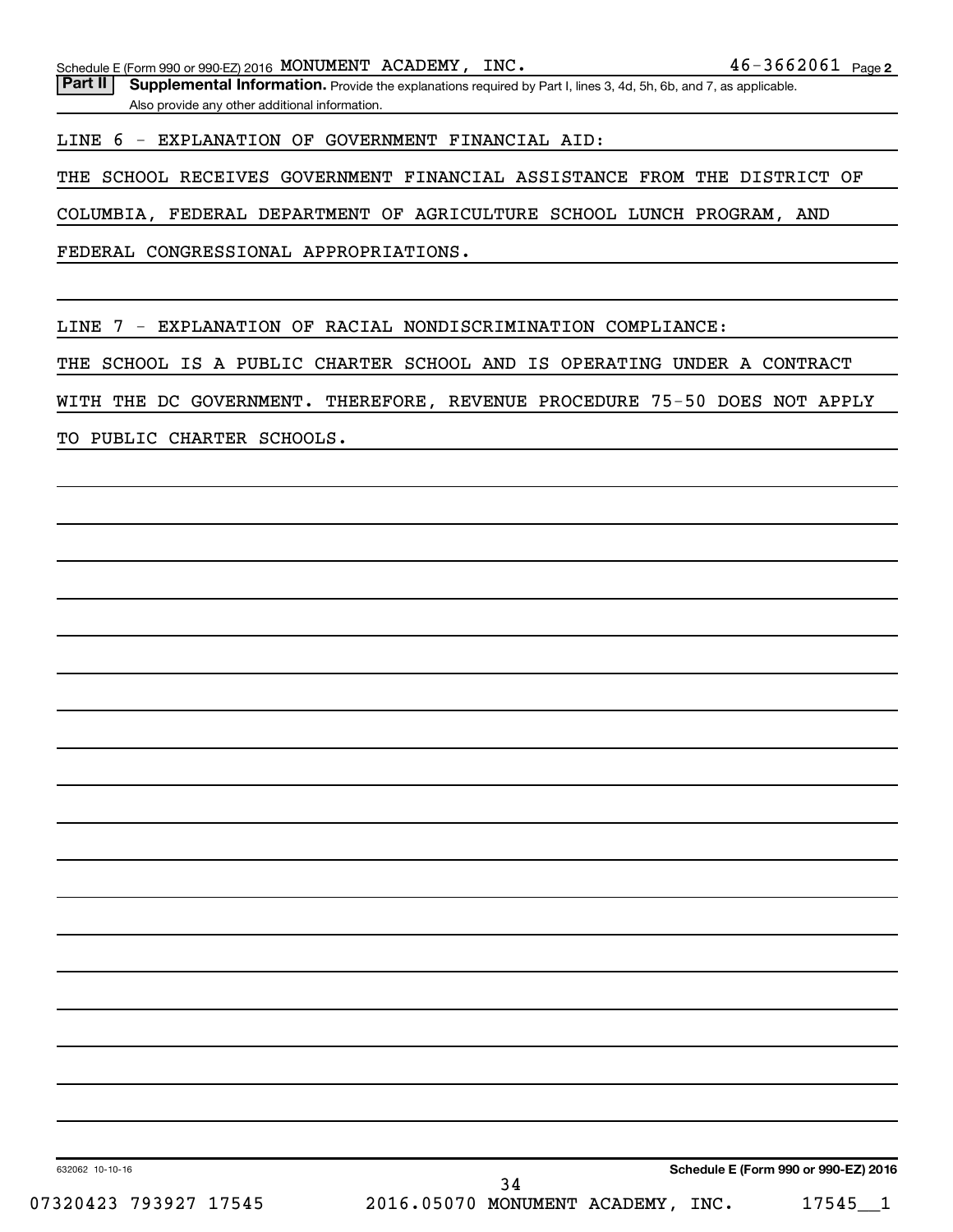| <b>SCHEDULE G</b><br>(Form 990 or 990-EZ)<br>Department of the Treasury<br>Internal Revenue Service                                           |                                  | <b>Supplemental Information Regarding Fundraising or Gaming Activities</b><br>Complete if the organization answered "Yes" on Form 990, Part IV, line 17, 18, or 19, or if the<br>organization entered more than \$15,000 on Form 990-EZ, line 6a.<br>Attach to Form 990 or Form 990-EZ.<br>Information about Schedule G (Form 990 or 990-EZ) and its instructions is at WWW.irs.gov/form990.                                                                                                                                                       |                                         |                                 |                                                                            |                                                                            | OMB No. 1545-0047<br><b>Open to Public</b><br>Inspection |           |
|-----------------------------------------------------------------------------------------------------------------------------------------------|----------------------------------|----------------------------------------------------------------------------------------------------------------------------------------------------------------------------------------------------------------------------------------------------------------------------------------------------------------------------------------------------------------------------------------------------------------------------------------------------------------------------------------------------------------------------------------------------|-----------------------------------------|---------------------------------|----------------------------------------------------------------------------|----------------------------------------------------------------------------|----------------------------------------------------------|-----------|
| Name of the organization                                                                                                                      |                                  |                                                                                                                                                                                                                                                                                                                                                                                                                                                                                                                                                    |                                         |                                 |                                                                            |                                                                            | <b>Employer identification number</b>                    |           |
|                                                                                                                                               |                                  | MONUMENT ACADEMY, INC.<br>Fundraising Activities. Complete if the organization answered "Yes" on Form 990, Part IV, line 17. Form 990-EZ filers are not                                                                                                                                                                                                                                                                                                                                                                                            |                                         |                                 |                                                                            | 46-3662061                                                                 |                                                          |           |
| Part I                                                                                                                                        | required to complete this part.  |                                                                                                                                                                                                                                                                                                                                                                                                                                                                                                                                                    |                                         |                                 |                                                                            |                                                                            |                                                          |           |
| Mail solicitations<br>a<br>b<br>Phone solicitations<br>c<br>In-person solicitations<br>d<br>compensated at least \$5,000 by the organization. | Internet and email solicitations | 1 Indicate whether the organization raised funds through any of the following activities. Check all that apply.<br>е<br>f<br>Special fundraising events<br>g<br>2 a Did the organization have a written or oral agreement with any individual (including officers, directors, trustees, or<br>key employees listed in Form 990, Part VII) or entity in connection with professional fundraising services?<br>b If "Yes," list the 10 highest paid individuals or entities (fundraisers) pursuant to agreements under which the fundraiser is to be |                                         |                                 | Solicitation of non-government grants<br>Solicitation of government grants |                                                                            | Yes                                                      | <b>No</b> |
| (i) Name and address of individual<br>or entity (fundraiser)                                                                                  |                                  | (ii) Activity                                                                                                                                                                                                                                                                                                                                                                                                                                                                                                                                      | (iii) Did<br>fundraiser<br>have custody | or control of<br>contributions? | (iv) Gross receipts<br>from activity                                       | (v) Amount paid<br>to (or retained by)<br>fundraiser<br>listed in col. (i) | (vi) Amount paid<br>to (or retained by)<br>organization  |           |
|                                                                                                                                               |                                  |                                                                                                                                                                                                                                                                                                                                                                                                                                                                                                                                                    | Yes                                     | No                              |                                                                            |                                                                            |                                                          |           |
|                                                                                                                                               |                                  |                                                                                                                                                                                                                                                                                                                                                                                                                                                                                                                                                    |                                         |                                 |                                                                            |                                                                            |                                                          |           |
|                                                                                                                                               |                                  |                                                                                                                                                                                                                                                                                                                                                                                                                                                                                                                                                    |                                         |                                 |                                                                            |                                                                            |                                                          |           |
|                                                                                                                                               |                                  |                                                                                                                                                                                                                                                                                                                                                                                                                                                                                                                                                    |                                         |                                 |                                                                            |                                                                            |                                                          |           |
|                                                                                                                                               |                                  |                                                                                                                                                                                                                                                                                                                                                                                                                                                                                                                                                    |                                         |                                 |                                                                            |                                                                            |                                                          |           |
|                                                                                                                                               |                                  |                                                                                                                                                                                                                                                                                                                                                                                                                                                                                                                                                    |                                         |                                 |                                                                            |                                                                            |                                                          |           |
|                                                                                                                                               |                                  |                                                                                                                                                                                                                                                                                                                                                                                                                                                                                                                                                    |                                         |                                 |                                                                            |                                                                            |                                                          |           |
|                                                                                                                                               |                                  |                                                                                                                                                                                                                                                                                                                                                                                                                                                                                                                                                    |                                         |                                 |                                                                            |                                                                            |                                                          |           |
|                                                                                                                                               |                                  |                                                                                                                                                                                                                                                                                                                                                                                                                                                                                                                                                    |                                         |                                 |                                                                            |                                                                            |                                                          |           |
|                                                                                                                                               |                                  |                                                                                                                                                                                                                                                                                                                                                                                                                                                                                                                                                    |                                         |                                 |                                                                            |                                                                            |                                                          |           |
|                                                                                                                                               |                                  |                                                                                                                                                                                                                                                                                                                                                                                                                                                                                                                                                    |                                         |                                 |                                                                            |                                                                            |                                                          |           |
|                                                                                                                                               |                                  |                                                                                                                                                                                                                                                                                                                                                                                                                                                                                                                                                    |                                         |                                 |                                                                            |                                                                            |                                                          |           |
|                                                                                                                                               |                                  |                                                                                                                                                                                                                                                                                                                                                                                                                                                                                                                                                    |                                         |                                 |                                                                            |                                                                            |                                                          |           |
| Total                                                                                                                                         |                                  |                                                                                                                                                                                                                                                                                                                                                                                                                                                                                                                                                    |                                         |                                 |                                                                            |                                                                            |                                                          |           |
| or licensing.                                                                                                                                 |                                  | 3 List all states in which the organization is registered or licensed to solicit contributions or has been notified it is exempt from registration                                                                                                                                                                                                                                                                                                                                                                                                 |                                         |                                 |                                                                            |                                                                            |                                                          |           |
|                                                                                                                                               |                                  |                                                                                                                                                                                                                                                                                                                                                                                                                                                                                                                                                    |                                         |                                 |                                                                            |                                                                            |                                                          |           |
|                                                                                                                                               |                                  |                                                                                                                                                                                                                                                                                                                                                                                                                                                                                                                                                    |                                         |                                 |                                                                            |                                                                            |                                                          |           |
|                                                                                                                                               |                                  |                                                                                                                                                                                                                                                                                                                                                                                                                                                                                                                                                    |                                         |                                 |                                                                            |                                                                            |                                                          |           |
|                                                                                                                                               |                                  |                                                                                                                                                                                                                                                                                                                                                                                                                                                                                                                                                    |                                         |                                 |                                                                            |                                                                            |                                                          |           |
|                                                                                                                                               |                                  |                                                                                                                                                                                                                                                                                                                                                                                                                                                                                                                                                    |                                         |                                 |                                                                            |                                                                            |                                                          |           |
|                                                                                                                                               |                                  |                                                                                                                                                                                                                                                                                                                                                                                                                                                                                                                                                    |                                         |                                 |                                                                            |                                                                            |                                                          |           |
|                                                                                                                                               |                                  |                                                                                                                                                                                                                                                                                                                                                                                                                                                                                                                                                    |                                         |                                 |                                                                            |                                                                            |                                                          |           |

**For Paperwork Reduction Act Notice, see the Instructions for Form 990 or 990-EZ. Schedule G (Form 990 or 990-EZ) 2016** LHA

632081 09-12-16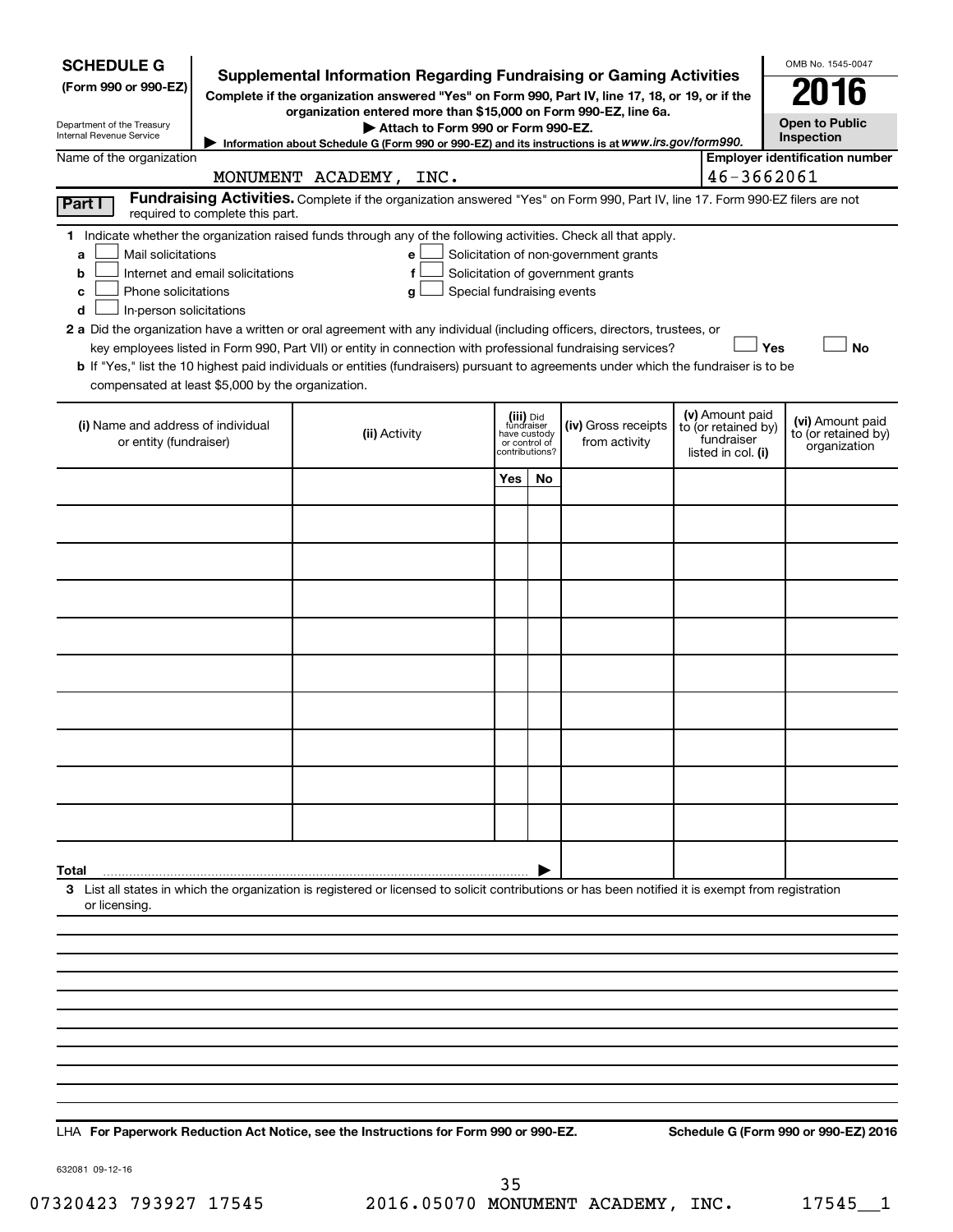#### Schedule G (Form 990 or 990-EZ) 2016 Page MONUMENT ACADEMY, INC. 46-3662061

46-3662061 Page 2

| Part II   Fundraising Events. Complete if the organization answered "Yes" on Form 990, Part IV, line 18, or reported more than \$15,000   |
|-------------------------------------------------------------------------------------------------------------------------------------------|
| of fundraising event contributions and gross income on Form 990-EZ, lines 1 and 6b. List events with gross receipts greater than \$5,000. |

|                 |              | of fundraising event contributions and gross income on Form 990-EZ, lines 1 and 6b. List events with gross receipts greater than \$5,000.                                                                                                 |                                         |                                                  |                                 |                                                     |
|-----------------|--------------|-------------------------------------------------------------------------------------------------------------------------------------------------------------------------------------------------------------------------------------------|-----------------------------------------|--------------------------------------------------|---------------------------------|-----------------------------------------------------|
|                 |              |                                                                                                                                                                                                                                           | (a) Event $#1$<br>PROGRESSIVE<br>DINNER | $(b)$ Event #2                                   | (c) Other events<br><b>NONE</b> | (d) Total events<br>(add col. (a) through           |
|                 |              |                                                                                                                                                                                                                                           | (event type)                            | (event type)                                     | (total number)                  | col. (c)                                            |
| Revenue         | 1.           |                                                                                                                                                                                                                                           | 21,500.                                 |                                                  |                                 | 21,500.                                             |
|                 | $\mathbf{2}$ |                                                                                                                                                                                                                                           | 20,850.                                 |                                                  |                                 | 20,850.                                             |
|                 | 3            | Gross income (line 1 minus line 2)                                                                                                                                                                                                        | 650.                                    |                                                  |                                 | 650.                                                |
|                 | 4            |                                                                                                                                                                                                                                           |                                         |                                                  |                                 |                                                     |
|                 | 5            |                                                                                                                                                                                                                                           |                                         |                                                  |                                 |                                                     |
| Direct Expenses | 6            |                                                                                                                                                                                                                                           |                                         |                                                  |                                 |                                                     |
|                 | 7            |                                                                                                                                                                                                                                           |                                         |                                                  |                                 |                                                     |
|                 | 8            |                                                                                                                                                                                                                                           |                                         |                                                  |                                 |                                                     |
|                 | 9            |                                                                                                                                                                                                                                           | 650.                                    |                                                  |                                 | 650.                                                |
|                 | 10           | Direct expense summary. Add lines 4 through 9 in column (d)                                                                                                                                                                               |                                         |                                                  | ▶                               | 650.                                                |
|                 |              | 11 Net income summary. Subtract line 10 from line 3, column (d)                                                                                                                                                                           |                                         |                                                  |                                 | $\overline{0}$ .                                    |
| <b>Part III</b> |              | Gaming. Complete if the organization answered "Yes" on Form 990, Part IV, line 19, or reported more than                                                                                                                                  |                                         |                                                  |                                 |                                                     |
|                 |              | \$15,000 on Form 990-EZ, line 6a.                                                                                                                                                                                                         |                                         |                                                  |                                 |                                                     |
| Revenue         |              |                                                                                                                                                                                                                                           | (a) Bingo                               | (b) Pull tabs/instant<br>bingo/progressive bingo | (c) Other gaming                | (d) Total gaming (add<br>col. (a) through col. (c)) |
|                 | 1            |                                                                                                                                                                                                                                           |                                         |                                                  |                                 |                                                     |
|                 |              |                                                                                                                                                                                                                                           |                                         |                                                  |                                 |                                                     |
|                 | 2            |                                                                                                                                                                                                                                           |                                         |                                                  |                                 |                                                     |
| Direct Expenses | 3            |                                                                                                                                                                                                                                           |                                         |                                                  |                                 |                                                     |
|                 | 4            |                                                                                                                                                                                                                                           |                                         |                                                  |                                 |                                                     |
|                 |              | 5 Other direct expenses                                                                                                                                                                                                                   |                                         |                                                  |                                 |                                                     |
|                 |              | 6 Volunteer labor                                                                                                                                                                                                                         | %<br>Yes<br>No                          | Yes<br>%<br>No                                   | Yes<br>%<br>No                  |                                                     |
|                 |              | Direct expense summary. Add lines 2 through 5 in column (d)                                                                                                                                                                               |                                         |                                                  |                                 |                                                     |
|                 | 7            |                                                                                                                                                                                                                                           |                                         |                                                  |                                 |                                                     |
|                 | 8            |                                                                                                                                                                                                                                           |                                         |                                                  |                                 |                                                     |
| 9               |              | Enter the state(s) in which the organization conducts gaming activities:                                                                                                                                                                  |                                         |                                                  |                                 |                                                     |
|                 |              |                                                                                                                                                                                                                                           |                                         |                                                  |                                 | Yes<br><b>No</b>                                    |
|                 |              | <b>b</b> If "No," explain: <u>All and the set of the set of the set of the set of the set of the set of the set of the set of the set of the set of the set of the set of the set of the set of the set of the set of the set of the </u> |                                         |                                                  |                                 |                                                     |
|                 |              |                                                                                                                                                                                                                                           |                                         |                                                  |                                 |                                                     |
|                 |              |                                                                                                                                                                                                                                           |                                         |                                                  |                                 |                                                     |
|                 |              |                                                                                                                                                                                                                                           |                                         |                                                  |                                 | Yes<br><b>No</b>                                    |
|                 |              |                                                                                                                                                                                                                                           |                                         |                                                  |                                 |                                                     |
|                 |              |                                                                                                                                                                                                                                           |                                         |                                                  |                                 |                                                     |
|                 |              | 632082 09-12-16                                                                                                                                                                                                                           |                                         |                                                  |                                 | Schedule G (Form 990 or 990-EZ) 2016                |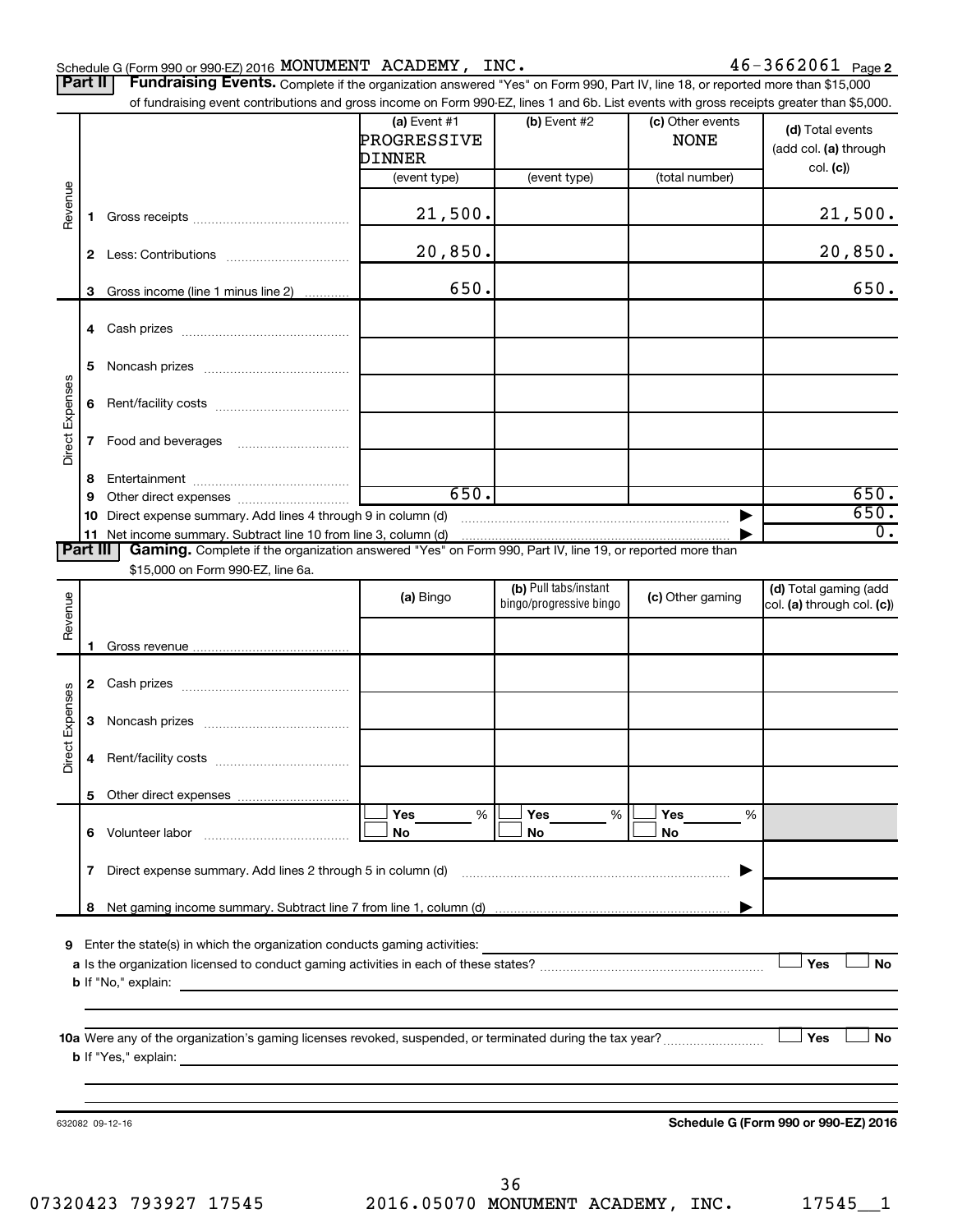| Schedule G (Form 990 or 990-EZ) 2016 MONUMENT ACADEMY, INC.                                                                         |                                                                                                                                                                                                                                           | the control of the control of the control of | $46 - 3662061$ Page 3 |           |
|-------------------------------------------------------------------------------------------------------------------------------------|-------------------------------------------------------------------------------------------------------------------------------------------------------------------------------------------------------------------------------------------|----------------------------------------------|-----------------------|-----------|
| 11                                                                                                                                  |                                                                                                                                                                                                                                           |                                              | 」Yes                  | <b>No</b> |
| 12 Is the organization a grantor, beneficiary or trustee of a trust, or a member of a partnership or other entity formed            |                                                                                                                                                                                                                                           |                                              | $\Box$ Yes            | <b>No</b> |
| 13 Indicate the percentage of gaming activity conducted in:                                                                         |                                                                                                                                                                                                                                           |                                              |                       |           |
|                                                                                                                                     |                                                                                                                                                                                                                                           |                                              | 13a                   | %         |
|                                                                                                                                     |                                                                                                                                                                                                                                           |                                              | 13 <sub>b</sub>       | $\%$      |
| 14 Enter the name and address of the person who prepares the organization's gaming/special events books and records:                |                                                                                                                                                                                                                                           |                                              |                       |           |
| Name $\blacktriangleright$                                                                                                          | <u> 1989 - Johann Barbara, martin amerikan basal dan berasal dan berasal dan berasal dari berasal dan berasal dan</u>                                                                                                                     |                                              |                       |           |
| Address >                                                                                                                           | and the control of the control of the control of the control of the control of the control of the control of the                                                                                                                          |                                              |                       |           |
|                                                                                                                                     |                                                                                                                                                                                                                                           |                                              |                       | <b>No</b> |
|                                                                                                                                     |                                                                                                                                                                                                                                           |                                              |                       |           |
| of gaming revenue retained by the third party $\triangleright$ \$<br>c If "Yes," enter name and address of the third party:         |                                                                                                                                                                                                                                           |                                              |                       |           |
|                                                                                                                                     | Name $\blacktriangleright$ $\blacksquare$                                                                                                                                                                                                 |                                              |                       |           |
|                                                                                                                                     |                                                                                                                                                                                                                                           |                                              |                       |           |
| <b>16</b> Gaming manager information:                                                                                               |                                                                                                                                                                                                                                           |                                              |                       |           |
|                                                                                                                                     |                                                                                                                                                                                                                                           |                                              |                       |           |
| Name $\blacktriangleright$                                                                                                          | <u> 1989 - Johann Barnett, fransk politiker (d. 1989)</u>                                                                                                                                                                                 |                                              |                       |           |
| Gaming manager compensation > \$                                                                                                    |                                                                                                                                                                                                                                           |                                              |                       |           |
|                                                                                                                                     | Description of services provided states and the contract of the contract of the contract of the contract of the contract of the contract of the contract of the contract of the contract of the contract of the contract of th            |                                              |                       |           |
|                                                                                                                                     |                                                                                                                                                                                                                                           |                                              |                       |           |
| Director/officer                                                                                                                    | Employee<br>Independent contractor                                                                                                                                                                                                        |                                              |                       |           |
| <b>17</b> Mandatory distributions:                                                                                                  |                                                                                                                                                                                                                                           |                                              |                       |           |
| a Is the organization required under state law to make charitable distributions from the gaming proceeds to                         |                                                                                                                                                                                                                                           |                                              |                       |           |
|                                                                                                                                     |                                                                                                                                                                                                                                           |                                              | $\Box$ Yes $\Box$ No  |           |
| <b>b</b> Enter the amount of distributions required under state law to be distributed to other exempt organizations or spent in the |                                                                                                                                                                                                                                           |                                              |                       |           |
| organization's own exempt activities during the tax year $\triangleright$ \$                                                        |                                                                                                                                                                                                                                           |                                              |                       |           |
| <b>Part IV</b>                                                                                                                      | Supplemental Information. Provide the explanations required by Part I, line 2b, columns (iii) and (v); and Part III, lines 9, 9b, 10b, 15b,<br>15c, 16, and 17b, as applicable. Also provide any additional information. See instructions |                                              |                       |           |
|                                                                                                                                     |                                                                                                                                                                                                                                           |                                              |                       |           |
|                                                                                                                                     |                                                                                                                                                                                                                                           |                                              |                       |           |
|                                                                                                                                     |                                                                                                                                                                                                                                           |                                              |                       |           |
|                                                                                                                                     |                                                                                                                                                                                                                                           |                                              |                       |           |
|                                                                                                                                     |                                                                                                                                                                                                                                           |                                              |                       |           |
|                                                                                                                                     |                                                                                                                                                                                                                                           |                                              |                       |           |
|                                                                                                                                     |                                                                                                                                                                                                                                           |                                              |                       |           |
|                                                                                                                                     |                                                                                                                                                                                                                                           |                                              |                       |           |
|                                                                                                                                     |                                                                                                                                                                                                                                           |                                              |                       |           |
|                                                                                                                                     |                                                                                                                                                                                                                                           |                                              |                       |           |
| 632083 09-12-16                                                                                                                     | 37                                                                                                                                                                                                                                        | Schedule G (Form 990 or 990-EZ) 2016         |                       |           |
|                                                                                                                                     |                                                                                                                                                                                                                                           |                                              |                       |           |

07320423 793927 17545 2016.05070 MONUMENT ACADEMY, INC. 17545\_1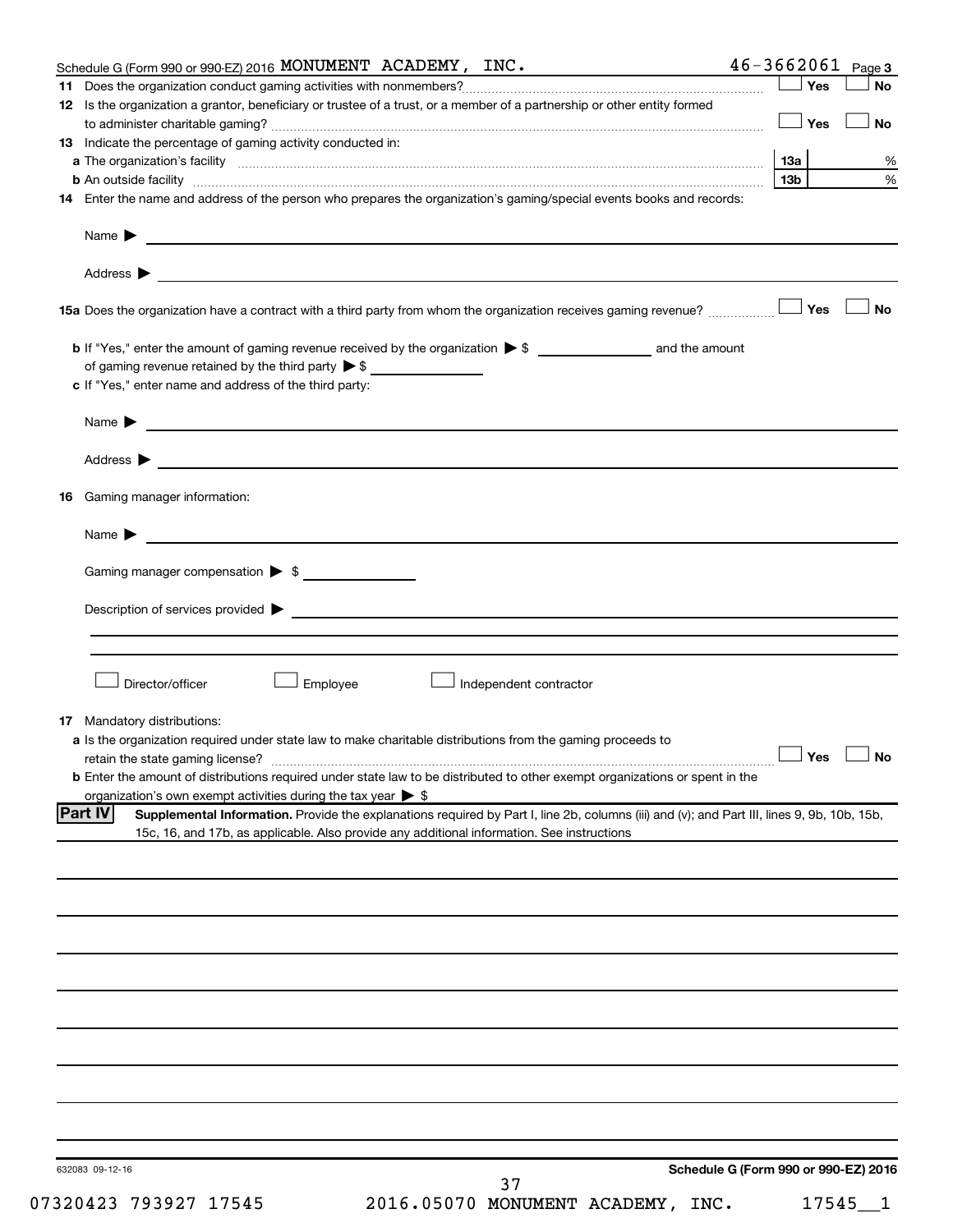|                    | Schedule G (Form 990 or 990-EZ) |  |
|--------------------|---------------------------------|--|
| 632084<br>04-01-16 | $38\,$                          |  |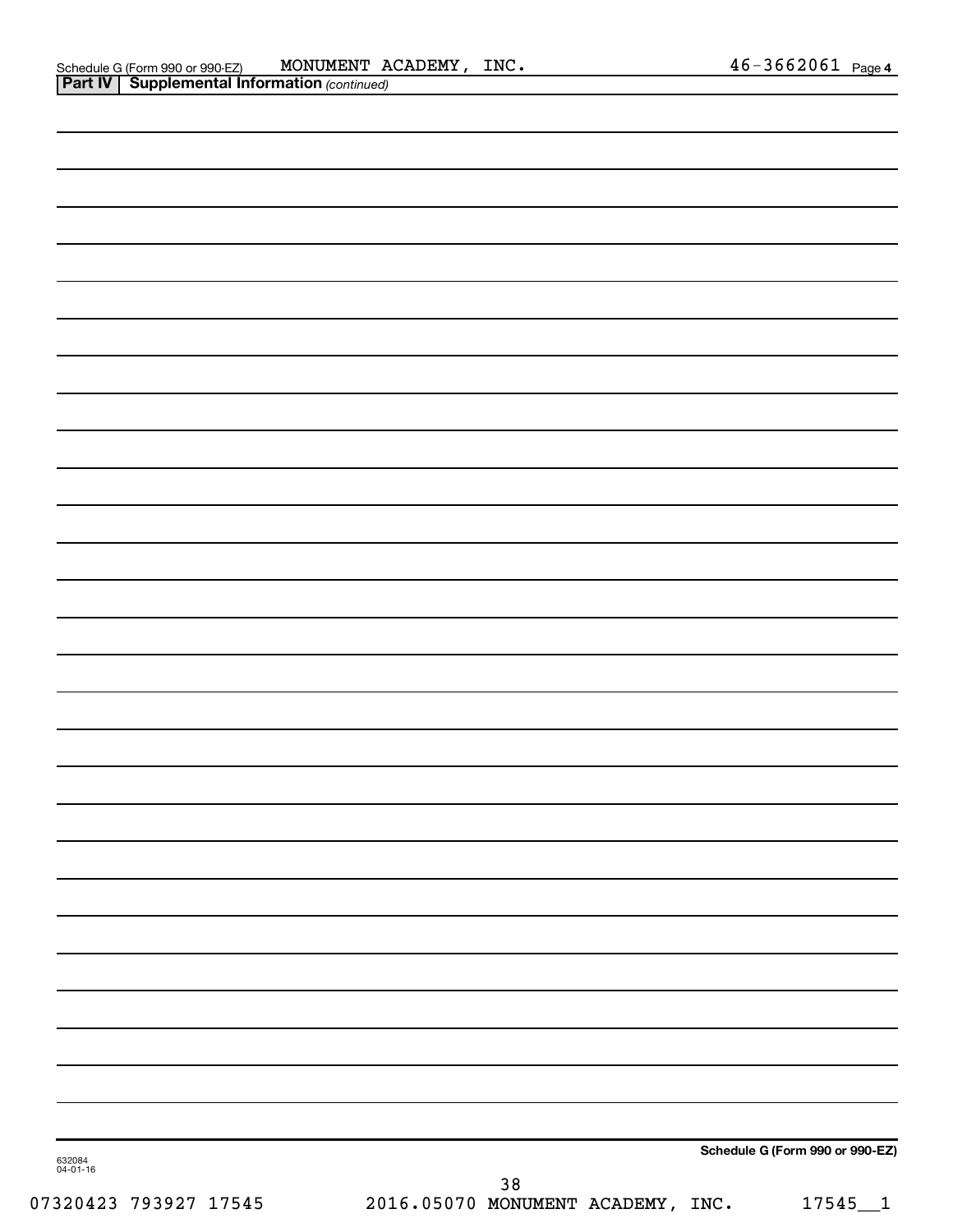|                                                                                                                                                                                                                                       | OMB No. 1545-0047                                   |
|---------------------------------------------------------------------------------------------------------------------------------------------------------------------------------------------------------------------------------------|-----------------------------------------------------|
| Supplemental Information to Form 990 or 990-EZ<br><b>SCHEDULE O</b><br>Complete to provide information for responses to specific questions on<br>(Form 990 or 990-EZ)<br>Form 990 or 990-EZ or to provide any additional information. |                                                     |
| Attach to Form 990 or 990-EZ.<br>Department of the Treasury<br>Information about Schedule O (Form 990 or 990-EZ) and its instructions is at WWW.irs.gov/form990.<br>Internal Revenue Service                                          | <b>Open to Public</b><br>Inspection                 |
| Name of the organization<br>MONUMENT ACADEMY, INC.                                                                                                                                                                                    | <b>Employer identification number</b><br>46-3662061 |
| FORM 990, PART I, LINE 1, DESCRIPTION OF ORGANIZATION MISSION:                                                                                                                                                                        |                                                     |
| FOSTER CARE SYSTEM, WITH THE REQUISITE ACADEMIC, SOCIAL, EMOTIONAL, AND                                                                                                                                                               |                                                     |
| SKILLS TO BE SUCCESSFUL IN COLLEGE, CAREER, AND COMMUNITY, AND TO<br>LIFE                                                                                                                                                             |                                                     |
| CREATE AN OUTSTANDING SCHOOL THAT ATTRACTS, SUPPORTS, AND RETAINS                                                                                                                                                                     |                                                     |
| EXCEPTIONAL AND CARING STAFF                                                                                                                                                                                                          |                                                     |
|                                                                                                                                                                                                                                       |                                                     |
| FORM 990, PART III, LINE 1, DESCRIPTION OF ORGANIZATION MISSION:                                                                                                                                                                      |                                                     |
| ATTRACTS, SUPPORTS, AND RETAINS EXCEPTIONAL AND CARING STAFF                                                                                                                                                                          |                                                     |
| FORM 990, PART VI, SECTION A, LINE 6:                                                                                                                                                                                                 |                                                     |
| MONUMENT ACADEMY FOUNDATION IS THE SOLE MEMBER OF MONUMENT PCS.<br>THE                                                                                                                                                                | TWO                                                 |
| ON THE MONUMENT PCS BOARD MAY BE HELD BY PERSONS WHO ARE TRUSTEES OF<br>SEATS                                                                                                                                                         |                                                     |
| THE FOUNDATION.                                                                                                                                                                                                                       |                                                     |
|                                                                                                                                                                                                                                       |                                                     |
| FORM 990, PART VI, SECTION A, LINE 7A:                                                                                                                                                                                                |                                                     |
| THE FOUNDATION HAS LIMITED RIGHT TO REMOVE A DIRECTOR.                                                                                                                                                                                |                                                     |
| FORM 990, PART VI, SECTION B, LINE 11B:                                                                                                                                                                                               |                                                     |
| THE ORGANIZATION'S FORM 990 IS REVIEWED BY THE CEO AND THE BOARD PRIOR TO                                                                                                                                                             |                                                     |
| APPROVAL AND SUBMISSION.                                                                                                                                                                                                              |                                                     |
|                                                                                                                                                                                                                                       |                                                     |
| FORM 990, PART VI, SECTION B, LINE 12C:                                                                                                                                                                                               |                                                     |

THE ORGANIZATION HAS A WRITTEN PROCESS TO ENSURE NO CONFLICTS OF INTEREST

EXIST BEFORE THE BOARD VOTES ON EACH CONTRACT.

|                       |  | FORM 990, PART VI, SECTION C, LINE 19: |  |                                                                                      |  |                                        |
|-----------------------|--|----------------------------------------|--|--------------------------------------------------------------------------------------|--|----------------------------------------|
|                       |  |                                        |  | LHA For Paperwork Reduction Act Notice, see the Instructions for Form 990 or 990-EZ. |  | Schedule O (Form 990 or 990-EZ) (2016) |
| 632211 08-25-16       |  |                                        |  |                                                                                      |  |                                        |
|                       |  |                                        |  | 39                                                                                   |  |                                        |
| 07320423 793927 17545 |  |                                        |  | 2016.05070 MONUMENT ACADEMY, INC.                                                    |  | 17545 1                                |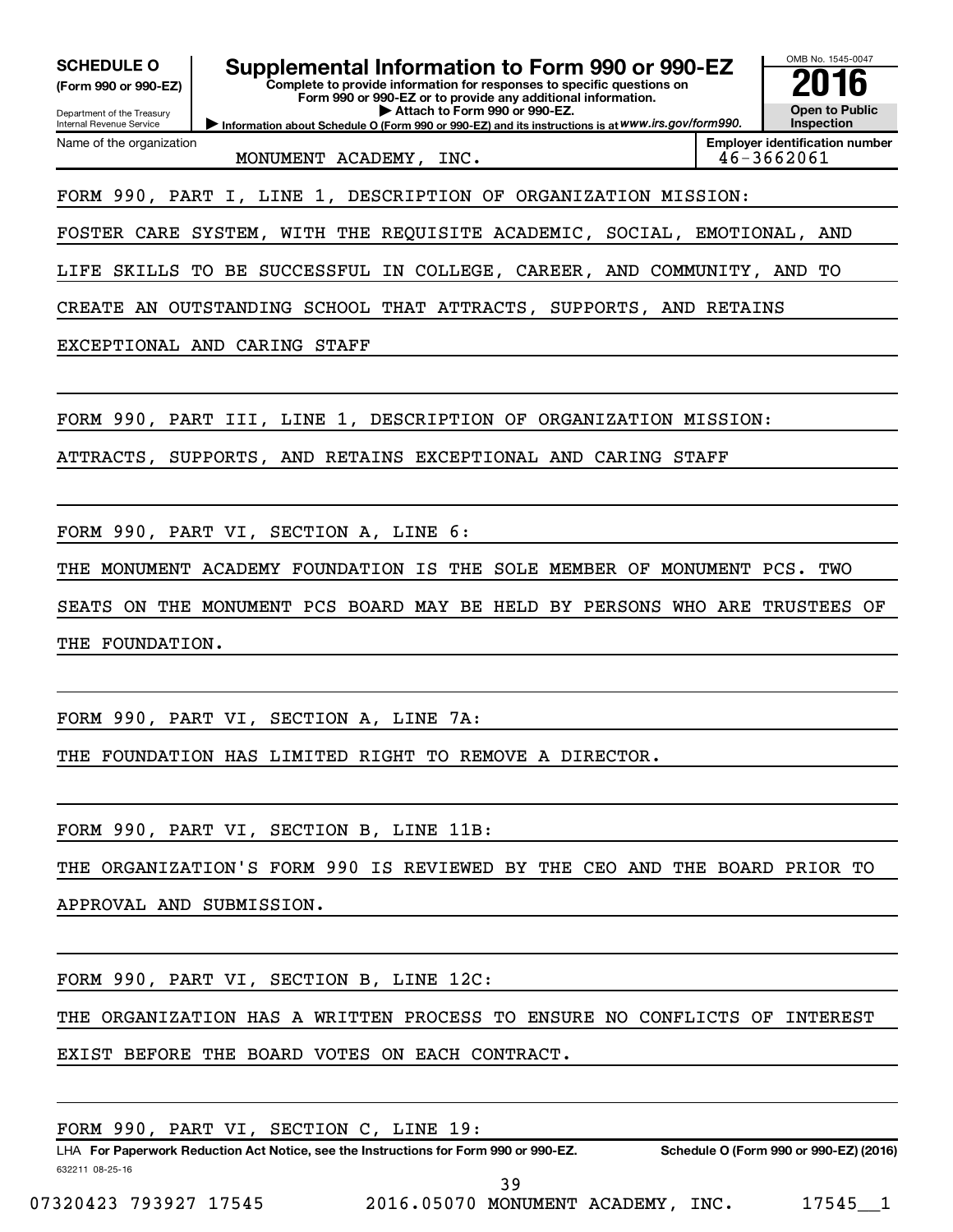| Name of the organization<br>MONUMENT ACADEMY, INC.                                                                                        | <b>Employer identification number</b><br>$46 - 3662061$ |
|-------------------------------------------------------------------------------------------------------------------------------------------|---------------------------------------------------------|
| THE GOVERNING DOCUMENTS ARE AVAILABLE TO THE PUBLIC UPON REQUEST.                                                                         |                                                         |
|                                                                                                                                           |                                                         |
| FORM 990, PART XII, LINE 2C:                                                                                                              |                                                         |
| THE ORGANIZATION HAS NOT CHANGED ITS AUDIT OVERSIGHT PROCESS OR PROCESS<br>OF SELECTION OF AN INDEPENDENT ACCOUNTANT DURING THE TAX YEAR. |                                                         |
|                                                                                                                                           |                                                         |
|                                                                                                                                           |                                                         |
|                                                                                                                                           |                                                         |
|                                                                                                                                           |                                                         |
|                                                                                                                                           |                                                         |
|                                                                                                                                           |                                                         |
|                                                                                                                                           |                                                         |
|                                                                                                                                           |                                                         |
|                                                                                                                                           |                                                         |
|                                                                                                                                           |                                                         |
|                                                                                                                                           |                                                         |
|                                                                                                                                           |                                                         |
|                                                                                                                                           |                                                         |
|                                                                                                                                           |                                                         |
|                                                                                                                                           |                                                         |
|                                                                                                                                           |                                                         |
|                                                                                                                                           |                                                         |
|                                                                                                                                           |                                                         |
|                                                                                                                                           |                                                         |
|                                                                                                                                           |                                                         |
| 632212 08-25-16                                                                                                                           | Schedule O (Form 990 or 990-EZ) (2016)                  |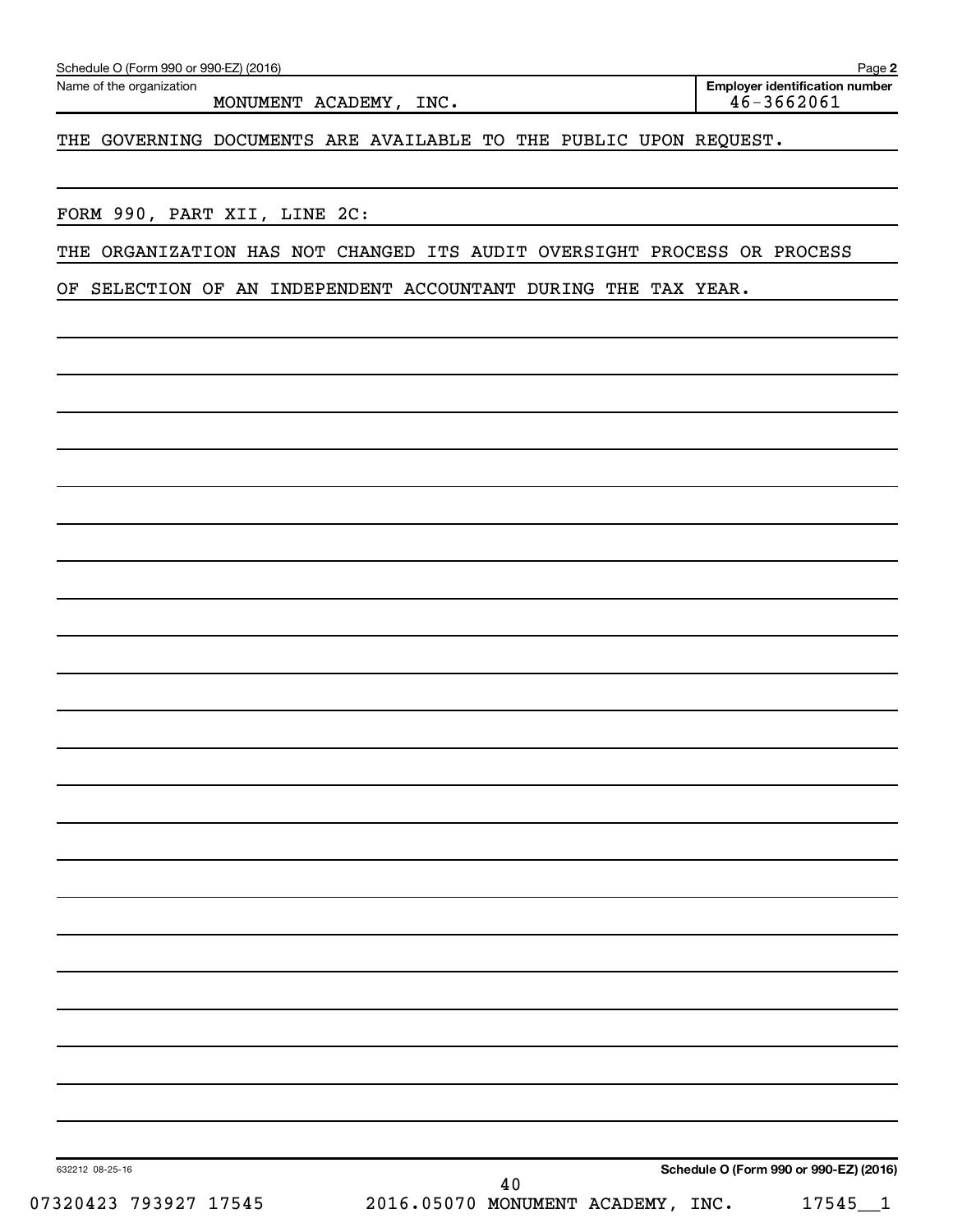| <b>SCHEDULE R</b><br>(Form 990)                        |                                                                                                                                                                                                                   | <b>Related Organizations and Unrelated Partnerships</b><br>Complete if the organization answered "Yes" on Form 990, Part IV, line 33, 34, 35b, 36, or 37. |                                                     |                                      |        |                                             |     |                                                         | OMB No. 1545-0047<br>2016           |                                                      |
|--------------------------------------------------------|-------------------------------------------------------------------------------------------------------------------------------------------------------------------------------------------------------------------|-----------------------------------------------------------------------------------------------------------------------------------------------------------|-----------------------------------------------------|--------------------------------------|--------|---------------------------------------------|-----|---------------------------------------------------------|-------------------------------------|------------------------------------------------------|
| Department of the Treasury<br>Internal Revenue Service |                                                                                                                                                                                                                   | Information about Schedule R (Form 990) and its instructions is at www.irs.gov/form990.                                                                   | Attach to Form 990.                                 |                                      |        |                                             |     |                                                         | <b>Open to Public</b><br>Inspection |                                                      |
| Name of the organization                               | MONUMENT ACADEMY, INC.                                                                                                                                                                                            |                                                                                                                                                           |                                                     |                                      |        |                                             |     | <b>Employer identification number</b><br>$46 - 3662061$ |                                     |                                                      |
| Part I                                                 | Identification of Disregarded Entities. Complete if the organization answered "Yes" on Form 990, Part IV, line 33.                                                                                                |                                                                                                                                                           |                                                     |                                      |        |                                             |     |                                                         |                                     |                                                      |
|                                                        | (a)<br>Name, address, and EIN (if applicable)<br>of disregarded entity                                                                                                                                            | (b)<br>Primary activity                                                                                                                                   | (c)<br>Legal domicile (state or<br>foreign country) | (d)<br>Total income                  |        | (e)<br>End-of-year assets                   |     |                                                         | (f)<br>Direct controlling<br>entity |                                                      |
|                                                        |                                                                                                                                                                                                                   |                                                                                                                                                           |                                                     |                                      |        |                                             |     |                                                         |                                     |                                                      |
|                                                        |                                                                                                                                                                                                                   |                                                                                                                                                           |                                                     |                                      |        |                                             |     |                                                         |                                     |                                                      |
|                                                        |                                                                                                                                                                                                                   |                                                                                                                                                           |                                                     |                                      |        |                                             |     |                                                         |                                     |                                                      |
|                                                        |                                                                                                                                                                                                                   |                                                                                                                                                           |                                                     |                                      |        |                                             |     |                                                         |                                     |                                                      |
| Part II                                                | Identification of Related Tax-Exempt Organizations. Complete if the organization answered "Yes" on Form 990, Part IV, line 34 because it had one or more related tax-exempt<br>organizations during the tax year. |                                                                                                                                                           |                                                     |                                      |        |                                             |     |                                                         |                                     |                                                      |
|                                                        | (a)<br>Name, address, and EIN<br>of related organization                                                                                                                                                          | (b)<br>Primary activity                                                                                                                                   | (c)<br>Legal domicile (state or<br>foreign country) | (d)<br><b>Exempt Code</b><br>section |        | (e)<br>Public charity<br>status (if section |     | (f)<br>Direct controlling<br>entity                     |                                     | $(g)$<br>Section 512(b)(13)<br>controlled<br>entity? |
|                                                        |                                                                                                                                                                                                                   |                                                                                                                                                           |                                                     |                                      |        | 501(c)(3)                                   |     |                                                         | Yes                                 | No                                                   |
| 500 19TH STREET NE                                     | MONUMENT ACADEMY FOUNDATION INC - 47-4228607                                                                                                                                                                      | TO SUPPORT MONUMENT PCS<br>AND CHARTER SCHOOL                                                                                                             |                                                     |                                      |        |                                             |     |                                                         |                                     |                                                      |
| WASHINGTON, DC 20002                                   |                                                                                                                                                                                                                   | EDUCATION.                                                                                                                                                | DISTRICT OF COLUMBIA 501(C)(3)                      |                                      | LINE 7 |                                             | N/A |                                                         |                                     | Х                                                    |
|                                                        |                                                                                                                                                                                                                   |                                                                                                                                                           |                                                     |                                      |        |                                             |     |                                                         |                                     |                                                      |
|                                                        |                                                                                                                                                                                                                   |                                                                                                                                                           |                                                     |                                      |        |                                             |     |                                                         |                                     |                                                      |
|                                                        |                                                                                                                                                                                                                   |                                                                                                                                                           |                                                     |                                      |        |                                             |     |                                                         |                                     |                                                      |
|                                                        |                                                                                                                                                                                                                   |                                                                                                                                                           |                                                     |                                      |        |                                             |     |                                                         |                                     |                                                      |

**For Paperwork Reduction Act Notice, see the Instructions for Form 990. Schedule R (Form 990) 2016**

OMB No. 1545-0047

 $\overline{1}$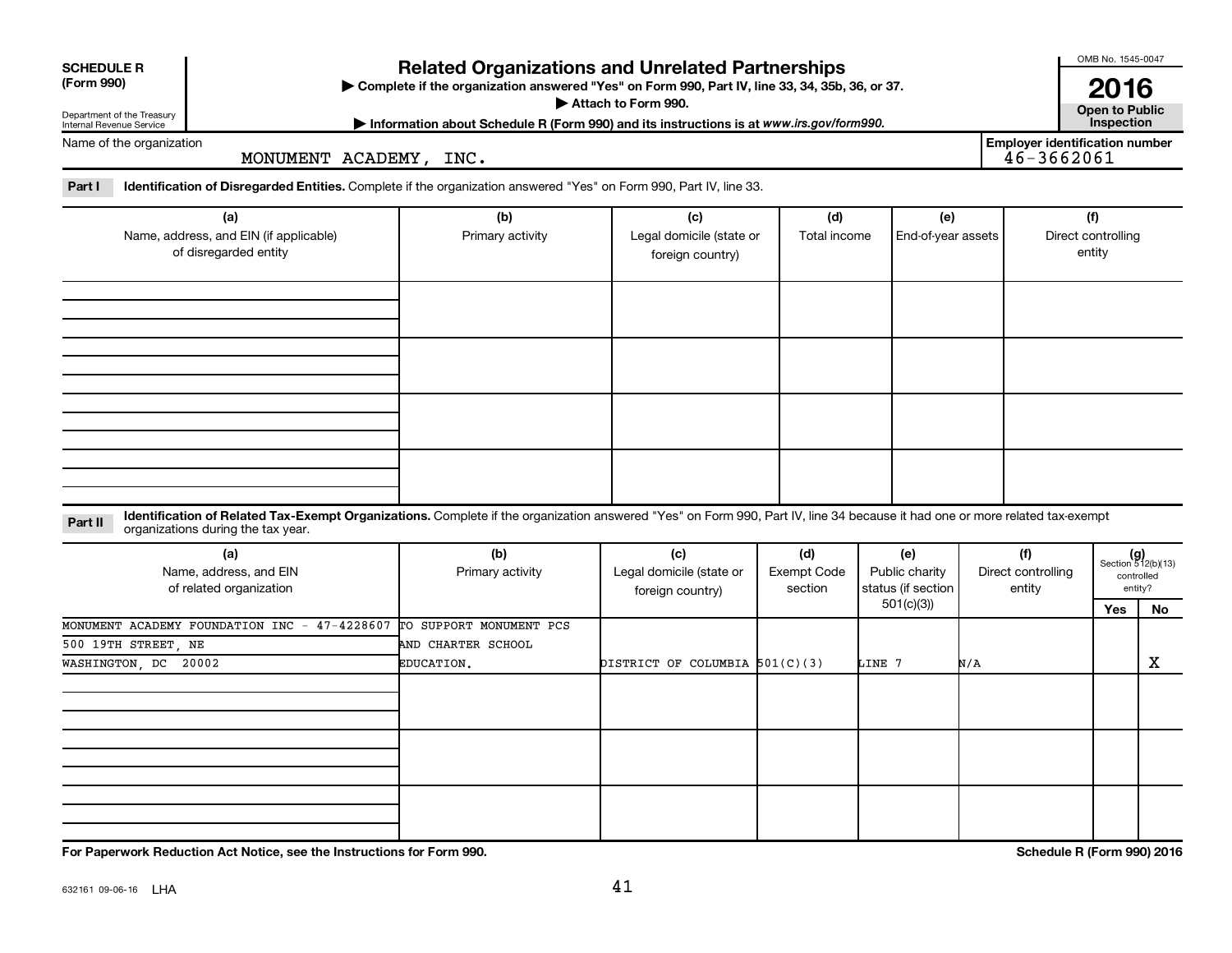### Schedule R (Form 990) 2016 MONUMENT ACADEMY ,  $INC.$

**2**

Part III Identification of Related Organizations Taxable as a Partnership. Complete if the organization answered "Yes" on Form 990, Part IV, line 34 because it had one or more related<br>Read to the organizations tracted as a organizations treated as a partnership during the tax year.

| (a)                                                                                                                                                                                                                                                                        | (b)              | (c)                                       | (d)                          |                                                    | (e)                                                                   | (f)                                             | (g)                               | (h)                              |           | (i)                                           | (i)                     | (k)                                                          |
|----------------------------------------------------------------------------------------------------------------------------------------------------------------------------------------------------------------------------------------------------------------------------|------------------|-------------------------------------------|------------------------------|----------------------------------------------------|-----------------------------------------------------------------------|-------------------------------------------------|-----------------------------------|----------------------------------|-----------|-----------------------------------------------|-------------------------|--------------------------------------------------------------|
| Name, address, and EIN<br>of related organization                                                                                                                                                                                                                          | Primary activity | Legal<br>domicile<br>(state or<br>foreign | Direct controlling<br>entity |                                                    | Predominant income<br>(related, unrelated,<br>excluded from tax under | Share of total<br>income                        | Share of<br>end-of-year<br>assets | Disproportionate<br>allocations? |           | Code V-UBI<br>amount in box<br>20 of Schedule |                         | General or Percentage<br>managing ownership                  |
|                                                                                                                                                                                                                                                                            |                  | country)                                  |                              |                                                    | sections $512-514$ )                                                  |                                                 |                                   | Yes                              | <b>No</b> | K-1 (Form 1065) Yes No                        |                         |                                                              |
|                                                                                                                                                                                                                                                                            |                  |                                           |                              |                                                    |                                                                       |                                                 |                                   |                                  |           |                                               |                         |                                                              |
|                                                                                                                                                                                                                                                                            |                  |                                           |                              |                                                    |                                                                       |                                                 |                                   |                                  |           |                                               |                         |                                                              |
|                                                                                                                                                                                                                                                                            |                  |                                           |                              |                                                    |                                                                       |                                                 |                                   |                                  |           |                                               |                         |                                                              |
|                                                                                                                                                                                                                                                                            |                  |                                           |                              |                                                    |                                                                       |                                                 |                                   |                                  |           |                                               |                         |                                                              |
|                                                                                                                                                                                                                                                                            |                  |                                           |                              |                                                    |                                                                       |                                                 |                                   |                                  |           |                                               |                         |                                                              |
|                                                                                                                                                                                                                                                                            |                  |                                           |                              |                                                    |                                                                       |                                                 |                                   |                                  |           |                                               |                         |                                                              |
|                                                                                                                                                                                                                                                                            |                  |                                           |                              |                                                    |                                                                       |                                                 |                                   |                                  |           |                                               |                         |                                                              |
|                                                                                                                                                                                                                                                                            |                  |                                           |                              |                                                    |                                                                       |                                                 |                                   |                                  |           |                                               |                         |                                                              |
|                                                                                                                                                                                                                                                                            |                  |                                           |                              |                                                    |                                                                       |                                                 |                                   |                                  |           |                                               |                         |                                                              |
|                                                                                                                                                                                                                                                                            |                  |                                           |                              |                                                    |                                                                       |                                                 |                                   |                                  |           |                                               |                         |                                                              |
|                                                                                                                                                                                                                                                                            |                  |                                           |                              |                                                    |                                                                       |                                                 |                                   |                                  |           |                                               |                         |                                                              |
|                                                                                                                                                                                                                                                                            |                  |                                           |                              |                                                    |                                                                       |                                                 |                                   |                                  |           |                                               |                         |                                                              |
|                                                                                                                                                                                                                                                                            |                  |                                           |                              |                                                    |                                                                       |                                                 |                                   |                                  |           |                                               |                         |                                                              |
|                                                                                                                                                                                                                                                                            |                  |                                           |                              |                                                    |                                                                       |                                                 |                                   |                                  |           |                                               |                         |                                                              |
|                                                                                                                                                                                                                                                                            |                  |                                           |                              |                                                    |                                                                       |                                                 |                                   |                                  |           |                                               |                         |                                                              |
|                                                                                                                                                                                                                                                                            |                  |                                           |                              |                                                    |                                                                       |                                                 |                                   |                                  |           |                                               |                         |                                                              |
| Identification of Related Organizations Taxable as a Corporation or Trust. Complete if the organization answered "Yes" on Form 990, Part IV, line 34 because it had one or more related<br>Part IV<br>organizations treated as a corporation or trust during the tax year. |                  |                                           |                              |                                                    |                                                                       |                                                 |                                   |                                  |           |                                               |                         |                                                              |
| (a)                                                                                                                                                                                                                                                                        |                  |                                           | (b)                          | (c)                                                | (d)                                                                   | (e)                                             | (f)                               |                                  |           | (g)                                           | (h)                     | (i)<br>Section                                               |
| Name, address, and EIN<br>of related organization                                                                                                                                                                                                                          |                  |                                           | Primary activity             | Legal domicile<br>(state or<br>foreign<br>country) | Direct controlling<br>entity                                          | Type of entity<br>(C corp, S corp,<br>or trust) | Share of total<br>income          |                                  |           | Share of<br>end-of-year<br>assets             | Percentage<br>ownership | 512(b)(13)<br>controlled<br>entity?<br>$V -$<br>$\mathbf{M}$ |

**Yes No**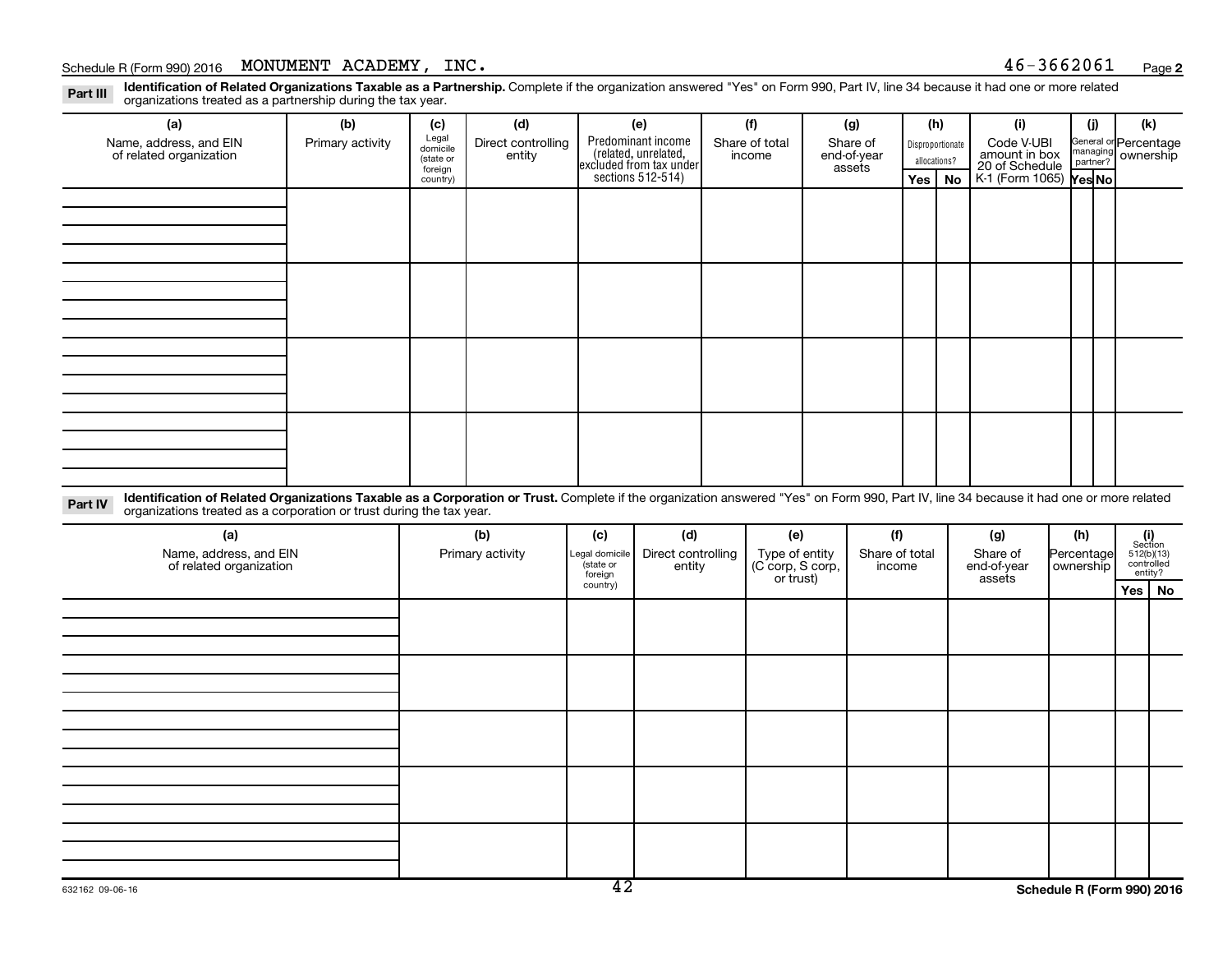### Schedule R (Form 990) 2016 MONUMENT ACADEMY ,  $INC.$

Part V Transactions With Related Organizations. Complete if the organization answered "Yes" on Form 990, Part IV, line 34, 35b, or 36.

|  | Note: Complete line 1 if any entity is listed in Parts II, III, or IV of this schedule.                                                                                                                                        |                                  |                        |                                              |                 | Yes | <b>No</b>                                              |  |
|--|--------------------------------------------------------------------------------------------------------------------------------------------------------------------------------------------------------------------------------|----------------------------------|------------------------|----------------------------------------------|-----------------|-----|--------------------------------------------------------|--|
|  | During the tax year, did the organization engage in any of the following transactions with one or more related organizations listed in Parts II-IV?                                                                            |                                  |                        |                                              |                 |     |                                                        |  |
|  |                                                                                                                                                                                                                                |                                  |                        |                                              | 1a              |     | $\overline{\mathbf{X}}$<br>$\overline{\mathtt{x}}$     |  |
|  |                                                                                                                                                                                                                                |                                  |                        |                                              |                 |     |                                                        |  |
|  |                                                                                                                                                                                                                                |                                  |                        |                                              | 1 <sub>c</sub>  |     | $\overline{\texttt{x}}$                                |  |
|  |                                                                                                                                                                                                                                |                                  |                        |                                              | 1 <sub>d</sub>  |     | $\overline{\texttt{x}}$<br>$\overline{\textnormal{x}}$ |  |
|  |                                                                                                                                                                                                                                |                                  |                        |                                              |                 |     |                                                        |  |
|  | f Dividends from related organization(s) material content and content and content and content and content and content and content and content and content and content and content and content and content and content and cont |                                  |                        |                                              |                 |     |                                                        |  |
|  | Sale of assets to related organization(s) www.assemance.com/www.assemance.com/www.assemance.com/www.assemance.com/www.assemance.com/www.assemance.com/www.assemance.com/www.assemance.com/www.assemance.com/www.assemance.com/ |                                  |                        |                                              |                 |     |                                                        |  |
|  | h Purchase of assets from related organization(s) manufactured and content to content the content of assets from related organization(s) manufactured and content of the content of the content of the content of the content  |                                  |                        |                                              |                 |     |                                                        |  |
|  |                                                                                                                                                                                                                                |                                  |                        |                                              |                 |     |                                                        |  |
|  |                                                                                                                                                                                                                                |                                  |                        |                                              |                 |     | $\overline{\mathtt{x}}$                                |  |
|  |                                                                                                                                                                                                                                |                                  |                        |                                              |                 |     |                                                        |  |
|  |                                                                                                                                                                                                                                |                                  |                        |                                              | 1k              |     | X                                                      |  |
|  |                                                                                                                                                                                                                                |                                  |                        |                                              | 11              |     | $\overline{\texttt{x}}$                                |  |
|  |                                                                                                                                                                                                                                |                                  |                        |                                              | 1m              |     | $\overline{\mathtt{x}}$                                |  |
|  |                                                                                                                                                                                                                                |                                  |                        |                                              | 1n              |     | $\overline{\texttt{x}}$                                |  |
|  |                                                                                                                                                                                                                                |                                  |                        |                                              | 10 <sub>o</sub> |     | $\overline{\textbf{x}}$                                |  |
|  |                                                                                                                                                                                                                                |                                  |                        |                                              |                 |     |                                                        |  |
|  |                                                                                                                                                                                                                                |                                  |                        |                                              | 1p              |     | X                                                      |  |
|  |                                                                                                                                                                                                                                |                                  |                        |                                              | 1q              |     | $\overline{\texttt{x}}$                                |  |
|  |                                                                                                                                                                                                                                |                                  |                        |                                              |                 |     |                                                        |  |
|  |                                                                                                                                                                                                                                |                                  |                        |                                              | 1r              |     | X                                                      |  |
|  |                                                                                                                                                                                                                                |                                  |                        |                                              | 1s              |     | $\overline{\mathbf{x}}$                                |  |
|  | If the answer to any of the above is "Yes," see the instructions for information on who must complete this line, including covered relationships and transaction thresholds.                                                   |                                  |                        |                                              |                 |     |                                                        |  |
|  | (a)<br>Name of related organization                                                                                                                                                                                            | (b)<br>Transaction<br>type (a-s) | (c)<br>Amount involved | (d)<br>Method of determining amount involved |                 |     |                                                        |  |
|  |                                                                                                                                                                                                                                |                                  |                        |                                              |                 |     |                                                        |  |

| (1)                                                                                                                         |  |  |
|-----------------------------------------------------------------------------------------------------------------------------|--|--|
| (2)                                                                                                                         |  |  |
| (3)                                                                                                                         |  |  |
| (4)                                                                                                                         |  |  |
| (5)<br><u> 1989 - Johann Harry Barn, mars ar breist fan de Amerikaansk kommunent fan de Amerikaanske kommunent fan de A</u> |  |  |
| (6)                                                                                                                         |  |  |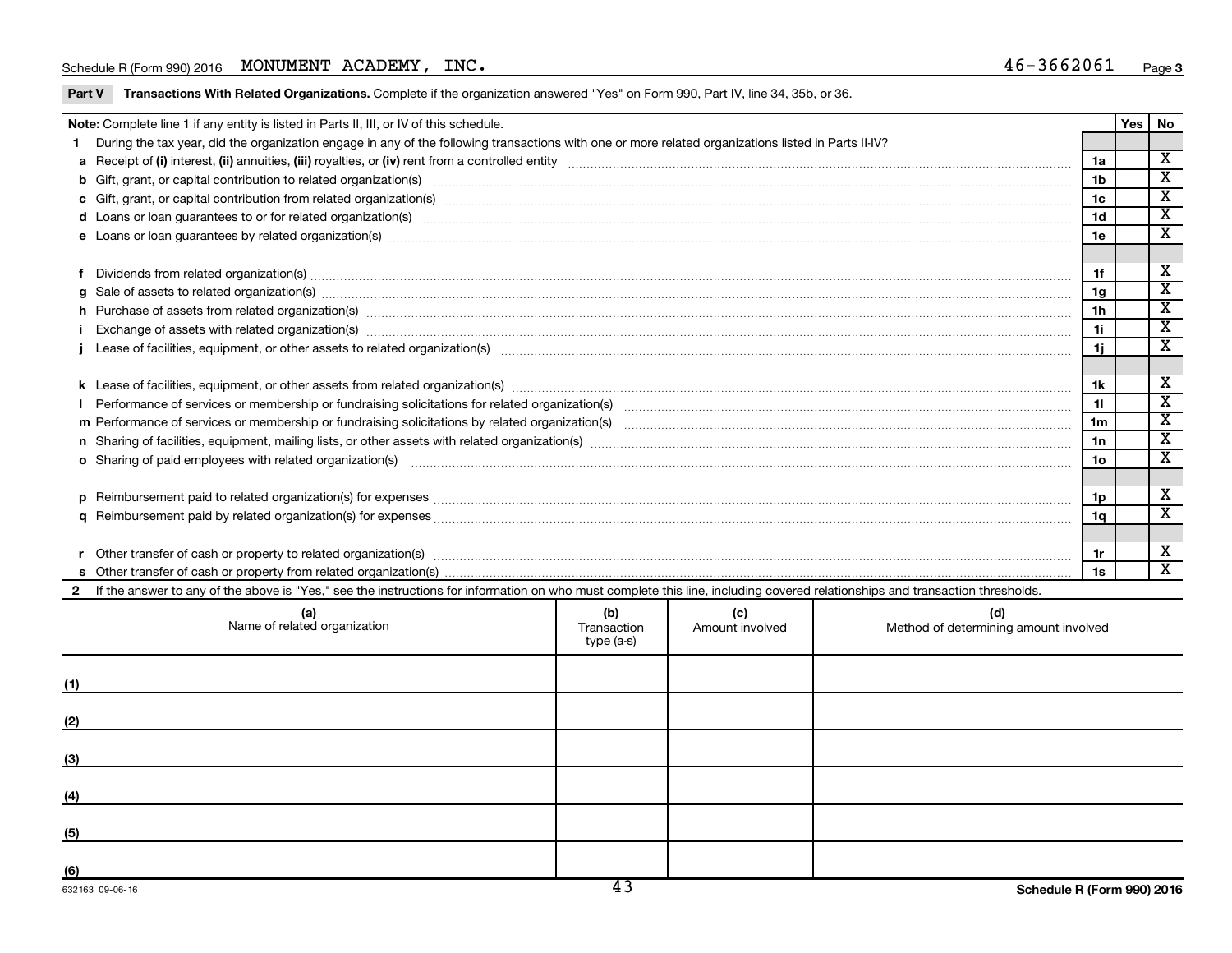### Schedule R (Form 990) 2016 MONUMENT ACADEMY ,  $INC.$

Part VI Unrelated Organizations Taxable as a Partnership. Complete if the organization answered "Yes" on Form 990, Part IV, line 37.

Provide the following information for each entity taxed as a partnership through which the organization conducted more than five percent of its activities (measured by total assets or gross revenue) that was not a related organization. See instructions regarding exclusion for certain investment partnerships.

| (a)<br>Name, address, and EIN<br>of entity | - -<br>(b)<br>Primary activity | (c)<br>Legal domicile<br>(state or foreign<br>country) | . <b>.</b> .<br>(d)<br>Predominant income<br>(related, unrelated,<br>excluded from tax under<br>sections 512-514) | $(e)$<br>Are all<br>partners sec.<br>$501(c)(3)$<br>orgs.?<br>Yes No | (f)<br>Share of<br>total<br>income | (g)<br>Share of<br>end-of-year<br>assets | (h)<br>Dispropor-<br>tionate<br>allocations?<br>Yes No | (i)<br>Code V-UBI<br>amount in box 20 managing<br>of Schedule K-1<br>(Form 1065)<br>$\overline{V}$ ves No | (i)<br>Yes NO | (k) |
|--------------------------------------------|--------------------------------|--------------------------------------------------------|-------------------------------------------------------------------------------------------------------------------|----------------------------------------------------------------------|------------------------------------|------------------------------------------|--------------------------------------------------------|-----------------------------------------------------------------------------------------------------------|---------------|-----|
|                                            |                                |                                                        |                                                                                                                   |                                                                      |                                    |                                          |                                                        |                                                                                                           |               |     |
|                                            |                                |                                                        |                                                                                                                   |                                                                      |                                    |                                          |                                                        |                                                                                                           |               |     |
|                                            |                                |                                                        |                                                                                                                   |                                                                      |                                    |                                          |                                                        |                                                                                                           |               |     |
|                                            |                                |                                                        |                                                                                                                   |                                                                      |                                    |                                          |                                                        |                                                                                                           |               |     |
|                                            |                                |                                                        |                                                                                                                   |                                                                      |                                    |                                          |                                                        |                                                                                                           |               |     |
|                                            |                                |                                                        |                                                                                                                   |                                                                      |                                    |                                          |                                                        |                                                                                                           |               |     |
|                                            |                                |                                                        |                                                                                                                   |                                                                      |                                    |                                          |                                                        |                                                                                                           |               |     |
|                                            |                                |                                                        |                                                                                                                   |                                                                      |                                    |                                          |                                                        |                                                                                                           |               |     |
|                                            |                                |                                                        |                                                                                                                   |                                                                      |                                    |                                          |                                                        |                                                                                                           |               |     |

**Schedule R (Form 990) 2016**